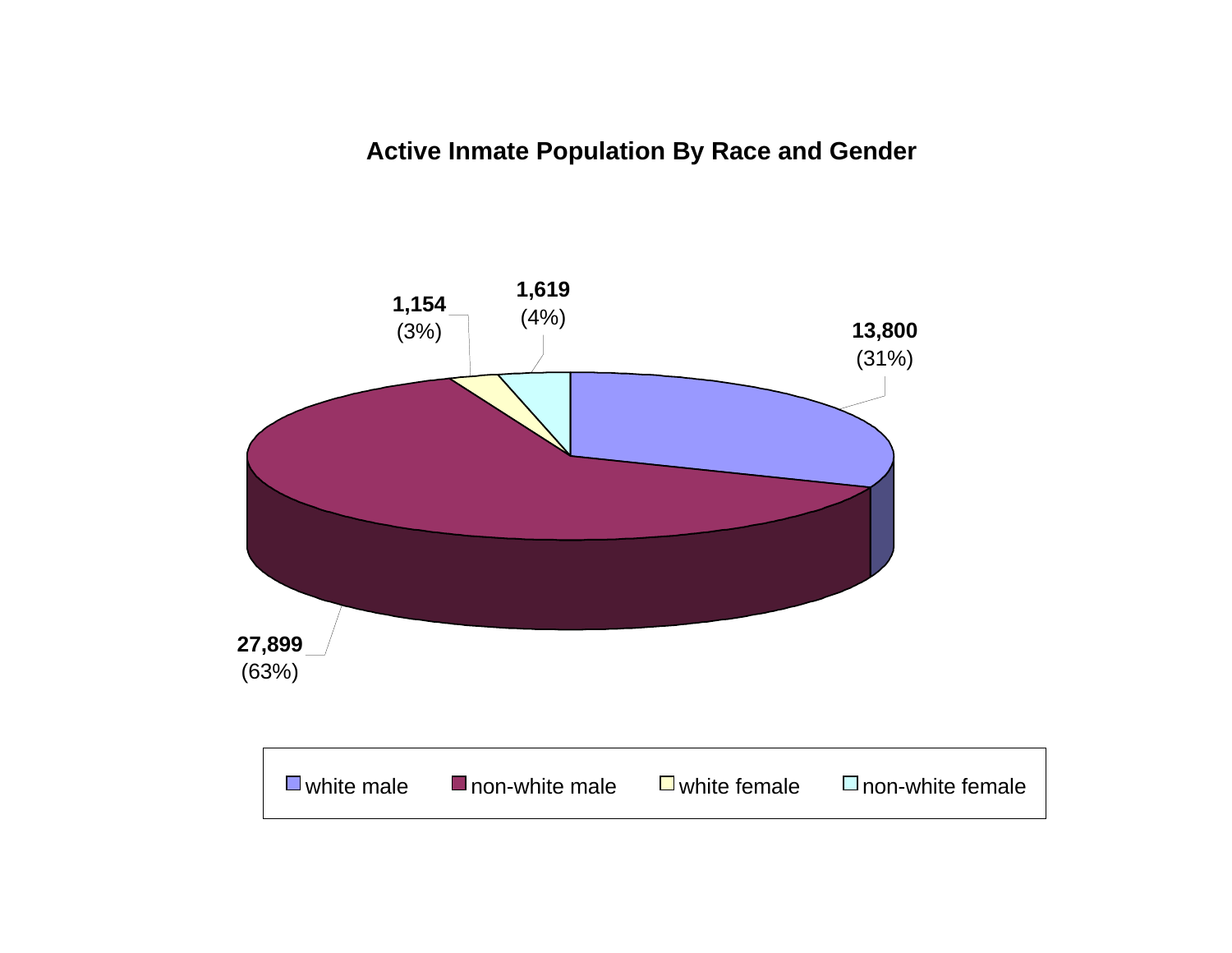# **Active Inmates By Security Status**

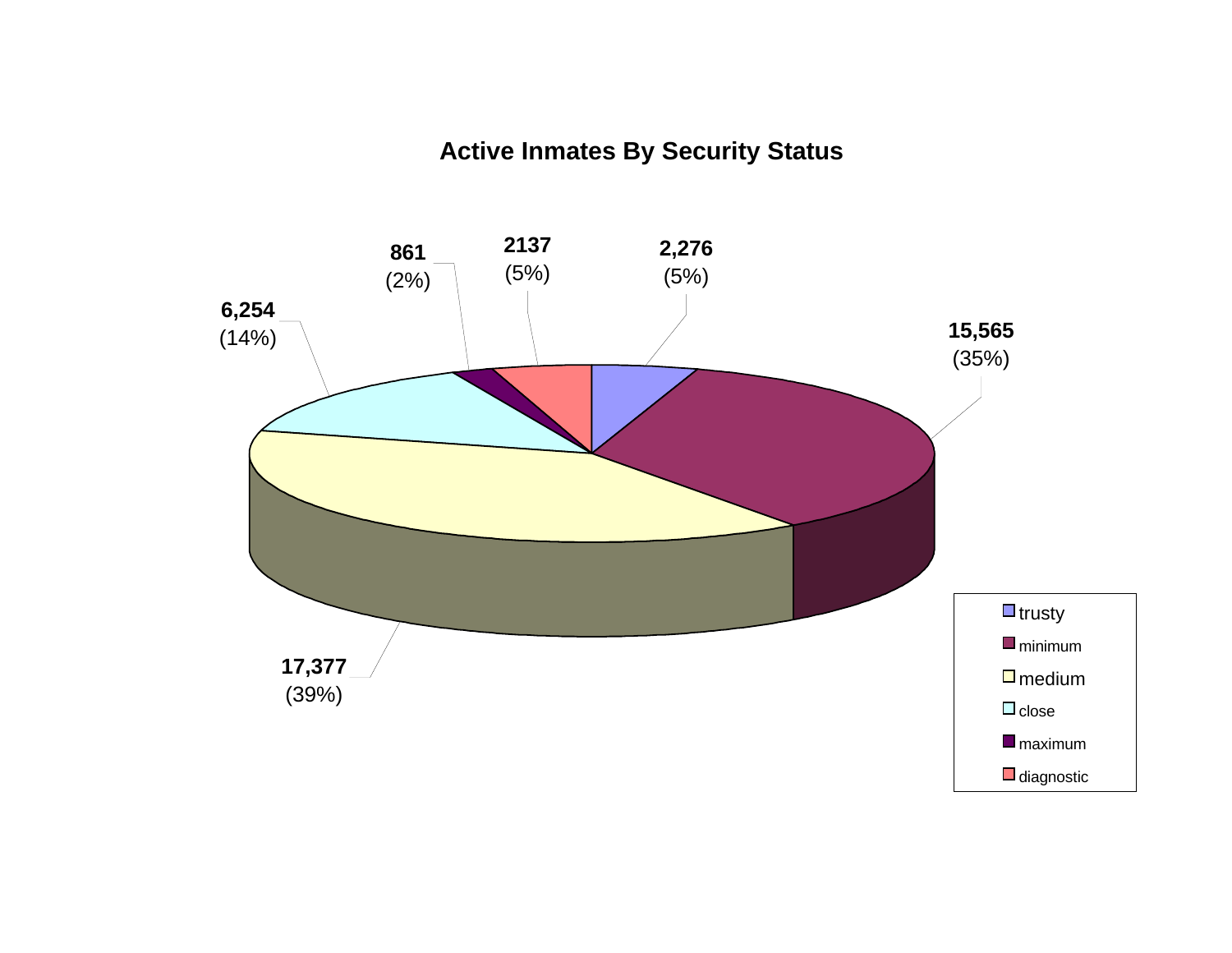

# **Active Inmates Prison Sentence In Years**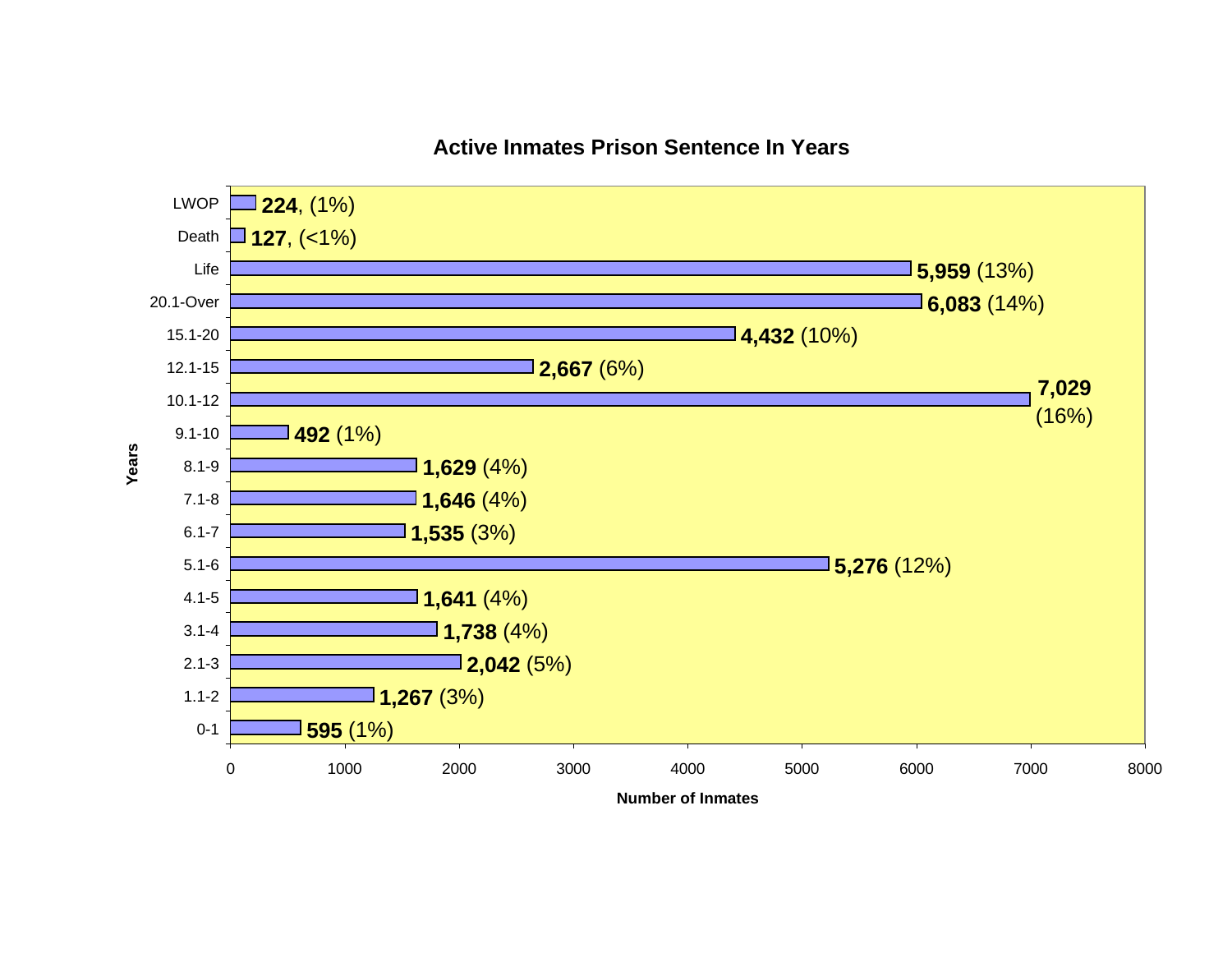**Active Inmates Who Have Probation To Follow Prison**

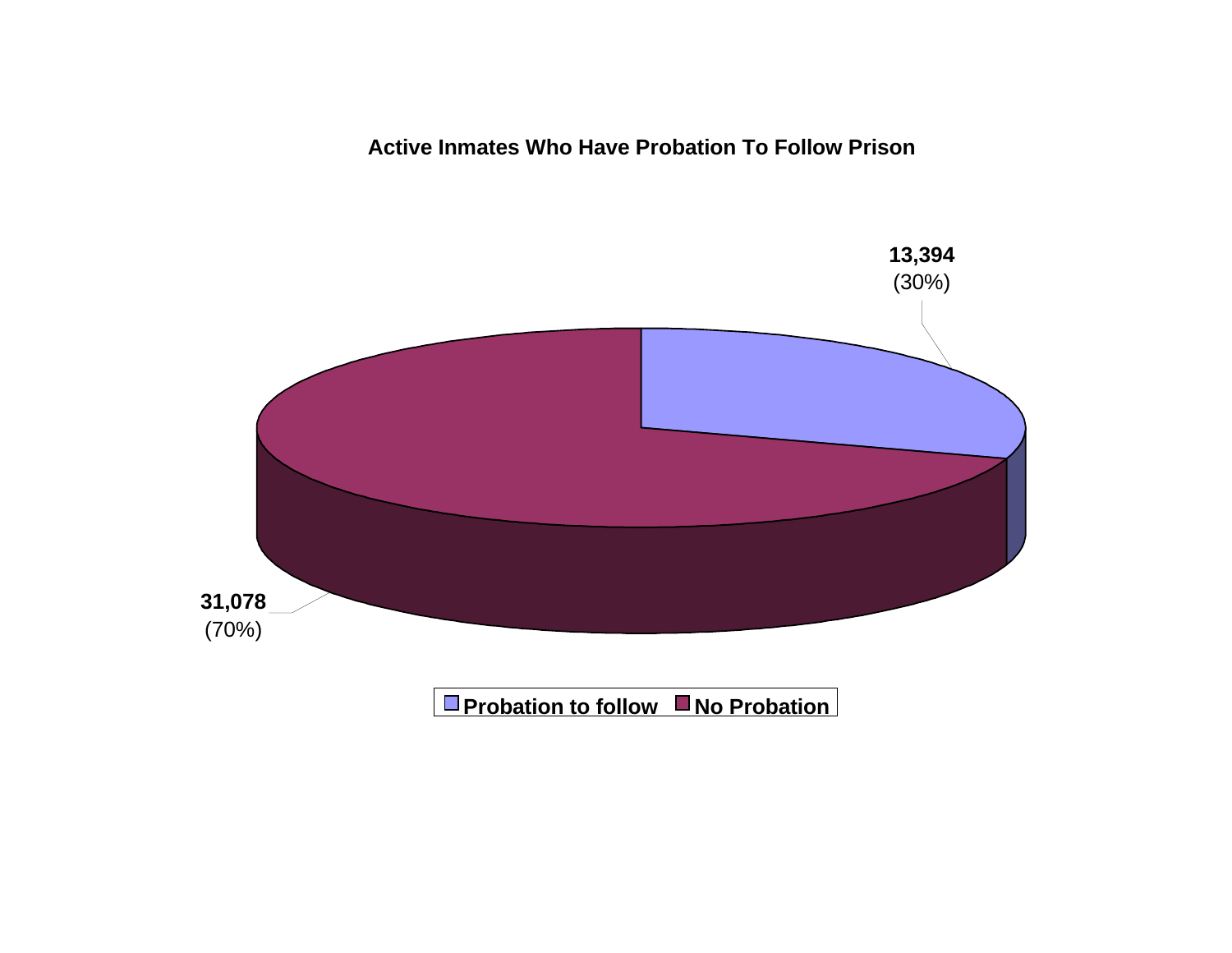**Active Inmates Grouped By Institution**

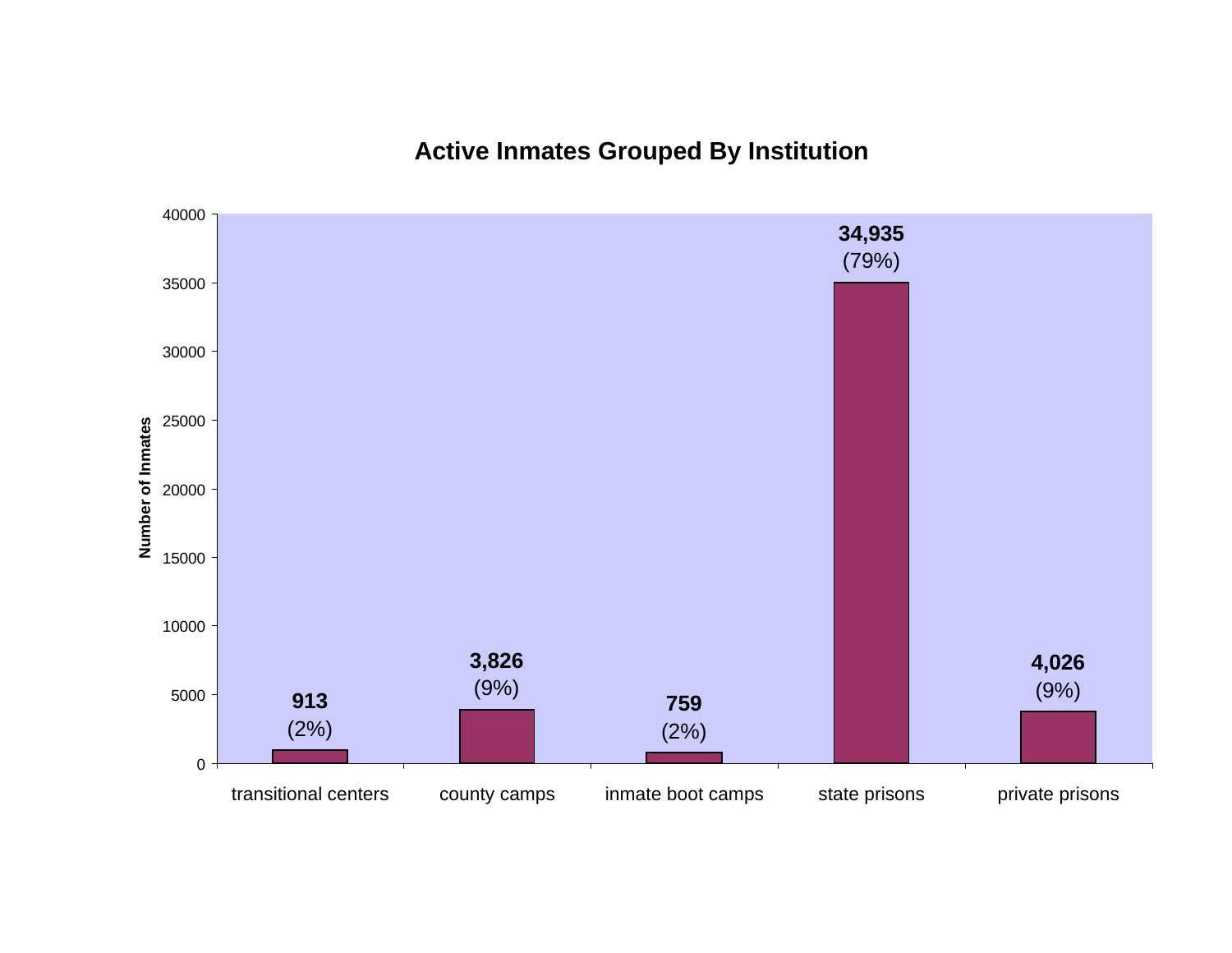# **Active Inmates By Most Serious Crime Type**

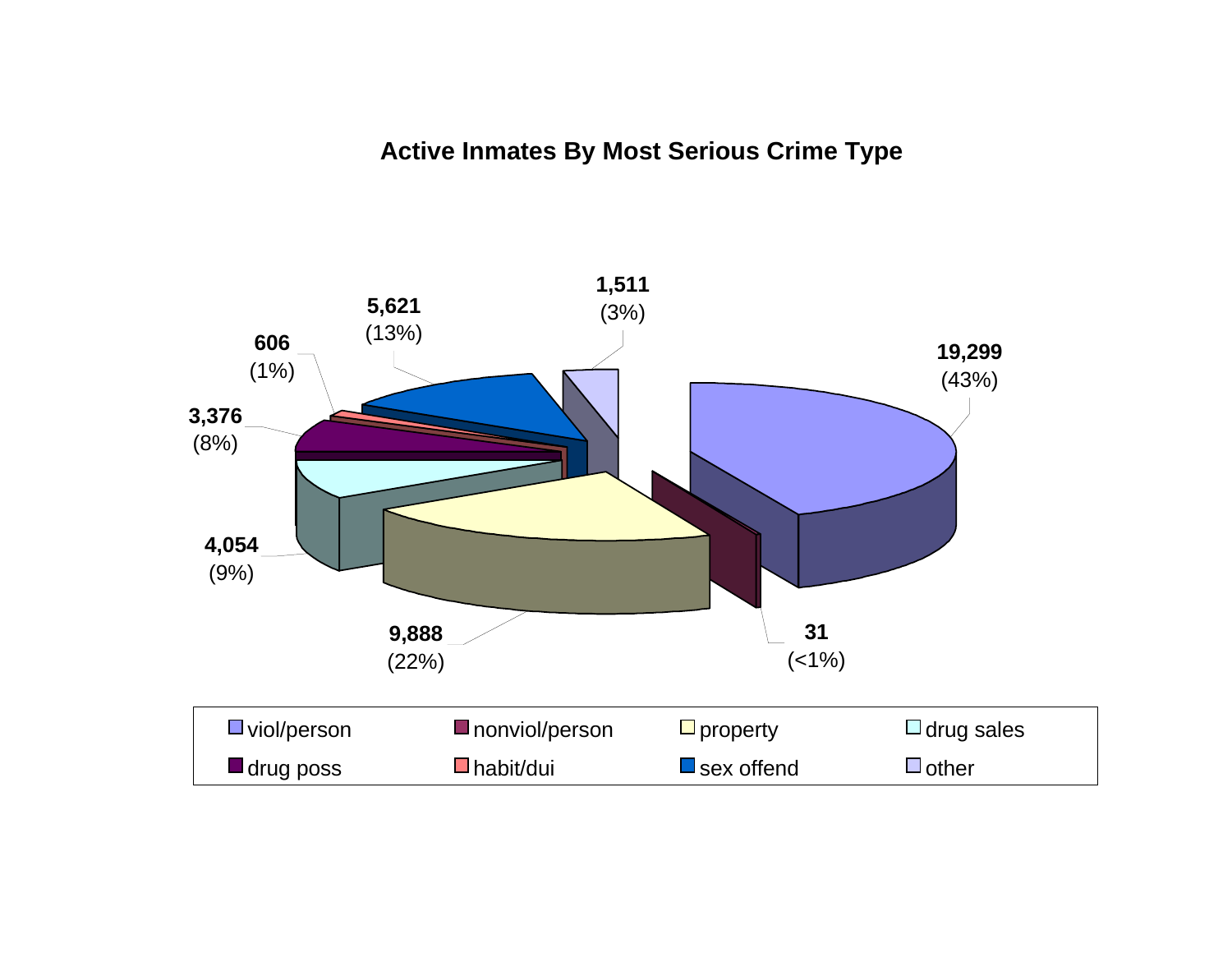Georgia Department of Corrections Page 1 Run 01/24/01 Office of Planning and Analysis

#### Inmate statistical profile

TABLE OF CONTENTS FOR ACTIVE PRISONERS EXCLUDING JAIL

 TITLE PAGE ----- ---- RACE AND SEX............................ 2 Culture Fair IQ Scores.................. 3 Self-Rpt Socioeconomic Class............ 4 Self-Rpt Environment To Age 16.......... 5 Self-Rpt Education Level................ 6 Functional Reading Level (WRAT Scores).. 7 Functional Math Level (WRAT Scores)..... 8 Functional Spelling Level (WRAT Scores). 9 Self-Rpt Guardian Status To Age 16......10 Self-Rpt Employment Status Before Prison11 Self-Rpt Marital Status At Admission....12 Self-Rpt Number Of Children At Admission13 Self-Rpt Religious Affiliation..........14 Self-Rpt Family Behavior Patterns \*.....15 Inmate Diagnostic Behavior Problem \*....16 Physical Profile (General Condition)....17 Security Status...........................18 Number Of Sentences.....................19 Number Of Disciplinaries................20 Number Of Escapes........................21 Number Of Prior Georgia Incarcerations \*22 Number Of Transfers.....................23 County Of Conviction....................24 Circuit Of Conviction...................29 Home County.............................31 Prison Sentence In Years................36 Probation To Follow Prison..............37Admission Type.............................38 Release Type...............................39 Inst By Group.............................40 Institution.............................41 Misdemeanors And Felonies...............44 Crimes By Group.........................45 Most Serious Offense....................46 Most Serious Crime Type.................53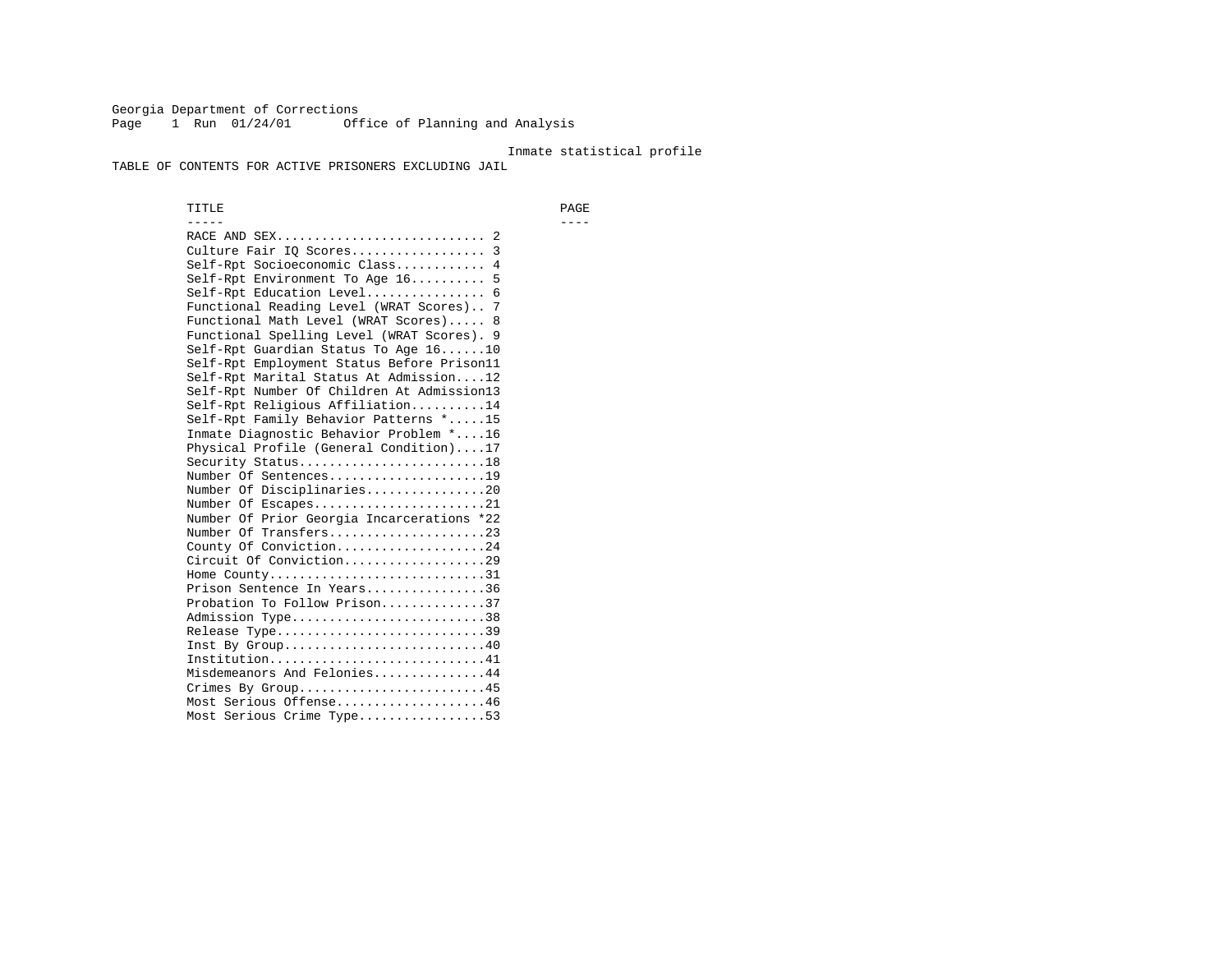Georgia Department of Corrections<br>Page 2 Run 01/24/01 0ff Office of Planning and Analysis

# Inmate statistical profile

Sample: ACTIVE PRISONERS EXCLUDING JAIL **Requestor:** Statistics Active inmates 01/24/2001

RACE AND SEX by current age & sex

|                                                                  |                               |                                                                           | M E N                                                  |                                                                     |                                                             |                                                                     |                                                    | <b>WOMEN</b>                                                  |                                                  |                                                  |                                                        |
|------------------------------------------------------------------|-------------------------------|---------------------------------------------------------------------------|--------------------------------------------------------|---------------------------------------------------------------------|-------------------------------------------------------------|---------------------------------------------------------------------|----------------------------------------------------|---------------------------------------------------------------|--------------------------------------------------|--------------------------------------------------|--------------------------------------------------------|
| RACE AND SEX                                                     | Age<br>00-21                  | Age<br>$ 22-39 $                                                          | Age<br>$ 40-54 $                                       | Age<br>$8 55-99$                                                    | Men<br>% Total                                              | Age<br>$8   00 - 21$                                                | Age<br>$ 22-39 $                                   | Age<br>$ 40-54 $                                              | Age<br>$8 55-99$                                 | Women<br>% Total                                 | Grand<br>%   Total %                                   |
| WHITE MALE<br>NON WHITE MALE<br>WHITE FEMALE<br>NON WHITE FEMALE | 1010<br>2692<br>$\Omega$<br>0 | 7762<br>30<br>27<br>73 17929<br>70<br>$\Omega$<br>$\Omega$<br>0<br>0<br>0 | 4139<br>38<br>6612<br>62<br>0<br>0<br>$\mathbf 0$<br>0 | 889<br>666<br>$\Omega$<br>$\Omega$<br>$\mathbf 0$<br>0 <sup>1</sup> | 57 13800<br>33<br>43 27899<br>67<br>$\Omega$<br>0<br>0<br>0 | $\Omega$<br>0<br>$\mathbf 0$<br>$\mathbf 0$<br>42<br>72<br>58<br>98 | $\mathbf 0$<br>$\Omega$<br>749<br>42<br>1054<br>58 | $\Omega$<br>$\mathbf 0$<br>$\Omega$<br>296<br>40<br>439<br>60 | $\mathbf 0$<br>$\Omega$<br>57<br>37<br>43 <br>28 | $\Omega$<br>$\Omega$<br>1154<br>42<br>1619<br>58 | 13800<br>- 31<br>27899<br>63<br>1154<br>3<br>1619<br>4 |
| Total reported                                                   |                               | 3702 100 25691 100 10751 100 1555 100 41699 100                           |                                                        |                                                                     |                                                             | 170 100                                                             | 1803 100                                           | 735 100                                                       | 65 100                                           | 2773 100                                         | 44472 100                                              |
| Percent reported                                                 | 100.0                         | 100.0                                                                     | 100.0                                                  | 100.0                                                               | 100.0                                                       | 100.0                                                               | 100.0                                              | 100.0                                                         | 100.0                                            | 100.0                                            | 100.0                                                  |
| NOT REPORTED                                                     | 0                             | 0                                                                         | $\mathbf 0$                                            | $\mathbf 0$                                                         | 0                                                           | $\mathbf 0$                                                         | $\Omega$                                           | 0                                                             | $\Omega$                                         | $\Omega$                                         | $\mathbf 0$                                            |
| Total                                                            | 3702                          | 25691                                                                     | 10751                                                  | 1555                                                                | 41699                                                       | 170                                                                 | 1803                                               | 735                                                           | 65                                               | 2773                                             | 44472                                                  |
| AVERAGE AGE                                                      | 19.91                         | 30.27                                                                     | 45.04                                                  | 60.77                                                               | 34.30                                                       | 19.91                                                               | 31.35                                              | 44.47                                                         | 59.45                                            | 34.78                                            | 34.33                                                  |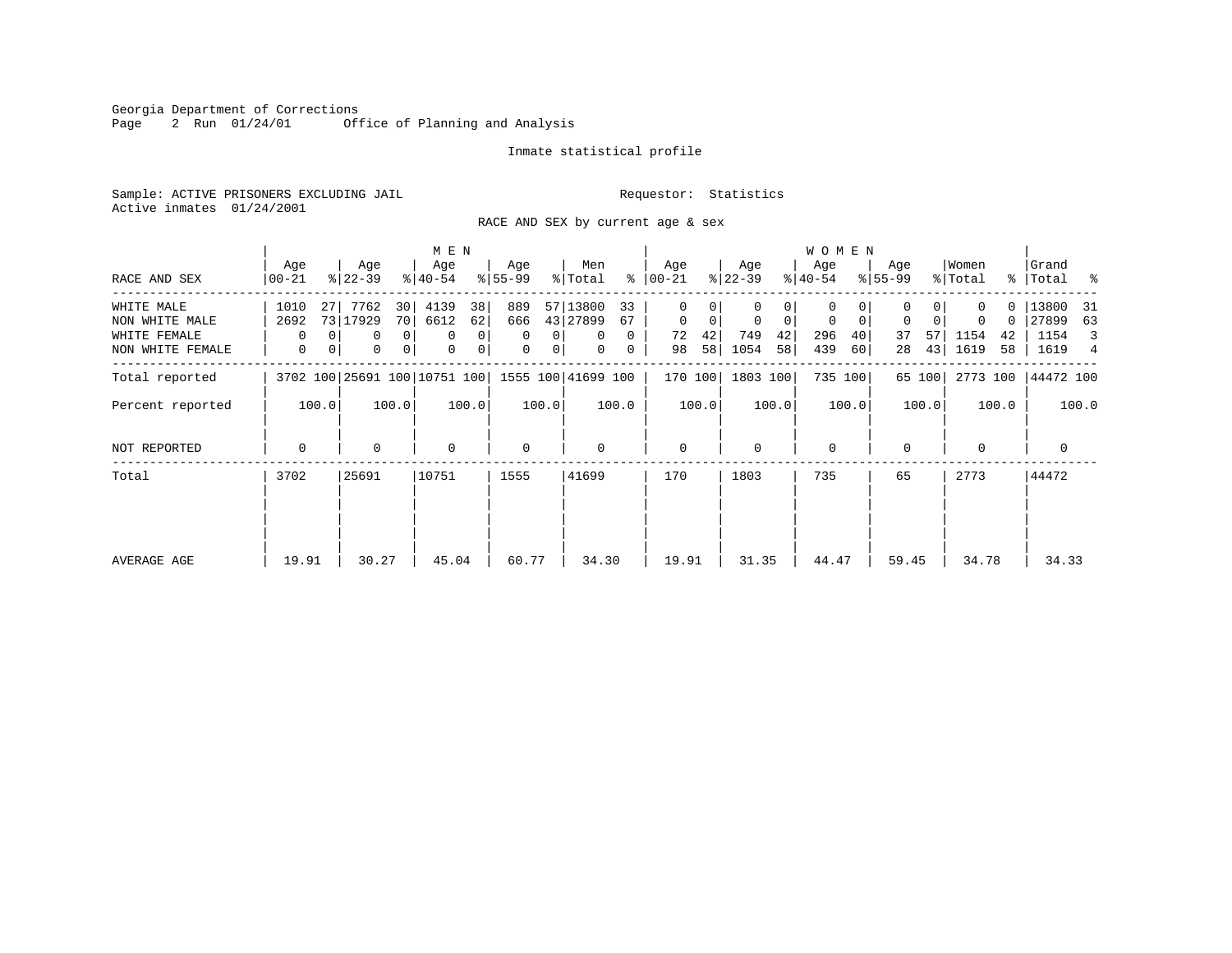#### Georgia Department of Corrections Page 3 Run 01/24/01 Office of Planning and Analysis

# Inmate statistical profile

| Sample: ACTIVE PRISONERS EXCLUDING JAIL | Requestor: Statistics |  |
|-----------------------------------------|-----------------------|--|
| Active inmates 01/24/2001               |                       |  |

Culture Fair IQ Scores by current age & sex

|                           |                  |      |                  | M E N    |                  |                |                  |      |                                                 |         |                  |         |                  | <b>WOMEN</b> |                  |          |                    |          |                  |          |                      |      |
|---------------------------|------------------|------|------------------|----------|------------------|----------------|------------------|------|-------------------------------------------------|---------|------------------|---------|------------------|--------------|------------------|----------|--------------------|----------|------------------|----------|----------------------|------|
| IQ Score                  | Age<br>$00 - 21$ |      | Age<br>$ 22-39 $ |          | Age<br>$ 40-54 $ |                | Age<br>$ 55-99 $ |      | Men<br>% Total                                  | ွေ      | Age<br>$00 - 21$ |         | Age<br>$ 22-39 $ |              | Age<br>$ 40-54 $ |          | Age<br>$8155 - 99$ |          | Women<br>% Total |          | Grand<br>%   Total % |      |
| LESS THAN 70<br>70 AND UP | 97<br>3442       |      | 987<br>97 23687  | 4 <br>96 | 827<br>9330      | 8 <sup>1</sup> | 102<br>92 1307   |      | 2013<br>93 37766                                | 5<br>95 | 3<br>157         | 2<br>98 | 207<br>1495      | 12<br>88     | 188<br>508       | 27<br>73 | 18<br>42           | 30<br>70 | 416<br>2202      | 16<br>84 | 2429<br>39968 94     | -6   |
| Total reported            |                  |      |                  |          |                  |                |                  |      | 3539 100 24674 100 10157 100 1409 100 39779 100 |         | 160 100          |         | 1702 100         |              |                  | 696 100  |                    | 60 100   | 2618 100         |          | 42397 100            |      |
| Percent reported          |                  | 95.6 |                  | 96.0     |                  | 94.5           |                  | 90.6 |                                                 | 95.4    |                  | 94.1    |                  | 94.4         |                  | 94.7     |                    | 92.3     |                  | 94.4     |                      | 95.3 |
| NOT REPORTED              | 163              |      | 1017             |          | 594              |                | 146              |      | 1920                                            |         | 10               |         | 101              |              | 39               |          | 5                  |          | 155              |          | 2075                 |      |
| Total                     | 3702             |      | 25691            |          | 10751            |                | 1555             |      | 41699                                           |         | 170              |         | 1803             |              | 735              |          | 65                 |          | 2773             |          | 44472                |      |
|                           |                  |      |                  |          |                  |                |                  |      |                                                 |         |                  |         |                  |              |                  |          |                    |          |                  |          |                      |      |
| AVERAGE IQ                | 100.34           |      | 99.95            |          | 96.05            |                | 93.48            |      | 98.76                                           |         | 98.98            |         | 92.82            |              | 84.23            |          | 81.40              |          | 90.65            |          | 98.26                |      |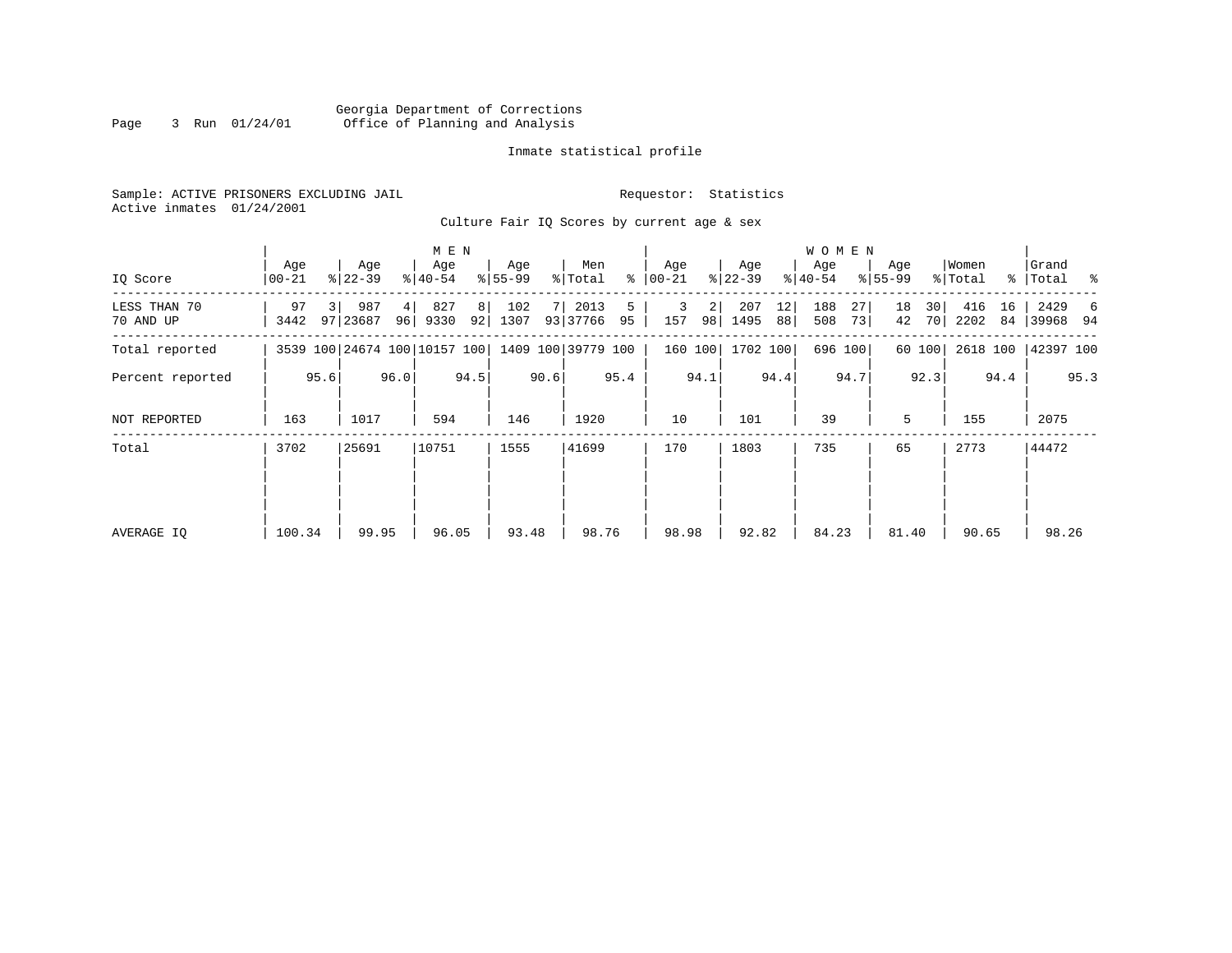# Georgia Department of Corrections<br>4 Run 01/24/01 Office of Planning and Analysis Page 4 Run 01/24/01 Office of Planning and Analysis

# Inmate statistical profile

Sample: ACTIVE PRISONERS EXCLUDING JAIL **Requestor:** Statistics Active inmates 01/24/2001

# Self-Rpt Socioeconomic Class by current age & sex

| Socioeconomic Class | Age<br>$ 00-21$ |                 | Age<br>$8 22-39$ |                | M E N<br>Age<br>$8 40-54$    |      | Age<br>$8155 - 99$ |      | Men<br>% Total     | ៖    | Age<br>$ 00 - 21$ |                | Age<br>$8$   22-39 |      | W O M E N<br>Age<br>$8 40-54$ |         | Age<br>$8155 - 99$ |        | Women<br>% Total |      | Grand<br>%   Total | - %  |
|---------------------|-----------------|-----------------|------------------|----------------|------------------------------|------|--------------------|------|--------------------|------|-------------------|----------------|--------------------|------|-------------------------------|---------|--------------------|--------|------------------|------|--------------------|------|
| WELFARE             | 288             | 9 <sup>1</sup>  | 1936             | 8 <sup>1</sup> | 685                          |      | 80                 | 5    | 2989               | 8    | 29                | 17             | 295                | 17   | 81                            | 11      |                    | 2      | 406              | 15   | 3395               | 8    |
| OCC EMPLOY          | 343             | 10 <sup>°</sup> | 2187             | 9 <sup>1</sup> | 532                          | 5    | 42                 | 3    | 3104               | 8    |                   |                | 14                 |      | 4                             |         | 2                  |        | 21               |      | 3125               |      |
| MINIMUM STD         | 1469            | 43              | 9790             | 40             | 4307                         | 42   | 699                | 48   | 16265              | 41   | 53                | 32             | 584                | 33   | 289                           | 40      | 32                 | 52     | 958              | 35   | 17223              | -40  |
| MIDDLE              | 1273            |                 | 38 10562         | 43             | 4700                         | 46   | 631                |      | 43 17166           | 43   | 80                | 48             | 828                | 47   | 333                           | 46      | 23                 | 38     | 1264             | 47   | 18430              | 43   |
| OTHER               | 15              | 0 <sup>1</sup>  | 180              | 1              | 78                           |      | 17                 |      | 290                |      | 3                 | $\overline{2}$ | 41                 | 21   | 18                            | 2       | 3                  |        | 65               | 2    | 355                |      |
| Total reported      |                 |                 |                  |                | 3388 100 24655 100 10302 100 |      |                    |      | 1469 100 39814 100 |      | 166 100           |                | 1762 100           |      |                               | 725 100 |                    | 61 100 | 2714 100         |      | 42528 100          |      |
| Percent reported    |                 | 91.5            |                  | 96.0           |                              | 95.8 |                    | 94.5 |                    | 95.5 |                   | 97.6           |                    | 97.7 |                               | 98.6    |                    | 93.8   |                  | 97.9 |                    | 95.6 |
| NOT RPTD            | 314             |                 | 1036             |                | 449                          |      | 86                 |      | 1885               |      | 4                 |                | 41                 |      | 10                            |         | 4                  |        | 59               |      | 1944               |      |
| Total               | 3702            |                 | 25691            |                | 10751                        |      | 1555               |      | 41699              |      | 170               |                | 1803               |      | 735                           |         | 65                 |        | 2773             |      | 44472              |      |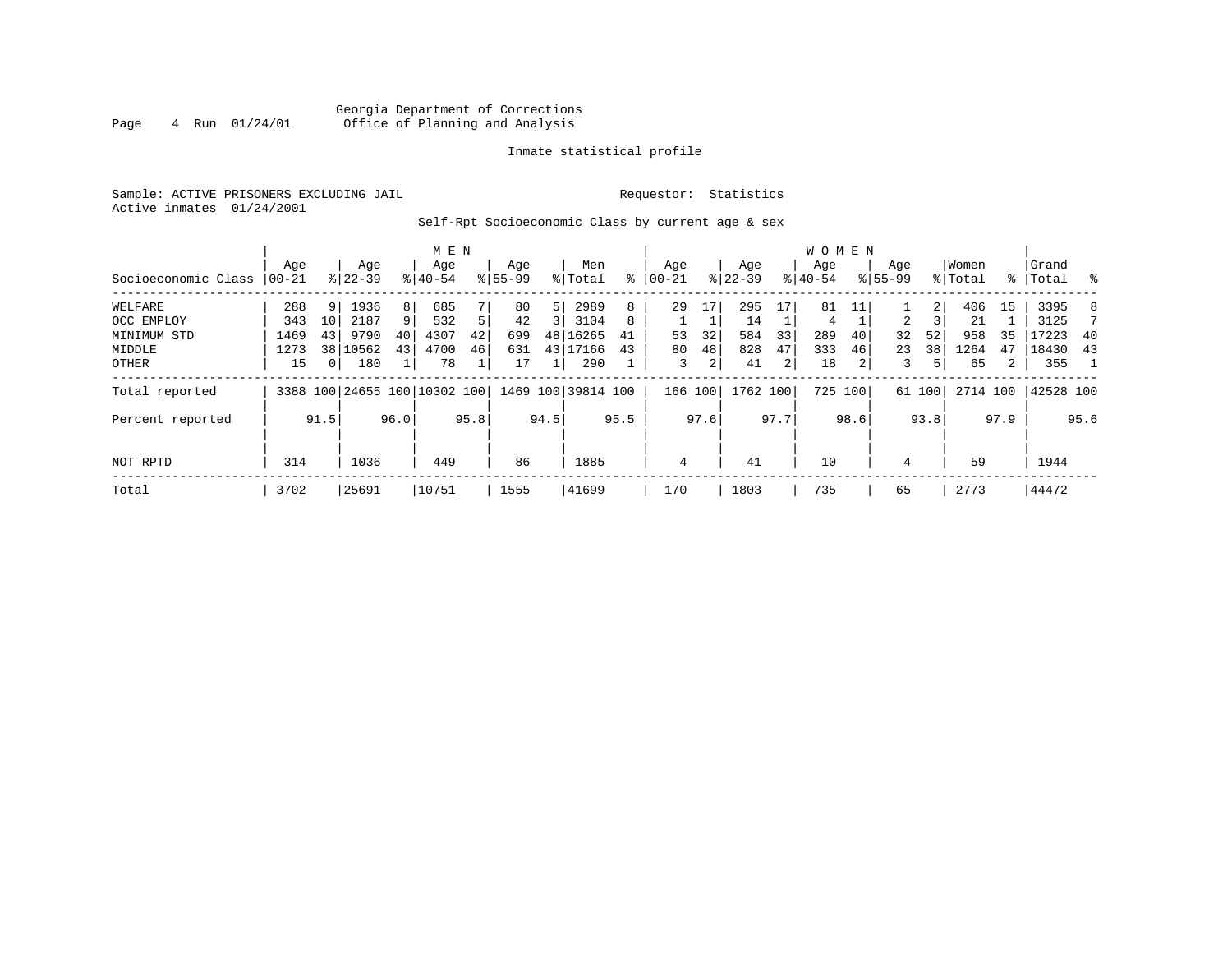# Georgia Department of Corrections Page 5 Run 01/24/01 Office of Planning and Analysis

# Inmate statistical profile

Sample: ACTIVE PRISONERS EXCLUDING JAIL **Requestor:** Statistics Active inmates 01/24/2001

Self-Rpt Environment To Age 16 by current age & sex

|                  |                  |                |                    |                |                              |      | <b>WOMEN</b>       |                 |                    |      |                  |      |                  |      |                  |      |                    |        |                  |      |                |      |
|------------------|------------------|----------------|--------------------|----------------|------------------------------|------|--------------------|-----------------|--------------------|------|------------------|------|------------------|------|------------------|------|--------------------|--------|------------------|------|----------------|------|
| Environment      | Age<br>$00 - 21$ |                | Age<br>$8122 - 39$ |                | Age<br>$8140 - 54$           |      | Age<br>$8155 - 99$ |                 | Men<br>% Total     | ႜ    | Age<br>$00 - 21$ |      | Age<br>$ 22-39 $ |      | Age<br>$8 40-54$ |      | Age<br>$8155 - 99$ |        | Women<br>% Total | ႜႂ   | Grand<br>Total | ွေ   |
| RURAL/FARM       | 19               |                | 588                | $\overline{2}$ | 708                          |      | 288                | 19 <sup>1</sup> | 1603               | 4    |                  |      | 66               | 4    | 51               |      | 10                 | 17     | 129              | 5.   | 1732           |      |
| RURAL/NFARM      | 95               |                | 1548               | $6 \mid$       | 722                          |      | 121                | 8               | 2486               | 6    | 21               | 13   | 186              |      | 53               |      | 4                  |        | 264              | 10   | 2750           | 6    |
| S.M.S.A          | 1332             | 37             | 9189               | 37             | 3649                         | 35   | 406                |                 | 27   14576         | 36   | 30               | 18   | 303              | 17   | 131              | 18   | 13                 | 22     | 477              | 18   | 15053          | -35  |
| URBAN            | 751              | 21             | 4428               | 18             | 1692                         | 16   | 172                | 11              | 7043               | 17   | 55               | 33   | 536              | 30   | 243              | 34   | 12                 | 20     | 846              | 31   | 7889           | 18   |
| SMALL TOWN       | 1344             | 38             | 9172               | 37             | 3627                         | 35   | 502                |                 | 34 14645           | 36   | 55               | 33   | 666              | 38   | 239              | 33   | 17                 | 29     | 977              | 36   | 15622          | 36   |
| OTHER            | 13               | 0 <sup>1</sup> | 134                |                | 62                           |      |                    | 0 <sup>1</sup>  | 216                |      | 2                |      | 11               |      | 7                |      | 3                  | 51     | 23               |      | 239            |      |
| Total reported   |                  |                |                    |                | 3554 100 25059 100 10460 100 |      |                    |                 | 1496 100 40569 100 |      | 165              | 100  | 1768             | 100  | 724 100          |      |                    | 59 100 | 2716 100         |      | 43285 100      |      |
| Percent reported |                  | 96.0           |                    | 97.5           |                              | 97.3 |                    | 96.2            |                    | 97.3 |                  | 97.1 |                  | 98.1 |                  | 98.5 |                    | 90.8   |                  | 97.9 |                | 97.3 |
| NOT RPTD         | 148              |                | 632                |                | 291                          |      | 59                 |                 | 1130               |      | 5                |      | 35               |      | 11               |      | 6                  |        | 57               |      | 1187           |      |
| Total            | 3702             |                | 25691              |                | 10751                        |      | 1555               |                 | 41699              |      | 170              |      | 1803             |      | 735              |      | 65                 |        | 2773             |      | 44472          |      |
|                  |                  |                |                    |                |                              |      |                    |                 |                    |      |                  |      |                  |      |                  |      |                    |        |                  |      |                |      |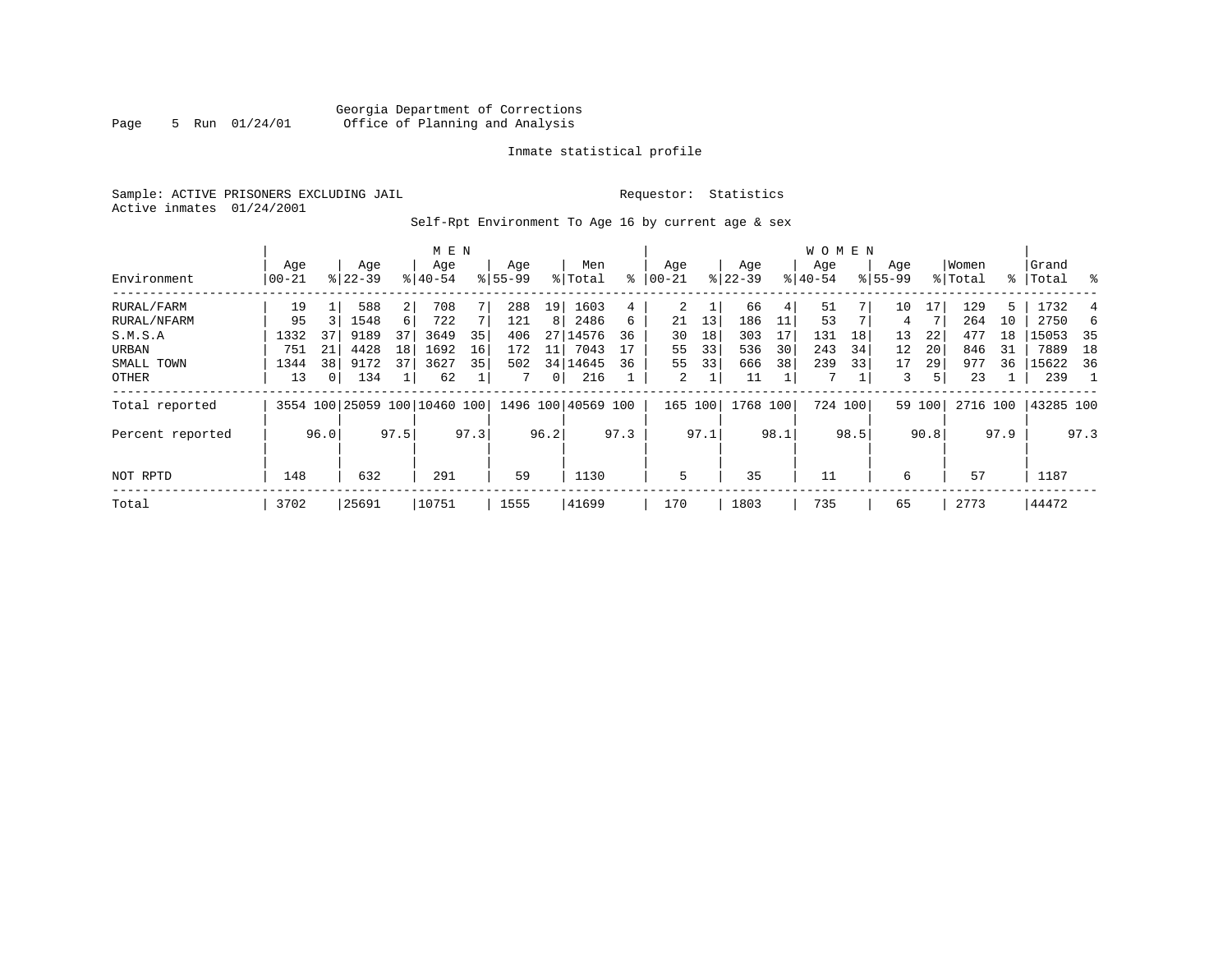# Georgia Department of Corrections Page 6 Run 01/24/01 Office of Planning and Analysis

# Inmate statistical profile

Sample: ACTIVE PRISONERS EXCLUDING JAIL **Requestor:** Statistics Active inmates 01/24/2001

Self-Rpt Education Level by current age & sex

|                     | Age   |      | Age                          |                 | M E N<br>Age |      | Age       |      | Men                |      | Age           |      | Age       |      | W O M E N<br>Age |         | Age       |        | Women    |      | Grand     |      |
|---------------------|-------|------|------------------------------|-----------------|--------------|------|-----------|------|--------------------|------|---------------|------|-----------|------|------------------|---------|-----------|--------|----------|------|-----------|------|
| Education Level     | 00-21 |      | $ 22-39 $                    |                 | $8140 - 54$  |      | $8 55-99$ |      | % Total            |      | $8   00 - 21$ |      | $ 22-39 $ |      | $ 40-54 $        |         | $8 55-99$ |        | % Total  |      | %   Total | ್ಠಿ  |
| LESS THAN GRADE 7   | 50    |      | 430                          | $\overline{2}$  | 465          | 4    | 305       | 20   | 1250               | 3    |               | 0    | 20        |      | 23               | 3       | 10        | 16     | 53       |      | 1303      |      |
| GRADE 7             | 102   | 3    | 579                          | 2               | 362          | 3    | 121       | 8    | 1164               | 3    |               | 2    | 54        | 3    | 14               |         | 2         | 3      | 74       |      | 1238      | 3    |
| GRADE 8             | 487   | 14   | 2029                         |                 | 897          |      | 164       | 11   | 3577               | 9    | 21            | 13   | 153       | 9    | 50               |         | 4         |        | 228      |      | 3805      | 9    |
| GRADE 9             | 918   | 26   | 3905                         | 16              | 1254         | 12   | 145       | 10   | 6222               | 15   | 37            | 23   | 233       | 13   | 68               | 10      | 2         |        | 340      | 13   | 6562      | 15   |
| GRADE 10            | 1026  | 29   | 5465                         | 22              | 1683         | 16   | 156       | 10   | 8330               | 20   | 43            | 26   | 302       | 17   | 90               | 13      | 10        | 16     | 445      | 17   | 8775      | 20   |
| GRADE 11            | 724   | 20   | 5066                         | 20 <sup>1</sup> | 1397         | 13   | 115       | 8    | 7302               | 18   | 34            | 21   | 299       | 17   | 89               | 13      | 6         | 10     | 428      | 16   | 7730      | 18   |
| GRADE 12            | 207   | 6    | 5236                         | 21              | 2602         | 25   | 286       | 19   | 8331               | 20   | 18            | 11   | 297       | 17   | 167              | 24      | 12        | 19     | 494      | 18   | 8825      | 20   |
| MORE THAN GRADE 12  | 39    |      | 2416                         | 10 <sup>1</sup> | 1821         | 17   | 216       | 14   | 4492               | 11   | 7             | 4    | 389       | 22   | 207              | 29      | 16        | 26     | 619      | 23   | 5111 12   |      |
| Total reported      |       |      | 3553 100 25126 100 10481 100 |                 |              |      |           |      | 1508 100 40668 100 |      | 164 100       |      | 1747 100  |      |                  | 708 100 |           | 62 100 | 2681 100 |      | 43349 100 |      |
| Percent reported    |       | 96.0 |                              | 97.8            |              | 97.5 |           | 97.0 |                    | 97.5 |               | 96.5 |           | 96.9 |                  | 96.3    |           | 95.4   |          | 96.7 |           | 97.5 |
| NOT REPORTED        | 149   |      | 565                          |                 | 270          |      | 47        |      | 1031               |      | 6             |      | 56        |      | 27               |         | 3         |        | 92       |      | 1123      |      |
| Total               | 3702  |      | 25691                        |                 | 10751        |      | 1555      |      | 41699              |      | 170           |      | 1803      |      | 735              |         | 65        |        | 2773     |      | 44472     |      |
|                     |       |      |                              |                 |              |      |           |      |                    |      |               |      |           |      |                  |         |           |        |          |      |           |      |
| AVG EDUCATION LEVEL | 9.74  |      | 11.02                        |                 | 11.56        |      | 9.87      |      | 11.01              |      | 10.33         |      | 12.67     |      | 13.32            |         | 11.90     |        | 12.68    |      | 11.11     |      |

\* NOTE: THE FIELD LABLED "LESS THAN GRADE 7" WAS CORRECTED IN MARCH 1989: MISSING DATA FOR INMATES STILL IN DIAGNOSTICS NOW HAS BEEN REMOVED FROM THIS FIELD AND IDENTIFIED AS "NOT REPORTED" INFORMATION.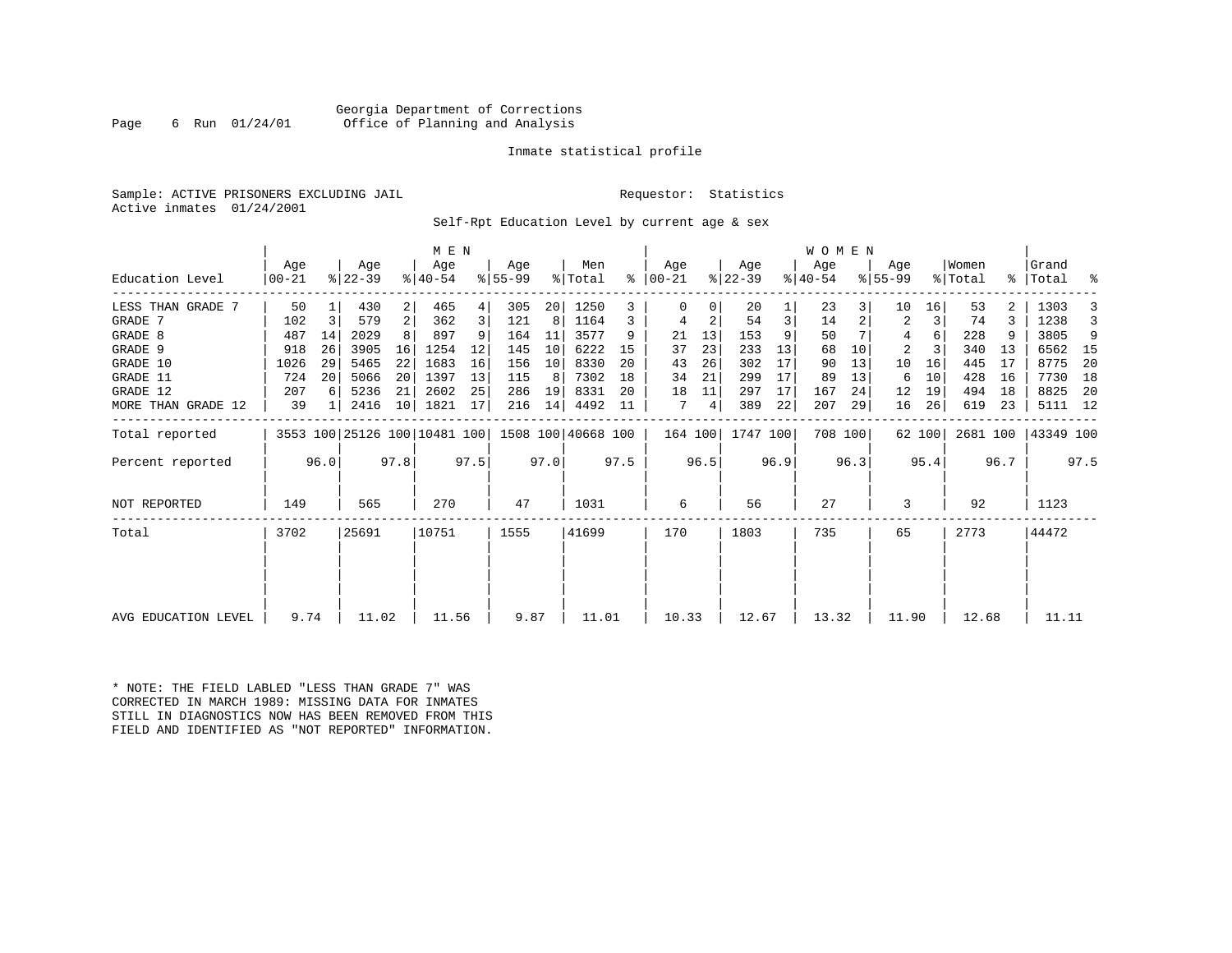Sample: ACTIVE PRISONERS EXCLUDING JAIL **Requestor:** Statistics Active inmates 01/24/2001

Functional Reading Level (WRAT Scores) by current age & sex

|                    |                |      |                                                 |      | M E N            |      |                 |      |                |           |                    |      |                  |      | <b>WOMEN</b>     |         |                    |        |                  |      |                    |                |
|--------------------|----------------|------|-------------------------------------------------|------|------------------|------|-----------------|------|----------------|-----------|--------------------|------|------------------|------|------------------|---------|--------------------|--------|------------------|------|--------------------|----------------|
| WRAT Reading Score | Age<br>  00-21 |      | Age<br>$ 22-39 $                                |      | Age<br>$ 40-54 $ |      | Age<br>$ 55-99$ |      | Men<br>% Total | $\approx$ | Age<br>$ 00 - 21 $ |      | Age<br>$ 22-39 $ |      | Age<br>$ 40-54 $ |         | Age<br>$8155 - 99$ |        | Women<br>% Total |      | Grand<br>%   Total | ್ಠಿ            |
| LESS THAN GRADE 6  | 1412           | 40   | 9617                                            | 39   | 4575             | 45   | 680             |      | 48 16284       | 41        | 37                 | 23   | 465              | 27   | 220              | 32      | 20                 | 33     | 742              | 28   | 17026              | 40             |
| 6TH THRU 8TH GRADE | 746            | 21   | 5534                                            | 22   | 2171             | 21   | 238             | 17   | 8689           | 22        | 31                 | 19   | 330              | 19   | 131              | 19      | 10                 | 16     | 502              | 19   | 9191               | 22             |
| GRADE 9            | 301            | 8    | 2050                                            | 8    | 680              |      | 99              |      | 3130           | 8         | 19                 | 12   | 122              |      | 43               |         |                    | 11     | 191              |      | 3321               | 8              |
| GRADE 10           | 172            |      | 1023                                            | 4    | 353              |      | 46              | 3    | 1594           |           | 9                  | 6    | 56               | 3    | 25               |         | 3                  |        | 93               |      | 1687               | $\overline{4}$ |
| GRADE 11           | 165            |      | 948                                             |      | 359              |      | 46              | 3    | 1518           |           | 6                  |      | 65               |      | 35               |         | $\overline{2}$     |        | 108              |      | 1626               | $\overline{4}$ |
| GRADE 12           | 478            | 13   | 3624                                            | 15   | 1535             | 15   | 244             | 17   | 5881           | 15        | 15                 | 9    | 143              |      | 33               |         | 5                  |        | 196              |      | 6077               | 14             |
| MORE THAN GRADE 12 | 271            | 8    | 1937                                            | 8    | 441              | 4    | 54              | 4    | 2703           |           | 43                 | 27   | 521              | 31   | 209              | 30      | 14                 | 23     | 787              | 30   | 3490               | 8              |
| Total reported     |                |      | 3545 100 24733 100 10114 100 1407 100 39799 100 |      |                  |      |                 |      |                |           | 160 100            |      | 1702 100         |      |                  | 696 100 |                    | 61 100 | 2619 100         |      | 42418 100          |                |
| Percent reported   |                | 95.8 |                                                 | 96.3 |                  | 94.1 |                 | 90.5 |                | 95.4      |                    | 94.1 |                  | 94.4 |                  | 94.7    |                    | 93.8   |                  | 94.4 |                    | 95.4           |
| NOT REPORTED       | 157            |      | 958                                             |      | 637              |      | 148             |      | 1900           |           | 10                 |      | 101              |      | 39               |         | 4                  |        | 154              |      | 2054               |                |
| Total              | 3702           |      | 25691                                           |      | 10751            |      | 1555            |      | 41699          |           | 170                |      | 1803             |      | 735              |         | 65                 |        | 2773             |      | 44472              |                |
|                    |                |      |                                                 |      |                  |      |                 |      |                |           |                    |      |                  |      |                  |         |                    |        |                  |      |                    |                |
| AVG READING SCORE  | 7.66           |      | 7.67                                            |      | 7.04             |      | 6.82            |      | 7.48           |           | 9.25               |      | 9.00             |      | 8.57             |         | 8.32               |        | 8.89             |      | 7.57               |                |
|                    |                |      |                                                 |      |                  |      |                 |      |                |           |                    |      |                  |      |                  |         |                    |        |                  |      |                    |                |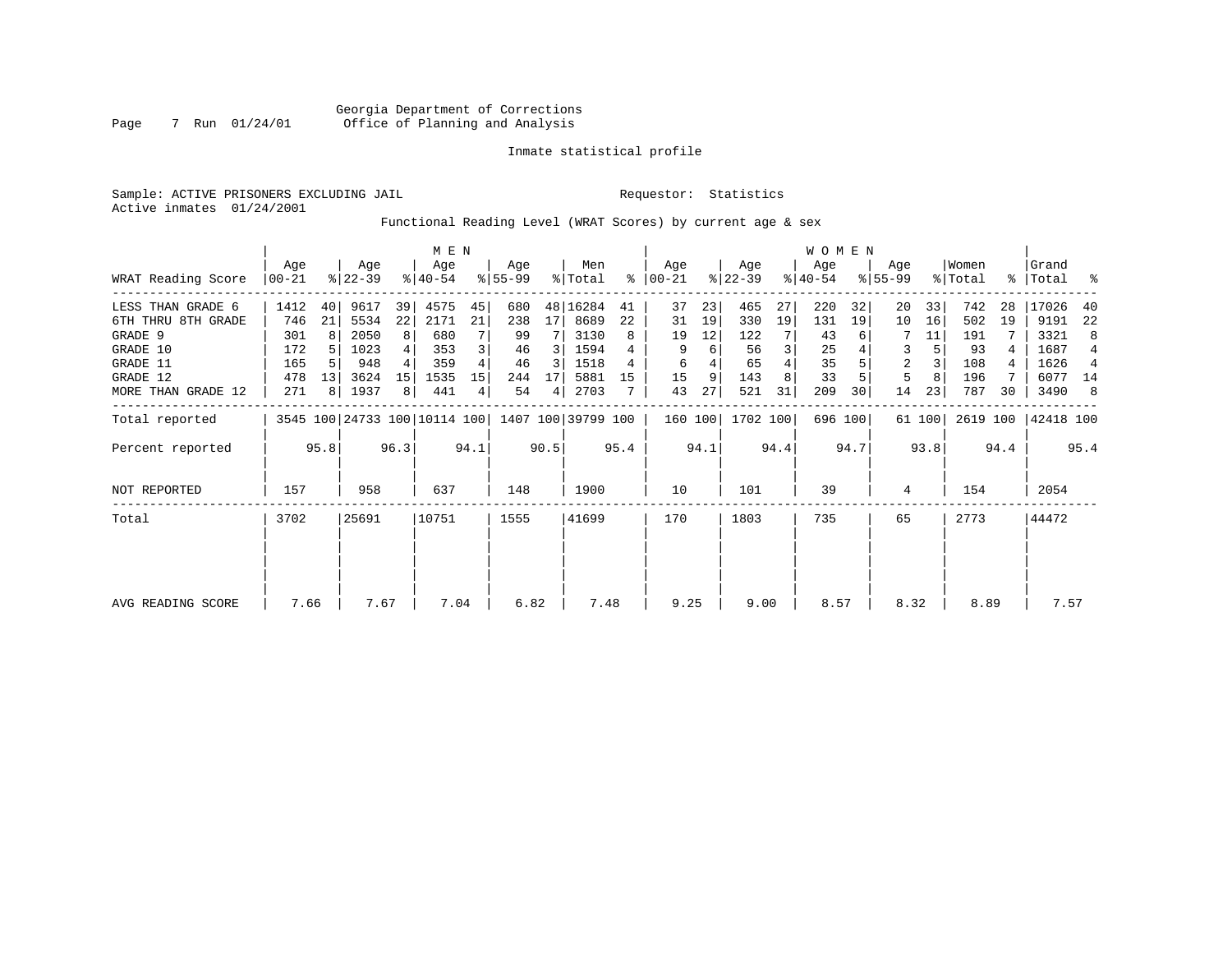Sample: ACTIVE PRISONERS EXCLUDING JAIL **Requestor:** Statistics Active inmates 01/24/2001

Functional Math Level (WRAT Scores) by current age & sex

| WRAT Math Score                                                                                              | Age<br>$00 - 21$                             |         | Age<br>$ 22-39 $                                      |                                                   | M E N<br>Age<br>$ 40-54 $                      |                         | Age<br>$ 55-99 $                         |             | Men<br>% Total                                             | ႜ             | Age<br>$ 00-21 $               |                     | Age<br>$ 22-39 $                           |                          | W O M E N<br>Age<br>$ 40-54 $            |                 | Age<br>$8155 - 99$                     |                | Women<br>% Total                             |                               | Grand<br>%   Total                                   | ႜ                            |
|--------------------------------------------------------------------------------------------------------------|----------------------------------------------|---------|-------------------------------------------------------|---------------------------------------------------|------------------------------------------------|-------------------------|------------------------------------------|-------------|------------------------------------------------------------|---------------|--------------------------------|---------------------|--------------------------------------------|--------------------------|------------------------------------------|-----------------|----------------------------------------|----------------|----------------------------------------------|-------------------------------|------------------------------------------------------|------------------------------|
| LESS THAN GRADE 6<br>6TH THRU 8TH GRADE<br>GRADE 9<br>GRADE 10<br>GRADE 11<br>GRADE 12<br>MORE THAN GRADE 12 | 1180<br>1770<br>291<br>155<br>77<br>46<br>26 | 33<br>8 | 7709<br>50 12127<br>2174<br>1304<br>810<br>443<br>172 | 31<br>49<br>9<br>5 <sup>1</sup><br>$\overline{3}$ | 4228<br>3912<br>717<br>537<br>352<br>313<br>64 | 42<br>39<br>5<br>3<br>3 | 716<br>399<br>97<br>70<br>55<br>55<br>15 | 5<br>4<br>4 | 51 13833<br>28 18208<br>3279<br>2066<br>1294<br>857<br>277 | 35<br>46<br>8 | 32<br>82<br>22<br>13<br>8<br>2 | 20<br>51<br>14<br>8 | 451<br>839<br>176<br>103<br>70<br>29<br>34 | 26<br>49<br>10<br>6<br>2 | 278<br>255<br>49<br>50<br>24<br>17<br>24 | 40<br>37        | 27<br>19<br>5<br>5<br>4<br>$\mathbf 0$ | 44<br>31<br>0  | 788<br>1195<br>252<br>171<br>106<br>48<br>60 | 30<br>46<br>10<br>4<br>2<br>2 | 14621<br>19403<br>3531<br>2237<br>1400<br>905<br>337 | 34<br>46<br>8<br>5<br>3<br>2 |
| Total reported<br>Percent reported                                                                           |                                              | 95.8    | 3545 100 24739 100 10123 100 1407 100 39814 100       | 96.3                                              |                                                | 94.2                    |                                          | 90.5        |                                                            | 95.5          | 160 100                        | 94.1                | 1702 100                                   | 94.4                     |                                          | 697 100<br>94.8 |                                        | 61 100<br>93.8 | 2620 100                                     | 94.5                          | 42434 100                                            | 95.4                         |
| NOT REPORTED                                                                                                 | 157                                          |         | 952                                                   |                                                   | 628                                            |                         | 148                                      |             | 1885                                                       |               | 10                             |                     | 101                                        |                          | 38                                       |                 | 4                                      |                | 153                                          |                               | 2038                                                 |                              |
| Total                                                                                                        | 3702                                         |         | 25691                                                 |                                                   | 10751                                          |                         | 1555                                     |             | 41699                                                      |               | 170                            |                     | 1803                                       |                          | 735                                      |                 | 65                                     |                | 2773                                         |                               | 44472                                                |                              |
| AVG MATH SCORE                                                                                               | 6.83                                         |         | 7.03                                                  |                                                   | 6.65                                           |                         | 6.18                                     |             | 6.88                                                       |               | 7.57                           |                     | 7.33                                       |                          | 6.94                                     |                 | 6.37                                   |                | 7.22                                         |                               | 6.91                                                 |                              |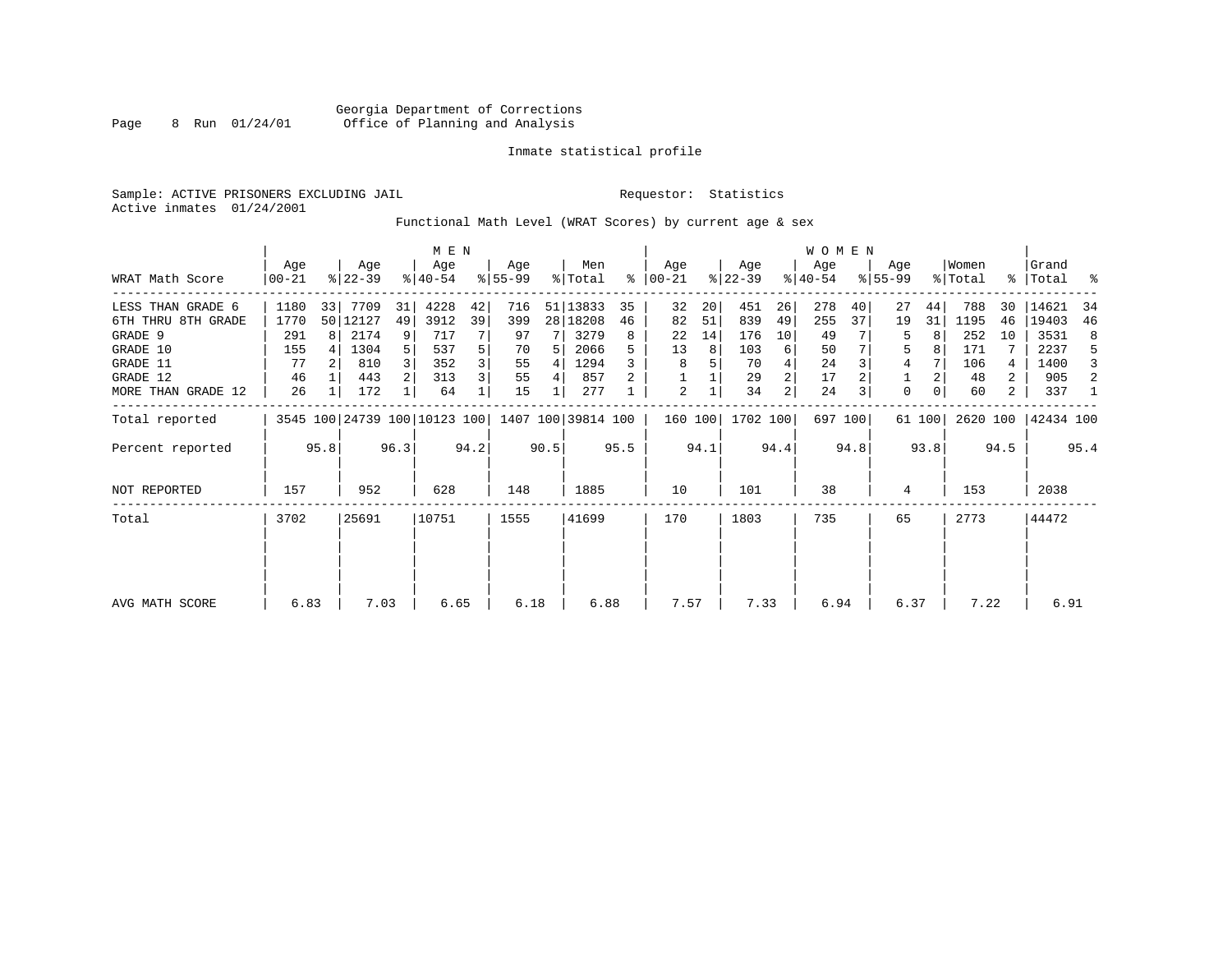Sample: ACTIVE PRISONERS EXCLUDING JAIL **Requestor:** Statistics Active inmates 01/24/2001

# Functional Spelling Level (WRAT Scores) by current age & sex

|                             |      |                |                              |                | M E N            |                |                  |      |                    |      |                  |      |                  |      | WOMEN            |         |                    |        |                  |      |                    |      |
|-----------------------------|------|----------------|------------------------------|----------------|------------------|----------------|------------------|------|--------------------|------|------------------|------|------------------|------|------------------|---------|--------------------|--------|------------------|------|--------------------|------|
| WRAT Spelling Score   00-21 | Age  |                | Age<br>$ 22-39 $             |                | Age<br>$ 40-54 $ |                | Aqe<br>$ 55-99 $ |      | Men<br>% Total     | ፠    | Age<br>$ 00-21 $ |      | Age<br>$ 22-39 $ |      | Age<br>$ 40-54 $ |         | Aqe<br>$8155 - 99$ |        | Women<br>% Total |      | Grand<br>%   Total |      |
| LESS THAN GRADE 6           | 1469 |                | 41   10879                   | 44             | 5650             | 56             | 851              | 61   | 18849              | 47   | 36               | 23   | 436              | 26   | 233              | 33      | 21                 | 34     | 726              | 28   | 19575              | 46   |
| 6TH THRU 8TH GRADE          | 1151 | 32             | 7182                         | 29             | 2368             | 23             | 290              | 21   | 10991              | 28   | 62               | 39   | 535              | 31   | 206              | 30      | 20                 | 33     | 823              | 31   | 11814              | 28   |
| GRADE 9                     | 273  |                | 1770                         |                | 481              | 5              | 60               | 4    | 2584               | 6    | 17               | 11   | 177              | 10   | 49               |         | 4                  |        | 247              |      | 2831               | 7    |
| GRADE 10                    | 277  |                | 1710                         | 7 <sup>1</sup> | 465              | 5              | 51               | 4    | 2503               | 6    | 23               | 14   | 177              | 10   | 50               |         | 0                  |        | 250              | 10   | 2753               | 6    |
| GRADE 11                    | 126  |                | 881                          | 4 <sup>1</sup> | 246              | $\overline{a}$ | 29               | 2    | 1282               |      | 6                |      | 99               | 6    | 27               |         | 3                  |        | 135              |      | 1417               | 3    |
| GRADE 12                    | 173  |                | 1684                         | 7              | 715              |                | 104              |      | 2676               |      | 4                |      | 75               |      | 24               |         | 2                  |        | 105              |      | 2781               | 7    |
| MORE THAN GRADE 12          | 76   | 2 <sup>1</sup> | 627                          | 3              | 191              | 2              | 21               |      | 915                | 2    | 12               | 8    | 203              | 12   | 108              | 15      | 11                 | 18     | 334              | 13   | 1249               | 3    |
| Total reported              |      |                | 3545 100 24733 100 10116 100 |                |                  |                |                  |      | 1406 100 39800 100 |      | 160 100          |      | 1702 100         |      |                  | 697 100 |                    | 61 100 | 2620 100         |      | 42420 100          |      |
| Percent reported            |      | 95.8           |                              | 96.3           |                  | 94.1           |                  | 90.4 |                    | 95.4 |                  | 94.1 |                  | 94.4 |                  | 94.8    |                    | 93.8   |                  | 94.5 |                    | 95.4 |
| <b>NOT REPORTED</b>         | 157  |                | 958                          |                | 635              |                | 149              |      | 1899               |      | 10               |      | 101              |      | 38               |         | 4                  |        | 153              |      | 2052               |      |
| Total                       | 3702 |                | 25691                        |                | 10751            |                | 1555             |      | 41699              |      | 170              |      | 1803             |      | 735              |         | 65                 |        | 2773             |      | 44472              |      |
|                             |      |                |                              |                |                  |                |                  |      |                    |      |                  |      |                  |      |                  |         |                    |        |                  |      |                    |      |
|                             |      |                |                              |                |                  |                |                  |      |                    |      |                  |      |                  |      |                  |         |                    |        |                  |      |                    |      |
| AVG SPELLING SCORE          | 6.87 |                | 6.81                         |                | 5.97             |                | 5.52             |      | 6.55               |      | 8.20             |      | 8.22             |      | 7.85             |         | 7.28               |        | 8.10             |      | 6.65               |      |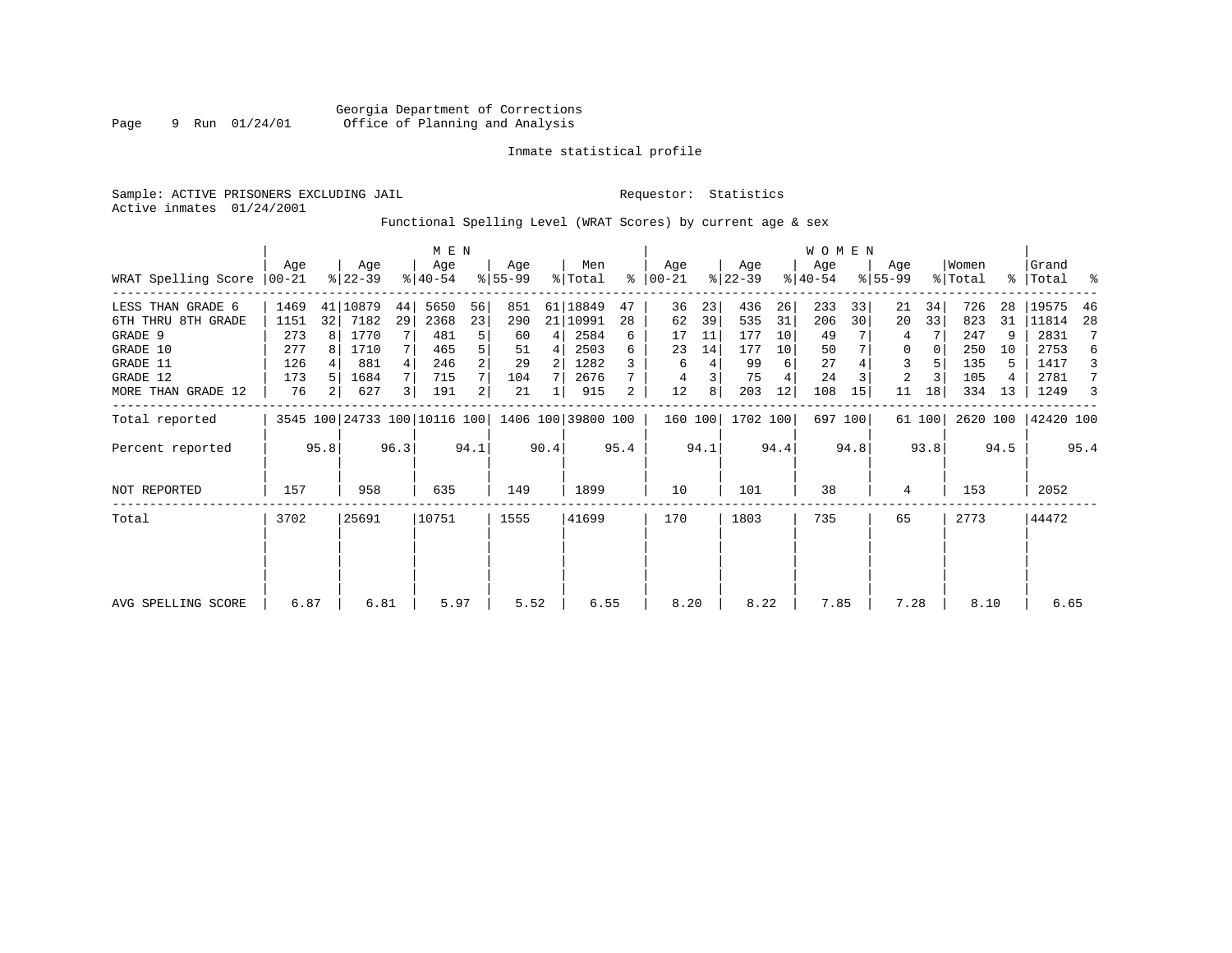# Georgia Department of Corrections Page 10 Run 01/24/01 Office of Planning and Analysis

# Inmate statistical profile

Sample: ACTIVE PRISONERS EXCLUDING JAIL **Requestor:** Statistics Active inmates 01/24/2001

Self-Rpt Guardian Status To Age 16 by current age & sex

|                  |           |      |           |                | M E N                        |                |           |      |                    |          |           |      |           |                | <b>WOMEN</b> |      |                |          |          |           |           |      |
|------------------|-----------|------|-----------|----------------|------------------------------|----------------|-----------|------|--------------------|----------|-----------|------|-----------|----------------|--------------|------|----------------|----------|----------|-----------|-----------|------|
|                  | Age       |      | Age       |                | Age                          |                | Age       |      | Men                |          | Age       |      | Age       |                | Age          |      | Age            |          | Women    |           | Grand     |      |
| Guardian Status  | $00 - 21$ |      | $ 22-39 $ |                | $8 40-54$                    |                | $8 55-99$ |      | % Total            | ႜ        | $00 - 21$ |      | $ 22-39 $ |                | $ 40-54 $    |      | $8155 - 99$    |          | % Total  | $\approx$ | Total     | る    |
| ORPHANAGE        | 6         |      | 35        | 0              | 19                           | 0              | 9         |      | 69                 | $^{(1)}$ | 0         | O    | $\Omega$  | 0              |              |      |                | 0        |          | 0         | 70        |      |
| FATHER ONLY      | 146       |      | 644       | 3              | 257                          | 2              | 26        | 2    | 1073               |          | 6         |      | 44        | 2              | 21           |      |                | 6        | 75       | 3         | 1148      |      |
| FTR MTR HD       | 263       |      | 1504      | 6              | 625                          | 6              | 73        | 5    | 2465               | б        |           | 4    | 75        |                | 36           |      | O              | $\Omega$ | 118      | 4         | 2583      | 6    |
| MOTHER ONLY      | 1829      | 51   | 10961     | 44             | 3317                         | 32             | 339       |      | 23 16446           | 40       | 72        | 43   | 719       | 40             | 218          | 30   | 19             | 31       | 1028     | 38        | 17474     | 40   |
| MTR FTR HD       | 769       | 22   | 8068      | 32             | 4749                         | 45             | 859       |      | 57 14445           | 35       | 49        | 30   | 631       | 36             | 352          | 49   | 30             | 48       | 1062     | 39        | 15507     | 36   |
| OTH FEMALE       | 68        |      | 568       |                | 276                          | 3              | 44        | 3    | 956                | 2        |           |      | 52        | 3              | 17           |      | 3              |          | 77       | 3         | 1033      |      |
| OTH MALE         | 21        |      | 79        |                | 39                           |                | 6         | 0    | 145                | 0        | $\Omega$  |      | 4         |                | 3            |      | $\Omega$       |          |          | 0         | 152       |      |
| STEP-PARNTS      | 42        |      | 447       |                | 146                          |                | 20        |      | 655                |          | 0         |      | 6         |                | 3            |      | 0              |          | 9        | 0         | 664       |      |
| FOSTER HOME      | 35        |      | 241       |                | 126                          |                | 17        |      | 419                |          |           | 2    | 39        | $\overline{2}$ | 11           |      | $\overline{2}$ |          | 56       | 2         | 475       |      |
| GRAND PRNTS      | 314       |      | 2090      | 8              | 707                          |                | 93        | 6    | 3204               | 8        | 21        | 13   | 187       | 11             | 54           |      | 4              | 6        | 266      | 10        | 3470      |      |
| OTHER            | 76        |      | 525       | 2 <sub>1</sub> | 233                          | 2 <sub>1</sub> | 19        |      | 853                | 2        | 2         | 1    | 19        |                | 7            |      | $\Omega$       |          | 28       |           | 881       |      |
| Total reported   |           |      |           |                | 3569 100 25162 100 10494 100 |                |           |      | 1505 100 40730 100 |          | 166 100   |      | 1776 100  |                | 723 100      |      |                | 62 100   | 2727 100 |           | 43457 100 |      |
| Percent reported |           | 96.4 |           | 97.9           |                              | 97.6           |           | 96.8 |                    | 97.7     |           | 97.6 |           | 98.5           |              | 98.4 |                | 95.4     |          | 98.3      |           | 97.7 |
| NOT RPTD         | 133       |      | 529       |                | 257                          |                | 50        |      | 969                |          | 4         |      | 27        |                | 12           |      | 3              |          | 46       |           | 1015      |      |
| Total            | 3702      |      | 25691     |                | 10751                        |                | 1555      |      | 41699              |          | 170       |      | 1803      |                | 735          |      | 65             |          | 2773     |           | 44472     |      |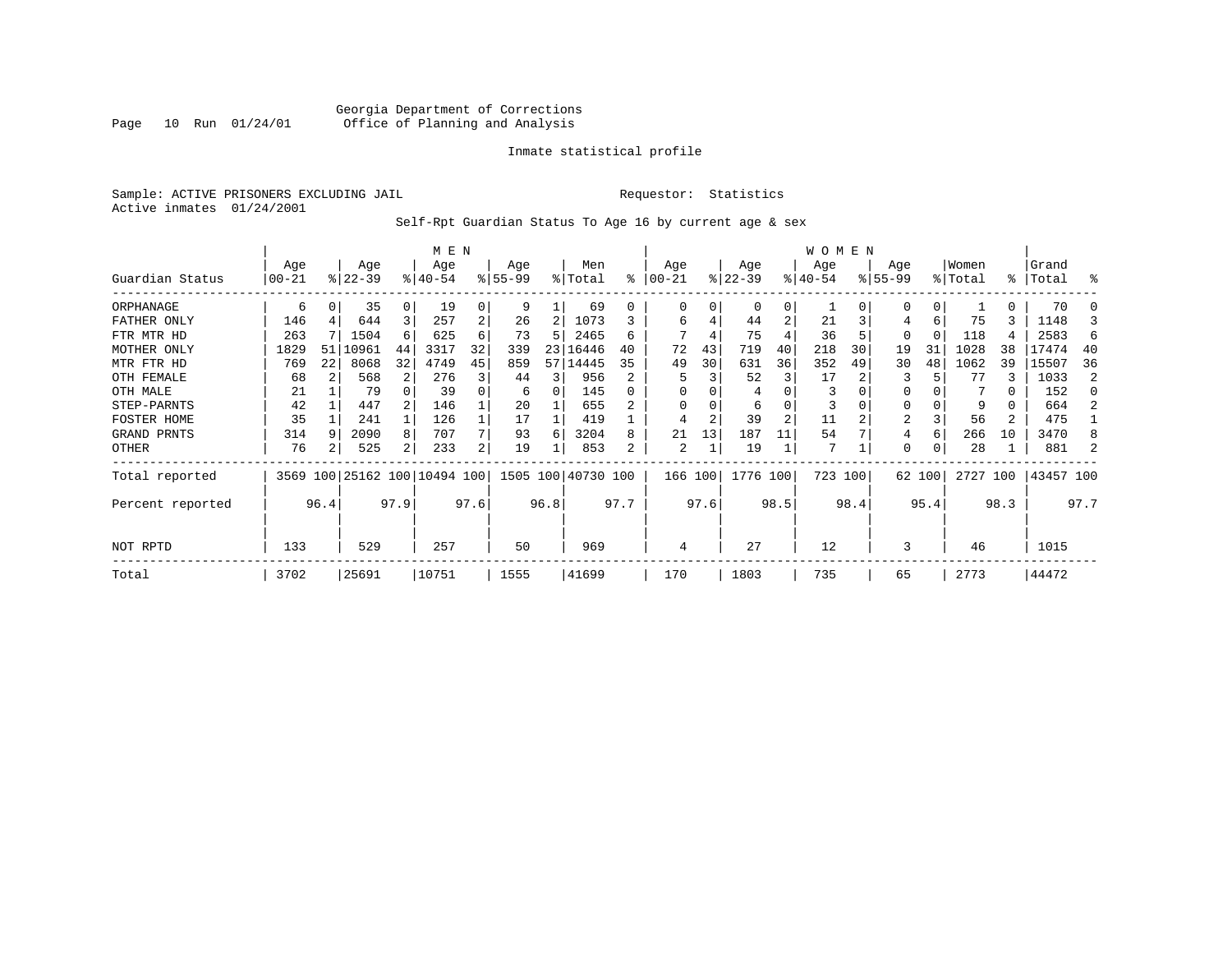# Georgia Department of Corrections<br>Page 11 Run 01/24/01 office of Planning and Analysis Office of Planning and Analysis

# Inmate statistical profile

Sample: ACTIVE PRISONERS EXCLUDING JAIL **Requestor:** Statistics Active inmates 01/24/2001

# Self-Rpt Employment Status Before Prison by current age & sex

|                  |           |      |                    |      | M E N     |      |           |               |                    |          |                |      |           |      | <b>WOMEN</b> |      |             |          |          |      |           |          |
|------------------|-----------|------|--------------------|------|-----------|------|-----------|---------------|--------------------|----------|----------------|------|-----------|------|--------------|------|-------------|----------|----------|------|-----------|----------|
|                  | Age       |      | Age                |      | Age       |      | Age       |               | Men                |          | Age            |      | Age       |      | Age          |      | Age         |          | Women    |      | Grand     |          |
| Employment       | $00 - 21$ |      | $ 22-39 $          |      | $8 40-54$ |      | $8 55-99$ | $\frac{1}{6}$ | Total              | ႜ        | $00 - 21$      |      | $ 22-39 $ |      | $ 40-54 $    |      | $8155 - 99$ |          | % Total  |      | %   Total | ႜ        |
| FULL TIME        | 1057      | 32   | 12898              | 54   | 5523      | 55   | 590       | 43            | 20068              | 52       | 54             | 34   | 634       | 40   | 235          | 36   | 19          | 35       | 942      | 38   | 21010     | -51      |
| PART TIME        | 370       | 11   | 2138               | 9    | 653       |      | 88        | 6             | 3249               | 8        | 15             | 9    | 102       | 6    | 48           |      | 2           | 4        | 167      |      | 3416      | -8       |
| UNEMPL < 6M      | 368       | 11   | 3118               | 13   | 1127      | 11   | 138       | 10            | 4751               | 12       | 21             | 13   | 276       | 17   | 114          | 17   | 8           | 15       | 419      | -17  | 5170      | 13       |
| UNEMPL > 6M      | 391       | 12   | 3821               | 16   | 1861      | 19   | 302       | 22            | 6375               | 16       | 20             | 13   | 298       | 19   | 145          | 22   | 15          | 27       | 478      | 19   | 6853      | 17       |
| NEVER WORKD      | 944       | 28   | 1356               | 6    | 93        |      | 6         | $\Omega$      | 2399               | 6        | 36             | 23   | 169       | 11   | 25           |      | 4           |          | 234      |      | 2633      | 6        |
| <b>STUDENT</b>   | 186       | 6    | 128                |      | 14        |      | 2         | 0             | 330                |          | 11             |      | 13        |      | 4            |      | 0           | $\Omega$ | 28       |      | 358       |          |
| INCAPABLE        | 19        |      | 523                | 2    | 706       |      | 253       | 18            | 1501               |          | $\mathfrak{D}$ |      | 106       |      | 85           | 13   | 7           | 13       | 200      |      | 1701      | 4        |
| OTHER            | 0         | 0    | 0                  | 0    | 0         |      | 0         | 0             | $\Omega$           | $\Omega$ | 0              | 0    | 0         | 0    | 0            | 0    | 0           | 0        | $\Omega$ |      | $\Omega$  | $\Omega$ |
| Total reported   |           |      | 3335 100 23982 100 |      | 9977      | 100  |           |               | 1379 100 38673 100 |          | 159 100        |      | 1598 100  |      | 656 100      |      |             | 55 100   | 2468 100 |      | 41141 100 |          |
| Percent reported |           | 90.1 |                    | 93.3 |           | 92.8 |           | 88.7          |                    | 92.7     |                | 93.5 |           | 88.6 |              | 89.3 |             | 84.6     |          | 89.0 |           | 92.5     |
| NOT RPTD         | 367       |      | 1709               |      | 774       |      | 176       |               | 3026               |          | 11             |      | 205       |      | 79           |      | 10          |          | 305      |      | 3331      |          |
| Total            | 3702      |      | 25691              |      | 10751     |      | 1555      |               | 41699              |          | 170            |      | 1803      |      | 735          |      | 65          |          | 2773     |      | 44472     |          |

\* NOTE: THE FIELD LABELD "OTHER" WAS CORRECTED IN APRIL 1989; INMATES CODED "PRE-OTIS NOT REPORTED" NOW HAVE BEEN REMOVED FROM THIS FIELD AND IDENTIFIED AS "NOT REPORTED".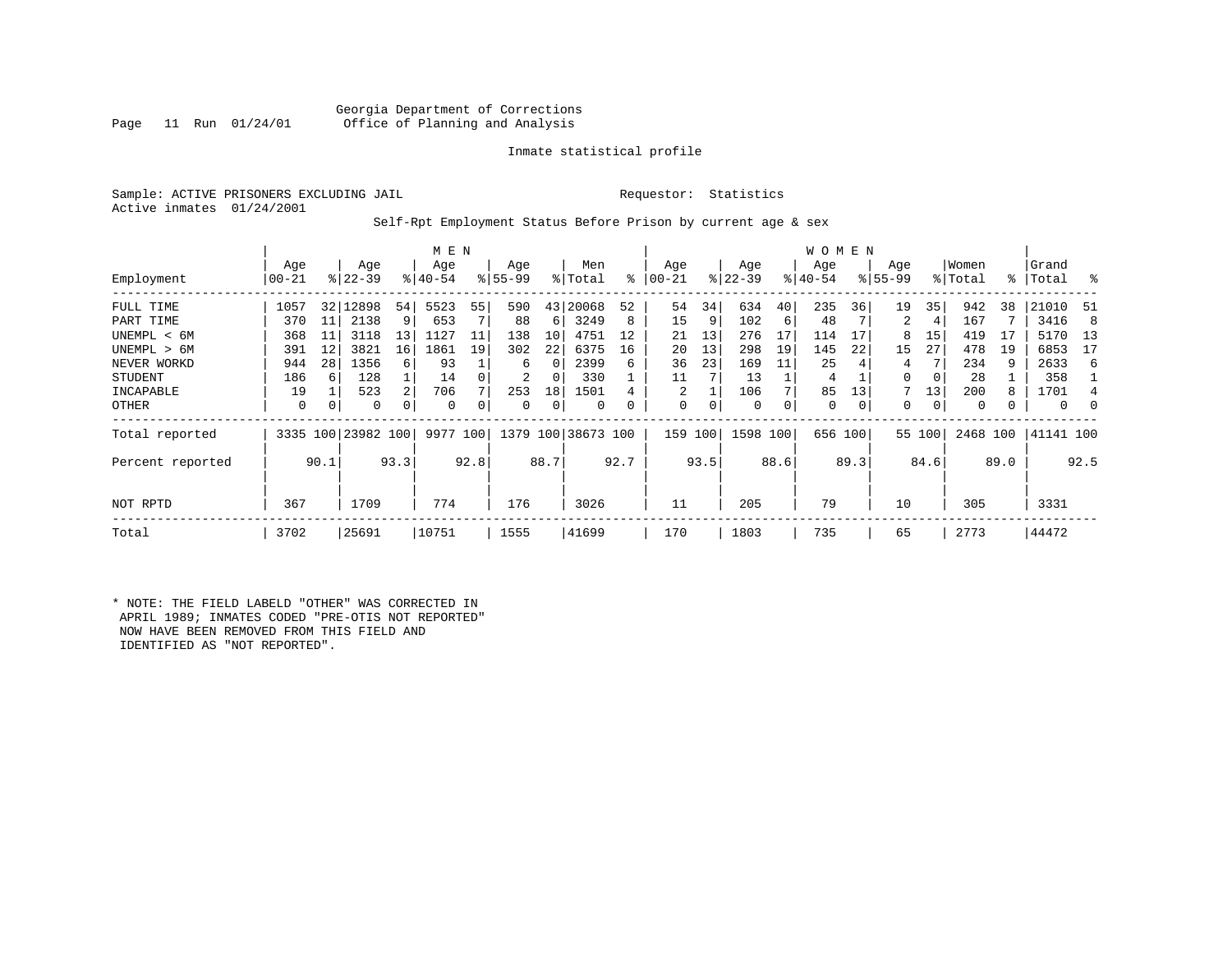Sample: ACTIVE PRISONERS EXCLUDING JAIL **Requestor:** Statistics Active inmates 01/24/2001

# Self-Rpt Marital Status At Admission by current age & sex

|                  |           |      |                                                 |      | M E N     |      |          |                 |         |           |          |          |           |      | <b>WOMEN</b> |                |             |        |          |      |           |      |
|------------------|-----------|------|-------------------------------------------------|------|-----------|------|----------|-----------------|---------|-----------|----------|----------|-----------|------|--------------|----------------|-------------|--------|----------|------|-----------|------|
|                  | Age       |      | Age                                             |      | Age       |      | Age      |                 | Men     |           | Age      |          | Age       |      | Age          |                | Age         |        | Women    |      | Grand     |      |
| Marital Status   | $00 - 21$ |      | $ 22-39 $                                       |      | $8 40-54$ |      | $ 55-99$ |                 | % Total | $\approx$ | 00-21    |          | $ 22-39 $ |      | $ 40-54$     |                | $8155 - 99$ |        | % Total  |      | %   Total | - 옹  |
| SINGLE           | 3381      | 95   | 16587                                           | 66   | 3841      | 37   | 232      | 15              | 24041   | 59        | 156      | 94       | 999       | 56   | 231          | 32             | 10          | 16     | 1396     | 51   | 25437     | 58   |
| MARRIED          | 49        |      | 2869                                            | 11   | 1975      | 19   | 455      | 30 <sup>1</sup> | 5348    | 13        |          | 4        | 239       | 13   | 120          | 17             | 8           | 13     | 374      | 14   | 5722      | -13  |
| SEPARATED        | 11        |      | 1036                                            | 4    | 976       |      | 158      | 10              | 2181    | 5         |          |          | 194       | 11   | 102          | 14             |             | 11     | 304      | ᆚᆚ   | 2485      | -6   |
| DIVORCED         | 5         |      | 1763                                            |      | 2255      | 21   | 415      | 27              | 4438    | 11        |          |          | 209       | 12   | 158          | 22             | 13          | 21     | 381      | 14   | 4819      | -11  |
| WIDOWED          |           |      | 102                                             |      | 228       |      | 125      | 8               | 460     |           |          |          | 36        | 2    | 62           | 9              | 21          | 34     | 119      | 4    | 579       |      |
| COMMON LAW       | 124       |      | 2846                                            |      | 1239      | 12   | 127      | 8               | 4336    |           |          |          | 101       | 6    | 50           |                | 3           | .5     | 155      | 6.   | 4491      | -10  |
| OTHER            |           | 0    |                                                 | 0    | 2         |      | 3        | 0               | 13      |           | $\Omega$ | $\Omega$ |           | 0    | 2            | $\overline{0}$ | 0           | 0      | 3        |      | 16        | - 0  |
| Total reported   |           |      | 3576 100 25210 100 10516 100 1515 100 40817 100 |      |           |      |          |                 |         |           | 166      | 100      | 1779      | 100  | 725 100      |                |             | 62 100 | 2732 100 |      | 43549 100 |      |
| Percent reported |           | 96.6 |                                                 | 98.1 |           | 97.8 |          | 97.4            |         | 97.9      |          | 97.6     |           | 98.7 |              | 98.6           |             | 95.4   |          | 98.5 |           | 97.9 |
|                  |           |      |                                                 |      |           |      |          |                 |         |           |          |          |           |      |              |                |             |        |          |      |           |      |
| NOT RPTD         | 126       |      | 481                                             |      | 235       |      | 40       |                 | 882     |           | 4        |          | 24        |      | 10           |                | 3           |        | 41       |      | 923       |      |
| Total            | 3702      |      | 25691                                           |      | 10751     |      | 1555     |                 | 41699   |           | 170      |          | 1803      |      | 735          |                | 65          |        | 2773     |      | 44472     |      |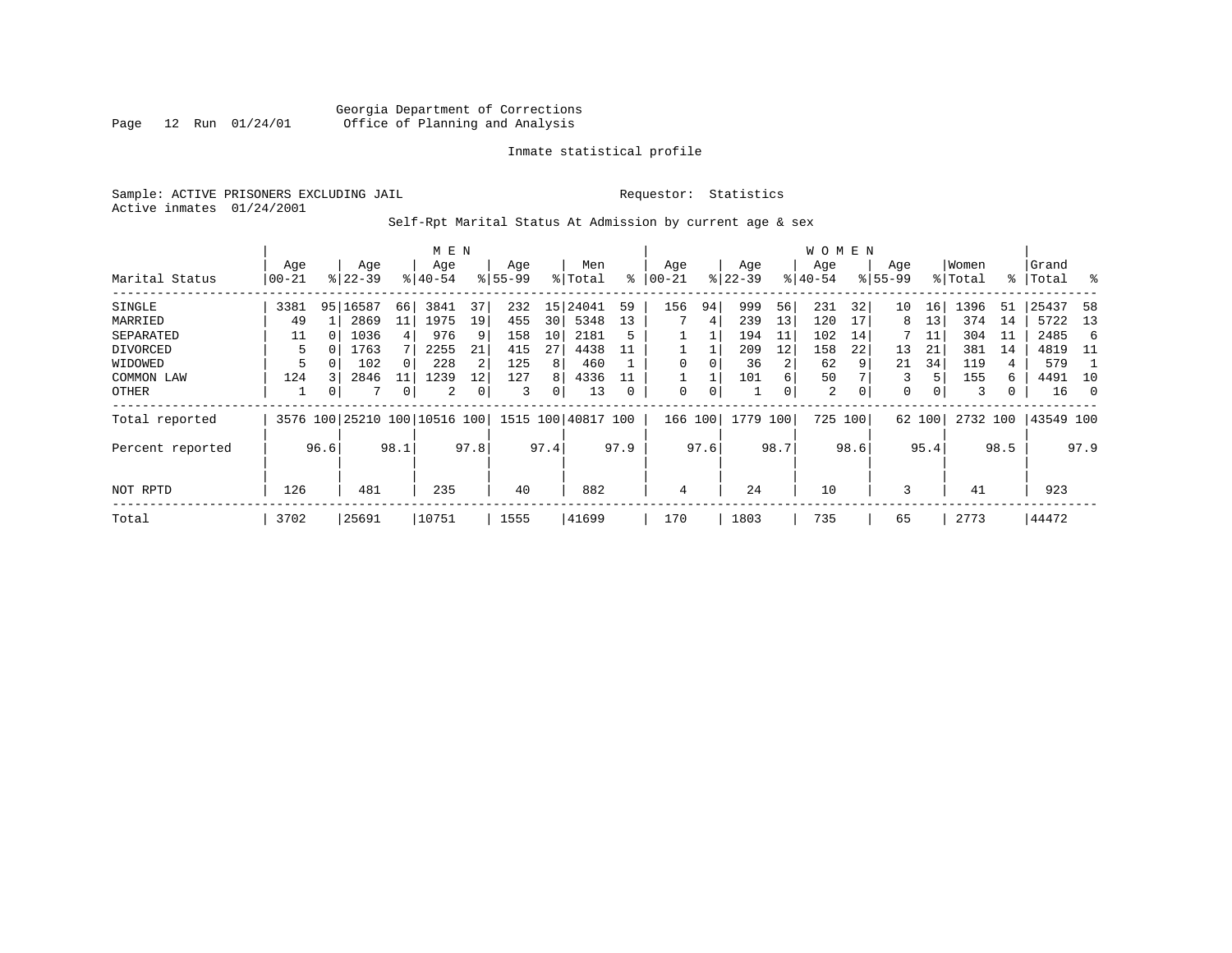Georgia Department of Corrections Office of Planning and Analysis

# Inmate statistical profile

Sample: ACTIVE PRISONERS EXCLUDING JAIL **Requestor:** Statistics Active inmates 01/24/2001

Self-Rpt Number Of Children At Admission by current age & sex

| Number Of Children   | Age<br>$ 00-21 $ |          | Age<br>$ 22-39 $  |      | M E N<br>Age<br>$ 40-54 $ |      | Age<br>$8 55-99$ |      | Men<br>% Total              | ႜ    | Age<br>$ 00-21 $ |      | Age<br>$ 22-39 $ |                | WOMEN<br>Age<br>$ 40-54 $ |         | Age<br>$8 55-99$ |        | Women<br>% Total | ႜ    | Grand<br>Total | ႜ    |
|----------------------|------------------|----------|-------------------|------|---------------------------|------|------------------|------|-----------------------------|------|------------------|------|------------------|----------------|---------------------------|---------|------------------|--------|------------------|------|----------------|------|
|                      |                  |          |                   |      |                           |      |                  |      |                             |      |                  |      |                  |                |                           |         |                  |        |                  |      |                |      |
| NO CHILDREN          | 0                | $\Omega$ | 838               | 5    | 438                       | 6    | 64               | 5    | 1340                        | 5    | $\Omega$         | 0    |                  | 0 <sup>1</sup> | 6                         |         | 2                | 4      | 15               |      | 1355           |      |
| ONE CHILD            | 595              | 74       | 6345              | 41   | 2278                      | 29   | 236              | 18   | 9454                        | 37   | 44               | 68   | 343              | 24             | 126                       | 20      | 6                | 11     | 519              | 24   | 9973           | -36  |
| TWO CHILDREN         | 158              | 20       | 4137              | 27   | 2149                      | 28   | 304              | 24   | 6748                        | 27   | 17               | 26   | 428              | 30             | 184                       | 29      | 15               | 26     | 644              | 29   | 7392           | 27   |
| THREE CHILDREN       | 38               | 5        | 2259              | 15   | 1423                      | 18   | 266              | 21   | 3986                        | 16   | 3                | 5    | 356              | 25             | 159                       | 25      | 17               | 30     | 535              | 24   | 4521           | 16   |
| <b>FOUR CHILDREN</b> | 8                |          | 1023              | 7    | 752                       | 10   | 149              | 12   | 1932                        | 8    |                  | 2    | 172              | 12             | 92                        | 15      |                  | 12     | 272              | 12   | 2204           | 8    |
| FIVE CHILDREN        | 3                | $\Omega$ | 426               |      | 399                       | 5    | 101              | 8    | 929                         |      | $\Omega$         | 0    | 87               | 6              | 35                        |         | 3                | 5      | 125              | 6    | 1054           | 4    |
| MORE THAN 5 CHILDREN | 0                | 0        | 342               |      | 374                       | 5    | 171              | 13   | 887                         | 4    | 0                | 0    | 57               | 4              | 32                        |         | 7                | 12     | 96               | 4    | 983            | 4    |
| Total reported       |                  |          | 802 100 15370 100 |      |                           |      |                  |      | 7813 100 1291 100 25276 100 |      |                  |      | 65 100 1450 100  |                |                           | 634 100 |                  | 57 100 | 2206 100         |      | 27482 100      |      |
| Percent reported     |                  | 21.7     |                   | 59.8 |                           | 72.7 |                  | 83.0 |                             | 60.6 |                  | 38.2 |                  | 80.4           |                           | 86.3    |                  | 87.7   |                  | 79.6 |                | 61.8 |
| <b>NOT REPORTED</b>  | 2900             |          | 10321             |      | 2938                      |      | 264              |      | 16423                       |      | 105              |      | 353              |                | 101                       |         | 8                |        | 567              |      | 16990          |      |
| Total                | 3702             |          | 25691             |      | 10751                     |      | 1555             |      | 41699                       |      | 170              |      | 1803             |                | 735                       |         | 65               |        | 2773             |      | 44472          |      |
|                      |                  |          |                   |      |                           |      |                  |      |                             |      |                  |      |                  |                |                           |         |                  |        |                  |      |                |      |
| AVG NUM CHILDREN     | 1.34             |          | 1.97              |      | 2.39                      |      | 3.13             |      | 2.14                        |      | 1.40             |      | 2.60             |                | 2.73                      |         | 3.21             |        | 2.62             |      | 2.18           |      |
|                      |                  |          |                   |      |                           |      |                  |      |                             |      |                  |      |                  |                |                           |         |                  |        |                  |      |                |      |

\* NOTE: THE FIELD LABLED "NO CHILDREN" WAS CORRECTED IN MARCH 1989: MISSING DATA FOR INMATES STILL IN DIAGNOSTICS NOW HAS BEEN REMOVED FROM THIS FIELD AND IDENTIFIED AS "NOT REPORTED" INFORMATION.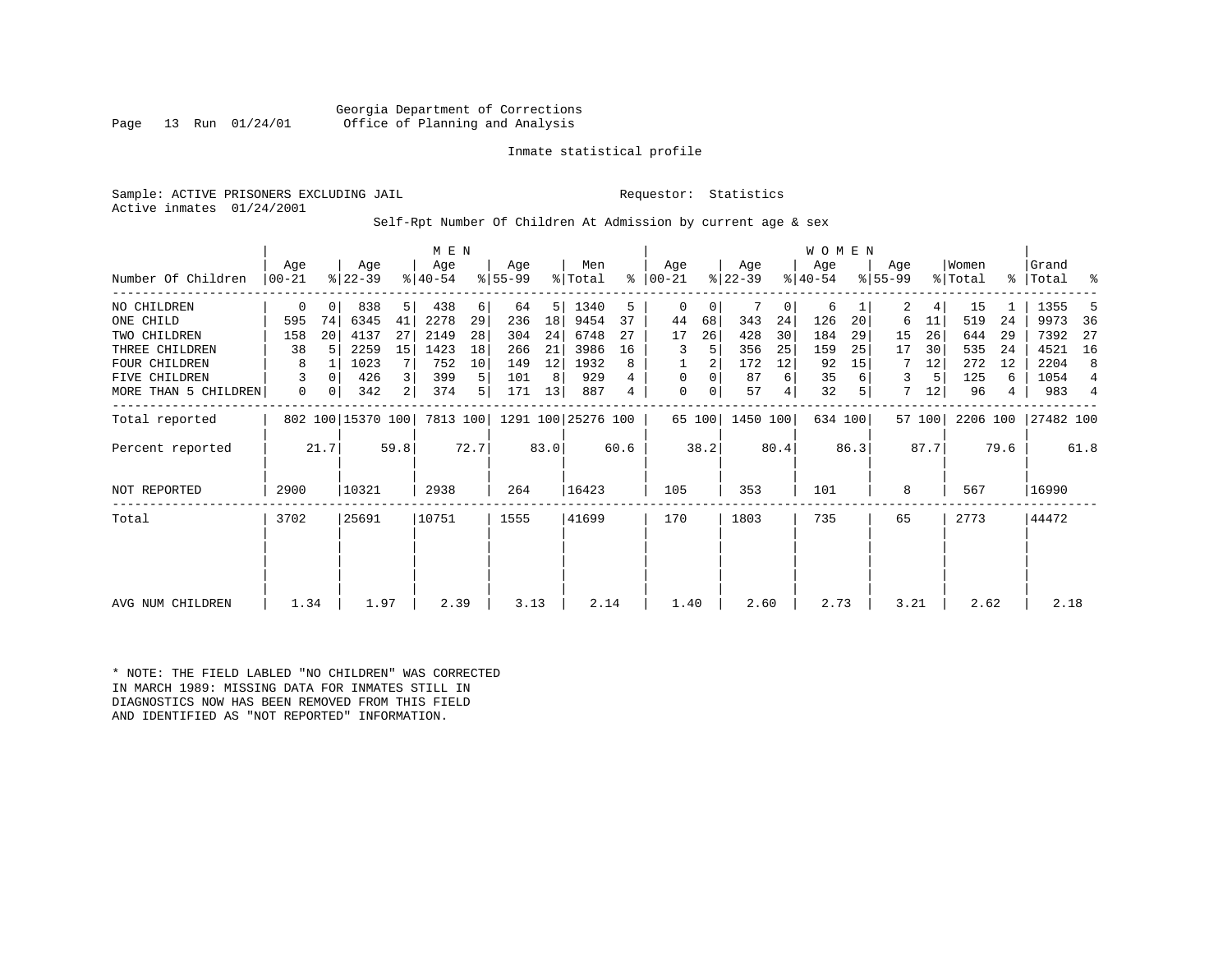# Georgia Department of Corrections Page 14 Run 01/24/01 Office of Planning and Analysis

# Inmate statistical profile

Sample: ACTIVE PRISONERS EXCLUDING JAIL **Requestor:** Statistics Active inmates 01/24/2001

# Self-Rpt Religious Affiliation by current age & sex

|                  |           |                |                         |             | M E N          |          |           |          |                    |              |          |          |          |      | <b>WOMEN</b> |          |           |             |          |          |           |                |
|------------------|-----------|----------------|-------------------------|-------------|----------------|----------|-----------|----------|--------------------|--------------|----------|----------|----------|------|--------------|----------|-----------|-------------|----------|----------|-----------|----------------|
|                  | Age       |                | Age                     |             | Age            |          | Age       |          | Men                |              | Age      |          | Age      |      | Aqe          |          | Age       |             | Women    |          | Grand     |                |
| Religion         | $00 - 21$ |                | $ 22-39 $               |             | $ 40-54$       |          | $8 55-99$ |          | % Total            | %            | $ 00-21$ |          | $ 22-39$ |      | $ 40-54$     |          | $8 55-99$ |             | % Total  | ፠        | Total     | ዱ              |
| ISLAM            | 68        | 2              | 912                     | 4           | 330            | 3        | 26        |          | 2 1336             | 3            | 3        | 2        | 15       |      | 3            | 0        | 0         | 0           | 21       |          | 1357      | 3              |
| CATHOLIC         | 118       | 3              | 882                     | 4           | 357            | 3        | 57        | 4        | 1414               | 4            | 4        | 2        | 71       | 4    | 31           | 4        | 3         | 5           | 109      | 4        | 1523      | $\overline{4}$ |
| <b>BAPTIST</b>   | 1516      | 43             | 12643                   | 51          | 6089           | 59       | 869       | 59       | 21117              | 53           | 95       | 57       | 1111     | 63   | 471          | 66       | 36        | 60          | 1713     | 63       | 22830     | 53             |
| METHODIST        | 52        | 1              | 513                     | 2           | 394            | 4        | 89        | 6        | 1048               | 3            | 6        | 4        | 61       | 3    | 46           | 6        |           | 12          | 120      | 4        | 1168      | 3              |
| EPISCOPLN        |           | 0              | 42                      | $\mathbf 0$ | 20             | 0        | 5         | 0        | 72                 | $\Omega$     | U        | O        | 6        | 0    | 3            | 0        | 0         | 0           | 9        | $\Omega$ | 81        | 0              |
| PRESBYTRN        | 5         | $\Omega$       | 43                      | $\Omega$    | 29             | $\Omega$ | 14        | 1        | 91                 | U            | 0        | U        | 0        | 0    | 2            | 0        | 2         | 3           | 4        | $\Omega$ | 95        | $\Omega$       |
| CHC OF GOD       | 30        | 1              | 302                     | 1           | 132            |          | 22        | 1        | 486                |              | 2        |          | 24       | 1    | 12           | 2        | 2         | 3           | 40       |          | 526       | 1              |
| HOLINESS         | 77        | $\overline{c}$ | 963                     | 4           | 501            | 5        | 83        | 6        | 1624               | 4            | 11       | 7        | 189      | 11   | 76           | 11       | 2         | 3           | 278      | 10       | 1902      | 4              |
| <b>JEWISH</b>    |           | $\Omega$       | 21                      | $\Omega$    | 9              | $\Omega$ |           | U        | 34                 | O            |          |          |          | 0    | $\Omega$     | $\Omega$ | 0         | 0           | 2        | $\Omega$ | 36        | 0              |
| ANGLICAN         |           | 0              | 4                       | $\Omega$    |                |          |           | 0        | 8                  |              | $\Omega$ | 0        |          | 0    | 0            | $\Omega$ | 0         | $\Omega$    |          | $\Omega$ | 9         | $\Omega$       |
| GRK ORTHDX       |           | $\Omega$       | 0                       | $\Omega$    |                | O        | n         | 0        | 2                  | U            | U        | U        | $\Omega$ | 0    | $\Omega$     | 0        | 0         | $\Omega$    | $\Omega$ | $\Omega$ |           | $\Omega$       |
| HINDU            |           | $\Omega$       |                         | $\Omega$    | $\Omega$       | $\Omega$ |           | 0        | 1                  | <sup>0</sup> | U        |          | 0        | U    | $\Omega$     | $\Omega$ | 0         | $\Omega$    | O        | $\Omega$ | ำ         | $\Omega$       |
| <b>BUDDHIST</b>  |           | 0              | 25                      | $\Omega$    | 2              | O        |           | 0        | 31                 | U            | $\Omega$ |          | $\Omega$ | O    | $\Omega$     | $\Omega$ | Ω         | $\Omega$    | $\Omega$ | $\Omega$ | 31        | $\Omega$       |
| TAOIST           |           | $\Omega$       | $\overline{c}$          | $\Omega$    | $\overline{2}$ |          |           | 0        | 4                  | n            | U        | O        | $\Omega$ | 0    | $\Omega$     | $\Omega$ | 0         | $\Omega$    | $\Omega$ | $\Omega$ | 4         | $\Omega$       |
| SHINTOIST        | 4         | $\Omega$       | 13                      | $\Omega$    | $\Omega$       |          | O         | $\Omega$ | 17                 | O            | U        | $\Omega$ | $\Omega$ | O    | O            | $\Omega$ | 0         | $\mathbf 0$ | $\Omega$ | $\Omega$ | 17        | $\Omega$       |
| SEVEN D AD       | 12        | $\Omega$       | 55                      | $\Omega$    | 33             | $\Omega$ | 10        | 1        | 110                | U            | U        | $\Omega$ |          | U    | 3            | $\Omega$ | 0         | $\mathbf 0$ | 10       | $\Omega$ | 120       | O              |
| JEHOVAH WT       | 24        | 1              | 216                     | 1           | 77             |          | 6         | 0        | 323                |              | U        | $\Omega$ | 19       |      | 5            |          |           | 2           | 25       |          | 348       | 1              |
| LATR DAY S       |           | $\Omega$       | 22                      | $\Omega$    | 12             |          |           | 0        | 43                 | n            | 0        |          | 2        | 0    | 2            | 0        | 0         | 0           | 4        | $\Omega$ | 47        | $\Omega$       |
| <b>OUAKER</b>    |           | 0              | O                       | 0           | $\Omega$       | $\Omega$ | O         | 0        | $\Omega$           |              | $\Omega$ | $\Omega$ | 0        | 0    | $\Omega$     | 0        | 0         | $\mathbf 0$ | $\Omega$ | 0        | $\Omega$  | 0              |
| OTHER PROD       | 402       | 11             | 1999                    | 8           | 532            | 5        | 99        | 7        | 3032               | 8            | 25       | 15       | 137      | 8    | 39           | 5        | 4         | 7           | 205      | 8        | 3237      | 8              |
| <b>NONE</b>      | 903       | 26             | 4385                    | 18          | 1138           | 11       | 111       | 8        | 6537               | 16           | 6        | 4        | 38       | 2    | 4            | 1        | 0         | 0           | 48       | 2        | 6585      | 15             |
| <b>OTHER</b>     | 311       | 9              | 1719                    | 7           | 610            | 6        | 82        | 6        | 2722               |              | 13       | 8        | 83       | 5    | 22           | 3        | 3         | 5           | 121      |          | 2843      | 7              |
| Total reported   | 3537      |                | 100 24762 100 10273 100 |             |                |          |           |          | 1480 100 40052 100 |              | 166 100  |          | 1765 100 |      | 719          | 100      |           | 60 100      | 2710 100 |          | 42762 100 |                |
| Percent reported |           | 95.5           |                         | 96.4        |                | 95.6     |           | 95.2     |                    | 96.1         |          | 97.6     |          | 97.9 |              | 97.8     |           | 92.3        |          | 97.7     |           | 96.2           |
| NOT RPTD         | 165       |                | 929                     |             | 478            |          | 75        |          | 1647               |              | 4        |          | 38       |      | 16           |          | 5         |             | 63       |          | 1710      |                |
| Total            | 3702      |                | 25691                   |             | 10751          |          | 1555      |          | 41699              |              | 170      |          | 1803     |      | 735          |          | 65        |             | 2773     |          | 44472     |                |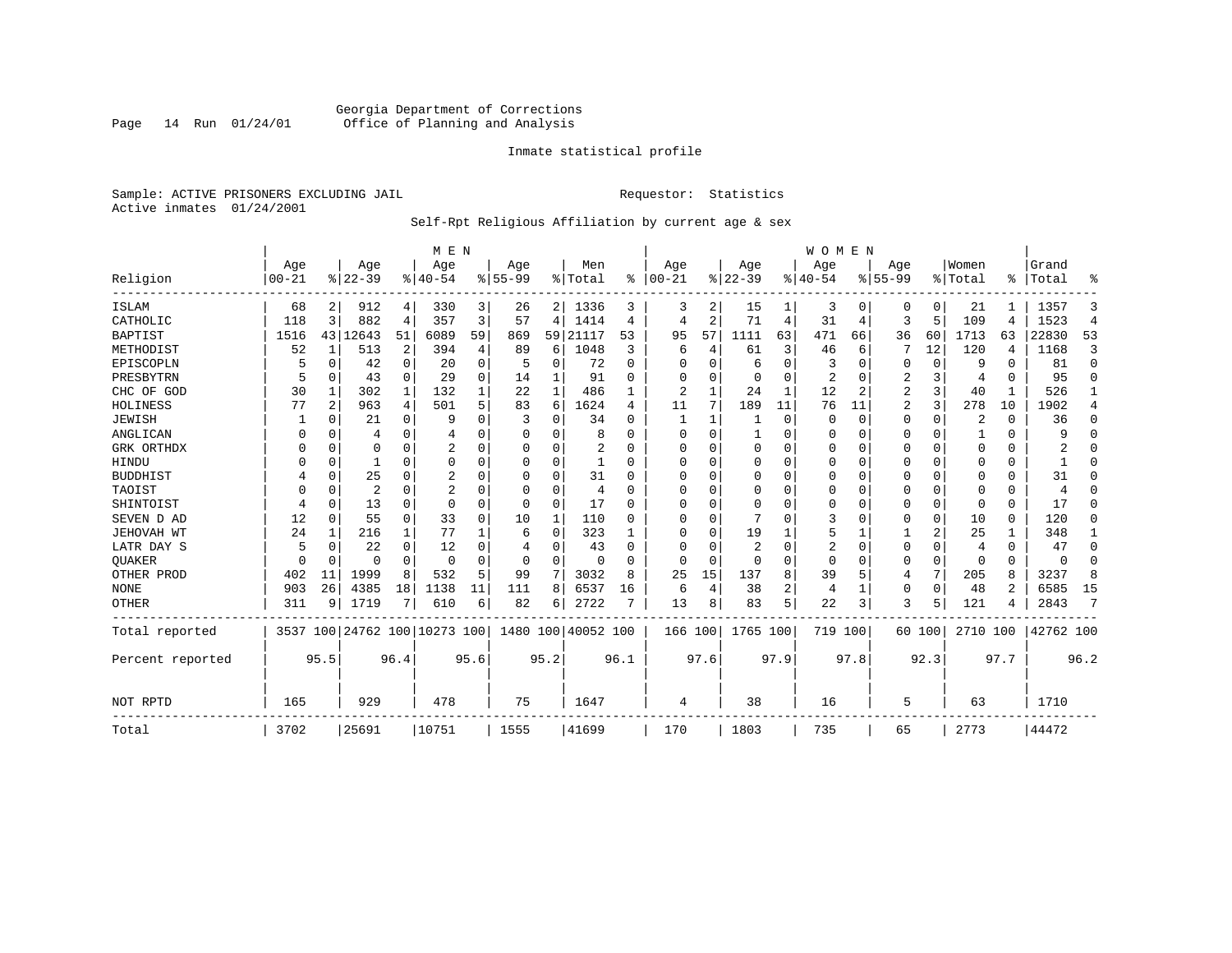# Georgia Department of Corrections<br>Page 15 Run 01/24/01 office of Planning and Analysis Office of Planning and Analysis

# Inmate statistical profile

Sample: ACTIVE PRISONERS EXCLUDING JAIL **Requestor:** Statistics Active inmates 01/24/2001

Self-Rpt Family Behavior Patterns \* by current age & sex

|                  |       |      |                              |      | M E N       |      |           |                 |                    |      |           |      |           |          | <b>WOMEN</b> |      |             |        |          |      |           |      |
|------------------|-------|------|------------------------------|------|-------------|------|-----------|-----------------|--------------------|------|-----------|------|-----------|----------|--------------|------|-------------|--------|----------|------|-----------|------|
|                  | Age   |      | Age                          |      | Age         |      | Age       |                 | Men                |      | Age       |      | Age       |          | Age          |      | Age         |        | Women    |      | Grand     |      |
| Family Behavior  | 00-21 |      | $ 22-39 $                    |      | $8140 - 54$ |      | $8 55-99$ |                 | % Total            | ႜ    | $00 - 21$ |      | $ 22-39 $ |          | $ 40-54 $    |      | $8155 - 99$ |        | % Total  | °≈   | Total     | ႜ    |
| CRIMINLTY        | 1116  | 24   | 7381                         | 24   | 3008        | 26   | 316       |                 | 24 11821           | 24   | 64        | 18   | 667       | 17       | 272          | 20   | 13          | 15     | 1016     | 18   | 12837     | -24  |
| ALCOHOLISM       | 409   | 9    | 3533                         | 12   | 1887        | 16   | 230       | 18 <sup>1</sup> | 6059               | 13   | 32        | 9    | 483       | 12       | 187          | 14   | 13          | 15     | 715      | 13   | 6774      | 13   |
| DRUG ABUSE       | 383   | 8    | 2140                         |      | 729         | 6    | 47        | 4               | 3299               |      | 37        | 10   | 346       |          | 126          |      |             |        | 510      | 9    | 3809      |      |
| DOMINERING       | 12    |      | 96                           |      | 53          |      | 3         | 0               | 164                |      | 32        | 9    | 486       | 12       | 192          | 14   | 15          | 17     | 725      | 13   | 889       |      |
| MIGRANT          | 20    |      | 253                          |      | 136         |      | 9         |                 | 418                |      |           |      | 13        | $\Omega$ | 4            |      | 0           | 0      | 18       | 0    | 436       |      |
| INFL BTGS        | 71    |      | 886                          | 3    | 474         | 4    | 96        |                 | 1527               |      | 18        | 5.   | 271       |          | 113          |      | 9           | 10     | 411      | 7    | 1938      |      |
| PERMISSIVE       | 11    |      | 50                           |      | 42          |      |           |                 | 110                |      | 33        | 9    | 224       | 6        | 68           |      | 2           | 2      | 327      | 6    | 437       |      |
| FATH ABSNT       | 2077  | 44   | 12681                        | 41   | 3982        | 34   | 432       | 33              | 19172              | 40   | 95        | 26   | 857       | 22       | 238          |      | 20          | 23     | 1210     |      | 20382     | 38   |
| MOTH ABSNT       | 534   | 11   | 3130                         | 10   | 1159        | 10   | 148       | 11              | 4971               | 10   | 30        | 8    | 232       | 6        | 77           | 6    | 10          | 11     | 349      | 6    | 5320      | 10   |
| NONE             | 58    |      | 441                          |      | 212         | 2    | 21        | 2               | 732                |      | 19        | 5    | 321       | 8        | 95           |      | 4           | 5      | 439      | 8    | 1171      |      |
| Total reported   |       |      | 4691 100 30591 100 11682 100 |      |             |      |           |                 | 1309 100 48273 100 |      | 361 100   |      | 3900 100  |          | 1372 100     |      |             | 87 100 | 5720 100 |      | 53993 100 |      |
| Percent reported |       | 74.8 |                              | 70.4 |             | 64.4 |           | 53.3            |                    | 68.6 |           | 87.6 |           | 84.5     |              | 80.0 |             | 60.0   |          | 82.9 |           | 69.5 |
| <b>OTHER</b>     | 933   |      | 7614                         |      | 3825        |      | 726       |                 | 13098              |      | 21        |      | 280       |          | 147          |      | 26          |        | 474      |      | 13572     |      |
| Total            | 3702  |      | 25691                        |      | 10751       |      | 1555      |                 | 41699              |      | 170       |      | 1803      |          | 735          |      | 65          |        | 2773     |      | 44472     |      |

\* NOTE: SINCE THERE CAN BE UP TO FIVE BEHAVIOR CODES PER INMATE, THE NUMBER OF CASES REPORTED IN THE DETAIL LINES AND THE TOTAL REPORTED LINE MAY EXCEED THE TOTAL NUMBER OF CASES. IN SHORT, THIS TABLE COUNTS THE NUMBER OF BEHAVIOR PROBLEMS, NOT INMATES.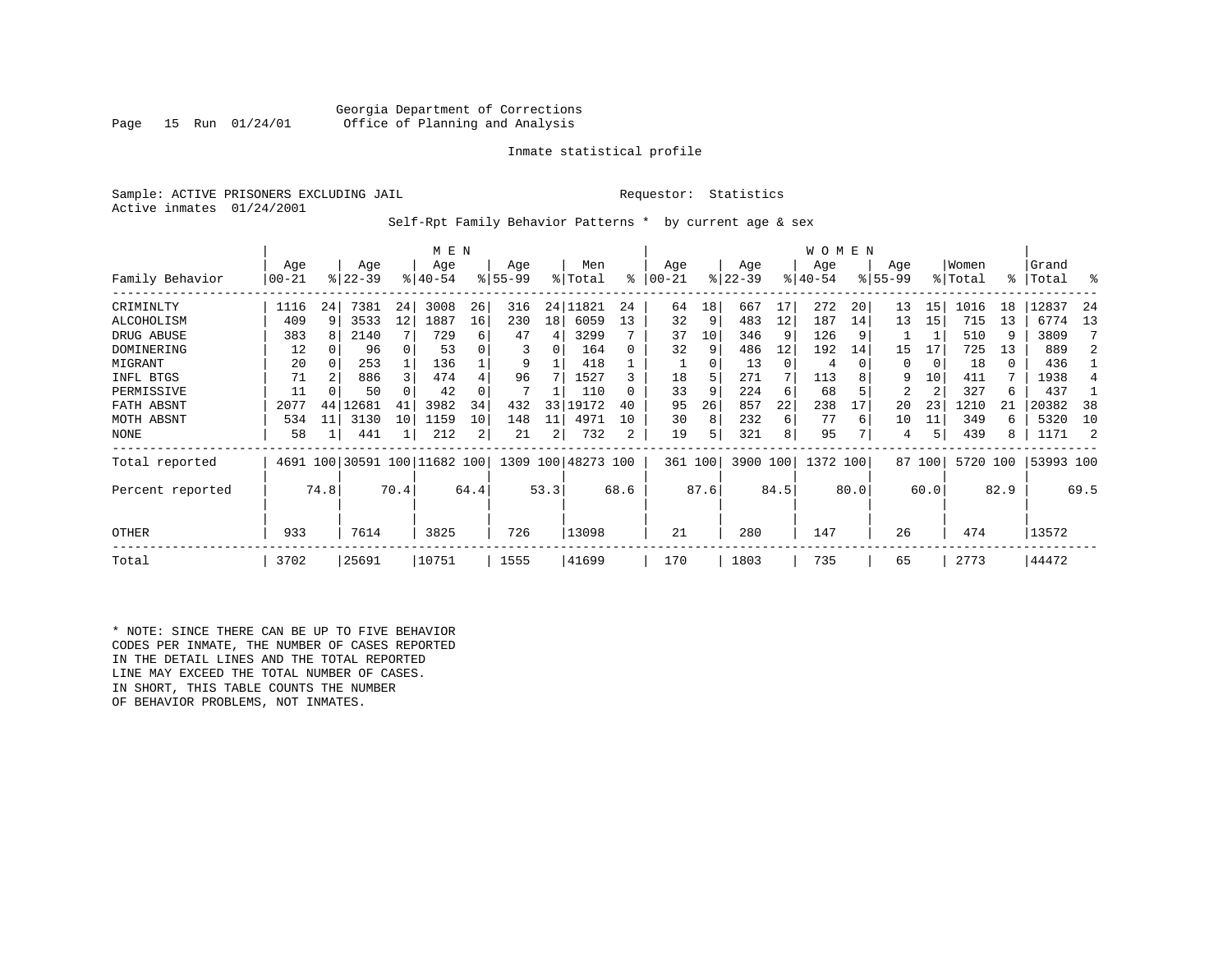# Georgia Department of Corrections Office of Planning and Analysis

# Inmate statistical profile

Sample: ACTIVE PRISONERS EXCLUDING JAIL **Requestor:** Statistics Active inmates 01/24/2001

# Inmate Diagnostic Behavior Problem \* by current age & sex

|                    |          |          |          |          | M E N                        |      |           |      |                    |      |           |              |          |       | <b>WOMEN</b> |                |           |        |          |       |           |          |
|--------------------|----------|----------|----------|----------|------------------------------|------|-----------|------|--------------------|------|-----------|--------------|----------|-------|--------------|----------------|-----------|--------|----------|-------|-----------|----------|
|                    | Age      |          | Age      |          | Age                          |      | Age       |      | Men                |      | Age       |              | Age      |       | Age          |                | Age       |        | Women    |       | Grand     |          |
| Diagnostic Problem | $ 00-21$ |          | $ 22-39$ |          | $ 40-54$                     |      | $8 55-99$ |      | % Total            | ႜ    | $00 - 21$ |              | $ 22-39$ |       | $ 40-54$     |                | $8 55-99$ |        | % Total  | ⊱     | Total     | ႜ        |
| <b>ALCOHOLIC</b>   | 24       | 0        | 1002     | 2        | 911                          | 5.   | 165       | 7    | 2102               | 3    | 3         | 1            | 186      | 6     | 94           | 7              |           | 7      | 290      | 6     | 2392      | 3        |
| <b>ALCOH ABSE</b>  | 622      | 10       | 6200     | 13       | 3003                         | 15   | 394       |      | 17 10219           | 14   | 18        | 7            | 286      | 9     | 133          | 10             | 16        | 16     | 453      | 9     | 10672     | 13       |
| DRUG EXP           | 1325     | 21       | 8616     | 19       | 3160                         | 16   | 204       |      | 9 13305            | 18   | 28        | 11           | 245      | 8     | 108          | 8              | 4         | 4      | 385      | 8     | 13690     | 17       |
| DRUG ABSE          | 1136     | 18       | 8681     | 19       | 3727                         | 19   | 181       |      | 8 13725            | 18   | 44        | 17           | 901      | 28    | 328          | 26             | 12        | 12     | 1285     | 26    | 15010     | 19       |
| NARC ADDCT         | 33       | 1        | 600      |          | 399                          |      | 24        |      | 1056               |      |           | 0            | 48       |       | 39           | 3              | 2         | 2      | 89       |       | 1145      |          |
| EPILEPTIC          | 25       | 0        | 270      | 1        | 186                          |      | 27        |      | 508                |      |           |              | 84       | 3     | 31           | 2              |           | 3      | 119      |       | 627       |          |
| MANIPULTVE         | 740      | 12       | 4290     | 9        | 1302                         |      | 137       | 6    | 6469               | 9    | 3         |              | 54       | 2     | 30           | 2              | 2         | 2      | 89       |       | 6558      | 8        |
| ASSAULTIVE         | 1433     | 23       | 9642     | 21       | 3886                         | 20   | 566       | 24   | 15527              | 21   | 64        | 25           | 560      | 17    | 210          | 16             | 16        | 16     | 850      | 17    | 16377     | 21       |
| ESCPE TEND         | 83       | 1        | 1088     | 2        | 665                          |      | 98        | 4    | 1934               | 3    | 3         | $\mathbf{1}$ | 95       | 3     | 33           | 3              | $\Omega$  | 0      | 131      | ζ     | 2065      | 3        |
| SUICIDAL           | 135      | 2        | 1042     | 2        | 437                          |      | 47        | 2    | 1661               |      | 12        | 5            | 171      | 5     | 60           | 5              | 4         | 4      | 247      | 5     | 1908      | 2        |
| WITHDRAWN          | 11       | $\Omega$ | 148      | $\Omega$ | 81                           | 0    | 17        |      | 257                | 0    | 14        |              | 78       | 2     | 22           | 2              |           | 1      | 115      |       | 372       | $\Omega$ |
| PR RLTY CT         | 28       | 0        | 372      | 1        | 237                          |      | 27        |      | 664                |      | 12        |              | 95       | 3     | 32           | 2              | 4         | 4      | 143      | 3     | 807       |          |
| HOMOSEXUAL         | 13       | 0        | 140      | $\Omega$ | 68                           | 0    | 16        |      | 237                | 0    | 15        | 6            | 122      | 4     | 22           | $\overline{2}$ | $\Omega$  | 0      | 159      | ζ     | 396       | $\Omega$ |
| <b>NONE</b>        | 51       |          | 1094     | 2        | 625                          |      | 168       | 7    | 1938               | 3    | 3         |              | 31       |       | 26           | 2              | 12        | 12     | 72       |       | 2010      | 3        |
| OTHER              | 55       |          | 486      | 1        | 322                          |      | 73        | 3    | 936                |      |           |              | 22       |       | 11           |                | 5         | 5      | 39       |       | 975       |          |
| NOT RPTD           | 440      |          | 2312     | 5        | 701                          |      | 180       | 8    | 3633               | 5    | 38        | 15           | 251      | 8     | 102          | 8              | 9         | 9      | 400      | 8     | 4033      | 5        |
| Total reported     |          |          |          |          | 6224 100 46260 100 19740 100 |      |           |      | 2334 100 74558 100 |      | 259 100   |              | 3229 100 |       | 1282 100     |                |           | 97 100 | 4867 100 |       | 79425 100 |          |
| Percent reported   |          | 98.1     |          | 98.9     |                              | 99.7 |           | 99.4 |                    | 99.1 |           | 100.0        |          | 100.0 |              | 99.9           |           | 100.0  |          | 100.0 |           | 99.1     |
|                    |          |          |          |          |                              |      |           |      |                    |      |           |              |          |       |              |                |           |        |          |       |           |          |
| UNKNOWN            | 70       |          | 277      |          | 30                           |      | 10        |      | 387                |      | 0         |              | 0        |       | 1            |                | $\Omega$  |        |          |       | 388       |          |
| Total              | 3702     |          | 25691    |          | 10751                        |      | 1555      |      | 41699              |      | 170       |              | 1803     |       | 735          |                | 65        |        | 2773     |       | 44472     |          |

\* NOTE: SINCE THERE CAN BE UP TO FIVE BEHAVIOR CODES PER INMATE, THE NUMBER OF CASES REPORTED IN THE DETAIL LINES AND THE TOTAL REPORTED LINE MAY EXCEED THE TOTAL NUMBER OF CASES.IN SHORT, THIS TABLE COUNTS THE NUMBER OF BEHAVIOR PROBLEMS, NOT INMATES.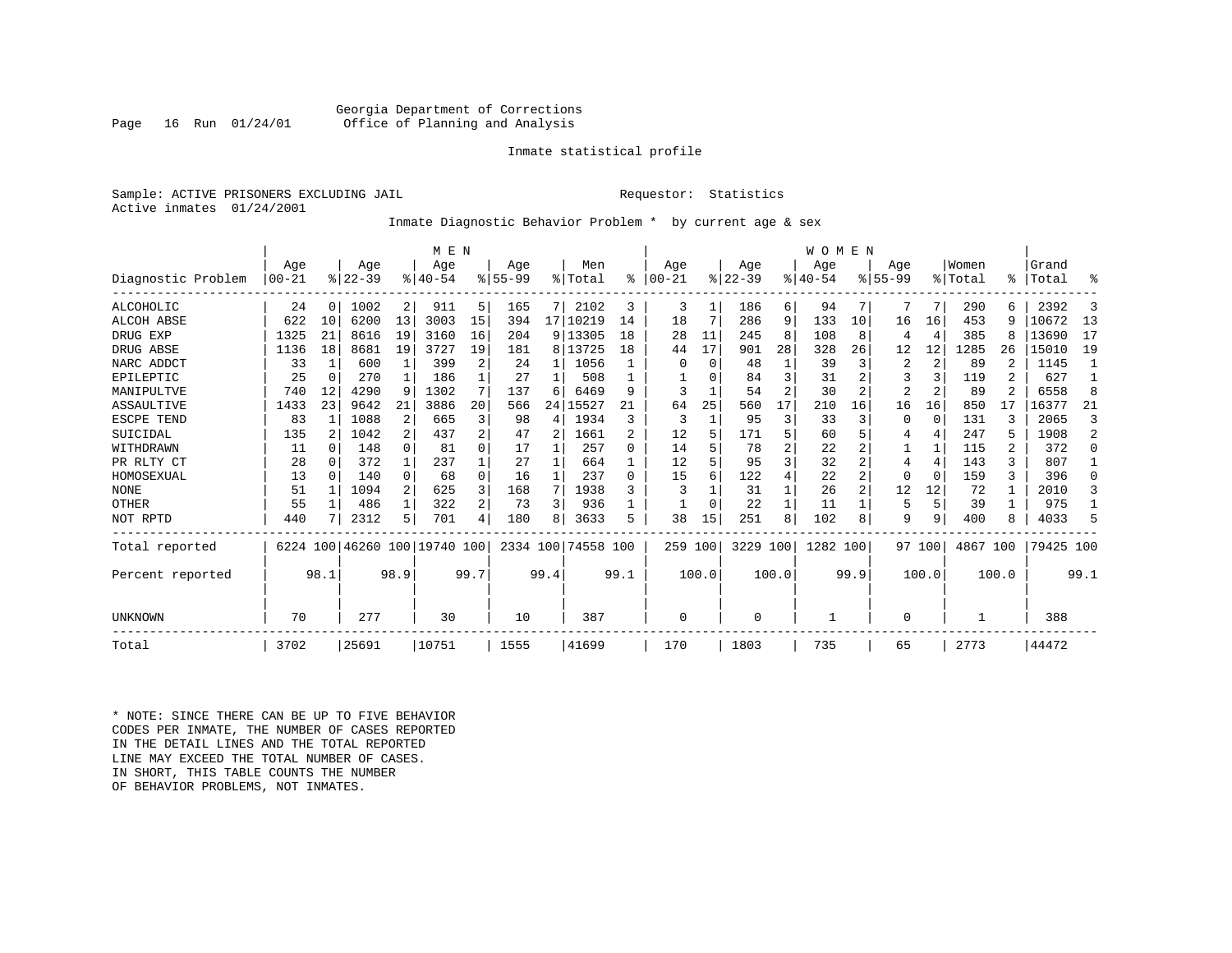Georgia Department of Corrections Page 17 Run 01/24/01 Office of Planning and Analysis

# Inmate statistical profile

Sample: ACTIVE PRISONERS EXCLUDING JAIL **Requestor:** Statistics Active inmates 01/24/2001

Physical Profile (General Condition) by current age & sex

|                      |       |                |             |              | M E N                        |      |             |      |                    |      |          |      |           |                | W O M E N |                 |             |        |          |      |           |      |
|----------------------|-------|----------------|-------------|--------------|------------------------------|------|-------------|------|--------------------|------|----------|------|-----------|----------------|-----------|-----------------|-------------|--------|----------|------|-----------|------|
|                      | Age   |                | Age         |              | Age                          |      | Age         |      | Men                |      | Age      |      | Age       |                | Aqe       |                 | Aqe         |        | Women    |      | Grand     |      |
| Physical Profile     | 00-21 |                | $8122 - 39$ |              | $8 40-54$                    |      | $8155 - 99$ |      | % Total            | ႜ    | $ 00-21$ |      | $ 22-39 $ |                | $8 40-54$ |                 | $8155 - 99$ |        | % Total  | န္   | Total     | း    |
| NO LIMITATION        | 3252  |                | 91 18998    | 76           | 5170                         | 49   | 283         |      | 19 27703           | 68   | 147      | 90   | 1316      | 76             | 412       | 58              | 10          | 16     | 1885     | 71   | 29588 68  |      |
| DEFECT NO MAJOR LIMT | 120   |                | 2706        | 11           | 1976                         | 19   | 320         | 21   | 5122               | 13   | 3        | 2    | 68        | 4              | 73        | 10 <sub>1</sub> | 10          | 16     | 154      | 6    | 5276      | 12   |
| DEFECT MAJOR LIMIT   | 208   | 6 <sup>1</sup> | 3387        | 13           | 3260                         | 31   | 819         | 54   | 7674               | 19   | 14       | 9    | 344       | 20             | 218       | 31              | 38          | 62     | 614      | 23   | 8288 19   |      |
| VERY MAJOR DEFECT    | 4     | 0 <sup>1</sup> | 51          | $\mathbf{0}$ | 111                          |      | 96          | 6    | 262                |      | 0        | 0    | 4         | $\overline{0}$ | 8         |                 | 3           | 5      | 15       |      | 277       |      |
| Total reported       |       |                |             |              | 3584 100 25142 100 10517 100 |      |             |      | 1518 100 40761 100 |      | 164 100  |      | 1732 100  |                |           | 711 100         |             | 61 100 | 2668 100 |      | 43429 100 |      |
| Percent reported     |       | 96.8           |             | 97.9         |                              | 97.8 |             | 97.6 |                    | 97.8 |          | 96.5 |           | 96.1           |           | 96.7            |             | 93.8   |          | 96.2 |           | 97.7 |
| NOT REPORTED         | 118   |                | 549         |              | 234                          |      | 37          |      | 938                |      | 6        |      | 71        |                | 24        |                 | 4           |        | 105      |      | 1043      |      |
| Total                | 3702  |                | 25691       |              | 10751                        |      | 1555        |      | 41699              |      | 170      |      | 1803      |                | 735       |                 | 65          |        | 2773     |      | 44472     |      |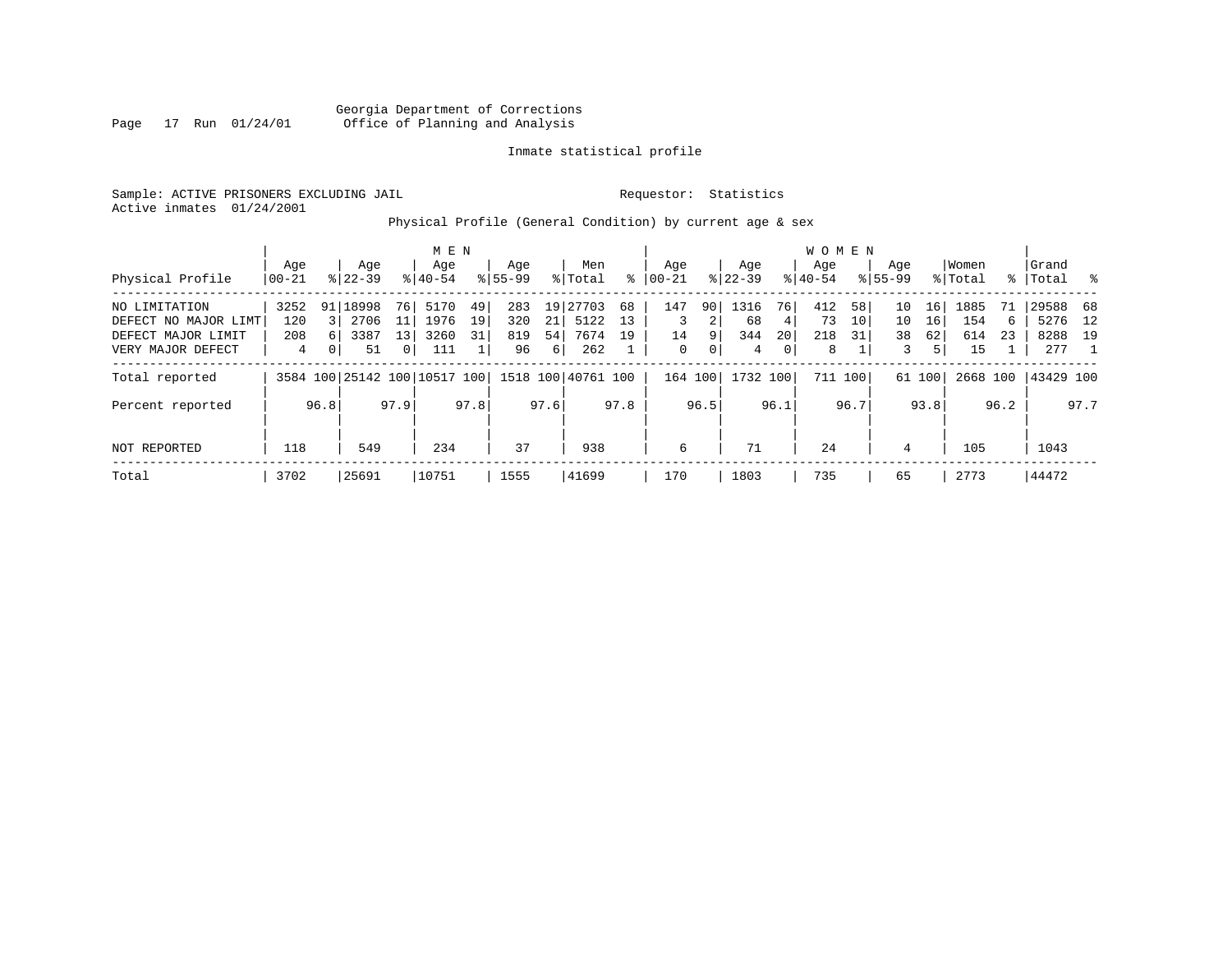# Georgia Department of Corrections Office of Planning and Analysis

# Inmate statistical profile

Sample: ACTIVE PRISONERS EXCLUDING JAIL **Requestor:** Statistics Active inmates 01/24/2001

Security Status by current age & sex

|                  |          |       |           |             | M E N     |       |          |       |                                                 |       |          |         |             |       | W O M E N      |                |             |        |             |       |           |       |
|------------------|----------|-------|-----------|-------------|-----------|-------|----------|-------|-------------------------------------------------|-------|----------|---------|-------------|-------|----------------|----------------|-------------|--------|-------------|-------|-----------|-------|
|                  | Age      |       | Age       |             | Age       |       | Age      |       | Men                                             |       | Age      |         | Age         |       | Age            |                | Age         |        | Women       |       | Grand     |       |
| Security         | $ 00-21$ |       | $ 22-39 $ |             | $8 40-54$ |       | $ 55-99$ |       | % Total                                         | ៖     | 00-21    |         | $ 22-39 $   |       | $ 40-54$       |                | $8155 - 99$ |        | % Total     |       | %   Total | ႜ     |
| DIAG INCOM       |          | 0     | 18        | 0           | 10        |       |          | 0     | 30                                              |       | $^{(1)}$ |         | 0           | 0     |                |                |             | 0      |             | 0     | 30        |       |
| WRK RELEAS       |          | 0     | 8         | $\mathbf 0$ | 3         |       |          | 0     | 13                                              |       | $\Omega$ |         | $\mathbf 0$ | 0     | $\Omega$       | $\overline{0}$ | 0           | 0      | 0           | 0     | 13        |       |
| TRUSTY           | 35       |       | 1305      | 5           | 717       |       | 63       | 4     | 2120                                            | 5     | 6        |         | 81          | 4     | 51             |                | 5           | 8      | 143         |       | 2263      | 5     |
| MINIMUM          | 1014     | 27    | 8662      | 34          | 3855      | 36    | 487      | 31    | 14018                                           | 34    | 67       | 39      | 1027        | 57    | 417            | 57             | 36          | 55     | 1547        | 56    | 15565     | 35    |
| MEDIUM           | 1526     | 41    | 9988      | 39          | 4313      | 40    | 786      | 51    | 16613                                           | 40    | 61       | 36      | 490         | 27    | 193            | 26             | 20          | 31     | 764         | 28    | 17377     | 39    |
| CLOSE            | 796      | 22    | 3939      | 15          | 1182      | 11    | 146      | 9     | 6063                                            | 15    | 27       | 16      | 122         |       | 39             |                |             |        | 191         |       | 6254      | 14    |
| MAXIMUM          | 19       |       | 599       |             | 213       | 2     | 22       |       | 853                                             | 2     |          |         | 5           | 0     | $\overline{2}$ |                | 0           |        | 8           |       | 861       | 2     |
| DIAGNOSTIC       | 310      | 8     | 1171      | 5           | 457       |       | 49       | 3     | 1987                                            | 5     | 8        |         | 78          | 4     | 33             |                |             |        | 120         | 4     | 2107      | 5     |
| Total reported   |          |       |           |             |           |       |          |       | 3702 100 25690 100 10750 100 1555 100 41697 100 |       |          | 170 100 | 1803 100    |       |                | 735 100        |             | 65 100 | 2773 100    |       | 44470 100 |       |
| Percent reported |          | 100.0 |           | 100.0       |           | 100.0 |          | 100.0 |                                                 | 100.0 |          | 100.0   |             | 100.0 |                | 100.0          |             | 100.0  |             | 100.0 |           | 100.0 |
| NOT RPTD         | 0        |       |           |             |           |       | 0        |       | 2                                               |       | $\Omega$ |         | $\Omega$    |       | $\mathbf 0$    |                | 0           |        | $\mathbf 0$ |       | 2         |       |
| Total            | 3702     |       | 25691     |             | 10751     |       | 1555     |       | 41699                                           |       | 170      |         | 1803        |       | 735            |                | 65          |        | 2773        |       | 44472     |       |

\* NOTE: BEGINNING IN JULY 1987, THE FACILITIES DIVISION NO LONGER CODED INMATES AS BEING WORK RELEASE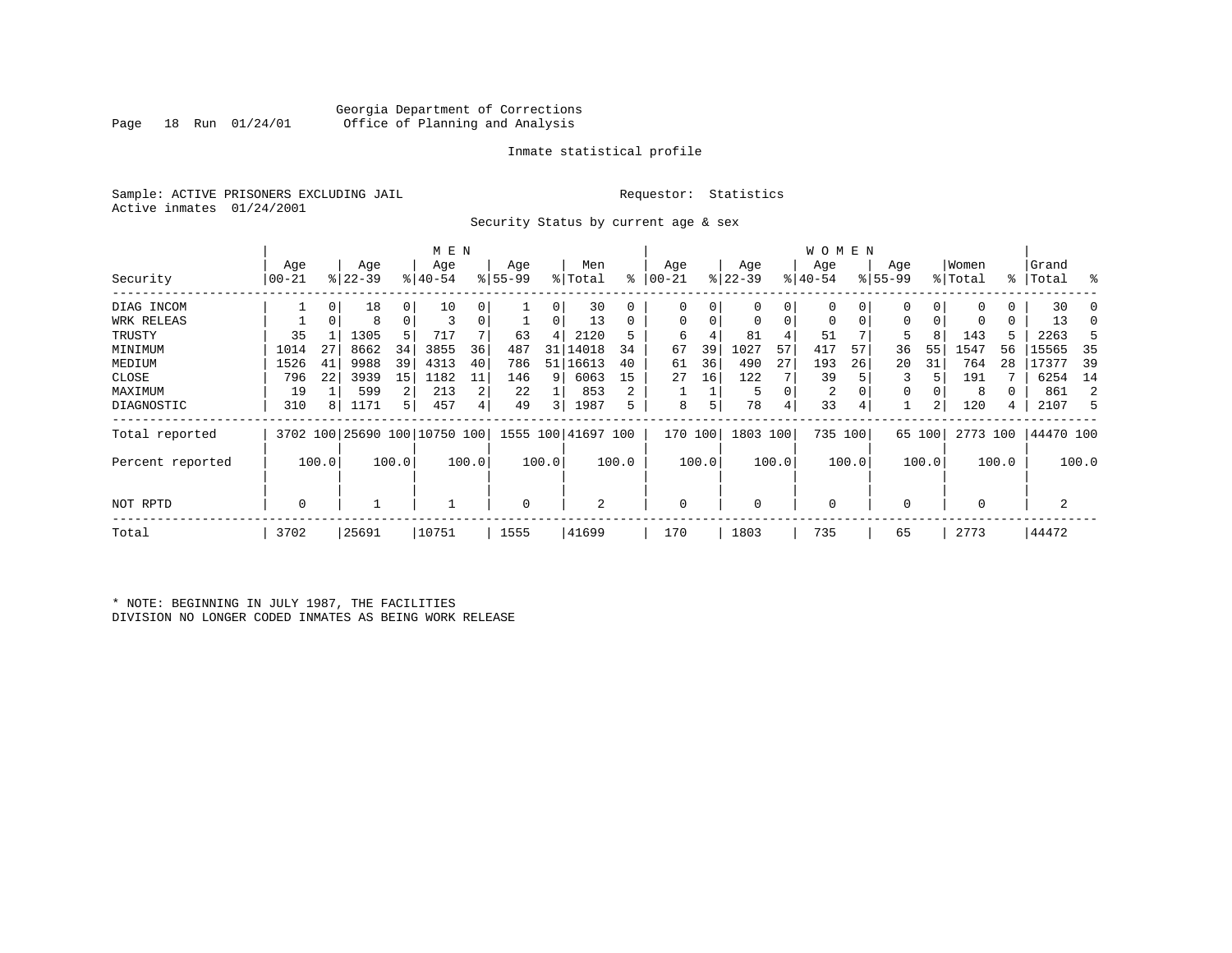# Georgia Department of Corrections Page 19 Run 01/24/01 Office of Planning and Analysis

# Inmate statistical profile

Sample: ACTIVE PRISONERS EXCLUDING JAIL **Requestor:** Statistics Active inmates 01/24/2001

Number Of Sentences by current age & sex

|                     |           |      |           |      | M E N                        |      |           |      |                    |      |               |      |           |      | <b>WOMEN</b> |         |             |        |          |      |           |      |
|---------------------|-----------|------|-----------|------|------------------------------|------|-----------|------|--------------------|------|---------------|------|-----------|------|--------------|---------|-------------|--------|----------|------|-----------|------|
|                     | Age       |      | Age       |      | Age                          |      | Age       |      | Men                |      | Age           |      | Age       |      | Age          |         | Age         |        | Women    |      | Grand     |      |
| Number Of Sentences | $00 - 21$ |      | $ 22-39 $ |      | $ 40-54 $                    |      | $8 55-99$ |      | % Total            |      | $8   00 - 21$ |      | $ 22-39 $ |      | $ 40-54 $    |         | $8155 - 99$ |        | % Total  |      | %   Total | ႜ    |
| $_{\rm ONE}$        | 1520      | 41   | 7742      | 30   | 3491                         | 33   | 628       |      | 40   13381         | 32   | 95            | 56   | 702       | 39   | 282          | 39      | 35          | 55     | 1114     | 40   | 14495     | 33   |
| TWO                 | 951       | 26   | 6023      | 23   | 2535                         | 24   | 376       | 24   | 9885               | 24   | 42            | 25   | 439       | 24   | 194          | 27      | 12          | 19     | 687      | 25   | 10572     | -24  |
| THREE               | 541       | 15   | 4112      | 16   | 1653                         | 15   | 204       | 13   | 6510               | 16   | 12            |      | 264       | 15   | 98           | 13      | 10          | 16     | 384      | 14   | 6894      | 16   |
| <b>FOUR</b>         | 287       | 8    | 2668      | 10   | 1020                         | 9    | 125       | 8    | 4100               | 10   |               | 4    | 173       | 10   | 51           |         | 4           | 6      | 235      | 9    | 4335      | 10   |
| <b>FIVE</b>         | 179       |      | 1735      |      | 691                          | 6    | 73        | 5    | 2678               | 6    | 8             |      | 88        | 5    | 27           |         |             | 2      | 124      | 4    | 2802      | -6   |
| MORE THAN FIVE      | 212       | 6    | 3369      | 13   | 1347                         | 13   | 147       | 9    | 5075               | 12   | 5             | 3    | 128       | 7    | 78           | 11      | 2           | 3      | 213      | 8    | 5288 12   |      |
| Total reported      |           |      |           |      | 3690 100 25649 100 10737 100 |      |           |      | 1553 100 41629 100 |      | 169 100       |      | 1794 100  |      |              | 730 100 |             | 64 100 | 2757 100 |      | 44386 100 |      |
| Percent reported    |           | 99.7 |           | 99.8 |                              | 99.9 |           | 99.9 |                    | 99.8 |               | 99.4 |           | 99.5 |              | 99.3    |             | 98.5   |          | 99.4 |           | 99.8 |
| NOT REPORTED        | 12        |      | 42        |      | 14                           |      | 2         |      | 70                 |      |               |      | 9         |      | 5            |         |             |        | 16       |      | 86        |      |
| Total               | 3702      |      | 25691     |      | 10751                        |      | 1555      |      | 41699              |      | 170           |      | 1803      |      | 735          |         | 65          |        | 2773     |      | 44472     |      |
|                     |           |      |           |      |                              |      |           |      |                    |      |               |      |           |      |              |         |             |        |          |      |           |      |
| AVG NUM SENTENCES   | 2.35      |      | 3.08      |      | 3.01                         |      | 2.64      |      | 2.98               |      | 1.90          |      | 2.51      |      | 2.73         |         | 2.13        |        | 2.52     |      | 2.95      |      |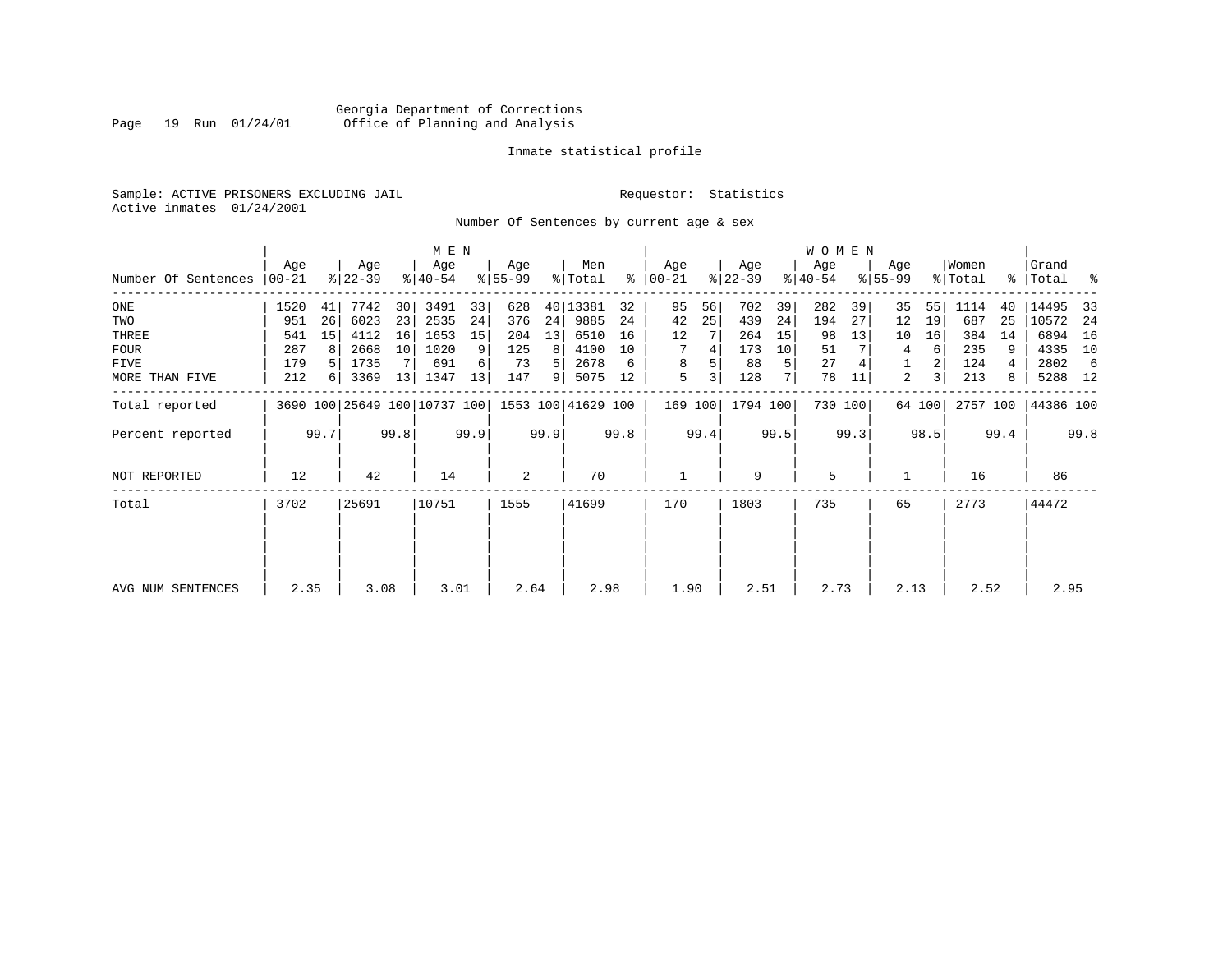# Georgia Department of Corrections Page 20 Run 01/24/01 Office of Planning and Analysis

# Inmate statistical profile

Sample: ACTIVE PRISONERS EXCLUDING JAIL **Requestor:** Statistics Active inmates 01/24/2001

Number Of Disciplinaries by current age & sex

|                  |                |       |                  |       | M E N                        |       |                 |       |                    |       |                 |       |                  |                | WOMEN            |         |                 |        |                  |       |                    |       |
|------------------|----------------|-------|------------------|-------|------------------------------|-------|-----------------|-------|--------------------|-------|-----------------|-------|------------------|----------------|------------------|---------|-----------------|--------|------------------|-------|--------------------|-------|
| Disciplinaries   | Age<br>  00-21 |       | Age<br>$ 22-39 $ |       | Age<br>$8 40-54$             |       | Age<br>$ 55-99$ |       | Men<br>% Total     | ៖     | Age<br>$ 00-21$ |       | Age<br>$ 22-39 $ |                | Age<br>$ 40-54 $ |         | Age<br>$ 55-99$ |        | Women<br>% Total |       | Grand<br>%   Total | ႜ     |
| ZERO             | 1257           | 34    | 8584             | 33    | 4639                         | 43    | 799             | 51    | 15279              | 37    | 81              | 48    | 883              | 49             | 427              | 58      | 37              | 57     | 1428             | 51    | 16707              | 38    |
| ONE              | 506            | 14    | 3753             | 15    | 1694                         | 16    | 277             | 18    | 6230               | 15    | 24              | 14    | 269              | 15             | 109              | 15      | 13              | 20     | 415              | 15    | 6645               | 15    |
| TWO              | 317            | 9     | 2303             | 9     | 953                          |       | 128             | 8     | 3701               | 9     | 12              |       | 167              |                | 51               |         | 3               |        | 233              |       | 3934               | 9     |
| THREE            | 256            |       | 1671             |       | 600                          |       | 73              | 5     | 2600               | 6     | 9               |       | 103              | 6              | 35               |         | 4               | 6      | 151              | 5     | 2751               | 6     |
| <b>FOUR</b>      | 187            |       | 1209             | 5     | 422                          |       | 52              | 3     | 1870               |       |                 |       | 63               |                | 18               |         | $\Omega$        |        | 89               |       | 1959               | 4     |
| FIVE             | 145            |       | 926              | 4     | 309                          |       | 34              | 2     | 1414               |       | 3               |       | 42               | $\overline{a}$ | 11               |         | 2               |        | 58               |       | 1472               | -3    |
| MORE THAN FIVE   | 1034           | 28    | 7244             | 28    | 2132                         | 20    | 192             | 12    | 10602              | 25    | 33              | 19    | 276              | 15             | 84               | 11      | 6               | 9      | 399              | 14    | 11001              | -25   |
| Total reported   |                |       |                  |       | 3702 100 25690 100 10749 100 |       |                 |       | 1555 100 41696 100 |       | 170 100         |       | 1803 100         |                |                  | 735 100 |                 | 65 100 | 2773 100         |       | 44469 100          |       |
| Percent reported |                | 100.0 |                  | 100.0 |                              | 100.0 |                 | 100.0 |                    | 100.0 |                 | 100.0 |                  | 100.0          |                  | 100.0   |                 | 100.0  |                  | 100.0 |                    | 100.0 |
| NOT REPORTED     | 0              |       |                  |       | $\overline{2}$               |       | 0               |       | 3                  |       | $\mathbf 0$     |       | $\mathbf 0$      |                | $\mathbf{0}$     |         | 0               |        | 0                |       | 3                  |       |
| Total            | 3702           |       | 25691            |       | 10751                        |       | 1555            |       | 41699              |       | 170             |       | 1803             |                | 735              |         | 65              |        | 2773             |       | 44472              |       |
|                  |                |       |                  |       |                              |       |                 |       |                    |       |                 |       |                  |                |                  |         |                 |        |                  |       |                    |       |
|                  |                |       |                  |       |                              |       |                 |       |                    |       |                 |       |                  |                |                  |         |                 |        |                  |       |                    |       |
| AVG NUM DISCIP   | 5.65           |       | 6.05             |       | 4.37                         |       | 2.76            |       | 5.46               |       | 3.12            |       | 3.16             |                | 2.18             |         | 1.68            |        | 2.87             |       | 5.30               |       |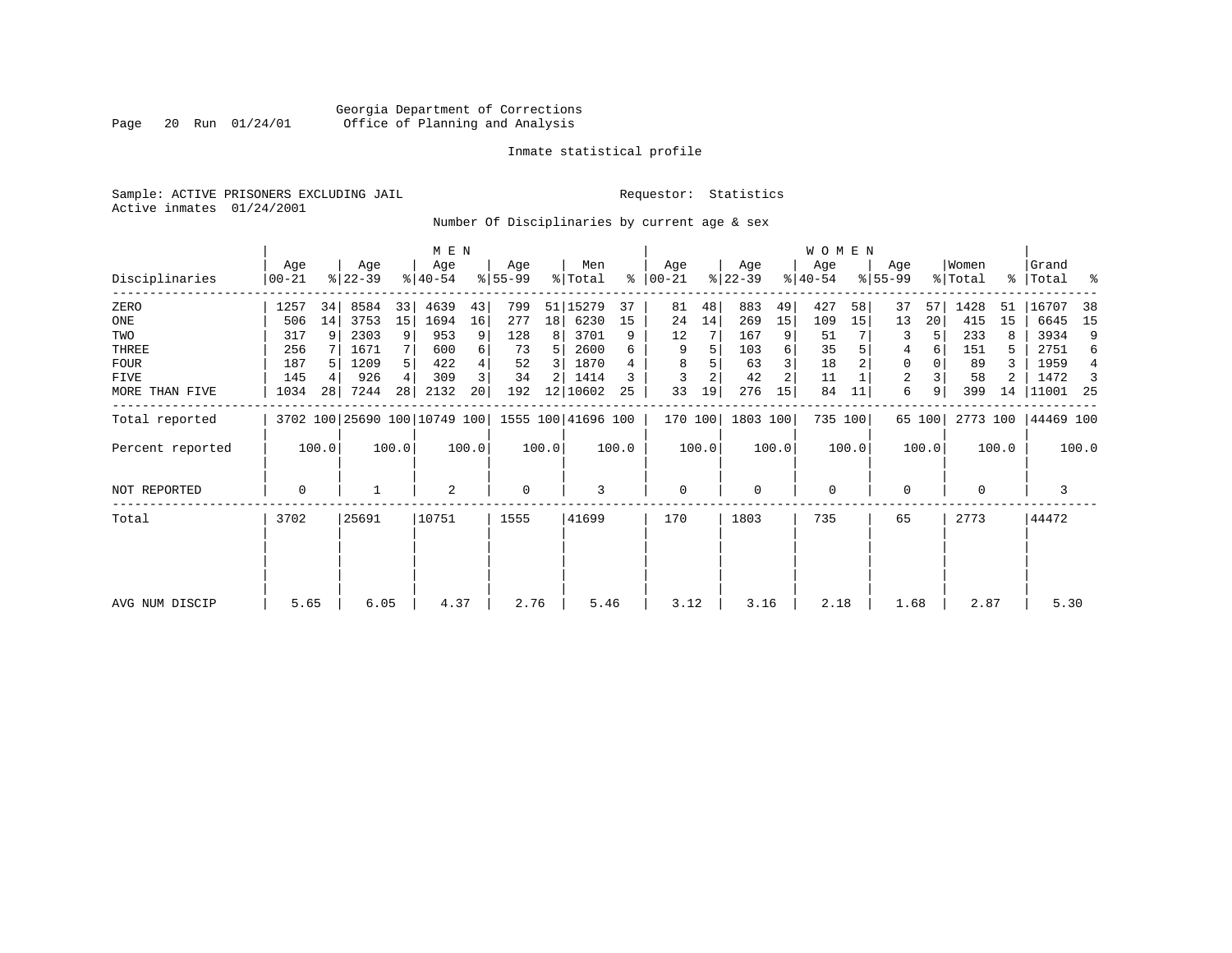# Georgia Department of Corrections Page 21 Run 01/24/01 Office of Planning and Analysis

# Inmate statistical profile

Sample: ACTIVE PRISONERS EXCLUDING JAIL **Requestor:** Statistics Active inmates 01/24/2001

Number Of Escapes by current age & sex

|                  |                  |          |                  |          | M E N                        |       |                 |          |                    |          |                 |       |                  |          | W O M E N        |             |                  |        |                  |       |                    |              |
|------------------|------------------|----------|------------------|----------|------------------------------|-------|-----------------|----------|--------------------|----------|-----------------|-------|------------------|----------|------------------|-------------|------------------|--------|------------------|-------|--------------------|--------------|
| Escapes          | Age<br>$00 - 21$ |          | Age<br>$ 22-39 $ |          | Age<br>$ 40-54 $             |       | Age<br>$ 55-99$ |          | Men<br>% Total     | ႜႂ       | Age<br>$ 00-21$ |       | Age<br>$ 22-39 $ |          | Age<br>$ 40-54 $ |             | Age<br>$8 55-99$ |        | Women<br>% Total |       | Grand<br>%   Total | ಿ            |
| ZERO             |                  |          | 3690 100 25490   |          | 99 10606                     | 99    | 1530            |          | 98 41316           | 99       | 170             | 100   | 1793             | 99       |                  | 732 100     | 65               | 100    | 2760             | 100   | 44076              | 99           |
| ONE              | 12               | $\Omega$ | 197              | 1        | 124                          |       | 19              | 1        | 352                |          | $\mathbf 0$     | 0     | 10               | 1        | 3                | 0           | 0                | 0      | 13               | 0     | 365                | 1            |
| TWO              |                  |          |                  | 0        | 16                           | 0     | 4               | 0        | 24                 | $\Omega$ | $\Omega$        |       | 0                | 0        | 0                |             | 0                |        | $\Omega$         | 0     | 24                 | $\Omega$     |
| THREE            | 0                |          |                  |          |                              |       |                 |          | 6                  | 0        | $\Omega$        |       | 0                | 0        | $\mathbf 0$      |             | 0                |        |                  | 0     | 6                  | <sup>0</sup> |
| FOUR             | $\Omega$         |          |                  | $\Omega$ |                              |       | $\Omega$        | $\Omega$ |                    | 0        | $\Omega$        |       | $\Omega$         | $\Omega$ | $\Omega$         | O           | $\Omega$         |        |                  | 0     |                    | <sup>0</sup> |
| FIVE             | $\Omega$         |          | 0                |          | $\Omega$                     |       | $\Omega$        | 0        | $\Omega$           | $\Omega$ |                 | 0     | 0                | 0        | 0                | $\Omega$    | 0                |        |                  | 0     |                    |              |
| MORE THAN FIVE   | 0                | 0        |                  | 0        |                              | 0     | $\Omega$        | 0        |                    |          | $\Omega$        | 0     | $\Omega$         | 0        | $\mathbf 0$      | $\mathbf 0$ | $\Omega$         |        |                  | 0     |                    |              |
| Total reported   |                  |          |                  |          | 3702 100 25691 100 10751 100 |       |                 |          | 1555 100 41699 100 |          | 170 100         |       | 1803 100         |          |                  | 735 100     |                  | 65 100 | 2773 100         |       | 44472 100          |              |
| Percent reported |                  | 100.0    |                  | 100.0    |                              | 100.0 |                 | 100.0    |                    | 100.0    |                 | 100.0 |                  | 100.0    |                  | 100.0       |                  | 100.0  |                  | 100.0 |                    | 100.0        |
| NOT REPORTED     | 0                |          | $\Omega$         |          | $\mathbf 0$                  |       | $\mathbf 0$     |          | 0                  |          | $\mathbf 0$     |       | 0                |          | $\mathbf 0$      |             | 0                |        | 0                |       | 0                  |              |
| Total            | 3702             |          | 25691            |          | 10751                        |       | 1555            |          | 41699              |          | 170             |       | 1803             |          | 735              |             | 65               |        | 2773             |       | 44472              |              |
|                  |                  |          |                  |          |                              |       |                 |          |                    |          |                 |       |                  |          |                  |             |                  |        |                  |       |                    |              |
|                  |                  |          |                  |          |                              |       |                 |          |                    |          |                 |       |                  |          |                  |             |                  |        |                  |       |                    |              |
| AVG NUM ESCAPES  | .00              |          | .01              |          | .02                          |       | .02             |          | .01                |          | .00             |       | .01              |          | .00              |             |                  | .00    | .00              |       | .01                |              |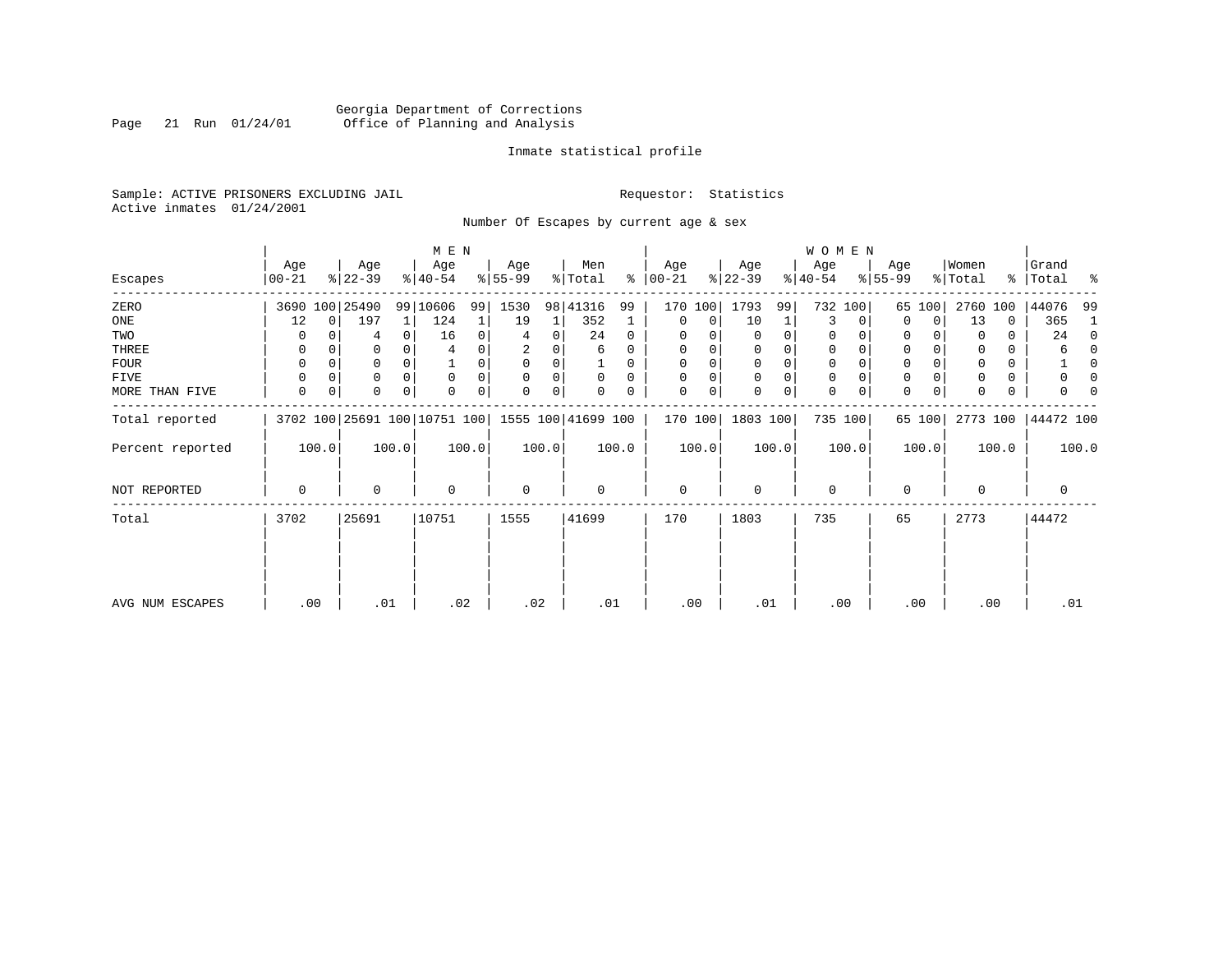Georgia Department of Corrections Page 22 Run 01/24/01 Office of Planning and Analysis

#### Inmate statistical profile

Sample: ACTIVE PRISONERS EXCLUDING JAIL **Requestor:** Statistics Active inmates 01/24/2001

#### Number Of Prior Georgia Incarcerations \* by current age & sex

|                            |      |          |                  |       | M E N                                           |          |                    |       |                |                |                  |       |                  |                | WOMEN            |         |                    |        |                  |            |                |       |
|----------------------------|------|----------|------------------|-------|-------------------------------------------------|----------|--------------------|-------|----------------|----------------|------------------|-------|------------------|----------------|------------------|---------|--------------------|--------|------------------|------------|----------------|-------|
| Prior Incarcerations 00-21 | Age  |          | Age<br>$8 22-39$ |       | Age<br>$8140 - 54$                              |          | Age<br>$8155 - 99$ |       | Men<br>% Total | ⊱              | Age<br>$00 - 21$ |       | Age<br>$ 22-39 $ |                | Age<br>$ 40-54 $ |         | Age<br>$8155 - 99$ |        | Women<br>% Total | နု $\vert$ | Grand<br>Total | း     |
| ZERO                       | 3418 |          | 92 13760         | 54    | 4147                                            | 39       | 896                |       | 58 22221       | 53             | 164              | 96    | 1141             | 63             | 409              | 56      | 49                 | 75     | 1763             | 64         | 23984          | -54   |
| ONE                        | 262  |          | 5315             | 21    | 2054                                            | 19       | 281                | 18    | 7912           | 19             | 6                | 4     | 332              | 18             | 116              | 16      | 9                  | 14     | 463              | 17         | 8375           | 19    |
| TWO                        | 22   |          | 3120             | 12    | 1520                                            | 14       | 149                | 10    | 4811           | 12             | 0                | 0     | 161              | 9              | 84               | 11      | 2                  |        | 247              |            | 5058           | 11    |
| THREE                      | 0    | 0        | 1735             |       | 1060                                            | 10       | 97                 | 6     | 2892           |                | 0                | 0     | 94               | 5              | 45               | 6       | $\overline{2}$     |        | 141              |            | 3033           | 7     |
| <b>FOUR</b>                | 0    |          | 969              |       | 782                                             |          | 57                 | 4     | 1808           | 4              | 0                |       | 33               | $\overline{c}$ | 28               |         | 3                  |        | 64               | 2          | 1872           | 4     |
| <b>FIVE</b>                | 0    | $\Omega$ | 474              |       | 514                                             | 5        | 30                 |       | 1018           | 2.             | 0                | 0     | 25               |                | 18               |         | 0                  |        | 43               | 2          | 1061           | 2     |
| MORE THAN FIVE             | 0    | 0        | 318              |       | 674                                             | $6 \mid$ | 45                 | 3     | 1037           | $\overline{a}$ | 0                | 0     | 17               |                | 35               | 5       | $\mathbf 0$        |        | 52               | 2          | 1089           | 2     |
| Total reported             |      |          |                  |       | 3702 100 25691 100 10751 100 1555 100 41699 100 |          |                    |       |                |                | 170 100          |       | 1803 100         |                |                  | 735 100 |                    | 65 100 | 2773 100         |            | 44472 100      |       |
| Percent reported           |      | 100.0    |                  | 100.0 |                                                 | 100.0    |                    | 100.0 |                | 100.0          |                  | 100.0 |                  | 100.0          |                  | 100.0   |                    | 100.0  |                  | 100.0      |                | 100.0 |
| <b>NOT REPORTED</b>        | 0    |          | 0                |       | $\mathbf 0$                                     |          | 0                  |       | 0              |                | 0                |       | 0                |                | 0                |         | 0                  |        | 0                |            | 0              |       |
| Total                      | 3702 |          | 25691            |       | 10751                                           |          | 1555               |       | 41699          |                | 170              |       | 1803             |                | 735              |         | 65                 |        | 2773             |            | 44472          |       |
|                            |      |          |                  |       |                                                 |          |                    |       |                |                |                  |       |                  |                |                  |         |                    |        |                  |            |                |       |
|                            |      |          |                  |       |                                                 |          |                    |       |                |                |                  |       |                  |                |                  |         |                    |        |                  |            |                |       |
| AVG # INCARCERATIONS       | .08  |          |                  | .98   | 1.73                                            |          | 1.00               |       | 1.09           |                | .04              |       | .72              |                | 1.18             |         | .48                |        | .79              |            | 1.07           |       |

\* This data counts a parole revocation on an existing sentenCE AS A prior incarceration. Also, this data counts, for any cohort of inmates, the total number of Georgia incarcerations the inmate has had during his entire criminal career. For example, if an inmate was admitted to prison first in FY72, and then re-admitted in FY79 and FY85, he had two prior incarcerations before the FY85 admission. This inmate's records show two prior incarcerations in all three of his records since he has had two prior incarcerations in his criminal career. If the cohort of FY72 admissions is selected for analysis, two prior incarcerations will be listed for this inmate even though in FY72, he had no prior incarcerations.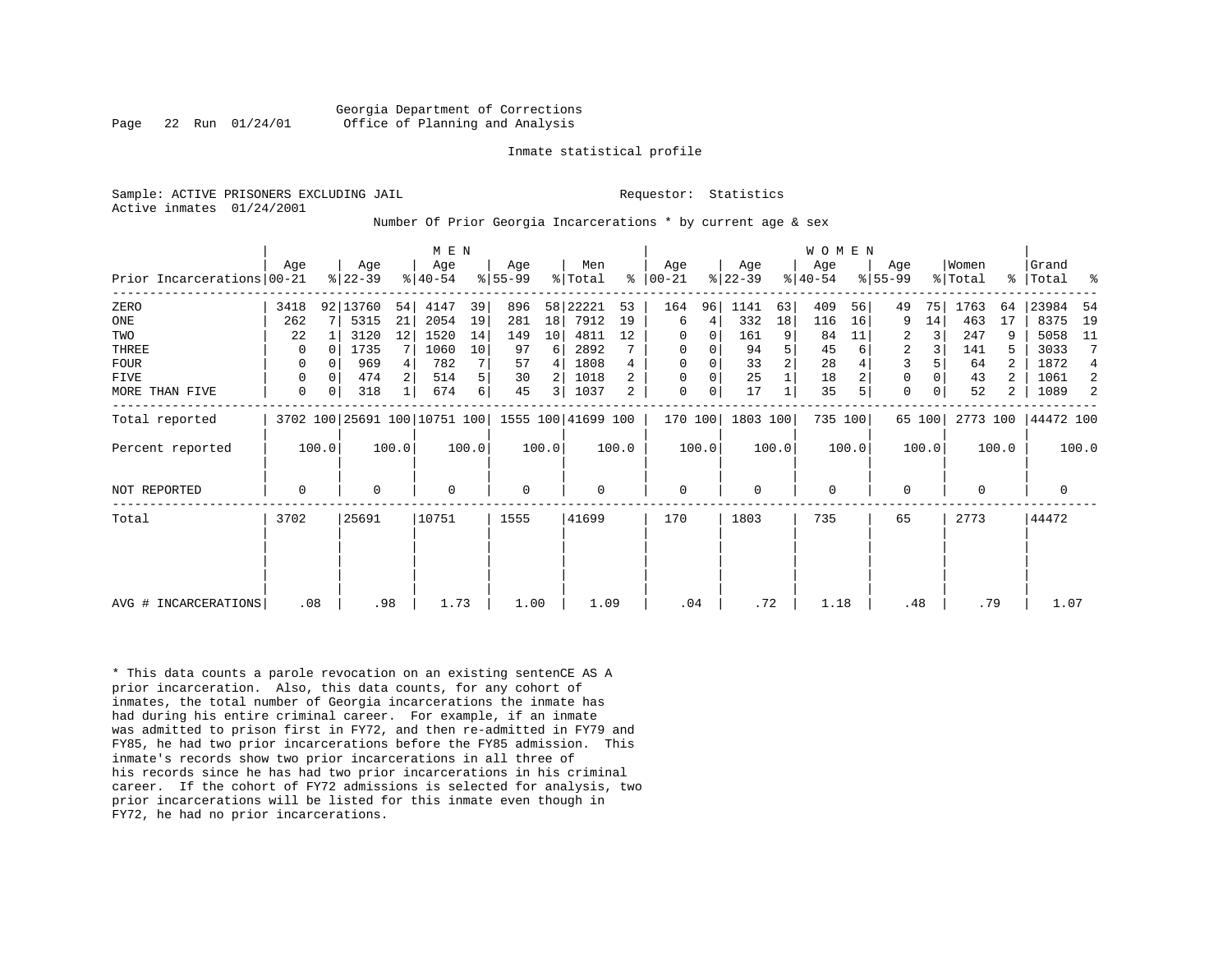# Georgia Department of Corrections Page 23 Run 01/24/01 Office of Planning and Analysis

# Inmate statistical profile

Sample: ACTIVE PRISONERS EXCLUDING JAIL **Requestor:** Statistics Active inmates 01/24/2001

Number Of Transfers by current age & sex

|                   |                  |       |                  | M E N          |                              |       |                 |       |                    |       |                 |       |                  | <b>WOMEN</b> |                  |         |                    |        |                  |       |                    |       |
|-------------------|------------------|-------|------------------|----------------|------------------------------|-------|-----------------|-------|--------------------|-------|-----------------|-------|------------------|--------------|------------------|---------|--------------------|--------|------------------|-------|--------------------|-------|
| Transfers         | Age<br>$00 - 21$ |       | Age<br>$ 22-39 $ |                | Age<br>$ 40-54 $             |       | Aqe<br>$ 55-99$ |       | Men<br>% Total     | ွေ    | Aqe<br>$ 00-21$ |       | Age<br>$ 22-39 $ |              | Age<br>$ 40-54 $ |         | Age<br>$8155 - 99$ |        | Women<br>% Total |       | Grand<br>% Total % |       |
| ZERO              | 935              | 25    | 2377             | 9 <sup>1</sup> | 962                          | 9     | 110             | 71    | 4384               | 11    | 32              | 19    | 355              | 20           | 135              | 18      | 8                  | 12     | 530              | 19    | 4914               | -11   |
| ONE               | 1758             | 47    | 10645            | 41             | 4189                         | 39    | 650             |       | 42 17242           | 41    | 114             | 67    | 975              | 54           | 379              | 52      | 25                 | 38     | 1493             | 54    | 18735              | 42    |
| TWO               | 677              | 18    | 5516             | 21             | 2012                         | 19    | 265             | 17    | 8470               | 20    | 16              | 9     | 255              | 14           | 113              | 15      | 11                 | 17     | 395              | 14    | 8865               | 20    |
| THREE             | 203              |       | 2958             | 12             | 1197                         | 11    | 180             | 12    | 4538               | 11    |                 |       | 133              |              | 61               |         | 8                  | 12     | 209              |       | 4747               | 11    |
| <b>FOUR</b>       | 82               |       | 1670             | 7              | 756                          |       | 109             |       | 2617               | 6     |                 |       | 53               |              | 19               |         | 5                  | 8      | 78               |       | 2695               | 6     |
| FIVE              | 24               |       | 994              |                | 487                          |       | 67              | 4     | 1572               |       | $\mathbf 0$     | 0     | 17               |              | 11               |         | 3                  |        | 31               |       | 1603               | 4     |
| MORE THAN FIVE    | 23               |       | 1531             | 6              | 1148                         | 11    | 174             | 11    | 2876               |       | 0               | 0     | 15               |              | 17               |         | 5                  | 8      | 37               |       | 2913               | 7     |
| Total reported    |                  |       |                  |                | 3702 100 25691 100 10751 100 |       |                 |       | 1555 100 41699 100 |       | 170 100         |       | 1803 100         |              |                  | 735 100 |                    | 65 100 | 2773 100         |       | 44472 100          |       |
| Percent reported  |                  | 100.0 |                  | 100.0          |                              | 100.0 |                 | 100.0 |                    | 100.0 |                 | 100.0 |                  | 100.0        |                  | 100.0   |                    | 100.0  |                  | 100.0 |                    | 100.0 |
| NOT REPORTED      | 0                |       | $\Omega$         |                | $\mathbf 0$                  |       | $\mathbf 0$     |       | 0                  |       | $\mathbf 0$     |       | $\Omega$         |              | $\mathbf 0$      |         | 0                  |        | $\Omega$         |       | $\mathbf 0$        |       |
| Total             | 3702             |       | 25691            |                | 10751                        |       | 1555            |       | 41699              |       | 170             |       | 1803             |              | 735              |         | 65                 |        | 2773             |       | 44472              |       |
|                   |                  |       |                  |                |                              |       |                 |       |                    |       |                 |       |                  |              |                  |         |                    |        |                  |       |                    |       |
|                   |                  |       |                  |                |                              |       |                 |       |                    |       |                 |       |                  |              |                  |         |                    |        |                  |       |                    |       |
| AVG NUM TRANSFERS | 1.17             |       | 2.11             |                | 2.53                         |       | 2.58            |       | 2.15               |       | 1.01            |       | 1.27             |              | 1.42             |         | 2.28               |        | 1.32             |       | 2.10               |       |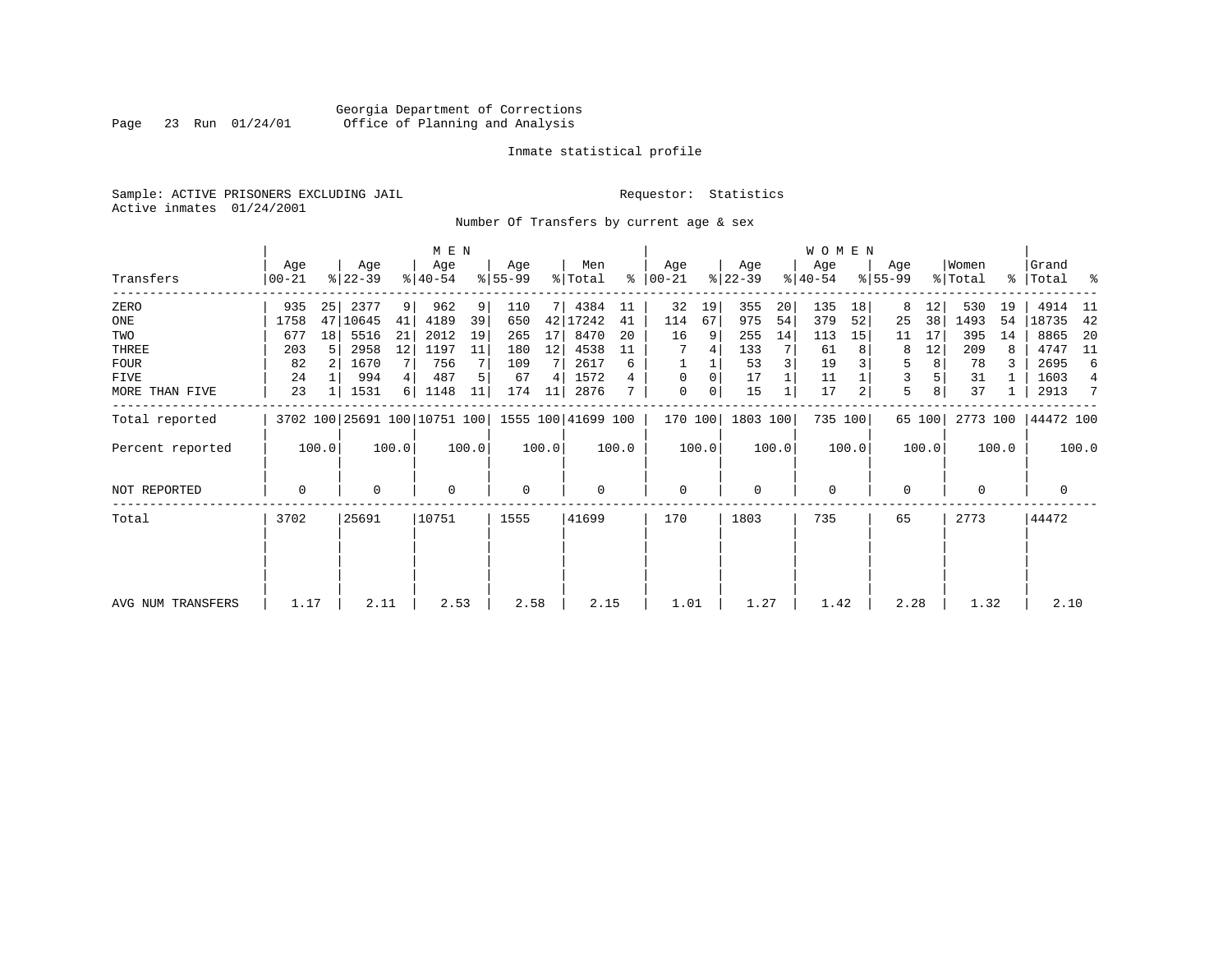# Georgia Department of Corrections Page 24 Run 01/24/01 Office of Planning and Analysis

# Inmate statistical profile

Sample: ACTIVE PRISONERS EXCLUDING JAIL **Requestor:** Statistics Active inmates 01/24/2001

County Of Conviction by current age & sex

|                            |     |              |          |              | M E N    |              |             |          |         |              |                |              |                |                | W O M E N |             |                |          |                         |                |           |                |
|----------------------------|-----|--------------|----------|--------------|----------|--------------|-------------|----------|---------|--------------|----------------|--------------|----------------|----------------|-----------|-------------|----------------|----------|-------------------------|----------------|-----------|----------------|
|                            | Age |              | Age      |              | Age      |              | Age         |          | Men     |              | Age            |              | Aqe            |                | Age       |             | Aqe            |          | Women                   |                | Grand     |                |
| County Of Conviction 00-21 |     |              | $ 22-39$ |              | $ 40-54$ |              | $8155 - 99$ |          | % Total |              | $8   00 - 21$  |              | $ 22-39$       |                | $ 40-54$  |             | $8155 - 99$    |          | % Total                 |                | %   Total |                |
| APPLING COUNTY             | 2   | 0            | 46       | 0            | 31       | 0            | 5           | 0        | 84      | 0            | 0              | 0            | 1              | 0              | 1         | 0           | 0              | 0        | 2                       | 0              | 86        | $\Omega$       |
| ATKINSON COUNTY            | 1   | $\mathbf 0$  | 28       | $\mathbf 0$  | 10       | 0            | 3           | 0        | 42      | 0            | $\Omega$       | 0            | 4              | $\mathbf 0$    | 1         | 0           | $\Omega$       | $\Omega$ | 5                       | $\Omega$       | 47        | $\Omega$       |
| <b>BACON COUNTY</b>        |     | $\Omega$     | 34       | 0            | 11       | 0            | O           | 0        | 47      | 0            | O              | 0            | 3              | 0              | $\Omega$  | 0           | O              | $\Omega$ | 3                       | 0              | 50        | $\Omega$       |
| <b>BAKER COUNTY</b>        | U   | 0            | 18       | 0            | 3        | 0            | O           | 0        | 21      | U            |                | 0            | 2              | $\Omega$       | O         | 0           | O              | O        | $\overline{\mathbf{c}}$ | O              | 23        | ∩              |
| BALDWIN COUNTY             | 40  | 1            | 237      | 1            | 81       | 1            | 8           | 1        | 366     | 1            |                | $\Omega$     | 25             | 1              | 5         | 1           | O              | U        | 30                      | 1              | 396       | -1             |
| <b>BANKS COUNTY</b>        | 6   | $\Omega$     | 28       | 0            | 20       | 0            | 5           | 0        | 59      | U            |                | 1            | -1             | 0              |           | 0           | 0              | $\Omega$ | 3                       | 0              | 62        | $\Omega$       |
| <b>BARROW COUNTY</b>       | 19  | 1            | 85       | 0            | 54       | 1            | 13          | 1        | 171     | 0            |                | 1            | 11             | 1              | 4         | 1           | 0              | 0        | 16                      | 1              | 187       | $\Omega$       |
| <b>BARTOW COUNTY</b>       | 32  | 1            | 244      | $\mathbf{1}$ | 100      | $\mathbf{1}$ | 23          | 1        | 399     | $\mathbf{1}$ | 4              | 2            | 28             | $\overline{2}$ | 6         | 1           | $\Omega$       | $\Omega$ | 38                      | $\mathbf{1}$   | 437       | $\mathbf{1}$   |
| BEN HILL COUNTY            | 23  | 1            | 111      | $\Omega$     | 47       | $\Omega$     | 9           | 1        | 190     | 0            |                | 1            | 12             | $\mathbf{1}$   | 2         | $\mathbf 0$ | 0              | $\Omega$ | 15                      | $\mathbf{1}$   | 205       | $\Omega$       |
| BERRIEN COUNTY             |     | 0            | 46       | 0            | 15       | 0            |             | 0        | 71      | 0            |                | 0            | $\overline{2}$ | $\mathbf 0$    | $\Omega$  | 0           | 0              | 0        | $\overline{c}$          | $\Omega$       | 73        | $\Omega$       |
| <b>BIBB COUNTY</b>         | 92  | 2            | 632      | 2            | 311      | 3            | 34          | 2        | 1069    | 3            | 3              | 2            | 31             | $\overline{2}$ | 27        | 4           | 2              | 3        | 63                      | $\overline{a}$ | 1132      |                |
| BLECKLEY COUNTY            | 10  | $\Omega$     | 75       | $\Omega$     | 27       | 0            | 3           | 0        | 115     | 0            | 1              | 1            | 5              | $\Omega$       | 3         | $\Omega$    | $\Omega$       | 0        | 9                       | $\Omega$       | 124       | ∩              |
| BRANTLEY COUNTY            |     | 0            | 21       | 0            | 14       | 0            | 3           | 0        | 40      | U            |                | 0            | 2              | 0              | 2         | 0           | 0              | 0        | 4                       | N              | 44        |                |
| BROOKS COUNTY              |     | $\Omega$     | 67       | 0            | 19       | 0            |             | 0        | 96      | 0            | C              | 0            | 2              | 0              | 2         | 0           | 0              | O        | 4                       | $\Omega$       | 100       | $\Omega$       |
| BRYAN COUNTY               |     | 0            | 55       | 0            | 25       | 0            | 3           | 0        | 90      | 0            | C              | 0            | 2              | 0              | 0         | 0           | 1              |          | 3                       | 0              | 93        | $\Omega$       |
| BULLOCH COUNTY             | 54  | 1            | 227      | 1            | 84       | 1            | 8           | 1        | 373     | 1            |                | 1            | 15             | 1              | 6         |             | 2              | 3        | 25                      |                | 398       | 1              |
| <b>BURKE COUNTY</b>        | 21  | $\mathbf{1}$ | 123      | $\Omega$     | 42       | 0            |             | $\Omega$ | 193     | U            |                | $\mathbf{1}$ | $\overline{c}$ | $\Omega$       | 4         | 1           | $\Omega$       | O        | 8                       | $\Omega$       | 201       | $\Omega$       |
| BUTTS COUNTY               | 16  | $\Omega$     | 79       | $\Omega$     | 33       | 0            | 6           | 0        | 134     | 0            | O              | $\Omega$     |                | $\Omega$       | 2         | $\Omega$    | $\Omega$       | $\Omega$ | 9                       | $\Omega$       | 143       | $\Omega$       |
| CALHOUN COUNTY             |     | 0            | 21       | $\Omega$     | 19       | O            | 3           | 0        | 50      | U            |                | 0            | 2              | O              |           | $\mathbf 0$ | O              | $\Omega$ | 3                       | O              | 53        | $\Omega$       |
| CAMDEN COUNTY              |     | $\Omega$     | 70       | 0            | 25       | 0            | 3           | 0        | 101     | U            |                | 1            | 2              | O              | 2         | 0           | 1              | 2        | 6                       | 0              | 107       | $\Omega$       |
| CANDLER COUNTY             |     | 0            | 75       | 0            | 17       | 0            | $\Omega$    | 0        | 97      | 0            | C              | 0            | 3              | 0              |           | 0           | 0              | O        | 4                       | 0              | 101       | $\Omega$       |
| CARROLL COUNTY             | 31  | 1            | 245      | 1            | 107      | 1            | 28          | 2        | 411     | 1            |                | 2            | 33             | 2              | 9         | 1           | 0              | 0        | 45                      | 2              | 456       |                |
| CATOOSA COUNTY             | 16  | $\Omega$     | 97       | $\Omega$     | 58       | 1            | 12          | 1        | 183     | 0            | C              | 0            | 13             | 1              | 2         | $\mathbf 0$ | 1              | 2        | 16                      | 1              | 199       | $\cap$         |
| CHARLTON COUNTY            | 3   | 0            | 34       | 0            | 15       | 0            | 2           | 0        | 54      | 0            | O              | 0            | 4              | 0              | $\Omega$  | 0           | $\Omega$       | 0        | 4                       | 0              | 58        |                |
| CHATHAM COUNTY             | 223 | 6            | 1418     | 6            | 482      | 4            | 56          | 4        | 2179    | 5            |                | 5            | 98             | 5              | 38        | 5           | $\overline{2}$ | 3        | 146                     | 5              | 2325      |                |
| CHATTAHOOCHEE COUNTY       | 3   | $\Omega$     | 12       | $\Omega$     | 8        | $\Omega$     | $\Omega$    | $\Omega$ | 23      | 0            |                | 1            | $\Omega$       | $\Omega$       | $\Omega$  | $\Omega$    | 0              | $\Omega$ | 1                       | $\Omega$       | 24        | $\Omega$       |
| CHATTOOGA COUNTY           | 4   | 0            | 107      | 0            | 44       | 0            |             | $\Omega$ | 162     | 0            |                | 1            | 9              | 1              | 2         | 0           | 1              | 2        | 13                      | $\Omega$       | 175       | $\Omega$       |
| CHEROKEE COUNTY            | 34  | 1            | 189      | 1            | 128      | 1            | 23          | 1        | 374     | 1            |                | 1            | 35             | 2              |           | 1           | 0              | O        | 44                      | 2              | 418       | -1             |
| CLARKE COUNTY              | 44  | 1            | 322      | 1            | 128      | 1            | 15          | 1        | 509     | 1            | C              | 0            | 23             | 1              | 8         | 1           | 2              | 3        | 33                      | 1              | 542       | -1             |
| CLAY COUNTY                | 3   | 0            | 15       | $\mathbf 0$  | -9       | 0            | $\Omega$    | 0        | 27      | 0            | O              | 0            | $\Omega$       | $\mathbf 0$    | $\Omega$  | 0           | $\Omega$       | 0        | 0                       | $\Omega$       | 27        | ∩              |
| CLAYTON COUNTY             | 174 | 5            | 977      | 4            | 333      | 3            | 50          | 3        | 1534    | 4            | g              | 5            | 110            | 6              | 32        | 4           | 4              | 6        | 155                     | 6              | 1689      | $\overline{4}$ |
| CLINCH COUNTY              | 6   | $\mathbf 0$  | 26       | 0            | 12       | 0            | $\Omega$    | 0        | 44      | 0            | $\cap$         | 0            | 2              | 0              | 1         | 0           | $\Omega$       | 0        | 3                       | 0              | 47        | $\Omega$       |
| COBB COUNTY                | 159 | 4            | 1153     | 4            | 498      | 5            | 70          | 5        | 1880    | 5            | 8              | 5            | 90             | 5              | 42        | 6           | 2              | 3        | 142                     | 5              | 2022      | 5              |
| COFFEE COUNTY              | 19  | 1            | 134      | 1            | 53       | 0            |             | $\Omega$ | 213     | 1            |                | 1            | 5              | 0              | 5         | 1           | 0              | 0        | 12                      | O              | 225       | -1             |
| COLQUITT COUNTY            | 31  | 1            | 190      | 1            | 95       | 1            | 15          | 1        | 331     | 1            | O              | 0            | 8              | 0              | 2         | 0           | 1              | 2        | 11                      | 0              | 342       | -1             |
| COLUMBIA COUNTY            | 34  | 1            | 131      | 1            | 54       | 1            | 5           | 0        | 224     | 1            | $\overline{2}$ | 1            | 13             | 1              | 4         | 1           | $\Omega$       | 0        | 19                      | 1              | 243       | -1             |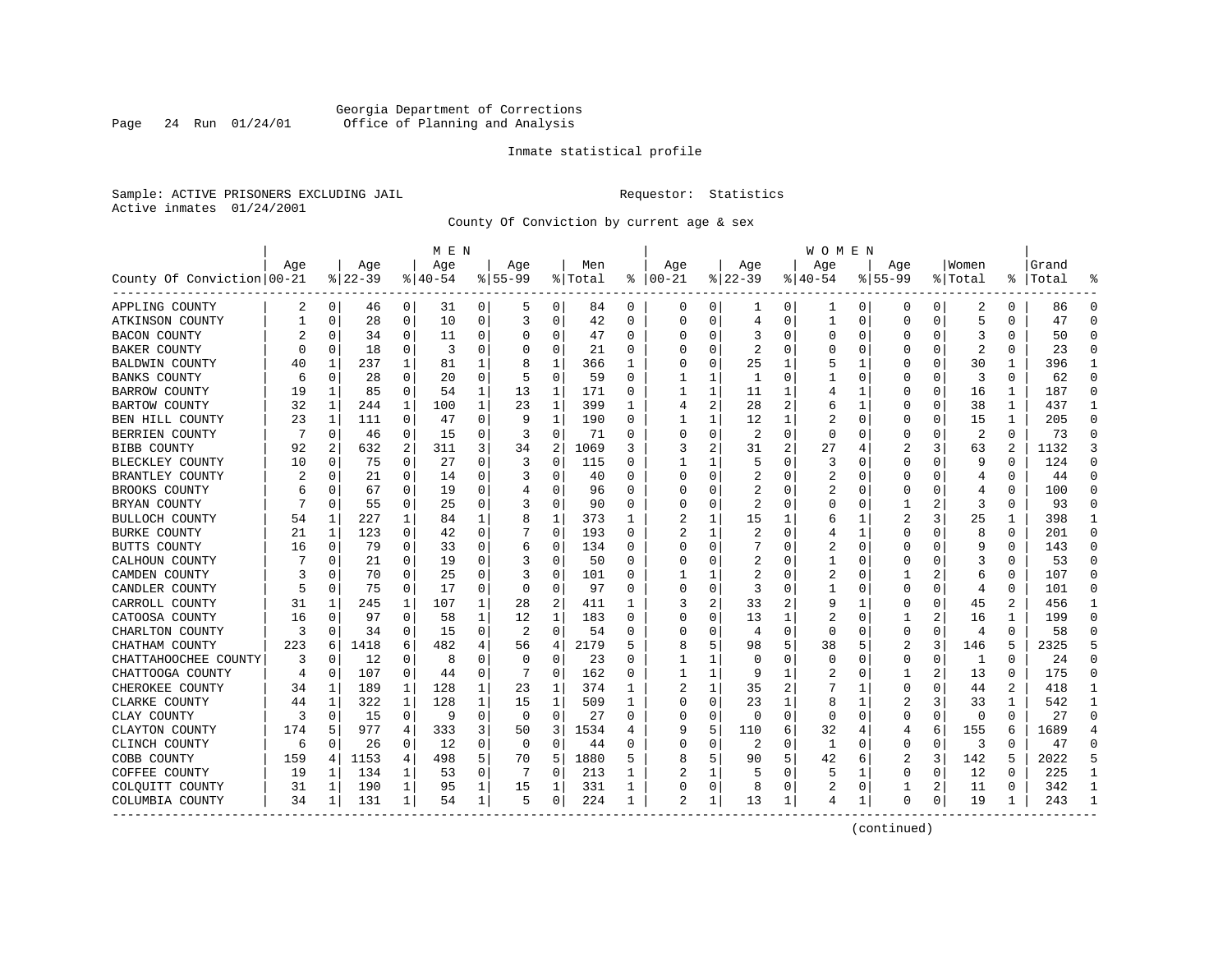# Georgia Department of Corrections Page 25 Run 01/24/01 Office of Planning and Analysis

# Inmate statistical profile

| Sample: ACTIVE PRISONERS EXCLUDING JAIL | Requestor: Statistics |  |
|-----------------------------------------|-----------------------|--|
| Active inmates 01/24/2001               |                       |  |

County Of Conviction by current age & sex (CONTINUED)

|                            |     |             |          |          | M E N     |          |           |          |         |   |          |              |                |          | W O M E N |                |             |          |          |          |           |          |
|----------------------------|-----|-------------|----------|----------|-----------|----------|-----------|----------|---------|---|----------|--------------|----------------|----------|-----------|----------------|-------------|----------|----------|----------|-----------|----------|
|                            | Age |             | Age      |          | Age       |          | Age       |          | Men     |   | Age      |              | Age            |          | Aqe       |                | Age         |          | Women    |          | Grand     |          |
| County Of Conviction 00-21 |     |             | $ 22-39$ |          | $8 40-54$ |          | $8 55-99$ |          | % Total | ႜ | $ 00-21$ |              | $ 22-39 $      |          | $ 40-54$  |                | $8155 - 99$ |          | % Total  |          | %   Total |          |
| COOK COUNTY                | 10  | 0           | 86       | 0        | 41        | 0        | 2         | 0        | 139     | 0 | 0        | 0            | 8              | 0        | 5         | 1              | 0           | 0        | 13       | 0        | 152       | $\Omega$ |
| COWETA COUNTY              | 48  | 1           | 298      | 1        | 98        | 1        | 10        | 1        | 454     | 1 |          | 1            | 24             | 1        | 5         | 1              | 0           | 0        | 31       | 1        | 485       | -1       |
| CRAWFORD COUNTY            |     | $\mathbf 0$ | 14       | 0        | 2         | O        | $\Omega$  | $\Omega$ | 17      | 0 | C        | $\Omega$     | $\Omega$       | $\Omega$ | U         | $\mathbf 0$    | $\Omega$    | $\Omega$ | $\Omega$ | $\Omega$ | 17        | $\Omega$ |
| CRISP COUNTY               | 20  | 1           | 167      | 1        | 68        | 1        |           | 1        | 264     | 1 |          |              | q              |          |           | $\Omega$       |             | 2        | 14       | 1        | 278       |          |
| DADE COUNTY                | 6   | $\Omega$    | 41       | 0        | 26        | 0        | 8         | 1        | 81      | 0 |          | $\Omega$     |                | 0        |           | $\Omega$       | 0           | O        | -1       | 0        | 82        |          |
| DAWSON COUNTY              |     | $\Omega$    | 25       | 0        | 22        | 0        |           | 0        | 55      | 0 |          | 0            | -1             | 0        |           | 0              | 0           | 0        | -1       | 0        | 56        |          |
| DECATUR COUNTY             | 29  | 1           | 194      | 1        | 70        | 1        | 9         | 1        | 302     | 1 |          | 1            | 16             | 1        |           |                | 0           | $\Omega$ | 23       | 1        | 325       |          |
| DEKALB COUNTY              | 275 | 7           | 1723     | 7        | 636       | 6        | 88        | 6        | 2722    | 7 | 12       | 7            | 64             | 4        | 30        | 4              |             | 11       | 113      | 4        | 2835      | 6        |
| DODGE COUNTY               | 18  | $\Omega$    | 125      | $\Omega$ | 56        | 1        |           | 0        | 204     | U | -1       | $\mathbf{1}$ | 14             | 1        | 3         | 0              | 0           | $\Omega$ | 18       | 1        | 222       | -1       |
| DOOLY COUNTY               | 9   | 0           | 65       | 0        | 25        | 0        |           | 0        | 100     | 0 |          | 0            | 3              | $\Omega$ | $\Omega$  | 0              | 0           | O        | 3        | 0        | 103       | $\Omega$ |
| DOUGHERTY COUNTY           | 70  | 2           | 601      | 2        | 229       | 2        | 28        | 2        | 928     | 2 |          | $\Omega$     | 41             | 2        | 15        | 2              | 2           |          | 58       | 2        | 986       |          |
| DOUGLAS COUNTY             | 68  |             | 364      | 1        | 162       | 2        | 24        | 2        | 618     | 1 |          | 1            | 29             | 2        | 14        | $\overline{2}$ | $\Omega$    | $\Omega$ | 44       | 2        | 662       |          |
| EARLY COUNTY               |     | $\Omega$    | 58       | 0        | 19        | 0        | 6         | 0        | 90      | 0 | O        | $\Omega$     | 4              | 0        | 0         | $\Omega$       | 0           | 0        | 4        | 0        | 94        | ∩        |
| ECHOLS COUNTY.             |     | $\Omega$    | 6        | 0        | 2         | 0        |           | 0        | 10      | 0 |          | $\Omega$     | 0              | $\Omega$ | 0         | 0              | 0           | $\Omega$ | $\Omega$ | 0        | 10        |          |
| EFFINGHAM COUNTY           | 23  | 1           | 82       | 0        | 33        | 0        | 3         | 0        | 141     | 0 |          | 1            |                | 0        | 5         | 1              | 1           | 2        | 14       | 1        | 155       |          |
| ELBERT COUNTY              | 14  | $\mathbf 0$ | 94       | $\Omega$ | 46        | O        | 6         | 0        | 160     | U |          | 1            | 6              | 0        | 5         | 1              | $\Omega$    | $\Omega$ | 12       | $\Omega$ | 172       | $\Omega$ |
| EMANUEL COUNTY             | 16  | 0           | 110      | 0        | 37        | 0        | 6         | 0        | 169     | U |          | 0            | 3              | O        |           | 0              | O           | O        | 4        | $\Omega$ | 173       | $\Omega$ |
| EVANS COUNTY               | 8   | $\Omega$    | 47       | 0        | 16        | 0        |           | 0        | 75      | 0 |          | 0            | U              | O        |           | 0              | O           | O        |          | 0        | 76        | ∩        |
| FANNIN COUNTY              |     | 0           | 59       | O        | 38        | 0        | 8         | 1        | 108     | U |          | 0            | 5              | 0        | 3         | 0              |             |          | q        | O        | 117       | $\Omega$ |
| FAYETTE COUNTY             | 17  | $\Omega$    | 124      | 0        | 48        | O        | 8         | 1        | 197     | 0 |          | 1            | 13             | 1        |           | C              | O           | $\Omega$ | 16       | 1        | 213       |          |
| FLOYD COUNTY               | 40  | 1           | 439      | 2        | 190       | 2        | 26        | 2        | 695     | 2 |          | 2            | 57             | 3        | 27        | 4              |             | 2        | 88       | 3        | 783       | 2        |
| FORSYTH COUNTY             |     | $\Omega$    | 90       | 0        | 57        | 1        | 11        | 1        | 162     | 0 |          | 0            | 11             | 1        | 4         |                | 0           | O        | 15       | 1        | 177       | ∩        |
| FRANKLIN COUNTY            | 18  | 0           | 73       | 0        | 30        | 0        | 5         | 0        | 126     | 0 |          | 0            | 4              | $\Omega$ | 3         | $\mathbf 0$    |             | 2        | 8        | $\Omega$ | 134       |          |
| FULTON COUNTY              | 239 | 6           | 2137     | 8        | 1000      | 9        | 142       | 9        | 3518    | 8 |          | 5            | 62             | 3        | 39        | 5              | 9           | 14       | 119      | 4        | 3637      |          |
| GILMER COUNTY              | 10  | $\Omega$    | 63       | 0        | 33        | $\Omega$ | 14        | 1        | 120     | U |          | $\Omega$     | 2              | $\Omega$ | 3         | C              | $\Omega$    | $\Omega$ | 5        | $\Omega$ | 125       | $\cap$   |
| GLASCOCK COUNTY            |     | 0           | 1        | $\Omega$ | 2         | 0        | $\Omega$  | 0        | 4       | U | C        | 0            | $\Omega$       | 0        | U         | 0              | 0           | $\Omega$ | 0        | 0        | 4         | $\Omega$ |
| GLYNN COUNTY               | 42  | 1           | 306      | 1        | 125       | 1        | 20        | 1        | 493     | 1 | 2        | 1            | 21             | 1        |           | 1              | 1           | 2        | 31       | 1        | 524       | -1       |
| GORDON COUNTY              | 18  | 0           | 154      |          | 70        | 1        | 13        | 1        | 255     |   | 3        | 2            | 17             | 1        |           | 1              | 0           | O        | 25       | 1        | 280       |          |
| GRADY COUNTY               | 37  |             | 142      | 1        | 52        | $\Omega$ | 10        | 1        | 241     | 1 |          |              | 21             | 1        |           |                | O           | O        | 28       | 1        | 269       | -1       |
| GREENE COUNTY              | 17  | $\Omega$    | 42       | 0        | 15        | 0        | 2         | $\Omega$ | 76      | U |          | $\Omega$     | $\overline{2}$ | $\Omega$ |           | $\Omega$       | O           | O        | 3        | $\Omega$ | 79        | ∩        |
| GWINNETT COUNTY            | 97  | 3           | 637      | 2        | 296       | 3        | 45        | 3        | 1075    | 3 | 5        | 3            | 60             | 3        | 32        | 4              |             | 3        | 99       | 4        | 1174      | 3        |
| HABERSHAM COUNTY           |     | 0           | 52       | 0        | 23        | 0        |           | 0        | 83      | 0 | 2        | 1            | 4              | $\Omega$ | $\Omega$  | 0              | 0           | 0        | 6        | 0        | 89        |          |
| HALL COUNTY                | 37  | 1           | 326      | 1        | 201       | 2        | 33        | 2        | 597     | 1 |          | 1            | 30             | 2        | 8         | 1              |             | 2        | 41       |          | 638       |          |
| HANCOCK COUNTY             | 3   | $\mathbf 0$ | 23       | 0        | 6         | 0        |           | 0        | 33      | 0 | O        | 0            | 0              | 0        |           | 0              | $\Omega$    | 0        |          | $\Omega$ | 34        | $\Omega$ |
| HARALSON COUNTY            | 10  | 0           | 61       | 0        | 30        | 0        | 6         | 0        | 107     | 0 | $\Omega$ | 0            | 5              | 0        | 1         | 0              | O           | 0        | 6        | 0        | 113       | ∩        |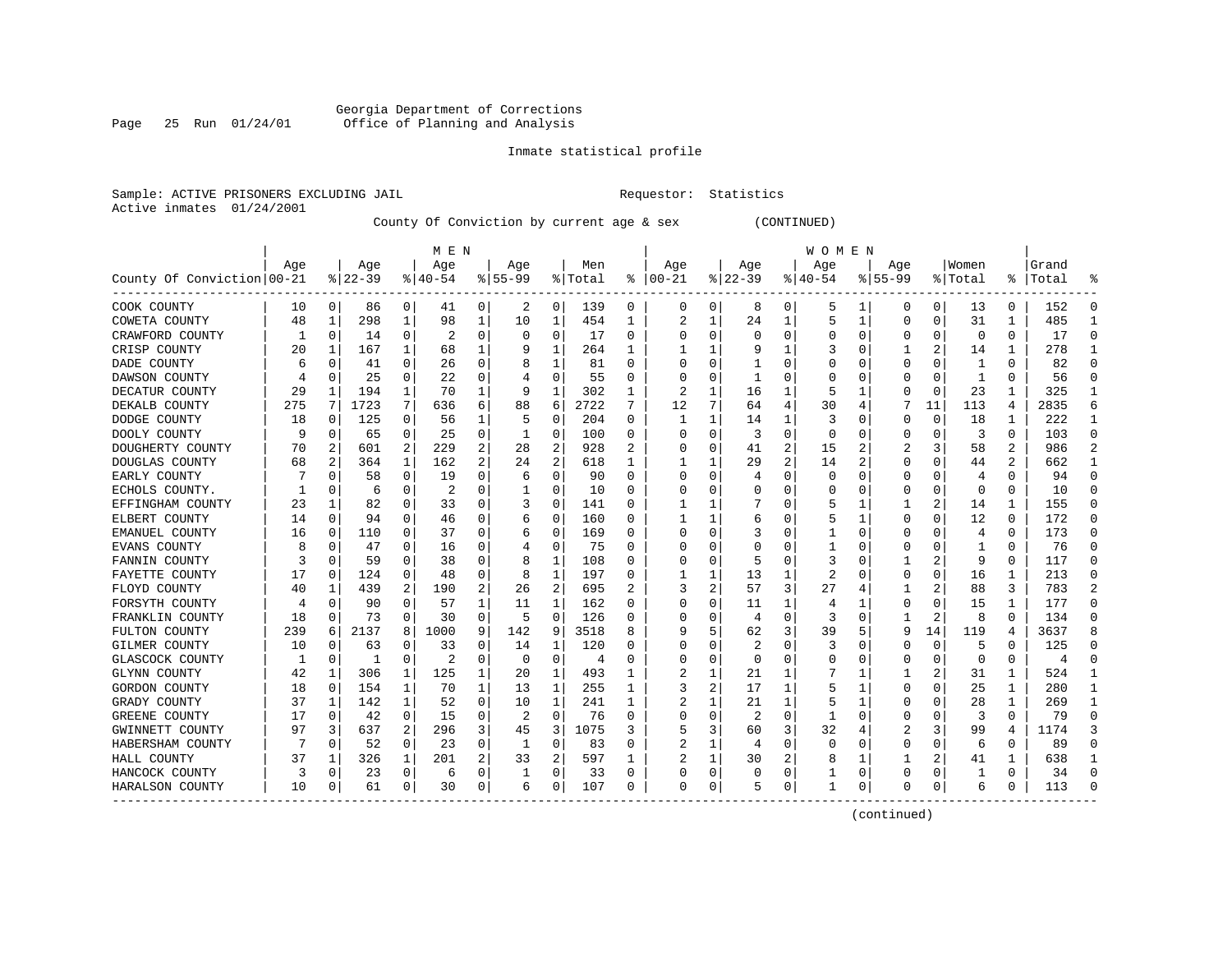# Georgia Department of Corrections Page 26 Run 01/24/01 Office of Planning and Analysis

# Inmate statistical profile

|                           | Sample: ACTIVE PRISONERS EXCLUDING JAIL | Requestor: Statistics |  |
|---------------------------|-----------------------------------------|-----------------------|--|
| Active inmates 01/24/2001 |                                         |                       |  |

County Of Conviction by current age & sex (CONTINUED)

|                            |     |             |           |              | M E N     |              |           |             |         |          |          |          |              |   | <b>WOMEN</b> |                |                |          |              |              |           |              |
|----------------------------|-----|-------------|-----------|--------------|-----------|--------------|-----------|-------------|---------|----------|----------|----------|--------------|---|--------------|----------------|----------------|----------|--------------|--------------|-----------|--------------|
|                            | Age |             | Age       |              | Age       |              | Age       |             | Men     |          | Age      |          | Age          |   | Age          |                | Age            |          | Women        |              | Grand     |              |
| County Of Conviction 00-21 |     |             | $8 22-39$ |              | $8 40-54$ |              | $8 55-99$ |             | % Total | ႜ        | $ 00-21$ |          | $ 22-39$     |   | $ 40-54$     |                | $8155 - 99$    |          | % Total      |              | %   Total |              |
| HARRIS COUNTY              | 10  | 0           | 60        | 0            | 31        | 0            | 2         | 0           | 103     | 0        |          | 1        | 3            | 0 | 0            | 0              | 0              | 0        | 4            | 0            | 107       | $\Omega$     |
| HART COUNTY                |     | 0           | 69        | 0            | 15        | 0            | 2         | 0           | 93      | 0        |          | 1        | 3            | 0 | 3            | 0              | 0              | 0        |              | 0            | 100       | ∩            |
| HEARD COUNTY               | 3   | 0           | 30        | $\Omega$     | 13        | $\Omega$     | 13        | 1           | 59      | 0        |          | 1        | -1           | U |              | 0              | U              | O        | 3            | $\Omega$     | 62        | $\cap$       |
| HENRY COUNTY               | 22  | 1           | 165       | $\mathbf{1}$ | 72        | $\mathbf{1}$ | 11        | 1           | 270     | 1        |          | 1        | 10           | 1 | 6            | 1              | U              | $\Omega$ | 17           | 1            | 287       | -1           |
| HOUSTON COUNTY             | 45  | 1           | 291       | $\mathbf{1}$ | 105       | 1            | 13        | $\mathbf 1$ | 454     | 1        | 2        | 1        | 21           | 1 |              | 1              |                | 2        | 33           | 1            | 487       | -1           |
| IRWIN COUNTY               | 4   | 0           | 50        | 0            | 20        | 0            | 5         | 0           | 79      | $\Omega$ | $\Omega$ | 0        | $\mathbf{1}$ | 0 |              | 0              | $\Omega$       | $\Omega$ | $\mathbf{1}$ | $\Omega$     | 80        | $\Omega$     |
| <b>JACKSON COUNTY</b>      | 20  | 1           | 104       | 0            | 65        | 1            | 9         | 1           | 198     | O        |          | $\Omega$ | 11           | 1 | 5            | 1              | U              | $\Omega$ | 16           | 1            | 214       | $\Omega$     |
| <b>JASPER COUNTY</b>       |     | 0           | 41        | 0            | 13        | 0            |           | 0           | 60      | 0        |          | 0        | -1           | 0 |              | 0              | 0              | O        | 2            | $\Omega$     | 62        | ∩            |
| JEFF DAVIS COUNTY          |     | 0           | 29        | $\Omega$     | 24        | 0            |           | 0           | 63      | 0        | n        | 0        | 3            | 0 |              | 0              | 0              | $\Omega$ | 4            | 0            | 67        | ∩            |
| JEFFERSON COUNTY           | 15  | 0           | 90        | 0            | 30        | 0            | 6         | 0           | 141     | 0        |          |          |              | 0 | 3            | 0              | 0              | 0        | 10           | 0            | 151       | $\Omega$     |
| <b>JENKINS COUNTY</b>      | 11  | 0           | 57        | 0            | 15        | 0            |           | 0           | 84      | O        |          |          | 5            | 0 |              | 0              | 0              | O        | 5            | O            | 89        |              |
| JOHNSON COUNTY             |     | 0           | 38        | 0            | 11        | 0            |           | 0           | 55      | $\Omega$ |          | U        | 3            | 0 |              | 0              | 0              | O        | 4            | O            | 59        |              |
| JONES COUNTY               |     | $\Omega$    | 42        | $\Omega$     | 21        | $\Omega$     |           | $\Omega$    | 72      | $\Omega$ |          | 1        |              | 0 | O            | $\Omega$       | 0              | 0        | 2            | 0            | 74        |              |
| LAMAR COUNTY               |     | 0           | 65        | $\Omega$     | 35        | 0            | 6         | $\mathbf 0$ | 112     | 0        |          | $\Omega$ |              | 0 | 3            | 0              | 0              | 0        | 4            | 0            | 116       |              |
| LANIER COUNTY              |     | $\mathbf 0$ | 29        | 0            | 8         | 0            |           | 0           | 45      | 0        |          | 0        |              | 0 | 2            | 0              | 0              | 0        | 6            | 0            | 51        | ∩            |
| LAURENS COUNTY             | 25  | 1           | 170       | $\mathbf 1$  | 59        | 1            |           | 0           | 258     | 1        |          | 1        |              | O | 6            | 1              |                | 3        | 13           | $\Omega$     | 271       | $\mathbf{1}$ |
| LEE COUNTY                 | 5   | $\mathbf 0$ | 37        | $\Omega$     | 11        | 0            |           | 0           | 55      | $\Omega$ |          | 1        | 1            | U |              | 0              | U              | $\Omega$ | 3            | $\Omega$     | 58        | $\Omega$     |
| LIBERTY COUNTY             | 28  | 1           | 146       | 1            | 44        | 0            |           | 0           | 225     | ı        |          | 1        | 8            | O | 3            | 0              | 0              | $\Omega$ | 12           | 0            | 237       | -1           |
| LINCOLN COUNTY             | 1   | 0           | 23        | 0            | 13        | 0            |           | 0           | 38      | O        |          | U        | <sup>0</sup> | U |              | 0              | U              | O        | 0            | O            | 38        | $\Omega$     |
| LONG COUNTY                | 6   | $\mathbf 0$ | 40        | $\Omega$     | 18        | $\Omega$     | 4         | 0           | 68      | O        |          | U        | 3            | O |              | 0              | $\Omega$       | $\Omega$ | 4            | $\Omega$     | 72        | $\cap$       |
| LOWNDES COUNTY             | 47  | 1           | 361       | 1            | 133       | 1            | 14        | 1           | 555     | 1        |          |          | 22           | 1 | 13           | $\overline{2}$ | $\overline{2}$ | 3        | 38           | 1            | 593       |              |
| LUMPKIN COUNTY             | 4   | 0           | 44        | 0            | 20        | 0            | 10        | 1           | 78      | 0        | O        | 0        | 4            | 0 |              | 0              | 0              | O        | 5            | 0            | 83        | n            |
| MACON COUNTY               | 10  | 0           | 46        | 0            | 18        | 0            | 2         | $\mathbf 0$ | 76      | 0        |          | $\Omega$ | 0            | 0 |              | 0              | 0              | 0        | 1            | 0            | 77        | ∩            |
| MADISON COUNTY             |     | $\mathbf 0$ | 65        | 0            | 32        | 0            | 8         | 1           | 114     | 0        |          | 0        |              | 0 | 2            | 0              | 0              | 0        | g            | $\Omega$     | 123       |              |
| MARION COUNTY              |     | 0           | 26        | 0            | 16        | 0            |           | $\mathbf 0$ | 45      | O        |          | U        | 0            | U |              | 0              | U              | O        | 2            | $\Omega$     | 47        | $\Omega$     |
| MCDUFFIE COUNTY            |     | 0           | 131       | 1            | 41        | 0            | 12        | 1           | 190     | 0        |          |          |              | 0 | 2            | 0              | 0              | O        | 8            | 0            | 198       | ∩            |
| MCINTOSH COUNTY            | 6   | 0           | 51        | 0            | 22        | 0            |           | 0           | 81      | 0        | O        | 0        |              | 0 | C            | 0              | 0              | 0        | 2            | 0            | 83        | $\Omega$     |
| MERIWETHER COUNTY          | 19  | 1           | 111       | 0            | 50        | 0            |           | 0           | 187     | O        | 2        |          |              | U |              | 1              | 2              | 3        | 15           | 1            | 202       | $\Omega$     |
| MILLER COUNTY              | 3   | $\mathbf 0$ | 20        | 0            |           | 0            |           | 0           | 31      | $\Omega$ |          | 1        |              | O |              | 0              | $\Omega$       | $\Omega$ | 3            | $\Omega$     | 34        | $\Omega$     |
| MITCHELL COUNTY            | 11  | $\Omega$    | 137       | $\mathbf{1}$ | 62        | 1            |           | $\Omega$    | 213     | 1        |          | 2        | 16           | 1 |              | $\Omega$       | U              | $\Omega$ | 21           | $\mathbf{1}$ | 234       | -1           |
| MONROE COUNTY              | 19  | 1           | 69        | $\Omega$     | 46        | 0            |           | 0           | 138     | $\Omega$ |          | $\Omega$ | 2            | O |              | 0              | U              | $\Omega$ | 3            | $\Omega$     | 141       | $\Omega$     |
| MONTGOMERY COUNTY          | -1  | 0           | 22        | 0            | 10        | 0            | O         | 0           | 33      | O        |          | $\Omega$ | U            | O | 2            | 0              | U              | $\Omega$ | 2            | $\Omega$     | 35        | $\Omega$     |
| MORGAN COUNTY              | 12  | 0           | 62        | 0            | 19        | 0            |           | $\mathbf 0$ | 98      | O        |          | $\Omega$ |              | 0 |              | 0              | 0              | O        |              | 0            | 105       | ∩            |
| MURRAY COUNTY              | 12  | 0           | 86        | 0            | 37        | 0            | 9         | 1           | 144     | 0        |          | 0        | 3            | 0 | 2            | 0              | 0              | $\Omega$ | 5            | O            | 149       | $\Omega$     |
| MUSCOGEE COUNTY            | 147 | 4           | 859       | 3            | 381       | 4            | 43        | 3           | 1430    | 3        | 8        | 5        | 70           | 4 | 33           | 5              | $\mathfrak{D}$ | 3        | 113          | 4            | 1543      | 3            |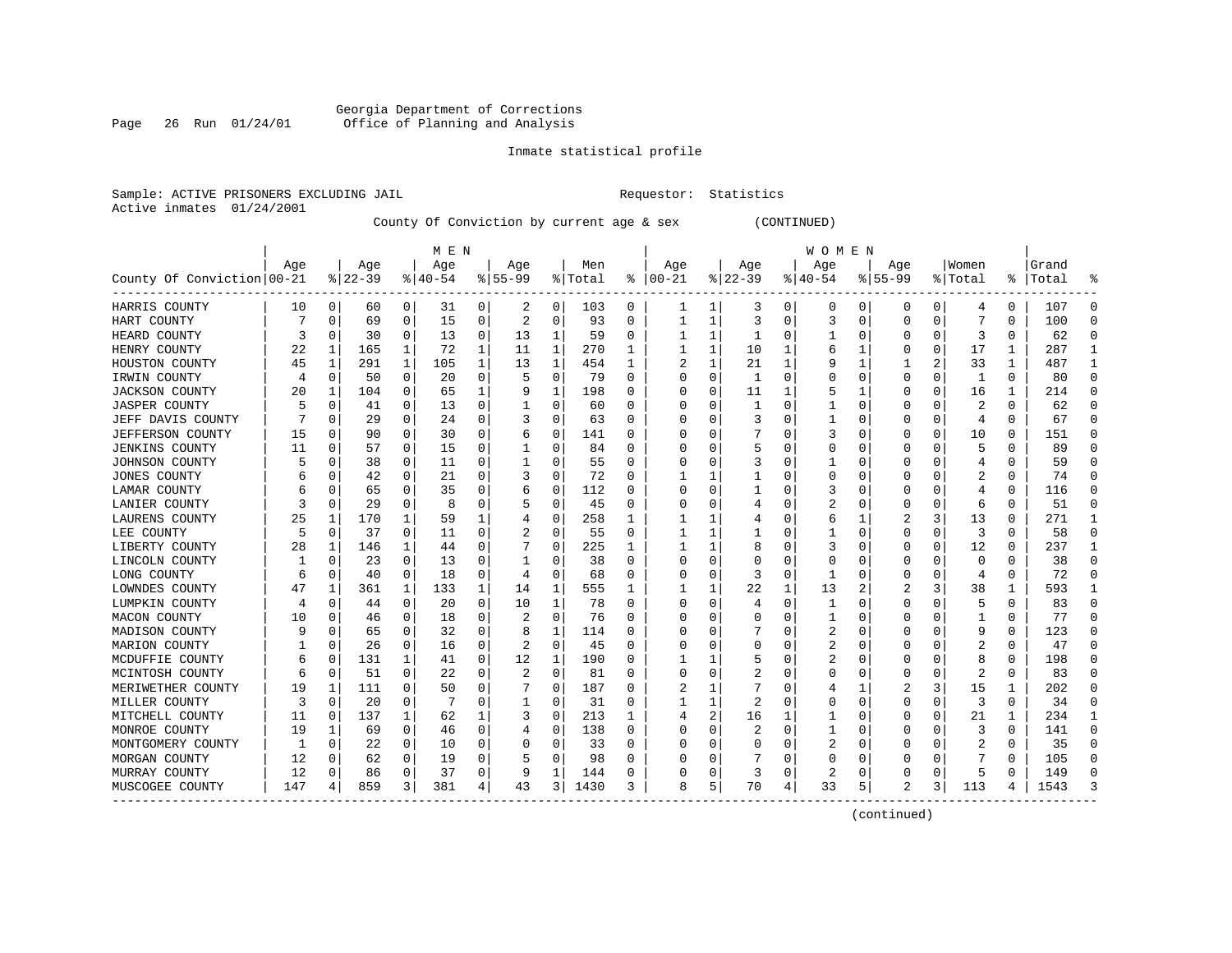# Georgia Department of Corrections Page 27 Run 01/24/01 Office of Planning and Analysis

# Inmate statistical profile

|  |                           | Sample: ACTIVE PRISONERS EXCLUDING JAI |  |
|--|---------------------------|----------------------------------------|--|
|  | Active inmates 01/24/2001 |                                        |  |

IL Requestor: Statistics

County Of Conviction by current age & sex (CONTINUED)

|                            |     |             |           |              | M E N     |          |          |              |         |          |              |              |                |   | W O M E N |          |             |          |         |              |           |              |
|----------------------------|-----|-------------|-----------|--------------|-----------|----------|----------|--------------|---------|----------|--------------|--------------|----------------|---|-----------|----------|-------------|----------|---------|--------------|-----------|--------------|
|                            | Age |             | Age       |              | Age       |          | Age      |              | Men     |          | Age          |              | Age            |   | Aqe       |          | Age         |          | Women   |              | Grand     |              |
| County Of Conviction 00-21 |     |             | $8 22-39$ |              | $8 40-54$ |          | $ 55-99$ |              | % Total | ႜ        | $ 00-21$     |              | $ 22-39$       |   | $ 40-54$  |          | $8155 - 99$ |          | % Total |              | %   Total |              |
| NEWTON COUNTY              | 26  | 1           | 235       | 1            | 83        | 1        | 14       | 1            | 358     | 1        | 4            | 2            | 16             | 1 | 6         | 1        | 2           | 3        | 28      | 1            | 386       |              |
| OCONEE COUNTY              | 4   | 0           | 30        | 0            | 15        | 0        | 1        | 0            | 50      | 0        |              | 1            | 2              | 0 | $\Omega$  | 0        | $\Omega$    | 0        | 3       | 0            | 53        | $\Omega$     |
| OGLETHORPE COUNTY          |     | 0           | 27        | 0            | 12        | 0        |          | 0            | 44      | 0        | <sup>0</sup> | 0            | $\Omega$       | 0 |           | 0        | U           | O        | 0       | U            | 44        |              |
| PAULDING COUNTY            | 10  | 0           | 64        | 0            | 55        | 1        | 8        | 1            | 137     | 0        |              | 0            | 9              | 1 |           | 0        | O           | O        | 11      | 0            | 148       |              |
| PEACH COUNTY               |     | 0           | 53        | 0            | 34        | 0        |          | 0            | 92      | O        |              | 0            |                | 0 | 2         | 0        | U           | O        | 3       | O            | 95        |              |
| PICKENS COUNTY             |     | 0           | 50        | 0            | 29        | 0        | 9        | 1            | 92      | 0        |              | 0            | 5              | 0 |           |          | 0           | $\Omega$ | g       | $\Omega$     | 101       |              |
| PIERCE COUNTY              |     | 0           | 29        | 0            | 22        | 0        |          | 0            | 59      | $\Omega$ |              |              |                | U |           | 0        | U           | O        |         | $\Omega$     | 60        | ∩            |
| PIKE COUNTY                |     | 0           | 14        | $\Omega$     | 11        | 0        |          | 0            | 30      | $\Omega$ | ∩            | 0            | Ω              | U |           | 0        | U           | O        | -1      | $\Omega$     | 31        | ∩            |
| POLK COUNTY                |     | 0           | 116       | $\Omega$     | 40        | 0        | 6        | 0            | 171     | O        |              | 0            | 8              | 0 |           | 0        | 0           | $\Omega$ | 9       | $\Omega$     | 180       | $\Omega$     |
| PULASKI COUNTY             | 10  | 0           | 60        | 0            | 24        | $\Omega$ |          | 0            | 98      | O        |              | U            | 10             | 1 | 1         | 0        | 0           | O        | 11      | O            | 109       | $\Omega$     |
| PUTNAM COUNTY              | 12  | $\Omega$    | 82        | O            | 47        | $\Omega$ | 5        | 0            | 146     | O        |              |              | 3              | U | 2         | $\Omega$ |             |          | 6       | $\Omega$     | 152       | $\Omega$     |
| QUITMAN COUNTY             | 2   | $\Omega$    | 12        | $\Omega$     | $\Omega$  | 0        | O        | $\Omega$     | 14      | O        |              | <sup>0</sup> | <sup>0</sup>   | U | $\Omega$  | $\Omega$ | 1           |          |         | O            | 15        |              |
| RABUN COUNTY               |     | $\Omega$    | 22        | $\Omega$     | 13        | $\Omega$ |          | $\Omega$     | 42      | O        |              | 0            | 0              | 0 | 2         | $\Omega$ | 0           | O        | 2       | 0            | 44        |              |
| RANDOLPH COUNTY            |     | 0           | 61        | 0            | 15        | 0        | 3        | 0            | 86      | 0        |              | $\Omega$     | -1             | 0 | 2         | 0        | 0           | $\Omega$ | 3       | O            | 89        |              |
| RICHMOND COUNTY            | 140 | $4 \cdot$   | 1078      | 4            | 440       | 4        | 48       | 3            | 1706    | 4        |              | 1            | 94             | 5 | 44        | 6        | 1           | 2        | 141     | 5            | 1847      |              |
| ROCKDALE COUNTY            | 29  | 1           | 150       | $\mathbf{1}$ | 91        | 1        | 16       | 1            | 286     | 1        |              | 1            |                | 0 | 8         | 1        | 0           | $\Omega$ | 16      | 1            | 302       | -1           |
| SCHLEY COUNTY              |     | 0           | 15        | $\Omega$     | 5         | 0        | $\Omega$ | 0            | 22      | $\Omega$ |              | 0            | 0              | 0 | O         | 0        | 0           | $\Omega$ | 0       | $\Omega$     | 22        | $\Omega$     |
| SCREVEN COUNTY             | 11  | 0           | 77        | 0            | 30        | 0        |          | 0            | 121     | 0        |              | 2            | 6              | 0 | O         | 0        | 0           | O        | -9      | O            | 130       |              |
| SEMINOLE COUNTY            |     | 0           | 53        | 0            | 23        | 0        | 3        | 0            | 86      | 0        |              | 0            | 4              | 0 | 2         | 0        | 0           | 0        | 6       | O            | 92        |              |
| SPALDING COUNTY            | 52  | 1           | 364       | 1            | 135       | 1        | 21       | 1            | 572     | 1        |              | 3            | 21             | 1 | 13        | 2        |             | 2        | 40      | 1            | 612       |              |
| STEPHENS COUNTY            | 8   | 0           | 72        | 0            | 32        | 0        | 5        | 0            | 117     | 0        |              |              | 4              | 0 | 2         | 0        | 0           | O        |         | 0            | 124       | ∩            |
| STEWART COUNTY             |     | 0           | 18        | 0            | 4         | 0        |          | 0            | 28      | 0        |              | $\Omega$     | O              | U | 2         | 0        | 0           | $\Omega$ | 2       | $\Omega$     | 30        |              |
| SUMTER COUNTY              | 19  | 1           | 132       | $\mathbf{1}$ | 59        |          |          | 0            | 214     |          |              | 1            | 10             | 1 |           | 1        | 0           | $\Omega$ | 15      |              | 229       |              |
| TALBOT COUNTY              |     | $\mathbf 0$ | 22        | $\Omega$     | 6         | 0        | O        | 0            | 37      | $\Omega$ |              | $\Omega$     | $\mathbf{1}$   | U |           | 0        | U           | O        | 2       | $\Omega$     | 39        | $\Omega$     |
| TALIAFERRO COUNTY          |     | 0           | 3         | $\Omega$     | 5         | 0        | O        | 0            | 9       | 0        |              | U            | 0              | 0 |           | 0        | 0           | O        |         | 0            | 10        | ∩            |
| TATTNALL COUNTY            | 12  | 0           | 87        | 0            | 35        | 0        |          | 0            | 141     | 0        |              | O            | 3              | 0 | 4         | 1        | 0           | O        |         | 0            | 148       | $\Omega$     |
| TAYLOR COUNTY              | 11  | 0           | 41        | 0            | 16        | 0        |          | 0            | 70      | O        |              |              |                | 0 |           | 0        | 0           | O        | 3       | O            | 73        |              |
| TELFAIR COUNTY             |     | $\Omega$    | 86        | U            | 38        | 0        |          | 0            | 133     | n        |              |              |                | U |           | -1       | U           | U        | 13      | 0            | 146       |              |
| TERRELL COUNTY             |     | $\Omega$    | 60        | $\Omega$     | 19        | $\Omega$ | 2        | 0            | 88      | O        | <sup>0</sup> | $\Omega$     | $\overline{2}$ | U |           | $\Omega$ | U           | O        | 2       | $\Omega$     | 90        |              |
| THOMAS COUNTY              | 27  | 1           | 199       | 1            | 72        | 1        | 11       | 1            | 309     | 1        | ı            | 1            | 13             | 1 | 5         | 1        | U           | $\Omega$ | 19      | $\mathbf{1}$ | 328       | -1           |
| TIFT COUNTY                | 28  | 1           | 190       | $\mathbf{1}$ | 89        | 1        | 12       | $\mathbf{1}$ | 319     | 1        |              | 1            | 10             | 1 |           | 1        | 1           | 2        | 17      | 1            | 336       | $\mathbf{1}$ |
| TOOMBS COUNTY              | 38  | 1           | 167       | 1            | 65        | 1        |          | $\Omega$     | 277     | 1        | 4            | 2            | 17             | 1 |           | 0        | 0           | 0        | 22      | 1            | 299       | $\mathbf{1}$ |
| TOWNS COUNTY               | 3   | $\mathbf 0$ | 17        | $\Omega$     | 8         | 0        |          | 0            | 29      | $\Omega$ |              | 1            | <sup>0</sup>   | U |           | 0        | U           | O        |         | $\Omega$     | 30        | $\Omega$     |
| TREUTLEN COUNTY            |     | 0           | 27        | 0            | 14        | 0        | 1        | 0            | 45      | 0        | <sup>0</sup> | 0            | 2              | 0 |           | 0        | 0           | $\Omega$ | 3       | $\Omega$     | 48        | ∩            |
| TROUP COUNTY               | 64  | 2           | 434       | 2            | 141       | 1        | 22       | 1            | 661     | 2        | 5            | 3            | 30             | 2 | 9         | 1        | 0           | 0        | 44      | 2            | 705       |              |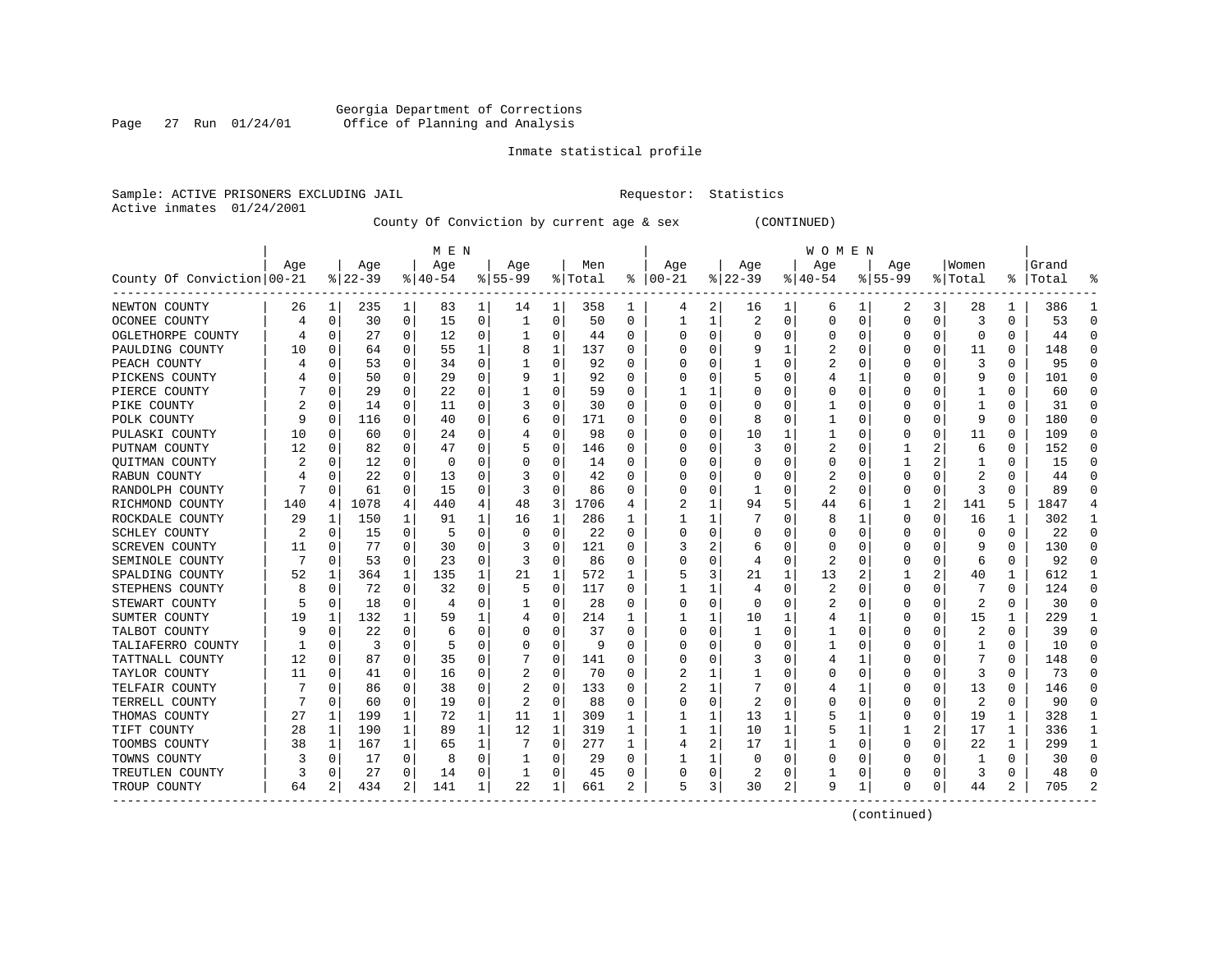# Georgia Department of Corrections Page 28 Run 01/24/01 Office of Planning and Analysis

# Inmate statistical profile

Sample: ACTIVE PRISONERS EXCLUDING JAIL **Requestor:** Statistics Active inmates 01/24/2001

County Of Conviction by current age & sex (CONTINUED)

|                            |      |          |          |              | M E N                        |          |                    |          |         |              |          |          |          |      | <b>WOMEN</b> |          |             |          |              |          |                      |          |
|----------------------------|------|----------|----------|--------------|------------------------------|----------|--------------------|----------|---------|--------------|----------|----------|----------|------|--------------|----------|-------------|----------|--------------|----------|----------------------|----------|
|                            | Age  |          | Age      |              | Age                          |          | Age                |          | Men     |              | Age      |          | Age      |      | Age          |          | Age         |          | Women        |          | Grand                |          |
| County Of Conviction 00-21 |      |          | $ 22-39$ |              | $8140 - 54$                  |          | $8 55-99$          |          | % Total | ႜႂ           | $ 00-21$ |          | $ 22-39$ |      | $ 40-54 $    |          | $8155 - 99$ |          | % Total      |          | %   Total            | ႜ        |
| TURNER COUNTY              | 4    | 0        | 49       | 0            | 22                           | 0        | 4                  | 0        | 79      | 0            | 0        | 0        | 2        | 0    | 0            | 0        | 0           | 0        | 2            | 0        | 81                   |          |
| TWIGGS COUNTY              |      | $\Omega$ | 20       | 0            | 11                           | 0        |                    | 0        | 36      | 0            |          | 0        | $\Omega$ | 0    | $\Omega$     | $\Omega$ | 0           | $\Omega$ |              | U        | 36                   |          |
| UNION COUNTY               |      | $\Omega$ | 27       | $\Omega$     | 10                           | $\Omega$ |                    | O        | 41      | U            |          |          | $\Omega$ | U    |              | $\Omega$ | U           | U        |              | 0        | 42                   | n        |
| <b>UPSON COUNTY</b>        | 20   |          | 115      | $\Omega$     | 43                           | 0        | 11                 | 1        | 189     | 0            |          |          |          |      |              |          | O           | 0        |              | 0        | 196                  | $\Omega$ |
| WALKER COUNTY              | 19   | 1        | 180      | $\mathbf{1}$ | 74                           |          | 13                 | 1        | 286     |              |          | $\Omega$ | 10       |      |              |          | U           | $\Omega$ | 17           |          | 303                  |          |
| WALTON COUNTY              | 20   | 1        | 193      | $\mathbf{1}$ | 71                           |          | 12                 | 1        | 296     |              |          | U        | 12       |      |              |          | O           | $\Omega$ | 14           | 1        | 310                  |          |
| WARE COUNTY                | 40   |          | 263      | 1            | 108                          |          | 15                 | 1        | 426     |              |          |          | 20       |      | 8            |          | U           | O        | 29           | 1        | 455                  |          |
| WARREN COUNTY              | 2    | $\Omega$ | 27       | $\Omega$     | 16                           | 0        | 2                  | $\Omega$ | 47      | O            |          |          |          | U    |              | $\Omega$ |             | 0        |              | $\Omega$ | 48                   |          |
| WASHINGTON COUNTY          | 14   | $\Omega$ | 85       | $\Omega$     | 28                           | $\Omega$ |                    | $\Omega$ | 129     | U            |          |          | 6        |      |              | n        | O           | $\Omega$ | 10           | $\Omega$ | 139                  |          |
| WAYNE COUNTY               | 8    |          | 80       | 0            | 23                           | 0        |                    | $\Omega$ | 114     | 0            |          |          |          | U    | 2            |          |             |          | 6            | 0        | 120                  | ∩        |
| WEBSTER COUNTY             |      | $\Omega$ |          | 0            | $\overline{2}$               | 0        |                    | 0        | 10      | 0            |          | 0        | $\Omega$ | 0    |              | $\Omega$ | 0           | O        | 0            | 0        | 10                   | ∩        |
| WHEELER COUNTY             | 2    | $\Omega$ | 27       | $\Omega$     | 13                           | O        |                    | O        | 45      | <sup>0</sup> |          |          |          | U    |              | O        |             |          |              | U        | 46                   |          |
| WHITE COUNTY               | 6    | $\Omega$ | 43       | $\Omega$     | 13                           | O        |                    | O        | 64      | O            |          | U        |          | U    |              |          | O           | O        |              | U        | 69                   |          |
| WHITFIELD COUNTY           | 37   |          | 322      | 1            | 160                          |          | 28                 | 2        | 547     |              |          | 2        | 43       | 2    | g            |          | O           | 0        | 55           | 2        | 602                  |          |
| WILCOX COUNTY              |      | $\Omega$ | 27       | $\Omega$     | 17                           | O        |                    | $\Omega$ | 49      | $\Omega$     |          |          | 5        | U    |              | $\Omega$ | O           | O        |              | U        | 54                   | ∩        |
| WILKES COUNTY              | 8    | 0        | 43       | 0            | 20                           | 0        |                    | 0        | 73      | U            |          |          | 5        | U    |              |          | 0           |          |              | 0        | 78                   |          |
| WILKINSON COUNTY           |      | 0        | 33       | 0            | 12                           | 0        |                    | 0        | 47      | 0            |          |          | 2        | 0    | 0            | 0        | 0           | O        | 2            | 0        | 49                   | n        |
| WORTH COUNTY               |      | $\Omega$ | 91       | $\Omega$     | 34                           | 0        |                    | $\Omega$ | 139     |              |          |          |          | U    |              | $\Omega$ | 0           |          |              | 0        | 142                  |          |
| CONVERSION                 | U    |          | 0        | 0            | $\Omega$                     | 0        | O                  | $\Omega$ | O       | O            | ∩        | 0        | $\Omega$ | 0    | $\Omega$     | 0        | O           | 0        | <sup>0</sup> | 0        |                      |          |
| Total reported             |      |          |          |              | 3691 100 25646 100 10737 100 |          | 1552 100 41626 100 |          |         |              |          | 169 100  | 1794 100 |      | 730 100      |          |             | 64 100   |              |          | 2757 100   44383 100 |          |
| Percent reported           |      | 99.7     |          | 99.8         |                              | 99.9     |                    | 99.8     |         | 99.8         |          | 99.4     |          | 99.5 |              | 99.3     |             | 98.5     |              | 99.4     |                      | 99.8     |
| <b>UNKNOWN</b>             | 11   |          | 45       |              | 14                           |          | 3                  |          | 73      |              |          |          | 9        |      | 5            |          | 1           |          | 16           |          | 89                   |          |
| Total                      | 3702 |          | 25691    |              | 10751                        |          | 1555               |          | 41699   |              | 170      |          | 1803     |      | 735          |          | 65          |          | 2773         |          | 44472                |          |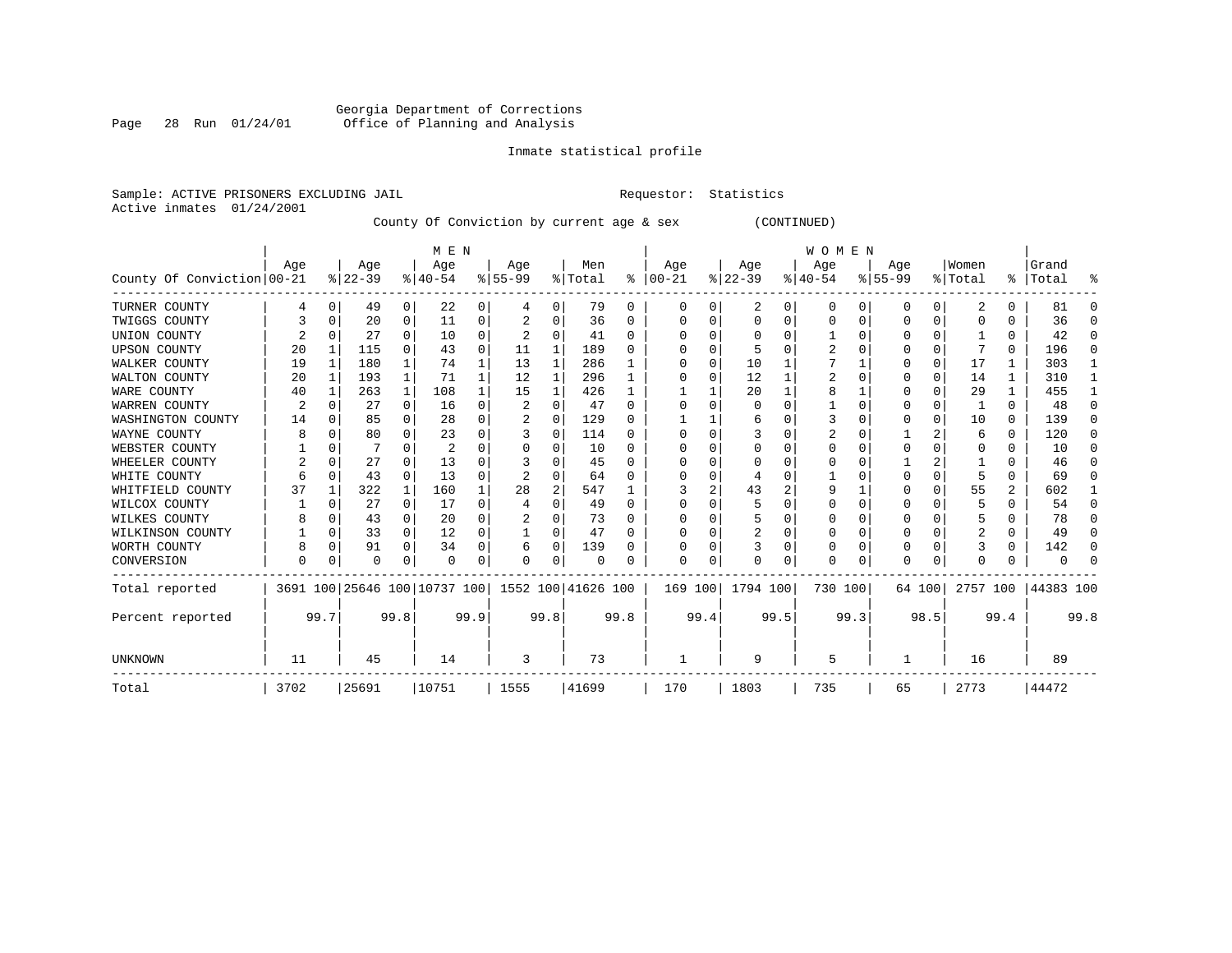# Georgia Department of Corrections Page 29 Run 01/24/01 Office of Planning and Analysis

# Inmate statistical profile

Sample: ACTIVE PRISONERS EXCLUDING JAIL **Requestor:** Statistics Active inmates 01/24/2001

Circuit Of Conviction by current age & sex

|                      |            |                |           |                | M E N     |                |             |                |         |   |                |   |          |                | W O M E N |    |             |    |         |                |       |                |
|----------------------|------------|----------------|-----------|----------------|-----------|----------------|-------------|----------------|---------|---|----------------|---|----------|----------------|-----------|----|-------------|----|---------|----------------|-------|----------------|
|                      | Age        |                | Age       |                | Age       |                | Aqe         |                | Men     |   | Age            |   | Aqe      |                | Age       |    | Aqe         |    | Women   |                | Grand |                |
| Circ Of Conviction   | $ 00 - 21$ |                | $8 22-39$ |                | $8 40-54$ |                | $8155 - 99$ |                | % Total | ៖ | $ 00-21$       |   | $ 22-39$ |                | $ 40-54$  |    | $8155 - 99$ |    | % Total | % ၂            | Total |                |
| ALAPAHA CIRCUIT      | 27         | 1 <sup>1</sup> | 215       | 1              | 86        | 1              | 13          | 1              | 341     | 1 | 0              | 0 | 20       | 1              | 9         |    | 0           | 0  | 29      | 1              | 370   | -1             |
| ALCOVY CIRCUIT       | 46         | 1              | 428       | 2              | 154       | 1              | 26          | $\overline{2}$ | 654     | 2 | 4              | 2 | 28       | $\overline{2}$ | 8         | 1  | 2           | 3  | 42      | 2              | 696   | $\mathfrak{D}$ |
| ATLANTA CIRCUIT      | 239        | 7              | 2137      | 8              | 1000      | 9              | 142         | 9              | 3518    | 8 | 9              | 5 | 62       | 3              | 39        | 5  | 9           | 14 | 119     | 4              | 3637  | 8              |
| ATLANTIC CIRCUIT     | 67         | 2              | 426       | 2              | 160       | 1              | 27          | 2              | 680     | 2 |                | 1 | 18       | 1              | 9         | 1  |             | 2  | 29      | 1              | 709   |                |
| AUGUSTA CIRCUIT      | 195        | 5              | 1332      | 5              | 536       | 5              | 60          | 4              | 2123    | 5 |                | 4 | 109      | 6              | 52        |    |             | 2  | 168     | 6              | 2291  |                |
| BLUE RIDGE CIRCUIT   | 35         | 1              | 207       | 1              | 148       | 1              | 31          | 2              | 421     |   |                | 1 | 38       | 2              | 10        | 1  | $\Omega$    | O  | 50      | 2              | 471   | $\mathbf{1}$   |
| BRUNSWICK CIRCUIT    | 62         | 2              | 531       | 2              | 228       | 2              | 34          | 2              | 855     | 2 | 3              | 2 | 30       | 2              | 13        | 2  | 3           | 5  | 49      | 2              | 904   | $\mathcal{D}$  |
| CHATTAHOOCHEE CIRCUI | 181        | 5              | 1020      | 4              | 458       | 4              | 49          | 3              | 1708    | 4 | 12             | 7 | 75       | 4              | 36        | 5  | 2           | 3  | 125     | 5              | 1833  | 4              |
| CHEROKEE CIRCUIT     | 50         | 1              | 398       | 2              | 170       | $\overline{a}$ | 36          | $\overline{2}$ | 654     | 2 |                | 4 | 45       | 3              | 11        | 2  | U           | O  | 63      | 2              | 717   | 2              |
| CLAYTON CIRCUIT      | 174        |                | 977       | 4              | 333       | 3              | 50          | 3              | 1534    | 4 |                | 5 | 110      | 6              | 32        | 4  | 4           | 6  | 155     | 6              | 1689  |                |
| COBB CIRCUIT         | 159        | 4              | 1153      | 5              | 498       | 5              | 70          | 5              | 1880    | 5 |                | 5 | 90       | 5              | 42        | 6  |             | 3  | 142     | 5              | 2022  |                |
| CONASAUGA CIRCUIT    | 49         | 1              | 408       | 2              | 197       | 2              | 37          | 2              | 691     | 2 |                | 2 | 46       | 3              | 11        | 2  | O           | O  | 60      | 2              | 751   |                |
| CORDELE CIRCUIT      | 53         | 1              | 370       | 1              | 157       | 1              | 23          | 1              | 603     | 1 | 2              |   | 29       | $\overline{2}$ | 5         | 1  |             | 2  | 37      | 1              | 640   |                |
| COWETA CIRCUIT       | 165        | 5              | 1118      | 4              | 409       | 4              | 80          | 5              | 1772    | 4 | 13             | 8 | 95       | 5              | 28        | 4  |             | 3  | 138     | 5              | 1910  |                |
| DOUGHERTY CIRCUIT    | 70         | 2              | 601       | 2              | 229       | $\overline{a}$ | 28          | 2              | 928     |   | <sup>0</sup>   | 0 | 41       | $\overline{2}$ | 15        | 2  | 2           | 3  | 58      | 2              | 986   |                |
| DUBLIN CIRCUIT       | 36         | 1              | 255       | 1              | 95        | $\mathbf{1}$   | 8           | 1              | 394     | 1 |                | 1 | 9        | $\mathbf{1}$   | 8         | 1  | 2           | 3  | 20      | 1              | 414   | -1             |
| EASTERN CIRCUIT      | 223        | 6              | 1418      | 6              | 482       | 5              | 56          | 4              | 2179    | 5 |                | 5 | 98       | 5              | 38        | 5  |             | 3  | 146     | 5.             | 2325  | 5              |
| FLINT CIRCUIT        | 24         | 1              | 255       | 1              | 124       | 1              | 23          | 1              | 426     |   |                |   | 13       | 1              | 6         | 1  | 0           | 0  | 20      |                | 446   | -1             |
| GRIFFIN CIRCUIT      | 91         |                | 617       | 2              | 237       | 2              | 43          | 3              | 988     |   |                | 4 | 39       | 2              | 18        | 2  |             |    | 64      | 2              | 1052  |                |
| GWINNETT CIRCUIT     | 97         | 3              | 637       | 2              | 296       | 3              | 45          | 3              | 1075    | 3 |                | 3 | 60       | 3              | 32        | 4  |             | 3  | 99      | 4              | 1174  |                |
| HOUSTON CIRCUIT      | 45         | 1              | 291       | $\mathbf{1}$   | 105       | 1              | 13          | 1              | 454     |   |                | 1 | 21       | $\mathbf{1}$   | 9         |    |             | 2  | 33      | 1              | 487   |                |
| LOOKOUT MOUNTAIN CIR | 45         | 1              | 425       | 2              | 202       | $\overline{a}$ | 40          | 3              | 712     | 2 |                | 1 | 33       | 2              | 11        | 2  | 2           | 3  | 47      | 2              | 759   |                |
| MACON CIRCUIT        | 97         | 3              | 699       | 3              | 347       | 3              | 35          | 2              | 1178    | 3 | 3              | 2 | 32       | 2              | 29        |    | 2           | 3  | 66      | $\overline{a}$ | 1244  |                |
| MIDDLE CIRCUIT       | 88         | 2              | 527       | $\overline{a}$ | 177       | $\overline{a}$ | 21          | $\mathbf 1$    | 813     |   |                | 3 | 36       | $\overline{2}$ | 9         | 1  | $\Omega$    | 0  | 50      | 2              | 863   |                |
| MOUNTAIN CIRCUIT     | 19         | $\mathbf{1}$   | 146       | $\mathbf{1}$   | 68        | 1              | 9           | $\mathbf 1$    | 242     | 1 |                | 2 | 8        | $\Omega$       |           | -1 | U           | 0  | 15      | 1              | 257   | -1             |
| NORTHEASTERN CIRCUIT | 41         | 1              | 351       | $\mathbf{1}$   | 223       | $\overline{a}$ | 37          | $\overline{2}$ | 652     | 2 |                | 1 | 31       | $\overline{2}$ | 8         | 1  |             |    | 42      | 2              | 694   | 2              |
| NORTHERN CIRCUIT     | 52         | 1              | 328       | 1              | 135       | 1              | 22          | 1              | 537     | 1 | 2              | 1 | 20       | 1              | 13        | 2  |             | 2  | 36      | 1              | 573   | -1             |
| OCMULGEE CIRCUIT     | 96         | 3              | 562       | $\overline{a}$ | 214       | 2              | 26          | 2              | 898     | 2 |                |   | 41       | 2              | 10        |    |             | 2  | 53      | 2              | 951   |                |
| OCONEE CIRCUIT       | 48         | 1              | 395       | 2              | 168       | 2              | 17          | 1              | 628     |   |                | 2 | 36       | 2              | 13        |    |             |    | 54      | 2              | 682   |                |
| OGEECHEE CIRCUIT     | 99         | 3              | 443       | 2              | 162       | 2              | 15          | 1              | 719     | 2 |                | 4 | 33       | $\mathfrak{D}$ | 11        | 2  |             |    | 53      | 2              | 772   |                |
| PATAULA CIRCUIT      | 36         | 1              | 279       | 1              | 92        | 1              | 15          | 1              | 422     | 1 | 1              | 1 | 13       | 1              | 4         | 1  |             | 2  | 19      | 1              | 441   | -1             |
| PIEDMONT CIRCUIT     | 45         | 1              | 217       | 1              | 139       | 1              | 27          | 2              | 428     | 1 | 2              | 1 | 23       | $\mathbf{1}$   | 10        | 1  | 0           | 0  | 35      | 1              | 463   | -1             |
| ROME CIRCUIT         | 40         | 1              | 439       | 2              | 190       | 2              | 26          | 2              | 695     |   |                | 2 | 57       | 3              | 27        | 4  |             | 2  | 88      | 3              | 783   |                |
| SOUTH GEORGIA CIRCUI | 84         | 2              | 512       | 2              | 206       | 2              | 25          | 2              | 827     | 2 |                | 5 | 57       | 3              | 12        | 2  | $\Omega$    | 0  | 77      | 3              | 904   | 2              |
| SOUTHERN CIRCUIT     | 112        | 3              | 823       | 3              | 321       | 3              | 45          | 3              | 1301    | 3 | $\mathfrak{D}$ | 1 | 45       | 3              | 22        | 3  | 3           | 5  | 72      | 3              | 1373  |                |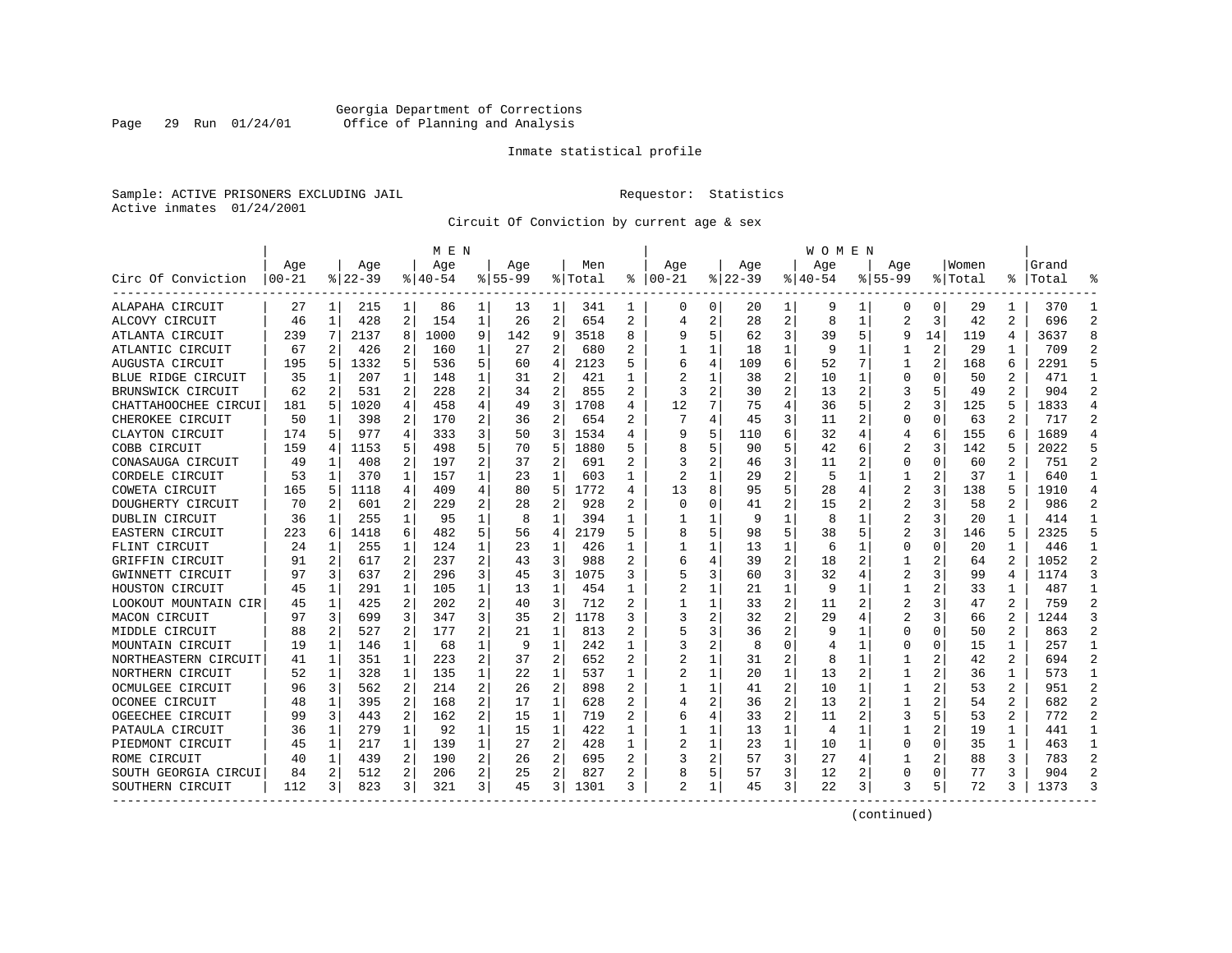# Georgia Department of Corrections Page 30 Run 01/24/01 Office of Planning and Analysis

# Inmate statistical profile

Sample: ACTIVE PRISONERS EXCLUDING JAIL **Requestor:** Statistics Active inmates 01/24/2001

Circuit Of Conviction by current age & sex (Continued)

|                      |          |              |           |      | M E N                        |                |           |      |                    |           |          |      |           |      | W O M E N |      |             |        |          |                |           |      |
|----------------------|----------|--------------|-----------|------|------------------------------|----------------|-----------|------|--------------------|-----------|----------|------|-----------|------|-----------|------|-------------|--------|----------|----------------|-----------|------|
|                      | Age      |              | Age       |      | Age                          |                | Age       |      | Men                |           | Aqe      |      | Age       |      | Age       |      | Age         |        | Women    |                | Grand     |      |
| Circ Of Conviction   | $ 00-21$ |              | $ 22-39 $ |      | $8 40-54$                    |                | $ 55-99 $ |      | % Total            | $\approx$ | $ 00-21$ |      | $ 22-39 $ |      | $ 40-54 $ |      | $8155 - 99$ |        | % Total  | ွေ             | Total     | ႜ    |
| SOUTHWESTERN CIRCUIT | 42       |              | 255       |      | 99                           |                | 9         |      | 405                |           | 2        |      | 11        |      | 8         |      |             | 0      | 21       |                | 426       |      |
| STONE MOUNTAIN CIRCU | 275      | 8            | 1723      | 7    | 636                          | 6              | 88        | 6    | 2722               |           | 12       |      | 64        | 4    | 30        |      |             | 11     | 113      | 4              | 2835      |      |
| TALLAPOOSA CIRCUIT   | 29       |              | 241       |      | 125                          |                | 20        |      | 415                |           |          |      | 22        |      |           |      |             | 0      | 26       |                | 441       |      |
| TIFTON CIRCUIT       | 44       |              | 380       |      | 165                          | $\overline{a}$ | 27        |      | 616                |           |          |      | 16        |      |           |      |             |        | 23       |                | 639       |      |
| TOOMBS CIRCUIT       | 19       |              | 228       |      | 97                           |                | 17        |      | 361                |           |          |      | 10        |      | 4         |      |             |        | 15       |                | 376       |      |
| WAYCROSS CIRCUIT     | 73       |              | 515       |      | 223                          |                | 28        |      | 839                |           |          |      | 34        |      | 15        |      |             |        | 53       | $\overline{a}$ | 892       |      |
| WESTERN CIRCUIT      | 48       |              | 352       |      | 143                          |                | 16        |      | 559                |           |          |      | 25        |      | 8         |      |             |        | 36       |                | 595       |      |
| ROCKDALE CIRCUIT     | 29       |              | 150       |      | 91                           |                | 16        |      | 286                |           |          |      |           |      | 8         |      |             |        | 16       |                | 302       |      |
| DOUGLAS CIRCUIT      | 68       |              | 364       |      | 162                          |                | 24        |      | 618                |           |          |      | 29        |      | 14        |      |             |        | 44       | 2              | 662       |      |
| APPALACHIAN CIRCUIT  | 17       | <sup>0</sup> | 172       |      | 100                          |                | 31        |      | 320                |           |          |      | 12        |      | 10        |      |             |        | 23       |                | 343       |      |
| ENOTAH CIRCUIT       | 15       |              | 131       |      | 51                           |                | 15        |      | 212                |           |          |      | 8         |      |           |      |             |        | 12       | 0              | 224       |      |
| BELL-FORSYTH CIRCUIT | 3        | 0            | 72        | 0    | 37                           | 0              | 3         | 0    | 115                | 0         | $\Omega$ | 0    | 8         | 0    |           |      | $\Omega$    | 0      | 9        | 0              | 124       |      |
| Total reported       |          |              |           |      | 3652 100 25523 100 10675 100 |                |           |      | 1548 100 41398 100 |           | 169 100  |      | 1787 100  |      | 724 100   |      |             | 64 100 | 2744 100 |                | 44142 100 |      |
| Percent reported     |          | 98.6         |           | 99.3 |                              | 99.3           |           | 99.5 |                    | 99.3      |          | 99.4 |           | 99.1 |           | 98.5 |             | 98.5   |          | 99.0           |           | 99.3 |
| NOT REPORTED         | 50       |              | 168       |      | 76                           |                | 7         |      | 301                |           |          |      | 16        |      | 11        |      |             |        | 29       |                | 330       |      |
| Total                | 3702     |              | 25691     |      | 10751                        |                | 1555      |      | 41699              |           | 170      |      | 1803      |      | 735       |      | 65          |        | 2773     |                | 44472     |      |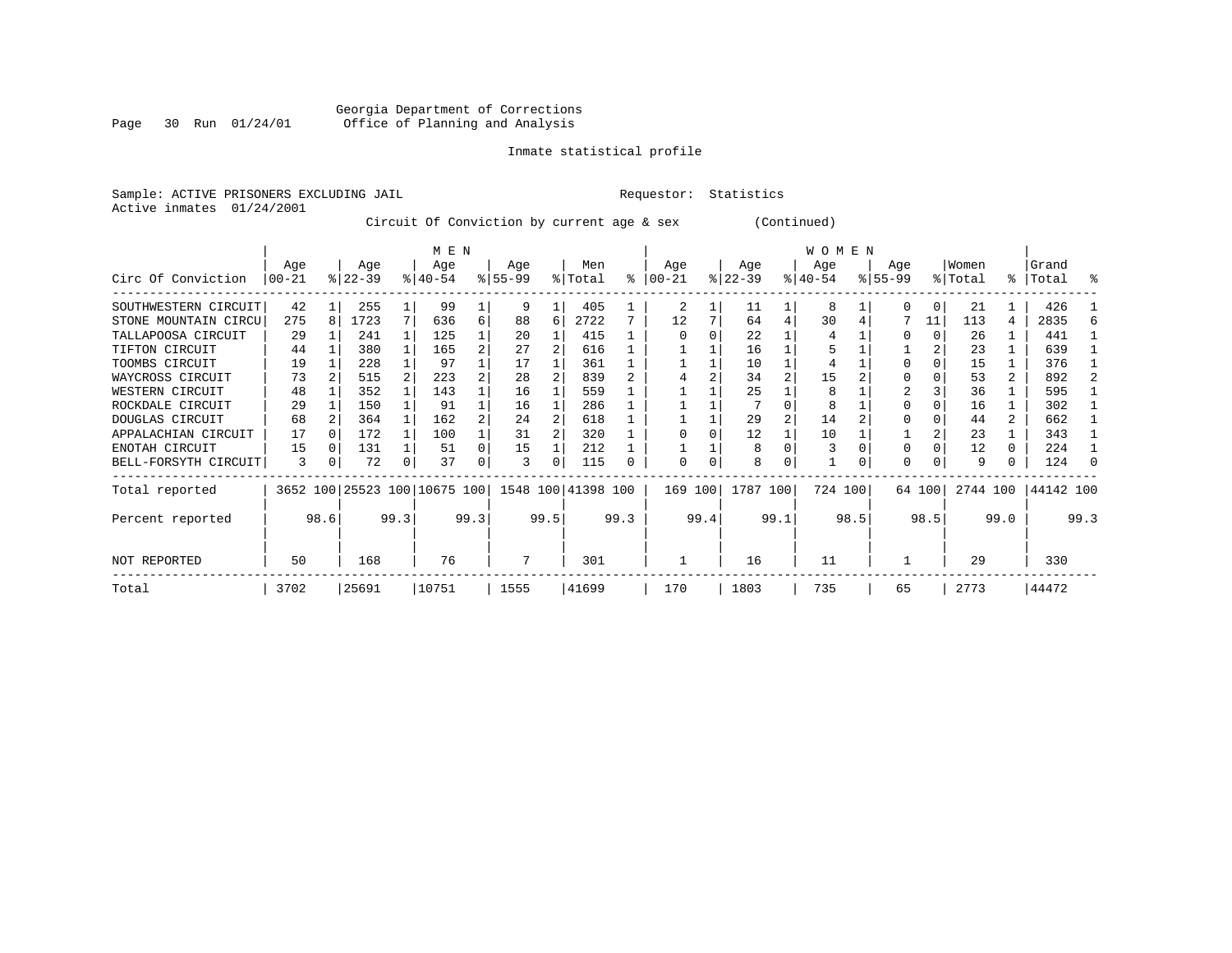# Georgia Department of Corrections Page 31 Run 01/24/01 Office of Planning and Analysis

# Inmate statistical profile

Sample: ACTIVE PRISONERS EXCLUDING JAIL **Requestor:** Statistics Active inmates 01/24/2001

Home County by current age & sex

|                      |              |          |                 |                | M E N              |              |                    |              |                |              |                 |   |                 |              | W O M E N          |              |                    |          |                  |                |                   |                |
|----------------------|--------------|----------|-----------------|----------------|--------------------|--------------|--------------------|--------------|----------------|--------------|-----------------|---|-----------------|--------------|--------------------|--------------|--------------------|----------|------------------|----------------|-------------------|----------------|
| Home County          | Age<br>00-21 |          | Age<br>$ 22-39$ |                | Age<br>$8140 - 54$ |              | Age<br>$8155 - 99$ |              | Men<br>% Total | ి            | Age<br>$ 00-21$ |   | Age<br>$ 22-39$ |              | Age<br>$8140 - 54$ |              | Aqe<br>$8155 - 99$ |          | Women<br>% Total |                | Grand<br>%  Total |                |
| APPLING COUNTY       | 3            | 0        | 54              | $\overline{0}$ | 32                 | 0            | 5                  | 0            | 94             | 0            | 0               | 0 | 1               | 0            | ı                  | 0            | 0                  | 0        | 2                | 0              | 96                | $\Omega$       |
| ATKINSON COUNTY      |              | 0        | 32              | 0              | 10                 | 0            | 5                  | 0            | 48             | 0            | $\Omega$        | 0 | 2               | 0            | $\Omega$           | 0            | $\Omega$           | 0        | $\overline{2}$   | $\Omega$       | 50                | ∩              |
| BACON COUNTY         |              | 0        | 34              | 0              | 11                 | 0            |                    | 0            | 46             | 0            |                 | O | 2               | 0            |                    | 0            | 0                  | 0        | 3                | 0              | 49                | $\Omega$       |
| BAKER COUNTY         |              | 0        | 18              | 0              | 5                  | 0            |                    | 0            | 25             | 0            |                 |   |                 | 0            |                    | 0            | 0                  | 0        |                  | 0              | 26                | $\Omega$       |
| BALDWIN COUNTY       | 35           | 1        | 194             | 1              | 69                 | 1            | 8                  | 1            | 306            | 1            |                 |   | 19              |              | 6                  | 1            |                    | 2        | 26               | 1              | 332               | -1             |
| <b>BANKS COUNTY</b>  |              | 0        | 26              | 0              | 13                 | 0            | 6                  | 0            | 45             | $\Omega$     |                 |   | 3               | U            | 2                  | $\Omega$     | U                  | $\Omega$ | -5               | $\Omega$       | 50                | ∩              |
| BARROW COUNTY        | 19           | 1        | 99              | 0              | 50                 | 1            | 12                 | 1            | 180            | 0            |                 | O | 9               | 1            |                    | 0            | 0                  | 0        | 12               | 0              | 192               | ∩              |
| BARTOW COUNTY        | 29           | 1        | 220             | $\mathbf 1$    | 98                 | $\mathbf{1}$ | 22                 | 2            | 369            | $\mathbf{1}$ |                 | 3 | 29              |              |                    | 1            | 0                  | 0        | 41               | $\overline{a}$ | 410               | $\mathbf{1}$   |
| BEN HILL COUNTY      | 22           | 1        | 92              | 0              | 34                 | 0            | 8                  | $\mathbf{1}$ | 156            | 0            |                 |   | 9               | 1            | 3                  | $\Omega$     | 0                  | 0        | 13               | 1              | 169               | $\Omega$       |
| BERRIEN COUNTY       |              | 0        | 35              | 0              | 13                 | 0            | 4                  | 0            | 57             | 0            |                 | 0 | 3               | 0            |                    | 0            | 0                  | 0        | $\overline{4}$   | 0              | 61                | $\Omega$       |
| BIBB COUNTY          | 100          | 3        | 639             | 3              | 327                | 3            | 34                 | 2            | 1100           | 3            | 3               |   | 34              | 2            | 26                 | 4            |                    | 2        | 64               | 2              | 1164              | 3              |
| BLECKLEY COUNTY      |              | $\Omega$ | 70              | 0              | 25                 | 0            | 1                  | 0            | 103            | $\Omega$     |                 |   | 4               | 0            | 3                  | $\Omega$     | 0                  | 0        | 8                | $\Omega$       | 111               | $\Omega$       |
| BRANTLEY COUNTY      |              | $\Omega$ | 20              | 0              | 11                 | 0            | 2                  | 0            | 36             | $\Omega$     |                 | O | 2               | U            | 2                  | 0            | U                  | U        | 4                | 0              | 40                | $\Omega$       |
| BROOKS COUNTY        |              | O        | 56              | 0              | 16                 | 0            |                    | 0            | 80             | $\Omega$     |                 |   |                 | U            |                    | <sup>0</sup> | U                  | U        | 2                | $\Omega$       | 82                | ∩              |
| BRYAN COUNTY         |              | 0        | 48              | 0              | 28                 | 0            |                    | 0            | 88             | $\Omega$     |                 | O | 2               | U            | 3                  | 0            | 0                  | 0        | 5                | 0              | 93                | ∩              |
| BULLOCH COUNTY       | 39           | 1        | 188             | 1              | 79                 | 1            | 8                  | 1            | 314            | 1            |                 |   | 16              |              |                    |              |                    | 2        | 25               | 1              | 339               | 1              |
| BURKE COUNTY         | 17           | $\Omega$ | 112             | $\Omega$       | 37                 | 0            | 8                  | 1            | 174            | $\Omega$     |                 |   |                 | U            | 2                  | $\Omega$     | U                  | U        | 4                | $\Omega$       | 178               | $\Omega$       |
| BUTTS COUNTY         | 13           | 0        | 74              | 0              | 26                 | 0            |                    | 0            | 118            | 0            |                 |   |                 | U            | 2                  | $\Omega$     | O                  | O        | q                | 0              | 127               | ∩              |
| CALHOUN COUNTY       |              | 0        | 23              | 0              | 15                 | 0            | 1                  | 0            | 46             | 0            |                 |   |                 | U            |                    | 0            | 0                  | 0        | 2                | 0              | 48                |                |
| CAMDEN COUNTY        |              | $\Omega$ | 60              | 0              | 22                 | 0            |                    | 0            | 89             | $\Omega$     |                 |   |                 | U            |                    | 0            | U                  | 0        | 4                | $\Omega$       | 93                | $\cap$         |
| CANDLER COUNTY       |              | 0        | 61              | $\Omega$       | 17                 | 0            | $\Omega$           | 0            | 86             | $\Omega$     |                 | 0 | 2               | 0            | -1                 | $\Omega$     | 0                  | 0        | 3                | $\Omega$       | 89                | ∩              |
| CARROLL COUNTY       | 26           | 1        | 219             | 1              | 109                | 1            | 33                 | 2            | 387            | 1            | 3               | 2 | 27              | 2            | 10                 | 1            | O                  | U        | 40               | 2              | 427               | -1             |
| CATOOSA COUNTY       |              |          | 67              | 0              | 34                 | 0            | 8                  | 1            | 118            | $\Omega$     |                 |   | 4               | U            | 2                  | $\Omega$     | 0                  | 0        | 6                | O              | 124               |                |
| CHARLTON COUNTY      | 3            | $\Omega$ | 27              | 0              | 11                 | 0            | 1                  | 0            | 42             | 0            |                 | O | 2               | 0            | 1                  | 0            | 0                  | 0        | 3                | 0              | 45                |                |
| CHATHAM COUNTY       | 208          | 6        | 1354            | 6              | 455                | 5            | 55                 | 4            | 2072           | 5            | 6               |   | 90              | 5            | 28                 | 4            | 4                  | 7        | 128              | 5              | 2200              |                |
| CHATTAHOOCHEE COUNTY | 3            | 0        |                 | 0              | 6                  | 0            | U                  | $\mathbf 0$  | 16             | $\Omega$     |                 | O | -1              | O            |                    | $\Omega$     | 0                  | 0        | $\mathbf{1}$     | $\Omega$       | 17                | $\Omega$       |
| CHATTOOGA COUNTY     |              | $\Omega$ | 99              | 0              | 40                 | 0            | 8                  | 1            | 155            | 0            |                 |   | 10              | 1            |                    | 0            |                    | 2        | 14               | 1              | 169               | $\Omega$       |
| CHEROKEE COUNTY      | 26           | 1        | 150             | 1              | 92                 | 1            | 16                 | 1            | 284            | 1            |                 |   | 25              | 1            | 6                  | 1            | 0                  | 0        | 32               | 1              | 316               | $\mathbf{1}$   |
| CLARKE COUNTY        | 54           | 2        | 320             | 1              | 139                | 1            | 13                 | 1            | 526            | 1            |                 |   | 23              | $\mathbf{1}$ |                    | 1            |                    | 5        | 36               | 1              | 562               | $\mathbf{1}$   |
| CLAY COUNTY          | 2            | $\Omega$ | 12              | 0              | 10                 | 0            | $\Omega$           | 0            | 24             | $\Omega$     |                 | O | -1              | U            | <sup>0</sup>       | $\Omega$     | U                  | U        | 1                | $\Omega$       | 25                | ∩              |
| CLAYTON COUNTY       | 133          | 4        | 683             | 3              | 241                | 2            | 36                 | 3            | 1093           | 3            |                 | 3 | 61              | 4            | 23                 | 3            | 3                  | 5        | 92               | 4              | 1185              | 3              |
| CLINCH COUNTY        | 6            | 0        | 28              | 0              | 11                 | 0            | 0                  | $\mathbf 0$  | 45             | $\Omega$     |                 | O | 2               | O            | $\mathbf{1}$       | $\mathbf 0$  | $\Omega$           | 0        | 3                | $\Omega$       | 48                | $\cap$         |
| COBB COUNTY          | 134          | 4        | 825             | 3              | 370                | 4            | 46                 | 3            | 1375           | 4            |                 | 5 | 87              | 5            | 30                 | 4            | 1                  | 2        | 126              | 5              | 1501              | $\overline{4}$ |
| COFFEE COUNTY        | 14           | 0        | 133             | 1              | 46                 | 0            | 6                  | 0            | 199            | 1            |                 |   | 9               | 1            | 7                  | 1            | 1                  | 2        | 19               | 1              | 218               | $\mathbf{1}$   |
| COLOUITT COUNTY      | 34           | 1        | 170             | 1              | 82                 | 1            | 10                 | 1            | 296            | 1            |                 | 0 | 11              | 1            |                    | 0            | 0                  | 0        | 12               | 0              | 308               | -1             |
| COLUMBIA COUNTY      | 17           | 0        | 105             | 0              | 37                 | 0            | 4                  | 0            | 163            | 0            | 2               | 1 | 9               | 1            | 6                  | 1            | $\Omega$           | 0        | 17               | 1              | 180               |                |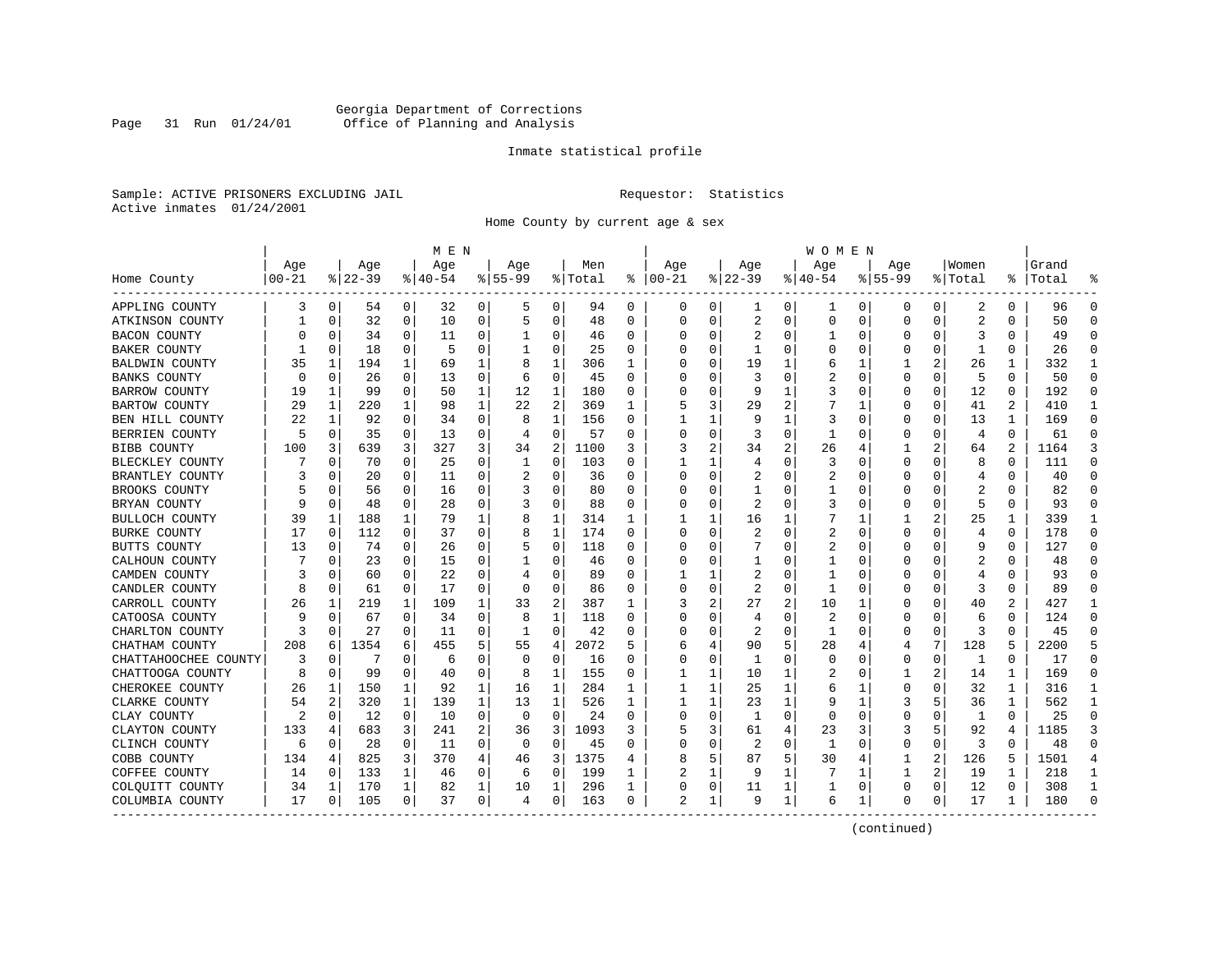#### Georgia Department of Corrections Page 32 Run 01/24/01 Office of Planning and Analysis

# Inmate statistical profile

|  | Sample: ACTIVE PRISONERS EXCLUDING JAIL |  |
|--|-----------------------------------------|--|
|  | Active inmates 01/24/2001               |  |

L Bample: Active Prequestor: Statistics

Home County by current age & sex (CONTINUED)

|                  |           |               |           |          | M E N     |    |           |          |         |                  |          |              |              |          | W O M E N |          |              |          |          |          |       |              |
|------------------|-----------|---------------|-----------|----------|-----------|----|-----------|----------|---------|------------------|----------|--------------|--------------|----------|-----------|----------|--------------|----------|----------|----------|-------|--------------|
|                  | Age       |               | Age       |          | Age       |    | Aqe       |          | Men     |                  | Age      |              | Age          |          | Age       |          | Aqe          |          | Women    |          | Grand |              |
| Home County      | $00 - 21$ |               | $ 22-39 $ |          | $ 40-54 $ |    | $8 55-99$ |          | % Total | ႜ                | $ 00-21$ |              | $ 22-39$     |          | $ 40-54$  |          | $8155 - 99$  |          | % Total  | ႜႜ       | Total |              |
| COOK COUNTY      | 10        | 0             | 85        | 0        | 36        | 0  | 2         | 0        | 133     | 0                | 0        | 0            | 8            | 0        | 5         |          | 0            | 0        | 13       | 1        | 146   |              |
| COWETA COUNTY    | 44        | 1             | 252       | 1        | 78        | 1  |           | 0        | 381     | 1                | 2        | 1            | 22           | 1        | 5         | -1       | O            | 0        | 29       | 1        | 410   |              |
| CRAWFORD COUNTY  |           | 0             | 11        | 0        | 3         | 0  | $\left($  | 0        | 15      | 0                | C        | 0            | $\Omega$     | $\Omega$ | O         | C        |              | $\Omega$ | $\Omega$ | $\Omega$ | 15    | ſ            |
| CRISP COUNTY     | 18        | 1             | 139       | 1        | 51        |    |           | 1        | 216     | 1                |          | 1            | 10           |          | 2         | C        |              | $\Omega$ | 13       | 1        | 229   |              |
| DADE COUNTY      |           | $\mathbf 0$   | 25        | 0        | 14        | 0  |           | $\Omega$ | 48      | O                |          |              |              | $\Omega$ | Ω         | C        |              | O        | 2        | O        | 50    |              |
| DAWSON COUNTY    |           | 0             | 34        | 0        | 22        | 0  |           | $\Omega$ | 57      | O                |          | O            | 6            | ∩        | Ω         |          |              | O        | 6        | $\Omega$ | 63    | ∩            |
| DECATUR COUNTY   | 31        | 1             | 168       | 1        | 56        | 1  | 6         | 0        | 261     | 1                |          | 1            | 14           | 1        | 5         |          | O            | 0        | 20       | 1        | 281   | ำ            |
| DEKALB COUNTY    | 234       | 7             | 1487      | 6        | 509       | 5  | 80        | 6        | 2310    | 6                |          | 6            | 73           | 4        | 26        |          |              | 12       | 115      | 4        | 2425  | 6            |
| DODGE COUNTY     | 10        | 0             | 110       | 0        | 49        | 0  | 6         | 0        | 175     | 0                | 0        | 0            | 11           |          | 3         | C        | 0            | $\Omega$ | 14       | 1        | 189   | <sup>0</sup> |
| DOOLY COUNTY     | 14        | 0             | 57        | 0        | 16        | 0  |           | $\Omega$ | 87      | N                |          | U            |              | $\Omega$ | C         | C        |              |          | 3        | 0        | 90    |              |
| DOUGHERTY COUNTY | 77        | $\mathcal{D}$ | 620       | 3        | 232       | 2  | 25        | 2        | 954     |                  |          | U            | 38           | 2        | 15        |          |              | 5        | 56       | 2        | 1010  |              |
| DOUGLAS COUNTY   | 51        | 1             | 216       | 1        | 102       | 1  | 21        | 1        | 390     | 1                |          | U            | 20           | 1        | 10        |          | O            | O        | 30       | 1        | 420   |              |
| EARLY COUNTY     |           | $\Omega$      | 54        | 0        | 22        | 0  | 6         | 0        | 91      | O                |          | U            | 4            | $\Omega$ | $\Omega$  | C        |              | $\Omega$ | 4        | 0        | 95    | n            |
| ECHOLS COUNTY.   |           | 0             | 2         | 0        | 2         | 0  |           | 0        | 6       | N                |          | U            |              | 0        | O         | C        |              | 0        | C        | 0        | 6     |              |
| EFFINGHAM COUNTY | 21        | 1             | 78        | 0        | 26        | 0  |           | 0        | 127     | O                |          |              |              | O        | 3         | C        |              | 2        | 8        | 0        | 135   | C            |
| ELBERT COUNTY    | 15        | $\Omega$      | 88        | 0        | 40        | 0  |           | $\Omega$ | 148     | O                |          | 0            |              | $\Omega$ | 6         |          | <sup>0</sup> | 0        | 13       | 1        | 161   | ∩            |
| EMANUEL COUNTY   | 14        | 0             | 105       | 0        | 30        | 0  |           | 0        | 154     | O                |          |              |              | O        | 2         | C        |              | O        | 8        | 0        | 162   | n            |
| EVANS COUNTY     |           | 0             | 48        | 0        | 12        | 0  |           | $\Omega$ | 69      | $\left( \right)$ | C        | U            |              |          |           | C        |              | O        | 2        | 0        | 71    | n            |
| FANNIN COUNTY    |           | C             | 51        | O        | 28        | 0  | 9         | 1        | 90      |                  |          | O            |              |          | 2         |          |              |          | 6        | O        | 96    |              |
| FAYETTE COUNTY   | 6         | 0             | 51        | 0        | 18        | 0  |           | $\Omega$ | 80      | O                |          | U            | 6            | O        | 4         |          |              | O        | 10       | U        | 90    |              |
| FLOYD COUNTY     | 43        | 1             | 404       | 2        | 167       | 2  | 17        | 1        | 631     | 2                |          | 3            | 51           | 3        | 25        |          |              | 2        | 81       | 3        | 712   |              |
| FORSYTH COUNTY   |           | 0             | 78        | 0        | 31        | 0  |           | 0        | 120     | O                |          | 0            | 6            | O        | 6         |          | 0            | 0        | 12       | 0        | 132   | n            |
| FRANKLIN COUNTY  | 15        | $\Omega$      | 52        | $\Omega$ | 2.7       | 0  | 4         | $\Omega$ | 98      | 0                | 0        | $\Omega$     | 3            | $\Omega$ |           | C        |              | 2        | 5        | 0        | 103   | $\Omega$     |
| FULTON COUNTY    | 347       | 10            | 3009      | 13       | 1378      | 14 | 165       | 12       | 4899    | 13               | 15       | 10           | 121          |          | 67        | 10       | 9            | 15       | 212      | 8        | 5111  | 12           |
| GILMER COUNTY    |           | 0             | 52        | $\Omega$ | 32        | 0  | 13        | 1        | 104     | 0                |          | 1            | 3            | $\Omega$ |           | C        | <sup>0</sup> | $\Omega$ | 5        | 0        | 109   | C            |
| GLASCOCK COUNTY  | $\Omega$  | $\mathbf 0$   | 5         | 0        | 2         | 0  | O         | 0        | 7       | O                | C        | 0            | <sup>0</sup> | O        | O         | C        |              | $\Omega$ | n        | 0        | 7     | $\Omega$     |
| GLYNN COUNTY     | 29        | 1             | 278       | 1        | 105       | 1  | 18        | 1        | 430     |                  |          | 1            | 18           |          |           |          |              | 2        | 28       | 1        | 458   |              |
| GORDON COUNTY    | 14        | 0             | 144       | 1        | 66        | 1  | 14        | 1        | 238     |                  | -1       | 1            | 19           |          | 5         |          |              | O        | 25       | 1        | 263   |              |
| GRADY COUNTY     | 29        | 1             | 124       | 1        | 45        | 0  |           | $\Omega$ | 205     | 1                |          |              | 14           |          | 5         |          |              |          | 21       | 1        | 226   |              |
| GREENE COUNTY    | 18        | 1             | 45        | 0        | 10        | 0  | 2         | $\Omega$ | 75      | O                |          | 0            |              | $\Omega$ | 2         | ſ        |              | O        | 3        | 0        | 78    | ∩            |
| GWINNETT COUNTY  | 90        | 3             | 505       | 2        | 224       | 2  | 37        | 3        | 856     | 2                |          | 3            | 45           | 3        | 21        |          |              | $\Omega$ | 70       | 3        | 926   |              |
| HABERSHAM COUNTY |           | 0             | 53        | 0        | 27        | 0  | 1         | 0        | 88      | 0                |          | 1            | 2            | $\Omega$ | 0         | C        |              | $\Omega$ | 3        | 0        | 91    | Λ            |
| HALL COUNTY      | 28        | 1             | 285       | 1        | 196       | 2  | 35        | 2        | 544     |                  |          | 1            | 29           | 2        |           |          |              | 2        | 39       | 2        | 583   |              |
| HANCOCK COUNTY   |           | 0             | 31        | 0        | 12        | 0  |           | 0        | 48      | O                | C        | 0            |              | $\Omega$ |           | C        |              | $\Omega$ | 2        | 0        | 50    | ſ            |
| HARALSON COUNTY  | 5         | 0             | 60        | 0        | 30        | 0  | 5         | 0        | 100     | 0                | -1       | $\mathbf{1}$ | 9            | 1        | 0         | $\Omega$ | ∩            | 0        | 10       | 0        | 110   | C            |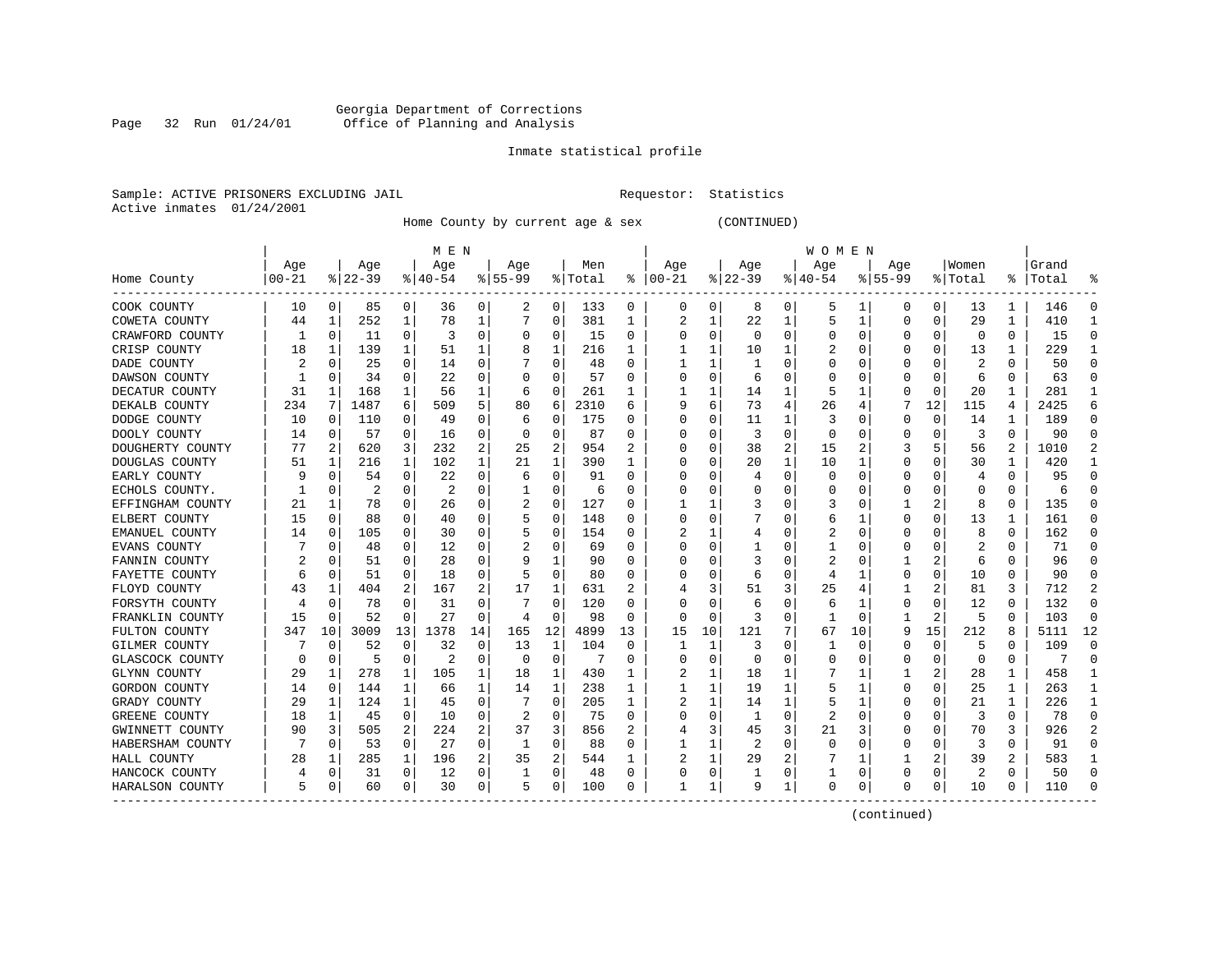#### Georgia Department of Corrections Page 33 Run 01/24/01 Office of Planning and Analysis

# Inmate statistical profile

|  | Sample: ACTIVE PRISONERS EXCLUDING JAII |  |
|--|-----------------------------------------|--|
|  | Active inmates 01/24/2001               |  |

L Bample: Activity Requestor: Statistics

Home County by current age & sex (CONTINUED)

|                       |          |             |          |              | M E N    |          |             |              |         |          |          |          |          |                  | WOMEN    |          |                |          |         |   |       |              |
|-----------------------|----------|-------------|----------|--------------|----------|----------|-------------|--------------|---------|----------|----------|----------|----------|------------------|----------|----------|----------------|----------|---------|---|-------|--------------|
|                       | Age      |             | Age      |              | Age      |          | Age         |              | Men     |          | Age      |          | Age      |                  | Age      |          | Age            |          | Women   |   | Grand |              |
| Home County           | $ 00-21$ |             | $ 22-39$ |              | $ 40-54$ |          | $8155 - 99$ |              | % Total | ႜ        | $ 00-21$ |          | $ 22-39$ |                  | $ 40-54$ |          | $8 55-99$      |          | % Total | ႜ | Total |              |
| HARRIS COUNTY         |          | 0           | 42       | 0            | 23       | 0        | 2           | 0            | 74      | 0        | ı        | 1        | 3        | 0                | 0        | 0        | $\Omega$       | 0        | 4       | 0 | 78    | n            |
| HART COUNTY           |          | 0           | 55       | 0            | 15       | 0        | 2           | 0            | 79      | 0        | 1        | 1        | 1        | 0                | 3        | 0        | $\Omega$       | $\Omega$ | 5       | 0 | 84    | n            |
| HEARD COUNTY          | 2        | 0           | 28       | 0            | -9       | 0        | 10          | 1            | 49      | U        | O        | 0        |          | O                | 0        | 0        |                | $\Omega$ | 2       | 0 | 51    | ſ            |
| HENRY COUNTY          | 28       | 1           | 142      | $\mathbf{1}$ | 65       | 1        | 10          | 1            | 245     | 1        |          | 1        |          | O                | 6        |          |                | 0        | 13      | 1 | 258   |              |
| HOUSTON COUNTY        | 44       | 1           | 271      | $\mathbf{1}$ | 105      | 1        | 16          | $\mathbf{1}$ | 436     | 1        |          | 1        | 22       |                  |          |          | $\Omega$       | O        | 33      | 1 | 469   |              |
| IRWIN COUNTY          | 10       | 0           | 45       | 0            | 19       | 0        | 2           | 0            | 76      | $\Omega$ |          | 0        | 2        | O                | 0        | 0        | O              | 0        | 2       | 0 | 78    | ∩            |
| <b>JACKSON COUNTY</b> | 21       | 1           | 95       | 0            | 64       | 1        | 13          | 1            | 193     | 1        |          | 1        | 11       |                  | 3        | 0        | O              | 0        | 15      | 1 | 208   |              |
| <b>JASPER COUNTY</b>  |          | $\Omega$    | 38       | 0            | 16       | 0        | 2           | 0            | 61      | U        | O        | $\Omega$ |          | O                | 0        | 0        | O              |          |         | 0 | 62    | O            |
| JEFF DAVIS COUNTY     |          | 0           | 32       | 0            | 23       | 0        |             | $\Omega$     | 63      | U        |          | N        |          |                  | 2        | C        |                |          | 5       | 0 | 68    |              |
| JEFFERSON COUNTY      | 16       | $\Omega$    | 81       | U            | 30       | $\Omega$ |             | $\mathbf 0$  | 130     | U        |          | U        | 6        | $\left( \right)$ | 3        | ſ        |                |          |         | 0 | 139   |              |
| <b>JENKINS COUNTY</b> | 13       | $\Omega$    | 53       | 0            | 16       | 0        |             | 0            | 83      | U        |          | O        |          |                  |          | ſ        |                | O        | 6       | 0 | 89    |              |
| JOHNSON COUNTY        | 3        | $\Omega$    | 22       | 0            | 9        | 0        | 2           | 0            | 36      | 0        |          | 0        |          | O                |          | 0        |                | 0        |         | 0 | 40    | n            |
| JONES COUNTY          |          | $\Omega$    | 27       | $\Omega$     | 14       | 0        | 2           | 0            | 47      | 0        |          | 1        |          | 0                |          | 0        |                | 0        | 2       | 0 | 49    | ſ            |
| LAMAR COUNTY          |          | 0           | 61       | 0            | 31       | O        |             | 0            | 100     | U        |          | 0        |          | O                | 3        | $\Omega$ | C              | O        |         | 0 | 104   | <sup>0</sup> |
| LANIER COUNTY         |          | $\Omega$    | 33       | 0            | 7        | O        |             | 0            | 47      | U        |          | 0        |          | O                | 2        | n        | $\Omega$       | $\Omega$ | 6       | 0 | 53    | $\Omega$     |
| LAURENS COUNTY        | 21       | 1           | 174      | 1            | 53       | 1        |             | 0            | 254     | -1       |          | 1        |          | O                | 5        | ำ        | 2              | 3        | 15      | 1 | 269   |              |
| LEE COUNTY            |          | 0           | 26       | $\Omega$     | 13       | 0        |             | 0            | 48      | 0        | O        | 0        |          | O                |          | 0        | O              | $\Omega$ | 2       | 0 | 50    | 0            |
| LIBERTY COUNTY        | 28       | 1           | 132      | 1            | 38       | 0        |             | 0            | 203     |          |          | 0        |          | O                | 3        | 0        |                | 0        | 10      | 0 | 213   |              |
| LINCOLN COUNTY        |          | $\Omega$    | 23       | 0            | 11       | O        |             | O            | 36      | U        |          | O        |          | O                | Ω        | ſ        |                |          |         | U | 37    | ſ            |
| LONG COUNTY           | 3        | $\Omega$    | 23       | $\Omega$     | 11       | $\Omega$ | 1           | $\Omega$     | 38      | U        |          | O        | 2        | O                | 1        | n        |                | $\Omega$ | 3       | 0 | 41    |              |
| LOWNDES COUNTY        | 38       | 1           | 312      | 1            | 110      | 1        | 17          | 1            | 477     | ı.       |          | 1        | 18       | 1                | 12       |          |                | 2        | 32      | 1 | 509   |              |
| LUMPKIN COUNTY        |          | $\Omega$    | 45       | $\Omega$     | 24       | $\Omega$ | 8           | 1            | 81      | 0        | O        | 0        | 3        | O                |          | 0        | 0              | 0        | 4       | 0 | 85    | O            |
| MACON COUNTY          |          | 0           | 45       | 0            | 16       | 0        | 2           | 0            | 70      | 0        |          | 0        | 2        | 0                | 2        | 0        |                | 0        |         | 0 | 74    | Ω            |
| MADISON COUNTY        |          | $\mathbf 0$ | 69       | 0            | 30       | 0        | h           | 0            | 109     | U        |          | O        | 6        | O                | 3        | 0        | C              | O        | g       | 0 | 118   | ſ            |
| MARION COUNTY         |          | $\mathbf 0$ | 21       | 0            | 13       | 0        |             | 0            | 39      | U        |          | O        | O        | O                | Ω        | n        | O              | O        | Ω       | 0 | 39    | ∩            |
| MCDUFFIE COUNTY       |          | 0           | 100      | 0            | 30       | 0        |             | 0            | 143     | 0        |          |          |          | $\cup$           |          | 0        | $\Omega$       | O        | 9       | 0 | 152   | n            |
| MCINTOSH COUNTY       |          | 0           | 47       | 0            | 14       | 0        | 2           | 0            | 68      | 0        | O        | 0        | 2        | O                | 0        | 0        | 0              | 0        | 2       | 0 | 70    | n            |
| MERIWETHER COUNTY     | 25       | 1           | 103      | 0            | 49       | 0        |             | 0            | 184     | 0        |          |          | 8        | 0                | 2        | 0        | 2              | 3        | 13      | 1 | 197   | <sup>0</sup> |
| MILLER COUNTY         |          | $\mathbf 0$ | 18       | 0            | 8        | O        | O           | $\Omega$     | 27      | U        |          | 1        |          | O                | Ω        | n        | $\Omega$       | $\Omega$ | 3       | 0 | 30    | ſ            |
| MITCHELL COUNTY       |          | $\Omega$    | 118      | $\Omega$     | 52       | 1        | 5           | $\mathbf 0$  | 184     | U        |          | 3        | 10       |                  |          | n        | O              | $\Omega$ | 15      | 1 | 199   | ∩            |
| MONROE COUNTY         | 10       | 0           | 67       | 0            | 29       | $\Omega$ |             | $\mathbf 0$  | 108     | 0        |          | O        |          | U                | 0        | n        |                | 0        | 2       | 0 | 110   | n            |
| MONTGOMERY COUNTY     |          | 0           | 27       | 0            | 6        | $\Omega$ | 0           | 0            | 37      | 0        |          | 0        |          | 0                | Ω        | 0        |                | 0        | 3       | 0 | 40    | n            |
| MORGAN COUNTY         | 10       | 0           | 41       | 0            | 18       | 0        |             | 0            | 74      | U        |          | O        | 6        | 0                | Ω        | O        |                | O        | 6       | 0 | 80    |              |
| MURRAY COUNTY         | 14       | $\mathbf 0$ | 84       | 0            | 39       | 0        | 13          | 1            | 150     | 0        |          | 1        | 9        |                  | 4        |          |                | 0        | 14      | 1 | 164   |              |
| MUSCOGEE COUNTY       | 131      | 4           | 759      | 3            | 334      | 3        | 34          | 2            | 1258    | 3        | 6        | 4        | 58       | 3                | 31       | 5        | $\mathfrak{D}$ | 3        | 97      | 4 | 1355  |              |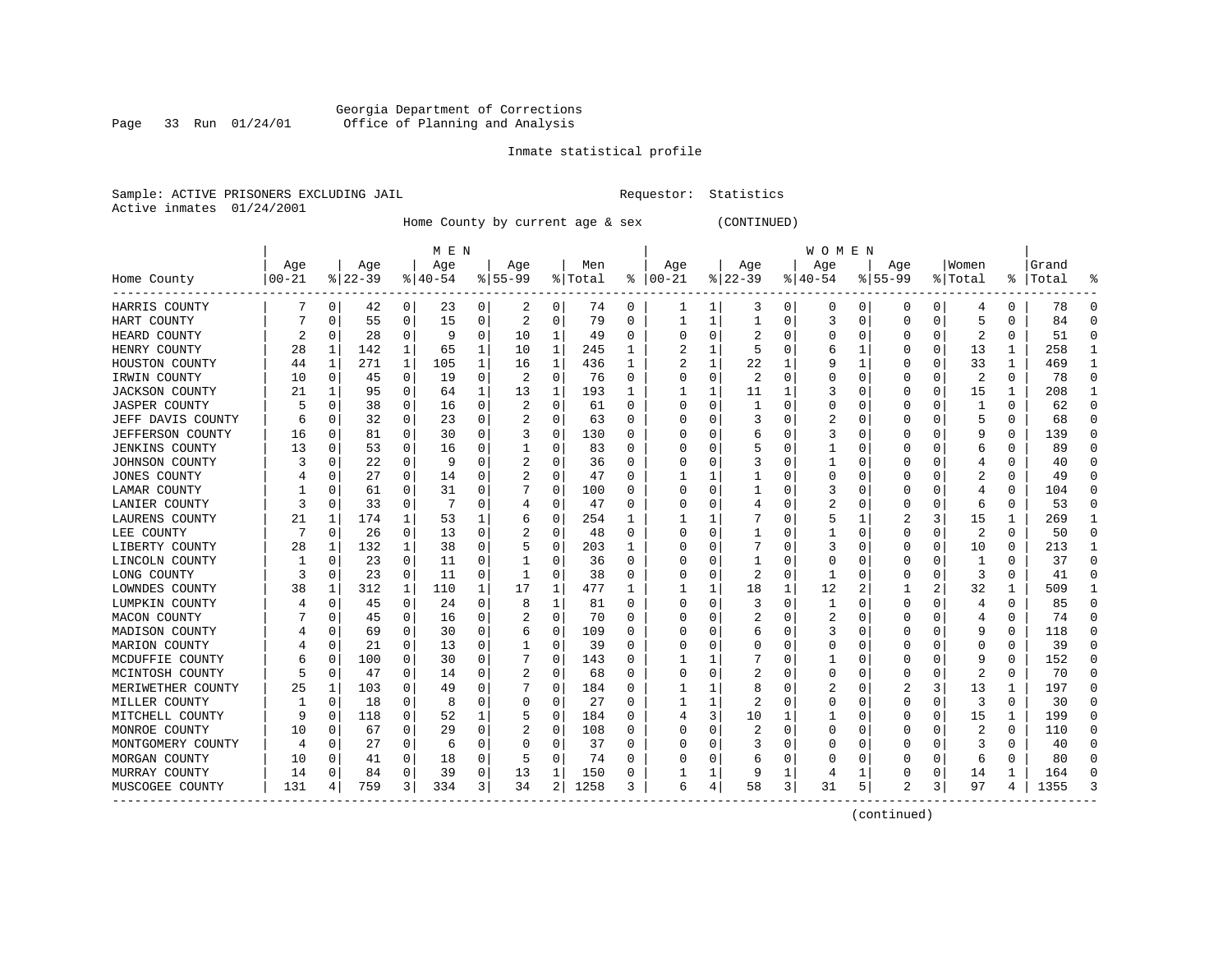# Georgia Department of Corrections Page 34 Run 01/24/01 Office of Planning and Analysis

# Inmate statistical profile

Sample: ACTIVE PRISONERS EXCLUDING JAIL **Requestor:** Statistics Active inmates 01/24/2001

Home County by current age & sex (CONTINUED)

|                   |           |                |           |              | M E N    |   |           |          |         |          |               |   |          |          | W O M E N |          |              |          |         |          |       |              |
|-------------------|-----------|----------------|-----------|--------------|----------|---|-----------|----------|---------|----------|---------------|---|----------|----------|-----------|----------|--------------|----------|---------|----------|-------|--------------|
|                   | Age       |                | Age       |              | Age      |   | Age       |          | Men     |          | Age           |   | Age      |          | Age       |          | Age          |          | Women   |          | Grand |              |
| Home County       | $00 - 21$ |                | $ 22-39 $ |              | $ 40-54$ |   | $8 55-99$ |          | % Total |          | $8   00 - 21$ |   | $ 22-39$ |          | $ 40-54$  |          | $8 55-99$    |          | % Total | ႜ        | Total |              |
| NEWTON COUNTY     | 21        | 1              | 215       | 1            | 69       | 1 | 13        | 1        | 318     | ı        | 3             | 2 | 13       | ı        | 4         | -1       | 3            | 5        | 23      | 1        | 341   |              |
| OCONEE COUNTY     | 2         | 0              | 19        | 0            | 16       | 0 |           | 0        | 38      | 0        | 1             | 1 |          | 0        | 1         | 0        | 0            | 0        | 3       | 0        | 41    | $\Omega$     |
| OGLETHORPE COUNTY |           | 0              | 28        | 0            |          | 0 |           | 0        | 39      | 0        |               | 1 | $\Omega$ | $\Omega$ | 0         | $\Omega$ |              | $\Omega$ |         | U        | 40    | <sup>0</sup> |
| PAULDING COUNTY   | 10        | 0              | 75        | 0            | 55       |   |           | 1        | 149     | O        |               | 0 | 11       |          |           |          |              | 2        | 16      | 1        | 165   |              |
| PEACH COUNTY      |           | 0              | 53        | 0            | 28       | 0 |           | 0        | 87      | O        |               | U |          | $\Omega$ |           | C        | <sup>0</sup> | O        | 4       | 0        | 91    | ∩            |
| PICKENS COUNTY    |           | 0              | 53        | 0            | 30       | 0 |           | 0        | 93      | 0        | C             | 0 |          | O        | 3         | C        |              | 0        | 7       | 0        | 100   | ∩            |
| PIERCE COUNTY     |           | 0              | 21        | 0            | 16       | 0 |           | 0        | 47      | 0        | O             | 0 |          | 0        | 0         | C        | O            | 0        | 2       | 0        | 49    | 0            |
| PIKE COUNTY       |           | 0              | 13        | 0            | 15       | 0 | 3         | 0        | 33      | 0        | C             | U | O        | O        | 0         | C        |              | O        | 0       | 0        | 33    | n            |
| POLK COUNTY       | 13        | 0              | 121       |              | 45       | 0 |           | 1        | 187     | O        |               | U |          | O        | 3         | C        |              | O        | 11      | 0        | 198   | O            |
| PULASKI COUNTY    | q         | C              | 49        | 0            | 21       | 0 |           | $\Omega$ | 80      | O        |               |   |          | O        |           | C        |              |          | 6       | 0        | 86    | C            |
| PUTNAM COUNTY     | 15        | 0              | 63        | 0            | 43       | 0 |           | $\Omega$ | 125     | O        |               | 0 |          | $\left($ | 2         | C        |              |          | 6       | 0        | 131   |              |
| QUITMAN COUNTY    |           | 0              | 8         | 0            | 0        | 0 |           | 0        | 8       | O        |               | U | O        | O        | 0         | C        |              |          |         | 0        | 9     |              |
| RABUN COUNTY      |           | 0              | 22        | 0            | 13       | 0 |           | 0        | 40      | 0        |               | 0 |          | $\Omega$ |           | C        |              | 0        | 2       | 0        | 42    |              |
| RANDOLPH COUNTY   |           | $\Omega$       | 57        | 0            | 12       | 0 |           | 0        | 76      | O        |               | U |          | $\Omega$ | 3         | C        |              | $\Omega$ | 4       | 0        | 80    |              |
| RICHMOND COUNTY   | 140       | 4              | 1036      | 4            | 416      | 4 | 39        | 3        | 1631    |          |               | 2 | 90       | 5        | 39        | 6        |              | 2        | 133     | 5        | 1764  |              |
| ROCKDALE COUNTY   | 18        | 1              | 121       | 1            | 63       | 1 | 15        | 1        | 217     | 1        |               | 2 |          | O        | 4         | ำ        | 0            | 0        | 14      | 1        | 231   | ำ            |
| SCHLEY COUNTY     |           | 0              | 12        | 0            | 6        | 0 | O         | 0        | 20      | 0        | 0             | 0 |          | O        | 0         | C        | 0            | $\Omega$ | -1      | $\Omega$ | 21    | $\Omega$     |
| SCREVEN COUNTY    |           | C              | 62        | 0            | 24       | 0 |           | $\Omega$ | 94      | 0        |               | 2 | 6        | $\Omega$ |           | C        |              | 0        | 10      | 0        | 104   | <sup>0</sup> |
| SEMINOLE COUNTY   |           | 0              | 51        | 0            | 17       | 0 |           | $\Omega$ | 77      | O        |               | U |          | $\Omega$ | 2         | C        |              |          | 5       | 0        | 82    | C            |
| SPALDING COUNTY   | 58        | $\overline{2}$ | 345       | 1            | 122      | 1 | 20        | 1        | 545     | 1        |               | 3 | 21       |          | 10        |          |              | 2        | 37      | 1        | 582   |              |
| STEPHENS COUNTY   |           | 0              | 80        | 0            | 34       | 0 | 6         | 0        | 127     | 0        | C             | 0 |          | O        | 2         | C        | O            | $\Omega$ | 9       | 0        | 136   | n            |
| STEWART COUNTY    | 3         | $\Omega$       | 17        | $\Omega$     |          | 0 |           | 0        | 28      | 0        |               | 1 | $\Omega$ | O        | 0         | C        |              | $\Omega$ | 1       | 0        | 29    | O            |
| SUMTER COUNTY     | 16        | 0              | 134       | 1            | 54       | 1 |           | 0        | 209     | 1        |               | 1 | 12       |          |           |          |              | 0        | 17      | 1        | 226   |              |
| TALBOT COUNTY     |           | $\Omega$       | 28        | $\Omega$     | 8        | 0 |           | $\Omega$ | 43      | $\Omega$ |               | 1 |          | $\Omega$ |           | C        |              | O        | 3       | $\Omega$ | 46    | $\Omega$     |
| TALIAFERRO COUNTY | ∩         | 0              | 7         | 0            | 3        | 0 |           | 0        | 10      | 0        |               | 0 | $\Omega$ | O        |           | C        | <sup>0</sup> | O        |         | 0        | 11    | $\Omega$     |
| TATTNALL COUNTY   | 10        | 0              | 90        | 0            | 23       | 0 |           | 0        | 126     | 0        | C             | 0 |          | O        | 5         |          | 0            | O        | 6       | 0        | 132   | $\Omega$     |
| TAYLOR COUNTY     | q         | 0              | 40        | 0            | 16       | 0 | 3         | 0        | 68      | O        |               |   |          | 0        | 0         | C        |              | 0        | 3       | 0        | 71    | $\Omega$     |
| TELFAIR COUNTY    |           | 0              | 81        | 0            | 32       | 0 | 2         | $\Omega$ | 123     | 0        |               |   | 6        | 0        | 3         | C        |              | 0        | 10      | 0        | 133   | <sup>0</sup> |
| TERRELL COUNTY    | 8         | 0              | 54        | $\Omega$     | 14       | 0 |           | $\Omega$ | 77      | O        | C             | O |          | O        | Ω         | C        |              | O        | 3       | O        | 80    | ∩            |
| THOMAS COUNTY     | 27        | 1              | 183       | 1            | 67       | 1 | 8         | 1        | 285     | 1        |               | U | 13       |          | 4         |          |              | $\Omega$ | 17      | 1        | 302   |              |
| TIFT COUNTY       | 20        | 1              | 172       | 1            | 82       | 1 | 11        | 1        | 285     | 1        |               | 1 | 8        | $\Omega$ | 3         | C        |              | 2        | 13      | 1        | 298   |              |
| TOOMBS COUNTY     | 32        | 1              | 134       | $\mathbf{1}$ | 60       | 1 | 6         | 0        | 232     | 1        | 2             | 1 | 15       |          | 3         | C        | 0            | 0        | 20      | 1        | 252   |              |
| TOWNS COUNTY      |           | 0              | 11        | 0            | 3        | 0 | 2         | 0        | 17      | 0        |               | 0 | 0        | $\Omega$ | O         | C        |              | O        | O       | 0        | 17    | <sup>0</sup> |
| TREUTLEN COUNTY   |           | $\mathbf 0$    | 28        | 0            | 12       | 0 |           | 0        | 46      | O        |               | 0 |          | $\Omega$ |           | C        |              | O        |         | 0        | 48    | ſ            |
| TROUP COUNTY      | 56        | 2              | 362       | 2            | 115      | 1 | 18        | 1        | 551     | 1        | 5             | 3 | 27       | 2        | 9         | 1        | $\Omega$     | 0        | 41      | 2        | 592   |              |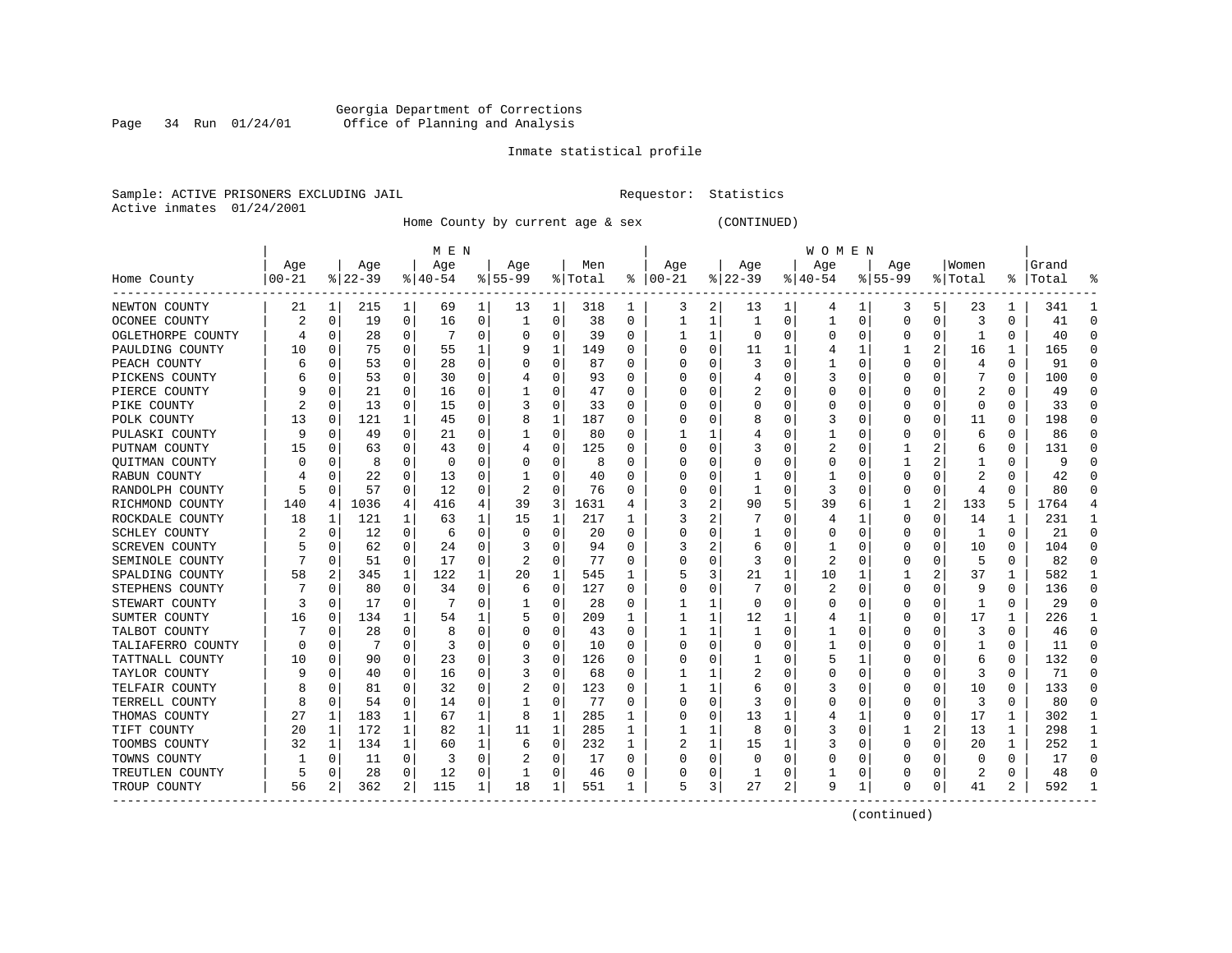# Georgia Department of Corrections Page 35 Run 01/24/01 Office of Planning and Analysis

# Inmate statistical profile

Sample: ACTIVE PRISONERS EXCLUDING JAIL **Requestor:** Statistics Active inmates 01/24/2001

Home County by current age & sex (CONTINUED)

|                     |           |          |                    |                | M E N    |          |                    |          |         |      |          |      |              |      | WOMEN     |          |           |          |          |              |           |              |
|---------------------|-----------|----------|--------------------|----------------|----------|----------|--------------------|----------|---------|------|----------|------|--------------|------|-----------|----------|-----------|----------|----------|--------------|-----------|--------------|
|                     | Age       |          | Age                |                | Age      |          | Age                |          | Men     |      | Age      |      | Age          |      | Age       |          | Age       |          | Women    |              | Grand     |              |
| Home County         | $00 - 21$ |          | $ 22-39$           |                | $ 40-54$ |          | $8 55-99$          |          | % Total | ႜ    | $ 00-21$ |      | $ 22-39 $    |      | $ 40-54 $ |          | $ 55-99 $ |          | % Total  |              | %   Total | ႜ            |
| TURNER COUNTY       | 6         | 0        | 45                 | $\overline{0}$ | 17       | 0        | 2                  | 0        | 70      | 0    | 0        | 0    | 3            | 0    |           | 0        | 0         | 0        | 4        | 0            | 74        | $\Omega$     |
| TWIGGS COUNTY       |           | 0        | 23                 | 0              | 8        | 0        | 0                  | 0        | 35      | 0    | O        | 0    | 0            | 0    | 0         | $\Omega$ | Ω         | 0        | O        |              | 35        | $\Omega$     |
| UNION COUNTY        | 2         |          | 24                 | 0              |          |          |                    | U        | 34      | 0    |          |      |              |      |           | O        | Ω         | $\Omega$ |          | <sup>0</sup> | 38        | <sup>0</sup> |
| <b>UPSON COUNTY</b> | 19        |          | 102                | 0              | 45       | U        | q                  | 1        | 175     | U    |          |      | 8            |      |           | O        |           | $\Omega$ | 11       | $\Omega$     | 186       | $\Omega$     |
| WALKER COUNTY       | 21        | 1        | 145                | 1              | 48       | 0        |                    | 1        | 222     |      |          |      | 14           |      |           |          |           | 2        | 21       |              | 243       | -1           |
| WALTON COUNTY       | 21        | 1        | 188                | $\mathbf{1}$   | 65       |          | 13                 | 1        | 287     |      |          |      | 13           |      |           | $\Omega$ | O         | $\Omega$ | 16       |              | 303       | -1           |
| WARE COUNTY         | 31        |          | 236                | 1              | 107      |          | 11                 |          | 385     |      |          |      | 10           |      |           |          |           | $\Omega$ | 19       |              | 404       |              |
| WARREN COUNTY       | 2         |          | 20                 | 0              | 17       | 0        |                    | U        | 43      | O    |          |      | 0            |      |           | $\Omega$ |           | U        |          | $\Omega$     | 44        | $\Omega$     |
| WASHINGTON COUNTY   | 15        |          | 85                 | 0              | 30       | 0        |                    | U        | 131     | U    |          |      |              |      |           | $\Omega$ | ი         | $\Omega$ | 9        | <sup>0</sup> | 140       | O            |
| WAYNE COUNTY        | 8         |          | 78                 | 0              | 30       | 0        |                    | 0        | 119     |      |          |      |              |      |           |          |           |          | 6        | <sup>0</sup> | 125       | 0            |
| WEBSTER COUNTY      |           |          | 4                  | 0              | 2        | U        |                    | 0        |         | U    |          |      | 0            | 0    |           | $\Omega$ | Ω         | $\Omega$ | O        | 0            |           | $\Omega$     |
| WHEELER COUNTY      |           | U        | 16                 | 0              | 10       |          |                    | U        | 32      | U    |          |      |              |      |           | $\Omega$ |           | U        |          | <sup>0</sup> | 33        | U            |
| WHITE COUNTY        |           |          | 38                 | 0              | 19       | U        |                    | U        | 66      |      |          |      |              |      |           |          |           | U        |          | $\Omega$     | 72        | $\Omega$     |
| WHITFIELD COUNTY    | 30        |          | 287                | 1              | 139      |          | 23                 | 2        | 479     |      |          |      | 32           | 2    |           |          |           | $\Omega$ | 41       | 2            | 520       |              |
| WILCOX COUNTY       | 2         |          | 26                 | 0              | 18       | U        |                    | U        | 51      | U    |          |      |              | N    | O         | O        | 0         | $\Omega$ |          | <sup>n</sup> | 58        | U            |
| WILKES COUNTY       |           |          | 35                 | 0              | 17       | 0        |                    | 0        | 62      | U    |          |      | 5            |      | O         | $\Omega$ | ი         | U        |          | O            | 67        | $\Omega$     |
| WILKINSON COUNTY    |           | $\Omega$ | 38                 | $\overline{0}$ | 14       | 0        |                    | 0        | 54      | O    |          |      |              | 0    |           | $\Omega$ | Ω         | $\Omega$ |          | $\Omega$     | 57        | $\Omega$     |
| WORTH COUNTY        |           | $\Omega$ | 84                 | 0              | 30       | $\Omega$ | 5                  | $\Omega$ | 121     | U    |          |      |              | 0    | 0         | $\Omega$ | 0         | 0        |          | <sup>0</sup> | 125       | $\Omega$     |
| OUT OF STATE        | O         | 0        | 13                 | 0              | 65       |          | 20                 |          | 98      | U    | $\Omega$ | 0    | <sup>0</sup> | 0    | $\Omega$  | $\Omega$ | N         | 0        | $\Omega$ |              | 98        | $\Omega$     |
| Total reported      |           |          | 3436 100 23751 100 |                | 9899 100 |          | 1413 100 38499 100 |          |         |      | 155 100  |      | 1683 100     |      | 685 100   |          |           | 59 100   | 2582 100 |              | 41081 100 |              |
| Percent reported    |           | 92.8     |                    | 92.4           |          | 92.1     | 90.9               |          |         | 92.3 |          | 91.2 |              | 93.3 |           | 93.2     |           | 90.8     |          | 93.1         |           | 92.4         |
| UNKNOWN             | 266       |          | 1940               |                | 852      |          | 142                |          | 3200    |      | 15       |      | 120          |      | 50        |          | 6         |          | 191      |              | 3391      |              |
| Total               | 3702      |          | 25691              |                | 10751    |          | 1555               |          | 41699   |      | 170      |      | 1803         |      | 735       |          | 65        |          | 2773     |              | 44472     |              |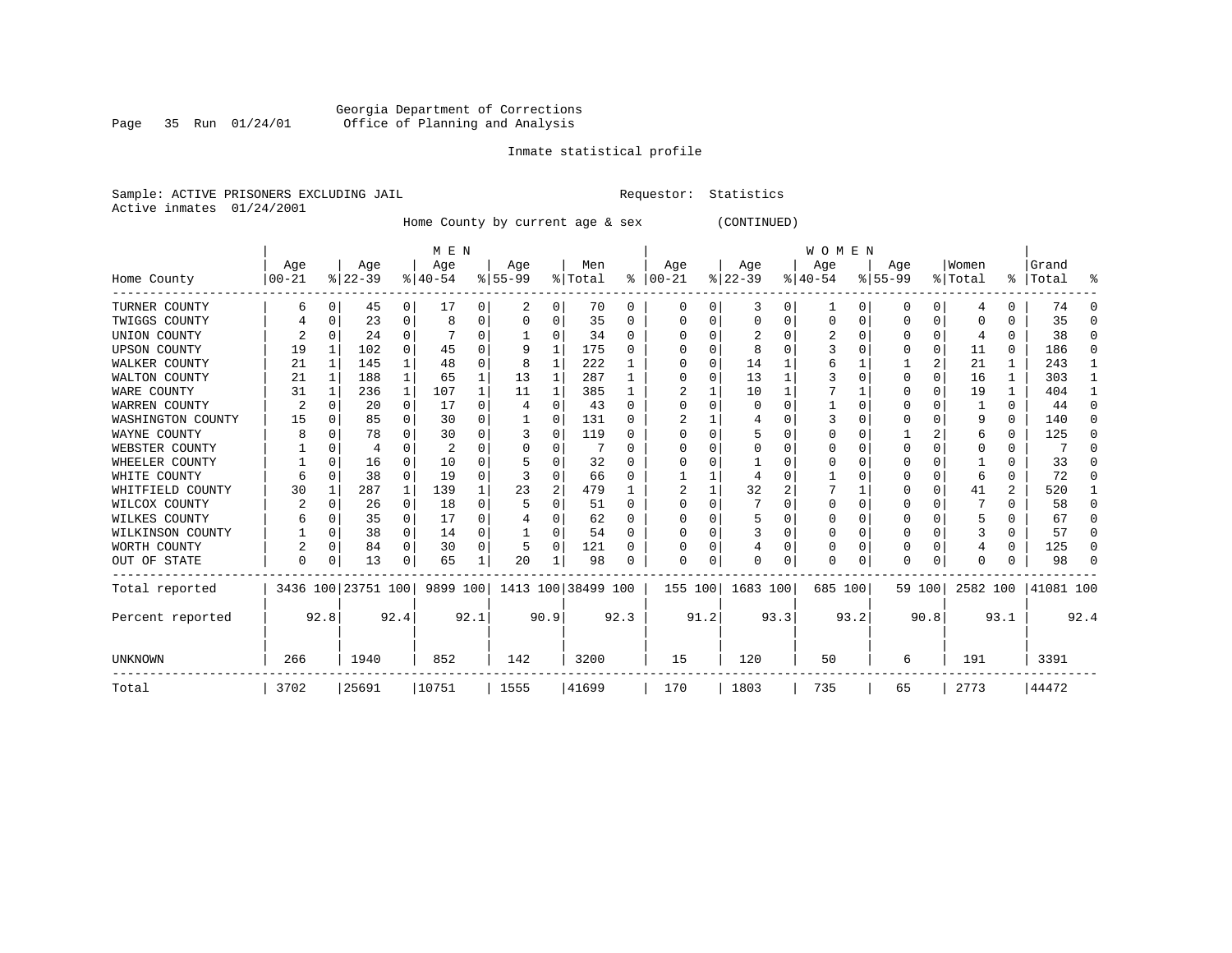Georgia Department of Corrections Page 36 Run 01/24/01 Office of Planning and Analysis

Inmate statistical profile

Sample: ACTIVE PRISONERS EXCLUDING JAIL **Requestor:** Statistics

Active inmates 01/24/2001

Prison Sentence In Years by current age & sex

|                                    |                  |      |                 |                | M E N                                           |                |                 |                |                |                |                   |                |                    |                | W O M E N        |      |                    |                |                  |          |                    |                |
|------------------------------------|------------------|------|-----------------|----------------|-------------------------------------------------|----------------|-----------------|----------------|----------------|----------------|-------------------|----------------|--------------------|----------------|------------------|------|--------------------|----------------|------------------|----------|--------------------|----------------|
| Sentence In Years                  | Age<br>$00 - 21$ |      | Age<br>$ 22-39$ |                | Age<br>$ 40-54$                                 |                | Age<br>$ 55-99$ |                | Men<br>% Total |                | Age<br>$% 100-21$ |                | Age<br>$8$   22-39 |                | Age<br>$8 40-54$ |      | Age<br>$8155 - 99$ |                | Women<br>% Total |          | Grand<br>%   Total | $\approx$      |
| $0 - 1$                            | 82               | 2    | 340             | $\mathbf{1}$   | 97                                              | 1              | 12              | 1              | 531            | 1              | 4                 | 2              | 40                 | 2              | 19               | 3    | 1                  | $\overline{2}$ | 64               | 2        | 595                | 1              |
| $1.1 - 2$                          | 180              | 5    | 696             | 3              | 226                                             | 2              | 16              | $\mathbf{1}$   | 1118           | 3              | 17                | 10             | 97                 | 5              | 35               | 5    | $\mathbf 0$        | $\overline{0}$ | 149              | 5        | 1267               | 3              |
| $2.1 - 3$                          | 282              | 8    | 1075            | $\overline{4}$ | 407                                             | $\overline{4}$ | 44              | $\overline{3}$ | 1808           | $\overline{4}$ | 17                | 10             | 165                | 9              | 51               | 7    | $1\,$              | $\overline{2}$ | 234              | 8        | 2042               | 5              |
| $3.1 - 4$                          | 251              | 7    | 919             | 4              | 356                                             | 3              | 39              | 3              | 1565           | 4              | 12                | 7              | 125                | 7              | 35               | 5    | 1                  | 2              | 173              | 6        | 1738               | 4              |
| $4.1 - 5$                          | 214              | 6    | 909             | 4              | 320                                             | 3              | 34              | $\overline{2}$ | 1477           | 4              | 11                | 7              | 113                | 6              | 39               | 5    | 1                  | 2              | 164              | 6        | 1641               | $\overline{4}$ |
| $5.1 - 6$                          | 602              | 16   | 2934            | 11             | 1116                                            | 10             | 127             | 8              | 4779           | 11             | 34                | 20             | 331                | 18             | 123              | 17   | 9                  | 14             | 497              | 18       | 5276               | 12             |
| $6.1 - 7$                          | 181              | 5    | 889             | 3              | 301                                             | 3              | 31              | 2              | 1402           | 3              | 8                 | 5              | 87                 | 5              | 37               | 5    | 1                  | 2              | 133              | 5        | 1535               | 3              |
| $7.1 - 8$                          | 134              | 4    | 1024            | 4              | 335                                             | 3              | 44              | $\overline{3}$ | 1537           | 4              | 5                 | 3              | 71                 | $\overline{4}$ | 31               | 4    | 2                  | 3              | 109              | 4        | 1646               | $\overline{4}$ |
| $8.1 - 9$                          | 139              | 4    | 1027            | 4              | 327                                             | 3              | 38              | $\overline{a}$ | 1531           | 4              | 11                | 7              | 65                 | $\overline{4}$ | 21               | 3    | $\mathbf 1$        | 2              | 98               | 4        | 1629               | 4              |
| $9.1 - 10$                         | 20               | 1    | 330             | 1              | 90                                              | $\mathbf{1}$   | 11              | 1              | 451            | 1              | 0                 | 0              | 29                 | 2              | 11               | 2    | $\mathbf{1}$       | $\overline{a}$ | 41               | 1        | 492                | 1              |
| $10.1 - 12$                        | 826              | 22   | 4302            | 17             | 1323                                            | 12             | 205             | 13             | 6656           | 16             | 24                | 14             | 252                | 14             | 94               | 13   | 3                  | 5              | 373              | 14       | 7029               | 16             |
| $12.1 - 15$                        | 175              | 5    | 1727            | 7              | 570                                             | 5              | 68              | 4              | 2540           | 6              | $\overline{4}$    | $\overline{c}$ | 82                 | 5              | 38               | 5    | 3                  | 5              | 127              | 5        | 2667               | 6              |
| $15.1 - 20$                        | 228              | 6    | 2750            | 11             | 1121                                            | 10             | 164             | 11             | 4263           | 10             | 4                 | $\overline{a}$ | 105                | 6              | 53               | 7    | 7                  | 11             | 169              | 6        | 4432               | 10             |
| 20.1-OVER                          | 186              | 5    | 3530            | 14             | 1901                                            | 18             | 288             | 19             | 5905           | 14             | 7                 | 4              | 105                | 6              | 59               | 8    | 7                  | 11             | 178              | 6        | 6083               | 14             |
| LIFE                               | 186              | 5    | 3005            | 12             | 2115                                            | 20             | 408             | 26             | 5714           | 14             | 11                | 7              | 124                | 7              | 84               | 12   | 26                 | 41             | 245              | 9        | 5959               | 13             |
| DEATH                              | 1                | 0    | 63              | 0              | 53                                              | 0              | 9               | 1              | 126            | 0              | 0                 | 0              | 1                  | $\Omega$       | 0                | 0    | 0                  | $\circ$        | 1                | 0        | 127                | $\mathbf 0$    |
| LIFE W/O PAROLE                    | 4                | 0    | 125             | 0              | 79                                              | $\mathbf{1}$   | 14              | 1              | 222            | $\mathbf{1}$   | $\Omega$          | $\Omega$       | 2                  | $\Omega$       | 0                | 0    | $\Omega$           | $\overline{0}$ | 2                | $\Omega$ | 224                | $\mathbf{1}$   |
| YOUTHFUL OFFENDERS                 | 0                | 0    | 1               | 0              | 0                                               | 0              | $\mathbf 0$     | 0 <sup>1</sup> | $\mathbf{1}$   | 0              | $\Omega$          | 0              | $\mathbf{0}$       | $\mathbf 0$    | 0                | 0    | $\mathbf{0}$       | $\overline{0}$ | 0                | 0        | 1                  | 0              |
| Total reported                     |                  |      |                 |                | 3691 100 25646 100 10737 100 1552 100 41626 100 |                |                 |                |                |                |                   |                | 169 100 1794 100   |                | 730 100          |      |                    | 64 100         | 2757 100         |          | 44383 100          |                |
| Percent reported                   |                  | 99.7 |                 | 99.8           |                                                 | 99.9           |                 | 99.8           |                | 99.8           |                   | 99.4           |                    | 99.5           |                  | 99.3 |                    | 98.5           |                  | 99.4     |                    | 99.8           |
| NOT REPORTED                       | 11               |      | 45              |                | 14                                              |                | 3               |                | 73             |                | 1                 |                | 9                  |                | 5                |      | 1                  |                | 16               |          | 89                 |                |
| Total                              | 3702             |      | 25691           |                | 10751                                           |                | 1555            |                | 41699          |                | 170               |                | 1803               |                | 735              |      | 65                 |                | 2773             |          | 44472              |                |
|                                    |                  |      |                 |                |                                                 |                |                 |                |                |                |                   |                |                    |                |                  |      |                    |                |                  |          |                    |                |
| AVG EXCLUDING<br>LIFE, DEATH, YO   | 7.94             |      | 11.26           |                | 12.74                                           |                | 14.27           |                | 11.38          |                | 6.42              |                | 7.67               |                | 8.58             |      | 11.20              |                | 7.88             |          | 11.15              |                |
|                                    |                  |      |                 |                |                                                 |                |                 |                |                |                |                   |                |                    |                |                  |      |                    |                |                  |          |                    |                |
| AVG INCLUDING<br>LIFE=21, YO=3 YRS | 8.59             |      | 12.37           |                | 14.31                                           |                | 15.94           |                | 12.66          |                | 7.37              |                | 8.59               |                | 10.01            |      | 15.18              |                | 9.04             |          | 12.44              |                |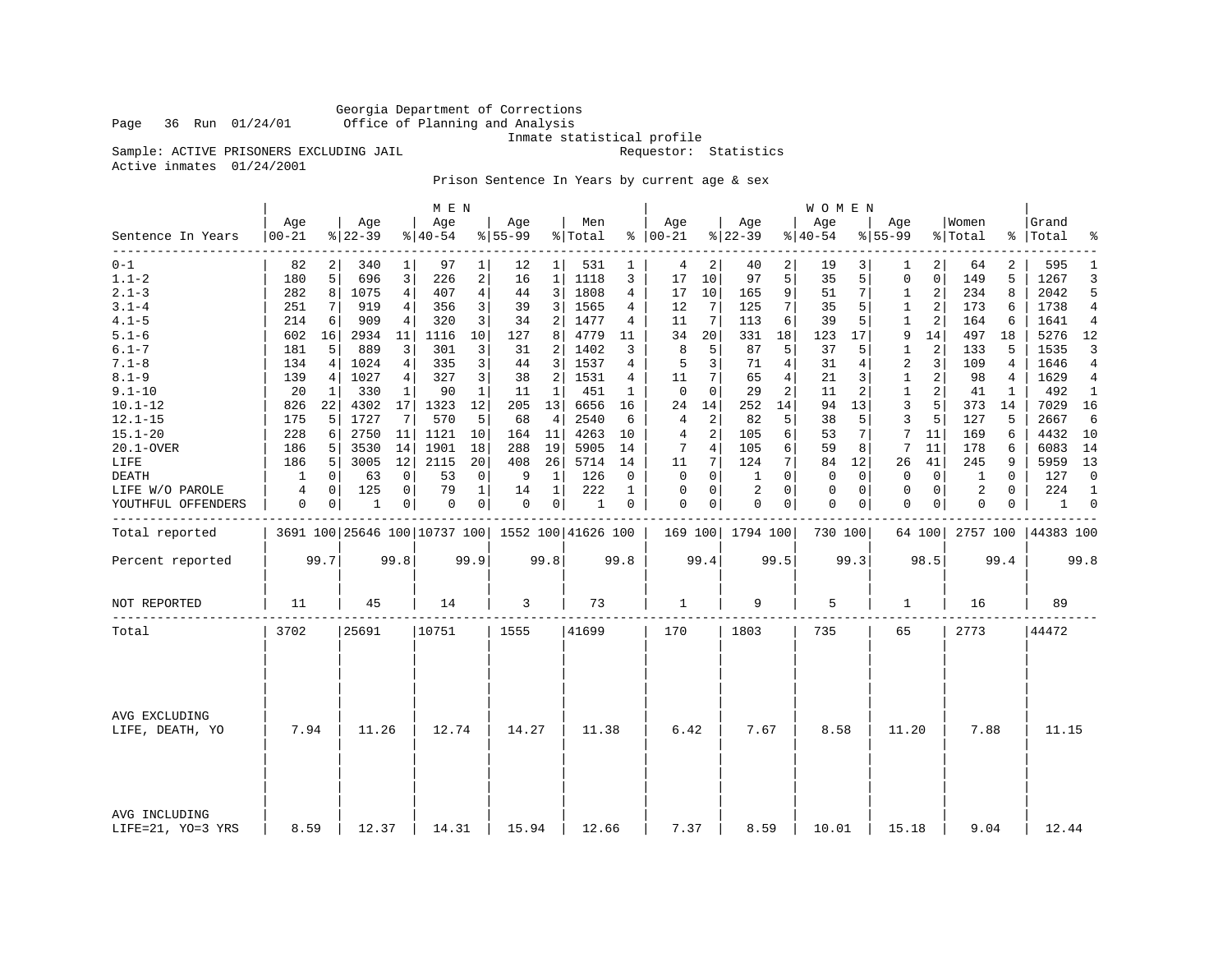# Georgia Department of Corrections Page 37 Run 01/24/01 Office of Planning and Analysis

# Inmate statistical profile

Sample: ACTIVE PRISONERS EXCLUDING JAIL **Requestor:** Statistics Active inmates 01/24/2001

Probation To Follow Prison by current age & sex

|                                     |                  |                                    | M E N                        |                    |                                  |                      |                         | <b>WOMEN</b>           |                      |                         |                             |
|-------------------------------------|------------------|------------------------------------|------------------------------|--------------------|----------------------------------|----------------------|-------------------------|------------------------|----------------------|-------------------------|-----------------------------|
| Prob After Prison                   | Age<br>$00 - 21$ | Age<br>$8122 - 39$                 | Age<br>$8140 - 54$           | Age<br>$8155 - 99$ | Men<br>ႜ<br>% Total              | Aqe<br>$00 - 21$     | Age<br>$ 22-39 $        | Aqe<br>$8140 - 54$     | Aqe<br>$8155 - 99$   | Women<br>% Total<br>ွေ  | Grand<br>$\sim$ 8<br> Total |
| PROBATION TO FOLLOW<br>NO PROBATION | 1627<br>2075     | 7542<br>44<br>29<br>56 18149<br>71 | 26<br>2846<br>74 <br>7905    | 433<br>1122        | 28 12448<br>30<br>72 29251<br>70 | 48<br>82<br>88<br>52 | 599<br>33<br>1204<br>67 | 246<br>33<br>489<br>67 | 29<br>19<br>46<br>71 | 946<br>34<br>1827<br>66 | 13394 30<br> 31078 70       |
| Total reported                      |                  |                                    | 3702 100 25691 100 10751 100 |                    | 1555 100 41699 100               | 170 100              | 1803 100                | 735 100                | 65 100               | 2773 100                | 44472 100                   |
| Percent reported                    | 100.0            | 100.0                              | 100.0                        | 100.0              | 100.0                            | 100.0                | 100.0                   | 100.0                  | 100.0                | 100.0                   | 100.0                       |
| NOT REPORTED                        | $\mathbf 0$      |                                    | $\mathbf 0$                  | $\mathbf 0$        | $\Omega$                         | $\mathbf 0$          | $\Omega$                | 0                      | $\Omega$             | $\Omega$                | 0                           |
| Total                               | 3702             | 25691                              | 10751                        | 1555               | 41699                            | 170                  | 1803                    | 735                    | 65                   | 2773                    | 44472                       |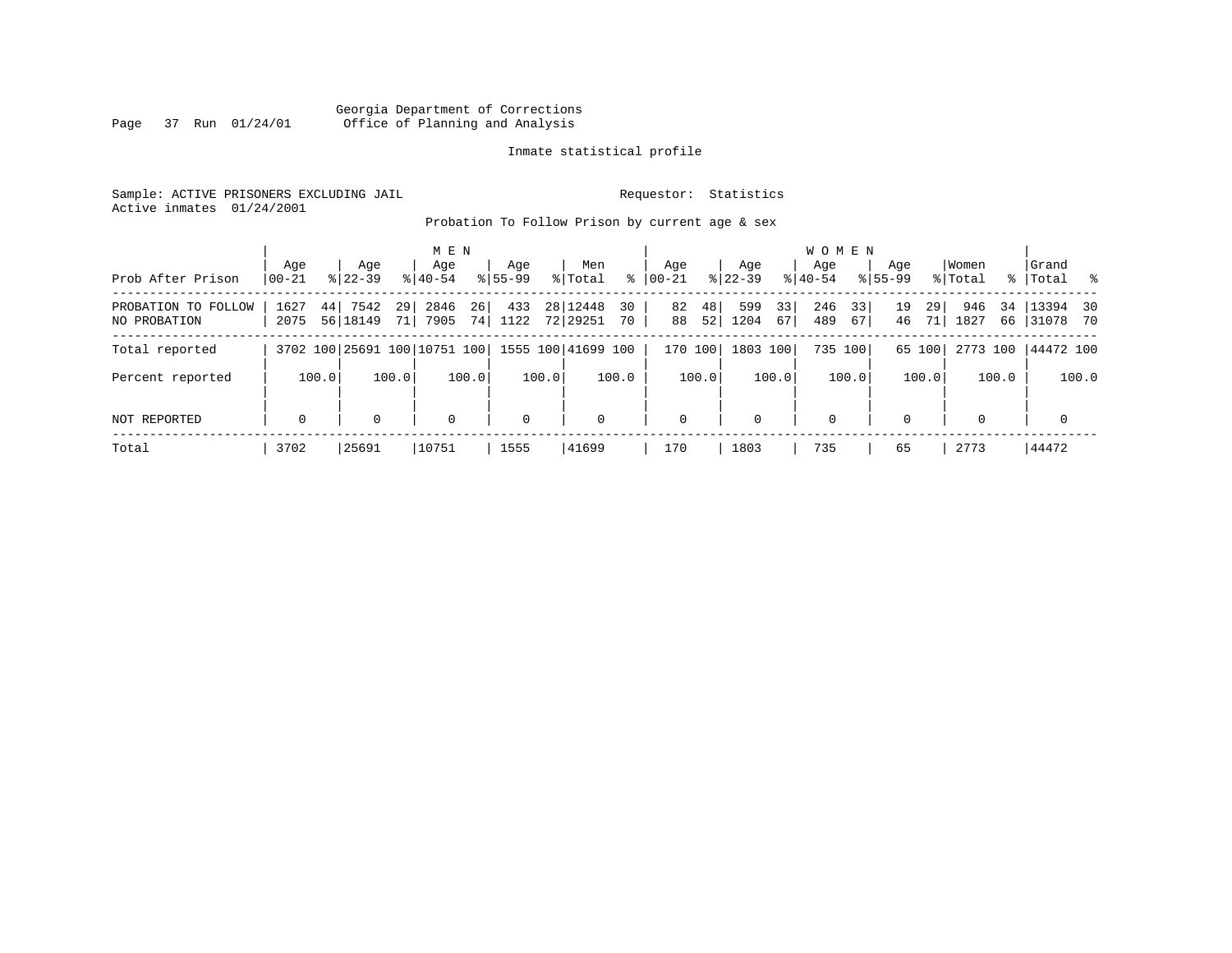# Georgia Department of Corrections Page 38 Run 01/24/01 Office of Planning and Analysis

# Inmate statistical profile

Sample: ACTIVE PRISONERS EXCLUDING JAIL **Requestor:** Statistics Active inmates 01/24/2001

Admission Type by current age & sex

|                      |                  |          |                  |          | M E N                        |          |                  |             |                    |          |                      |             |                  |          | <b>WOMEN</b>     |          |                    |          |                  |      |                    |          |
|----------------------|------------------|----------|------------------|----------|------------------------------|----------|------------------|-------------|--------------------|----------|----------------------|-------------|------------------|----------|------------------|----------|--------------------|----------|------------------|------|--------------------|----------|
| Admission Type       | Age<br>$00 - 21$ |          | Age<br>$8 22-39$ |          | Age<br>$8 40-54$             |          | Age<br>$8 55-99$ |             | Men<br>% Total     |          | Age<br>$8   00 - 21$ |             | Age<br>$ 22-39 $ |          | Age<br>$8 40-54$ |          | Age<br>$8155 - 99$ |          | Women<br>% Total |      | Grand<br>%   Total |          |
|                      |                  |          |                  |          |                              |          |                  |             |                    |          |                      |             |                  |          |                  |          |                    |          |                  |      |                    |          |
| COMMITTED FROM COURT | 3064             |          | 83 16425         | 64       | 7021                         | 65       | 1160             |             | 75 27670           | 66       | 144                  | 85          | 1098             | 61       | 475              | 65       | 57                 | 89       | 1774             | 64   | 29444              | 66       |
| RETURN APPEAL/BOND   | $\mathbf 0$      | $\Omega$ | 8                | 0        | $\overline{4}$               | 0        | 0                | 0           | 12                 | 0        | $\mathbf 0$          | $\mathbf 0$ | $\Omega$         | 0        | 0                | 0        | O                  | 0        | C                | U    | 12                 | $\Omega$ |
| PAROLE REV/NEW SENT  | 125              | 3        | 4341             | 17       | 1826                         | 17       | 181              | 12          | 6473               | 16       |                      | 2           | 210              | 12       | 104              | 14       |                    | 6        | 321              | 12   | 6794               | 15       |
| PAR REV/NO NEW SENT  | 29               |          | 799              | 3        | 395                          | 4        | 35               | 2           | 1258               | 3        |                      |             | 91               | 5        | 24               | 3        |                    | 2        | 117              | 4    | 1375               | 3        |
| PROB VIOL/TOTAL REV  | 0                | $\Omega$ | 0                | 0        | -1                           | $\Omega$ | $\Omega$         | $\Omega$    |                    | 0        | $\Omega$             | 0           | $\Omega$         | $\Omega$ | $\Omega$         | $\Omega$ | $\Omega$           | $\Omega$ | $\Omega$         | 0    |                    | $\Omega$ |
| PROB VIOL/PARTIAL    | 210              | 6        | 1157             | 5.       | 374                          | 3        | 41               | 3           | 1782               | 4        | 9                    | 5           | 157              | 9        | 43               | 6        | 0                  | $\Omega$ | 209              | 8    | 1991               | 4        |
| ADMIT FM OTHER CUST  |                  | $\Omega$ | 16               | 0        |                              | $\Omega$ | 4                | $\Omega$    | 28                 | 0        | $\Omega$             | $\Omega$    | $\Omega$         | $\Omega$ | $\Omega$         | O        | 0                  | $\Omega$ | 0                | 0    | 28                 | ∩        |
| SHOCK INCARCERATION  | $\Omega$         | $\Omega$ | O                | $\Omega$ | $\Omega$                     | 0        | $\Omega$         | 0           | 0                  | 0        | $\Omega$             | 0           | 0                | 0        | 0                | $\Omega$ | $\Omega$           | $\Omega$ | <sup>0</sup>     | 0    | U                  | ſ        |
| PROB REV/REMAINDER   | 240              | 7        | 2475             | 10       | 847                          | 8        | 90               | 6           | 3652               | 9        | 10                   | 6           | 233              | 13       | 76               | 10       | 2                  | 3        | 321              | 12   | 3973               |          |
| NEW SENT/PAR REV PND |                  | $\Omega$ | 43               | 0        | 25                           | 0        | 3                | $\mathbf 0$ | 71                 | 0        | $\Omega$             | $\Omega$    | -1               | $\Omega$ | 3                | $\Omega$ | $\Omega$           | $\Omega$ | 4                | 0    | 75                 | n        |
| LIFE W/O PAROLE      |                  | $\Omega$ | 81               | 0        | 39                           | 0        | 10               | 1           | 132                | 0        | n                    | $\Omega$    | $\Omega$         | $\Omega$ | Ω                | O        | $\Omega$           | $\Omega$ | O                | 0    | 132                |          |
| PAROLE REV BOOT CAMP |                  | $\Omega$ | q                | $\cap$   | $\overline{2}$               | $\Omega$ | 0                | 0           | 11                 | U        | n                    | 0           | $\Omega$         | $\Omega$ | Ω                | n        | ∩                  | $\Omega$ | O                | 0    | 11                 | n        |
| PAR REV/RSN UNKNOWN  |                  | $\Omega$ | 24               | C.       | 56                           | 1        | 21               | 1           | 101                | U        | ∩                    | 0           | $\Omega$         | $\Omega$ | U                | O        | ∩                  | $\Omega$ | n                | 0    | 101                | n        |
| PROBATION/PAROLE REV |                  | $\Omega$ | $\Omega$         | U        | $\Omega$                     | $\Omega$ | $\Omega$         | $\Omega$    | $\Omega$           | U        | ∩                    | 0           | U                | $\Omega$ | U                | O        | ∩                  | U        | U                | U    | $\Omega$           |          |
| PB PAROLE RESCINDED  |                  | $\Omega$ | 8                | U        | 2                            | U        | $\Omega$         | $\Omega$    | 10                 | O        | <sup>0</sup>         | 0           | U                | $\Omega$ | U                | O        | ∩                  | $\Omega$ | ∩                | U    | 10                 |          |
| PROB REVOCATION/SC   |                  | $\Omega$ | 32               | 0        | 14                           | U        |                  | O           | 52                 | O        |                      |             |                  | O        | 5                |          | $\Omega$           | $\Omega$ | 12               | U    | 64                 | O        |
| PAR REV/REVOC CENTER |                  | 0        | 198              | 1        | 115                          |          | 6                | 0           | 323                |          | <sup>0</sup>         | 0           |                  | O        | Ω                | O        | $\Omega$           | U        | <sup>0</sup>     | 0    | 323                |          |
| INFORMATION ONLY     |                  | $\Omega$ | O                | 0        | $\Omega$                     | 0        | O                | 0           | 0                  | 0        | $\Omega$             | 0           | 0                | O        | U                | $\Omega$ | $\Omega$           | $\Omega$ | O                | 0    | U                  | ∩        |
| INCOMPLETE SENT PKG  |                  | $\Omega$ |                  | 0        | $\Omega$                     | 0        | 0                | $\Omega$    | 0                  | 0        | <sup>0</sup>         | $\Omega$    | O                | O        | U                | O        | O                  | $\Omega$ | O                | 0    | U                  | n        |
| HANCOCK REVOC CENTER |                  | $\Omega$ | 5                | 0        | $\Omega$                     | 0        | U                | $\Omega$    | 5                  | U        | ∩                    | $\Omega$    | <sup>0</sup>     | O        | U                | $\Omega$ | $\Omega$           | $\Omega$ |                  | 0    |                    | ∩        |
| WHITWORTH DETENTION  |                  | $\Omega$ | 27               | 0        | 12                           | 0        | 1                | 0           | 42                 | $\Omega$ | <sup>0</sup>         | 0           | $\Omega$         | O        | 0                | $\Omega$ | $\Omega$           | $\Omega$ |                  | 0    | 42                 | ∩        |
| DCYS AT RISK         |                  | $\Omega$ | $\overline{2}$   | $\Omega$ | $\Omega$                     | 0        |                  | $\Omega$    | 11                 | 0        |                      | 0           | 0                | $\Omega$ | 0                | 0        | $\Omega$           | $\Omega$ |                  | 0    | 11                 | C        |
| <b>OTHER</b>         |                  | $\Omega$ | O                | U        | O                            | 0        | O                | $\Omega$    | $\Omega$           | O        | $\Omega$             | O           | O                | $\Omega$ | $\Omega$         | O        | $\Omega$           | $\Omega$ |                  | U    | U                  |          |
| Total reported       |                  |          |                  |          | 3691 100 25650 100 10740 100 |          |                  |             | 1553 100 41634 100 |          | 169 100              |             | 1795 100         |          | 730 100          |          |                    | 64 100   | 2758 100         |      | 44392 100          |          |
| Percent reported     |                  | 99.7     |                  | 99.8     |                              | 99.9     |                  | 99.9        |                    | 99.8     |                      | 99.4        |                  | 99.6     |                  | 99.3     |                    | 98.5     |                  | 99.5 |                    | 99.8     |
| UNKNOWN              | 11               |          | 41               |          | 11                           |          | 2                |             | 65                 |          | -1                   |             | 8                |          | 5                |          | 1                  |          | 15               |      | 80                 |          |
| Total                | 3702             |          | 25691            |          | 10751                        |          | 1555             |             | 41699              |          | 170                  |             | 1803             |          | 735              |          | 65                 |          | 2773             |      | 44472              |          |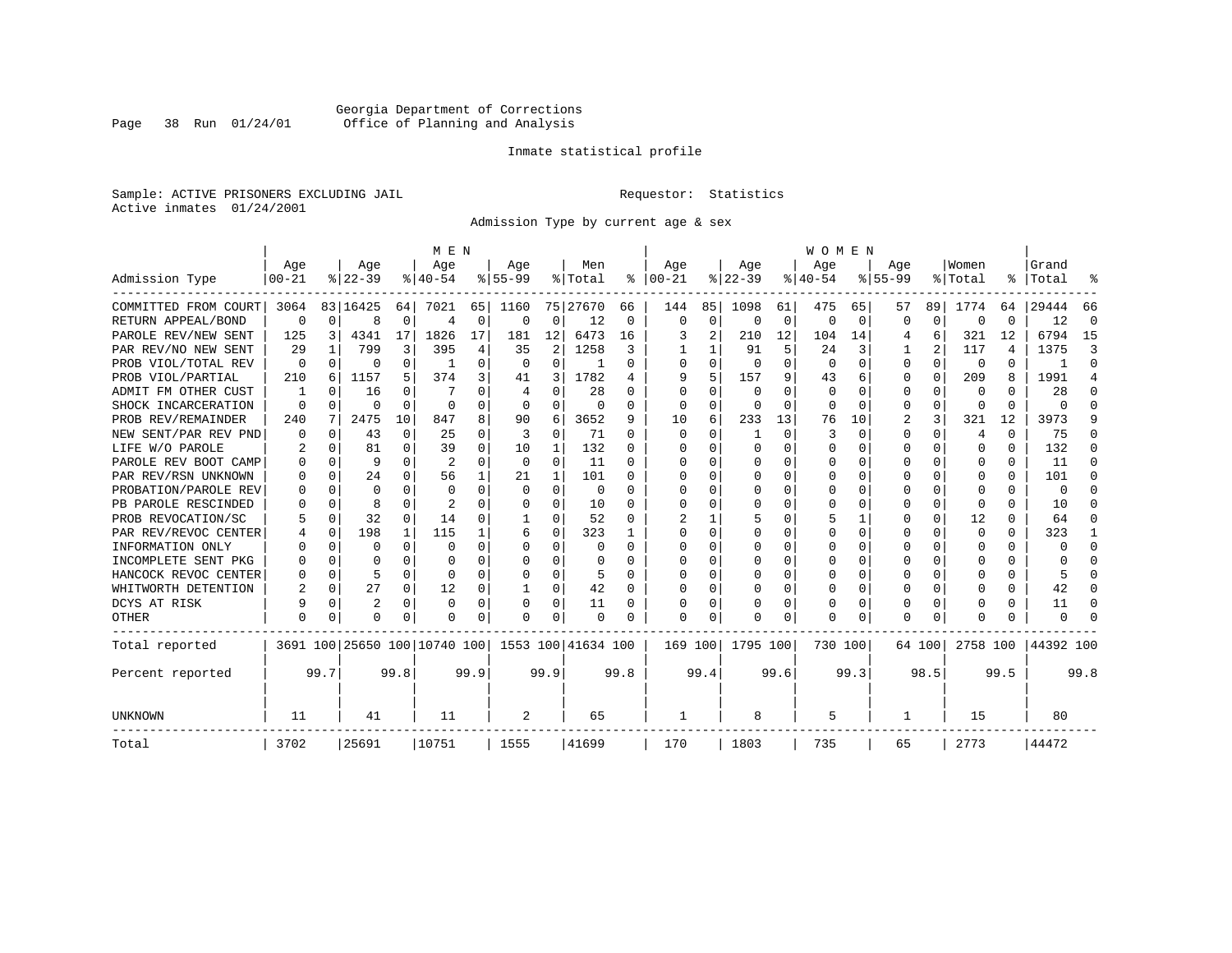#### Georgia Department of Corrections Page 39 Run 01/24/01 Office of Planning and Analysis

# Inmate statistical profile

| Sample: ACTIVE PRISONERS EXCLUDING JAIL | Requestor: Statistics             |  |
|-----------------------------------------|-----------------------------------|--|
| Active inmates 01/24/2001               |                                   |  |
|                                         | Release Type by current age & sex |  |

| Release Type                         | Age<br>  00-21 | Aqe<br>$8122 - 39$ |                            | M E N<br>Age<br>$8140 - 54$        |                     | Aqe<br>$8155 - 99$ |                                  | Men<br>% Total           | ႜ        | Aqe<br>00-21             |                | Aqe<br>$8 22-39$                  |                | <b>WOMEN</b><br>Age<br>$8 40-54$ |          | Age<br>$8155 - 99$ |                                      | Women<br>% Total  |              | Grand<br>%  Total %        |                                  |
|--------------------------------------|----------------|--------------------|----------------------------|------------------------------------|---------------------|--------------------|----------------------------------|--------------------------|----------|--------------------------|----------------|-----------------------------------|----------------|----------------------------------|----------|--------------------|--------------------------------------|-------------------|--------------|----------------------------|----------------------------------|
| PAROLE<br>SENTENCE EXPIRED<br>Active | $\Omega$       | 41<br>$\Omega$     | 0 <sup>1</sup><br>$\Omega$ | 11<br>3702 100 25691 100 10750 100 | $\overline{0}$<br>0 | 2<br>$\Omega$      | 0 <sup>1</sup><br>$\overline{0}$ | 65<br>1555 100 41698 100 | $\Omega$ | <b>T</b><br>$\mathbf{0}$ | $\overline{0}$ | 8<br>$\Omega$<br>170 100 1803 100 | 0 <sup>1</sup> | 5<br>0<br>735 100                | $\Omega$ | 0                  | $\overline{2}$<br>$\Omega$<br>65 100 | 15<br>$\mathbf 0$ | $\mathbf{0}$ | 80<br>2773 100   44471 100 | $\overline{0}$<br>$\overline{0}$ |
| Total                                | 3702           | 25691              |                            | 10751                              |                     | 1555               |                                  | 41699                    |          | 170                      |                | 1803                              |                | 735                              |          | 65                 |                                      | 2773              |              | 44472.                     |                                  |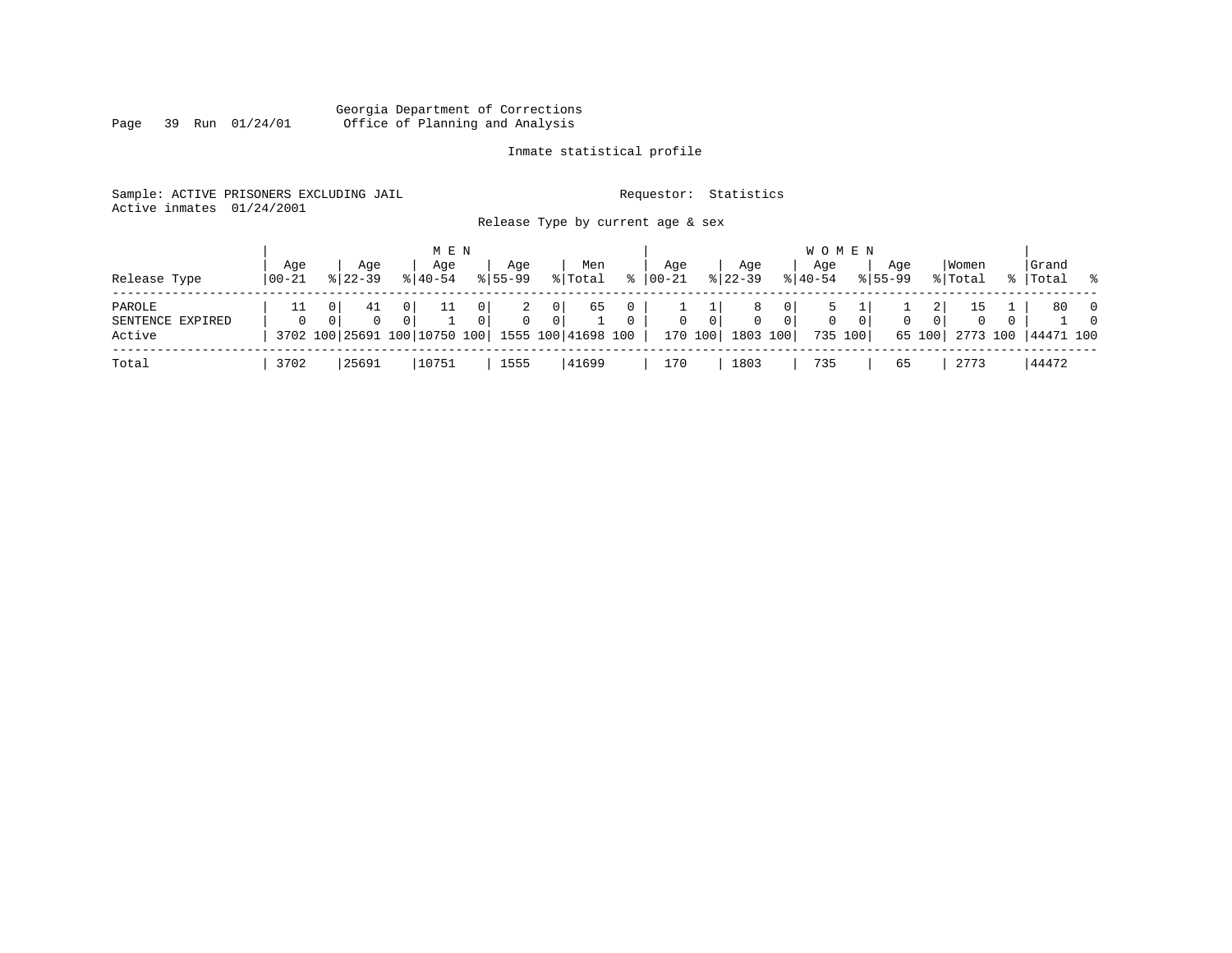# Georgia Department of Corrections Page 40 Run 01/24/01 Office of Planning and Analysis

# Inmate statistical profile

Sample: ACTIVE PRISONERS EXCLUDING JAIL **Requestor:** Statistics Active inmates 01/24/2001

Inst By Group by current age & sex

|                      |             |       |           |          | M E N                        |                |           |          |                    |          |             |          |           |          | <b>WOMEN</b> |          |             |          |          |       |           |          |
|----------------------|-------------|-------|-----------|----------|------------------------------|----------------|-----------|----------|--------------------|----------|-------------|----------|-----------|----------|--------------|----------|-------------|----------|----------|-------|-----------|----------|
|                      | Age         |       | Age       |          | Age                          |                | Age       |          | Men                |          | Age         |          | Age       |          | Age          |          | Age         |          | Women    |       | Grand     |          |
| Inst By Group        | $00 - 21$   |       | $8 22-39$ |          | $ 40-54 $                    |                | $8 55-99$ |          | % Total            | ႜ        | $ 00 - 21 $ |          | $ 22-39 $ |          | $ 40-54$     |          | $8155 - 99$ |          | % Total  |       | %   Total | ွေ       |
| County jails         | 0           |       | 0         | 0        |                              | 0              |           |          | 0                  |          | 0           | 0        |           | 0        | $\mathbf 0$  |          | $\Omega$    |          |          |       |           |          |
| Transitional centers | 23          |       | 474       | 2        | 209                          | $\overline{a}$ | 13        |          | 719                |          | 10          | 6        | 127       | 7        | 55           |          | 2           | 3        | 194      |       | 913       |          |
| County camps         | 351         | 9     | 2767      | 11       | 683                          | б.             | 25        |          | 3826               |          | $\Omega$    | O        |           | $\Omega$ | $\Omega$     |          | $\Omega$    |          | $\Omega$ | 0     | 3826      | 9        |
| Inmate boot camps    | 230         |       | 528       |          | $\Omega$                     |                | $\Omega$  | $\Omega$ | 758                |          | $\mathbf 0$ |          |           |          | 0            |          | $\Omega$    |          |          |       | 759       |          |
| State prisons        | 2764        | 75    | 19361     | 75       | 8826                         | 82             | 1406      | 90       | 32357              | 78       | 160         | 94       | 1675      | 93       | 680          | 93       | 63          | 97       | 2578     | 93    | 34935     | 79       |
| Private prisons      | 332         | 9     | 2552      | 10       | 1031                         | 10             | 111       |          | 4026               | 10       | 0           | $\Omega$ | $\Omega$  | 0        | $\Omega$     |          | 0           |          | $\Omega$ |       | 4026      | 9        |
| Other                | 2           | 0     | 9         | $\Omega$ |                              | 0              | $\Omega$  | 0        | 12                 | $\Omega$ | $\mathbf 0$ | 0        | $\Omega$  | $\Omega$ | $\mathbf 0$  | $\Omega$ | 0           | $\Omega$ | $\Omega$ |       | 12        | $\Omega$ |
| Total reported       |             |       |           |          | 3702 100 25691 100 10750 100 |                |           |          | 1555 100 41698 100 |          | 170         | 100      | 1803      | 100      | 735 100      |          | 65          | 100      | 2773 100 |       | 44471 100 |          |
| Percent reported     |             | 100.0 |           | 100.0    |                              | 100.0          |           | 100.0    |                    | 100.0    |             | 100.0    |           | 100.0    |              | 100.0    |             | 100.0    |          | 100.0 |           | 100.0    |
| Not reported         | $\mathbf 0$ |       | $\Omega$  |          |                              |                | $\Omega$  |          |                    |          | $\Omega$    |          | $\Omega$  |          | $\Omega$     |          | $\Omega$    |          | $\Omega$ |       |           |          |
| Total                | 3702        |       | 25691     |          | 10751                        |                | 1555      |          | 41699              |          | 170         |          | 1803      |          | 735          |          | 65          |          | 2773     |       | 44472     |          |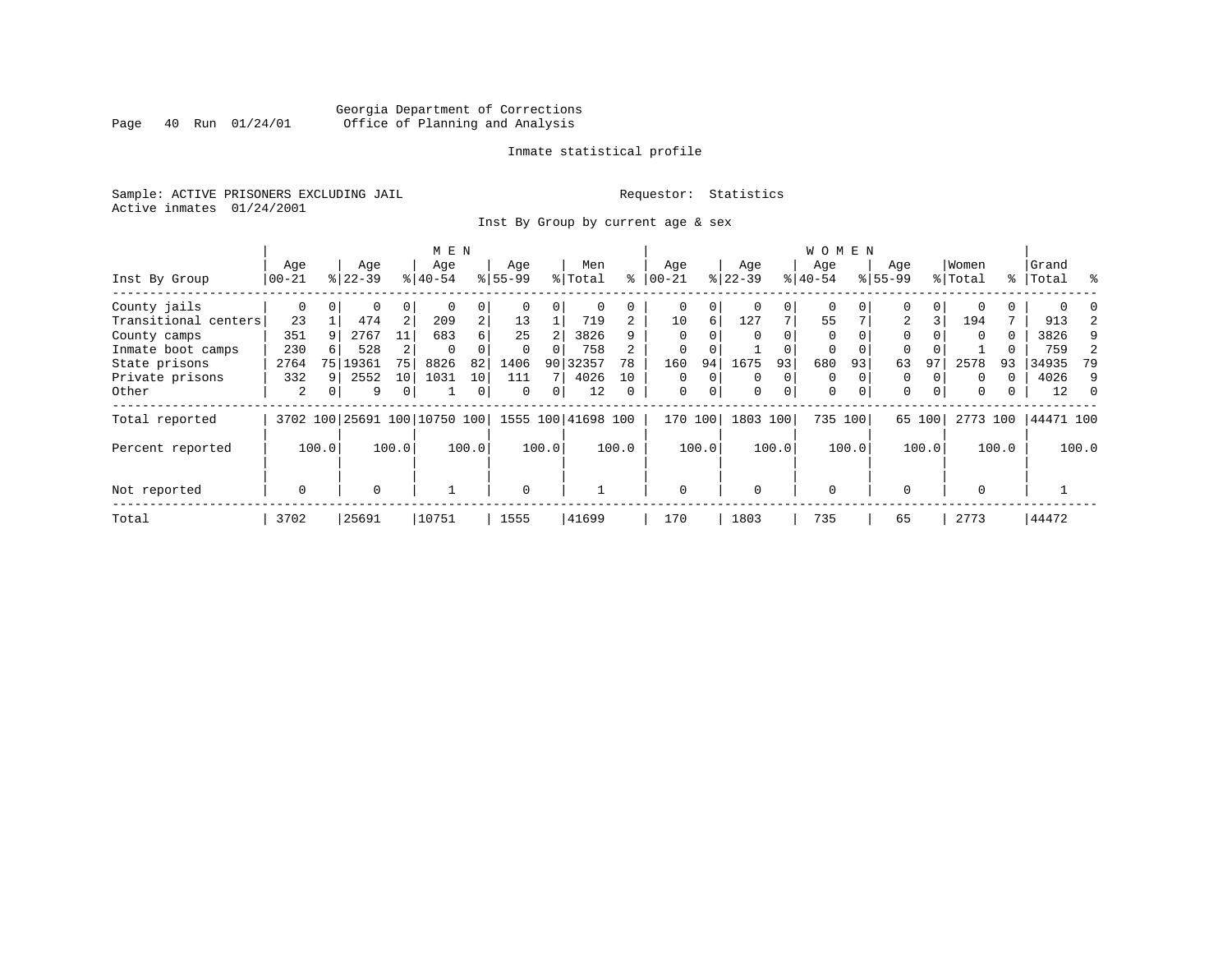# Georgia Department of Corrections Page 41 Run 01/24/01 Office of Planning and Analysis

# Inmate statistical profile

Sample: ACTIVE PRISONERS EXCLUDING JAIL **Requestor:** Statistics Active inmates 01/24/2001

Institution by current age & sex

|                      |              |              |           |                | M E N     |              |              |             |             |              |              |              |             |             | W O M E N   |             |             |                |             |          |           |                |
|----------------------|--------------|--------------|-----------|----------------|-----------|--------------|--------------|-------------|-------------|--------------|--------------|--------------|-------------|-------------|-------------|-------------|-------------|----------------|-------------|----------|-----------|----------------|
|                      | Age          |              | Age       |                | Age       |              | Age          |             | Men         |              | Age          |              | Age         |             | Aqe         |             | Aqe         |                | Women       |          | Grand     |                |
| Institution          | $00 - 21$    |              | $8 22-39$ |                | $8 40-54$ |              | $8 55-99$    |             | % Total     | နွ           | $ 00-21$     |              | $ 22-39$    |             | $ 40-54$    |             | $8155 - 99$ |                | % Total     |          | %   Total |                |
| Albany Trans Ctr     | 4            | 0            | 93        | 0              | 50        | 0            | 3            | 0           | 150         | 0            | 0            | $\Omega$     | 0           | 0           | 0           | 0           | 0           | 0              | 0           | $\Omega$ | 150       | n              |
| Atlanta Trans Ctr(M) | 2            | $\mathbf 0$  | 157       | $\mathbf{1}$   | 79        | $\mathbf 1$  | 7            | $\mathbf 0$ | 245         | $\mathbf{1}$ | $\Omega$     | $\Omega$     | $\mathbf 0$ | $\mathbf 0$ | $\Omega$    | $\mathbf 0$ | $\Omega$    | $\Omega$       | $\mathbf 0$ | $\Omega$ | 245       | $\mathbf{1}$   |
| Macon Trans Ctr      | 7            | 0            | 89        | $\Omega$       | 31        | 0            | 1            | 0           | 128         | $\Omega$     | $\Omega$     | $\mathbf{0}$ | $\Omega$    | 0           | $\Omega$    | $\mathbf 0$ | $\Omega$    | $\Omega$       | $\Omega$    | $\Omega$ | 128       | $\Omega$       |
| Metro Trans Ctr (W)  | $\Omega$     | 0            | $\Omega$  | $\Omega$       | $\Omega$  | $\mathbf 0$  | $\Omega$     | $\mathbf 0$ | $\Omega$    | $\Omega$     | 5            | 3            | 84          | 5           | 32          | 4           | 1           | $\overline{c}$ | 122         | 4        | 122       | $\Omega$       |
| Savannah Trans Ctr   | 10           | $\mathbf 0$  | 135       | $\mathbf{1}$   | 49        | $\Omega$     |              | $\Omega$    | 196         | 0            | $\cap$       | $\Omega$     | $\Omega$    | $\Omega$    | $\Omega$    | $\Omega$    | $\Omega$    | $\Omega$       | $\Omega$    | $\Omega$ | 196       | $\Omega$       |
| Savannah Womens TC   | $\Omega$     | $\Omega$     | $\Omega$  | $\Omega$       | $\Omega$  | 0            | $\Omega$     | 0           | $\mathbf 0$ | $\Omega$     | 5            | 3            | 43          | 2           | 23          | 3           | 1           | $\overline{a}$ | 72          | 3        | 72        | $\Omega$       |
| Central State Hosp   | 2            | $\mathbf 0$  | 9         | $\mathbf 0$    | 1         | 0            | $\Omega$     | $\mathbf 0$ | 12          | 0            | $\Omega$     | $\Omega$     | $\Omega$    | $\mathbf 0$ | $\mathbf 0$ | 0           | $\Omega$    | $\mathbf 0$    | $\mathbf 0$ | $\Omega$ | 12        | $\Omega$       |
| Bulloch County       | 15           | 0            | 88        | $\Omega$       | 27        | $\Omega$     | $\Omega$     | $\mathbf 0$ | 130         | $\Omega$     | $\Omega$     | $\Omega$     | $\Omega$    | 0           | C           | $\mathbf 0$ | $\Omega$    | $\Omega$       | $\mathbf 0$ | $\Omega$ | 130       | $\Omega$       |
| Carroll County       | 22           | 1            | 145       | $\mathbf{1}$   | 31        | $\Omega$     | ζ            | $\Omega$    | 201         | $\Omega$     | $\Omega$     | 0            | $\Omega$    | $\Omega$    | $\Omega$    | 0           | $\Omega$    | $\Omega$       | $\Omega$    | $\Omega$ | 201       | $\Omega$       |
| Clarke County        | $\mathbf{1}$ | 0            | 76        | $\Omega$       | 18        | $\mathbf 0$  | $\Omega$     | $\Omega$    | 95          | $\Omega$     | $\cap$       | 0            | $\Omega$    | 0           | $\Omega$    | 0           | $\Omega$    | $\Omega$       | $\Omega$    | $\Omega$ | 95        | $\Omega$       |
| Colquitt County      | 20           | 1            | 116       | 0              | 28        | $\Omega$     | $\Omega$     | $\Omega$    | 164         | $\Omega$     | ∩            | $\cap$       | $\Omega$    | 0           | $\Omega$    | $\Omega$    | $\Omega$    | $\Omega$       | $\Omega$    | $\cap$   | 164       | $\Omega$       |
| Coweta County        | 15           | 0            | 125       | $\Omega$       | 37        | 0            | 3            | $\mathbf 0$ | 180         | $\Omega$     | ∩            | 0            | $\Omega$    | $\Omega$    | $\Omega$    | 0           | $\Omega$    | $\Omega$       | $\mathbf 0$ | $\Omega$ | 180       | $\Omega$       |
| Decatur County       | 10           | 0            | 66        | $\mathbf 0$    | 29        | 0            | 1            | 0           | 106         | 0            | <sup>0</sup> | $\Omega$     | 0           | $\mathbf 0$ | C           | $\mathbf 0$ | $\Omega$    | $\Omega$       | $\mathbf 0$ | $\Omega$ | 106       | $\Omega$       |
| Effingham County     | 6            | 0            | 34        | 0              | 10        | $\Omega$     | 1            | 0           | 51          | $\Omega$     | $\cap$       | $\Omega$     | 0           | 0           | $\Omega$    | 0           | $\Omega$    | $\Omega$       | $\mathbf 0$ | $\Omega$ | 51        | $\Omega$       |
| Floyd County         | 21           | 1            | 153       | $\mathbf{1}$   | 40        | 0            | $\Omega$     | 0           | 214         | 1            | $\Omega$     | $\Omega$     | $\Omega$    | 0           | $\Omega$    | 0           | $\Omega$    | $\Omega$       | $\mathbf 0$ | $\Omega$ | 214       | $\Omega$       |
| Gwinnett County      | 15           | $\Omega$     | 79        | $\Omega$       | 21        | $\Omega$     | 3            | $\Omega$    | 118         | 0            | ∩            | 0            | $\Omega$    | 0           | $\Omega$    | $\Omega$    | $\Omega$    | $\Omega$       | $\Omega$    | $\Omega$ | 118       | $\Omega$       |
| Hall County          | 21           | $\mathbf{1}$ | 171       | $\mathbf{1}$   | 25        | $\Omega$     | 1            | $\Omega$    | 218         | $\mathbf{1}$ | ∩            | $\Omega$     | $\Omega$    | $\Omega$    | $\Omega$    | $\Omega$    | $\Omega$    | $\Omega$       | $\Omega$    | $\Omega$ | 218       | $\Omega$       |
| Harris County        | 5            | $\Omega$     | 32        | $\Omega$       | 5         | 0            | 1            | $\Omega$    | 43          | $\Omega$     | <sup>0</sup> | $\Omega$     | $\Omega$    | 0           | $\Omega$    | $\Omega$    | $\Omega$    | $\Omega$       | $\Omega$    | $\Omega$ | 43        | $\Omega$       |
| Jackson County       | 10           | 0            | 110       | $\mathbf 0$    | 31        | 0            | 1            | $\mathbf 0$ | 152         | $\Omega$     | ∩            | $\Omega$     | O           | 0           | U           | $\mathbf 0$ | $\Omega$    | $\Omega$       | $\mathbf 0$ | $\Omega$ | 152       | $\Omega$       |
| Jefferson County     | 14           | $\mathbf 0$  | 138       | $\mathbf{1}$   | 28        | $\Omega$     | $\mathbf 1$  | $\mathbf 0$ | 181         | $\Omega$     | $\cap$       | 0            | 0           | 0           | U           | 0           | $\Omega$    | $\Omega$       | $\Omega$    | $\Omega$ | 181       | $\Omega$       |
| Mitchell County      | 9            | 0            | 41        | $\Omega$       | 12        | 0            | $\Omega$     | 0           | 62          | $\Omega$     | ∩            | 0            | $\Omega$    | $\Omega$    | $\Omega$    | 0           | $\Omega$    | $\Omega$       | $\Omega$    | $\Omega$ | 62        | $\Omega$       |
| Muscogee County      | 43           | 1            | 346       | $\mathbf 1$    | 87        | 1            | 2            | $\mathbf 0$ | 478         | 1            | ∩            | 0            | $\Omega$    | 0           | $\Omega$    | 0           | $\Omega$    | $\Omega$       | $\Omega$    | $\Omega$ | 478       | $\mathbf{1}$   |
| Richmond County      | 14           | $\Omega$     | 132       | $\mathbf{1}$   | 35        | $\Omega$     | 3            | $\Omega$    | 184         | $\Omega$     | $\cap$       | $\Omega$     | $\Omega$    | 0           | $\Omega$    | $\Omega$    | $\Omega$    | $\Omega$       | $\Omega$    | $\Omega$ | 184       | $\Omega$       |
| Screven County       | 17           | $\Omega$     | 106       | $\Omega$       | 16        | $\Omega$     | $\Omega$     | $\Omega$    | 139         | $\Omega$     | $\Omega$     | $\Omega$     | $\Omega$    | $\Omega$    | $\Omega$    | $\Omega$    | $\Omega$    | $\Omega$       | $\Omega$    | $\Omega$ | 139       | $\Omega$       |
| Spalding County      | 10           | $\mathbf 0$  | 103       | $\Omega$       | 33        | $\Omega$     | 1            | $\mathbf 0$ | 147         | $\Omega$     | $\Omega$     | $\Omega$     | 0           | 0           | C           | $\mathbf 0$ | $\Omega$    | $\Omega$       | $\mathbf 0$ | $\Omega$ | 147       | $\Omega$       |
| Stewart County       | 5            | 0            | 32        | $\Omega$       | 6         | $\Omega$     | $\Omega$     | $\Omega$    | 43          | $\Omega$     | $\Omega$     | 0            | O           | 0           | U           | 0           | $\Omega$    | $\Omega$       | $\Omega$    | $\Omega$ | 43        | $\Omega$       |
| Sumter County        | 33           | 1            | 233       | $\mathbf{1}$   | 54        | 1            | $\mathbf{1}$ | $\mathbf 0$ | 321         | 1            | ∩            | 0            | $\Omega$    | $\Omega$    | $\Omega$    | 0           | $\Omega$    | $\Omega$       | $\Omega$    | $\Omega$ | 321       | 1              |
| Terrell County       | 4            | 0            | 98        | $\Omega$       | 23        | $\mathbf 0$  | 1            | $\mathbf 0$ | 126         | 0            |              | 0            | $\Omega$    | $\Omega$    | $\Omega$    | 0           | $\Omega$    | $\Omega$       | $\Omega$    | $\Omega$ | 126       | $\Omega$       |
| Thomas County        | 9            | $\Omega$     | 99        | 0              | 20        | $\Omega$     | $\mathbf{1}$ | $\Omega$    | 129         | $\Omega$     | $\cap$       | $\cap$       | $\Omega$    | O           | $\Omega$    | $\Omega$    | $\Omega$    | $\Omega$       | $\Omega$    | $\Omega$ | 129       | $\Omega$       |
| Troup County         | 9            | $\Omega$     | 89        | $\Omega$       | 26        | 0            | 1            | 0           | 125         | 0            | ∩            | 0            | $\Omega$    | $\mathbf 0$ | $\Omega$    | 0           | $\Omega$    | $\Omega$       | $\mathbf 0$ | $\Omega$ | 125       | $\Omega$       |
| Clayton County       | 23           | 1            | 155       | $\mathbf{1}$   | 41        | 0            | 0            | $\mathbf 0$ | 219         | 1            |              | $\Omega$     | 0           | 0           | C           | $\mathbf 0$ | $\Omega$    | 0              | $\mathbf 0$ | $\Omega$ | 219       | $\Omega$       |
| Ware Prison          | 118          | 3            | 854       | 3              | 287       | 3            | 2.4          | 2           | 1283        | 3            | $\cap$       | 0            | 0           | $\Omega$    | $\Omega$    | 0           | $\Omega$    | $\Omega$       | $\Omega$    | $\Omega$ | 1283      | 3              |
| Lowndes Prison       | 27           | $\mathbf 1$  | 208       | $\mathbf{1}$   | 64        | $\mathbf{1}$ | 5            | $\mathbf 0$ | 304         | 1            | ∩            | 0            | $\Omega$    | 0           | $\Omega$    | 0           | $\Omega$    | $\Omega$       | $\mathbf 0$ | $\Omega$ | 304       | 1              |
| Dodge Prison         | 50           | 1            | 606       | 2              | 340       | 3            | 32           | 2           | 1028        | 2            |              | 0            | $\Omega$    | $\Omega$    | $\Omega$    | 0           | $\Omega$    | $\Omega$       | $\mathbf 0$ | U        | 1028      | $\overline{2}$ |
| Phillips Prison      | 76           | 2            | 591       | $\overline{a}$ | 288       | 3            | 49           | 3           | 1004        | 2            | <sup>0</sup> | 0            | 0           | 0           | $\Omega$    | 0           | $\Omega$    | $\Omega$       | $\Omega$    | $\Omega$ | 1004      | $\mathcal{D}$  |
| Walker Prison        | 35           | 1            | 243       | 1              | 117       | $\mathbf 1$  | 20           | 1           | 415         | 1            | $\Omega$     | 0            | $\Omega$    | 0           | $\Omega$    | 0           | $\Omega$    | 0              | $\Omega$    | 0        | 415       |                |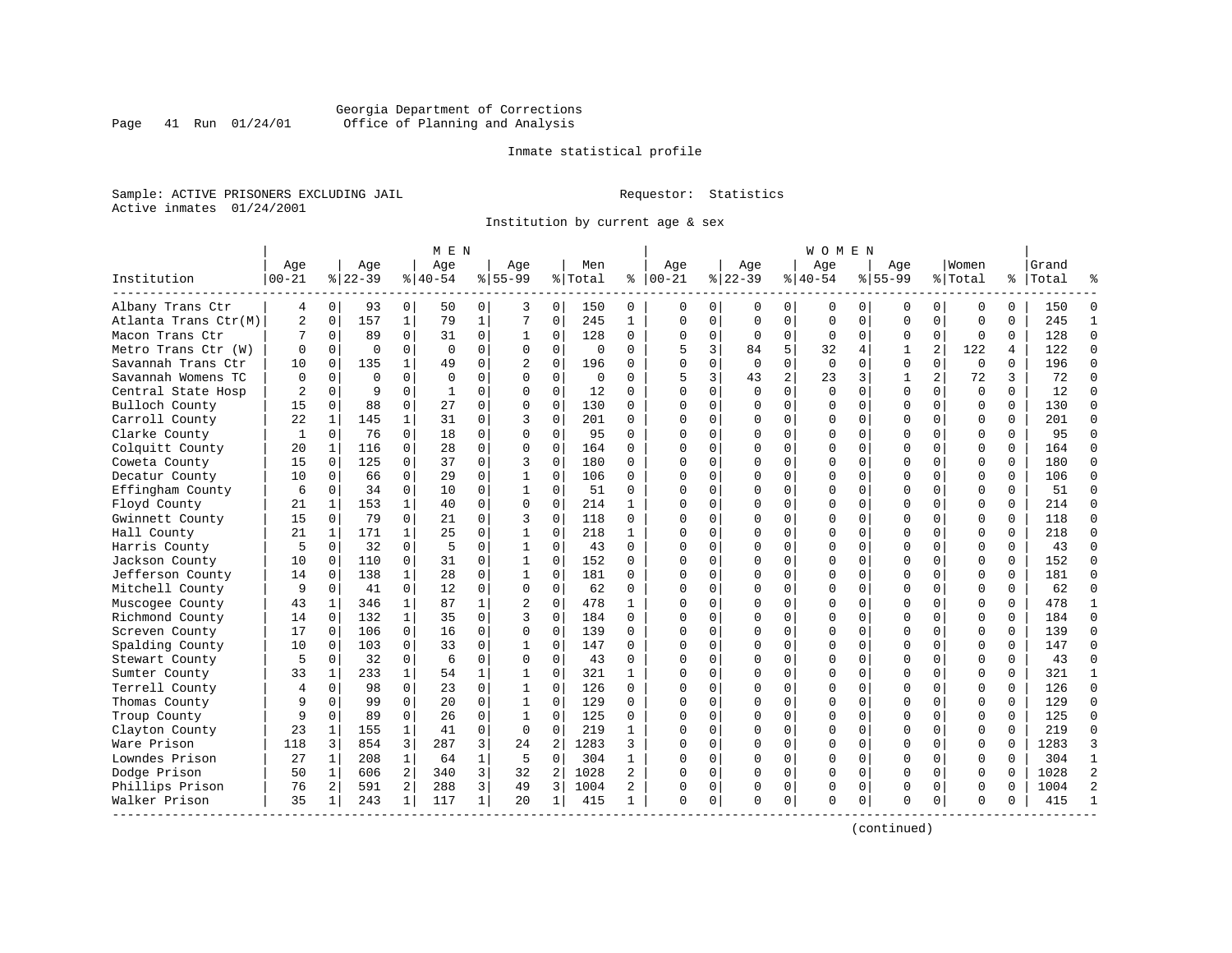#### Georgia Department of Corrections Page 42 Run 01/24/01 Office of Planning and Analysis

# Inmate statistical profile

|  | Sample: ACTIVE PRISONERS EXCLUDING JAIL |  |
|--|-----------------------------------------|--|
|  | Active inmates 01/24/2001               |  |

L Bample: Activity Requestor: Statistics

Institution by current age & sex (CONTINUED)

|                      |           |                |           |                | M E N     |                |                |                |          |                |            |          |          |             | W O M E N |          |              |          |          |          |           |            |
|----------------------|-----------|----------------|-----------|----------------|-----------|----------------|----------------|----------------|----------|----------------|------------|----------|----------|-------------|-----------|----------|--------------|----------|----------|----------|-----------|------------|
|                      | Age       |                | Age       |                | Age       |                | Aqe            |                | Men      |                | Age        |          | Age      |             | Age       |          | Aqe          |          | Women    |          | Grand     |            |
| Institution          | $00 - 21$ |                | $8 22-39$ |                | $8 40-54$ |                | $8155 - 99$    |                | % Total  | ႜ              | $ 00 - 21$ |          | $ 22-39$ |             | $8 40-54$ |          | $8155 - 99$  |          | % Total  |          | %   Total |            |
| Wayne Prison         | 3         | $\Omega$       | 110       | $\Omega$       | 76        | 1              | 9              | 1              | 198      | 0              | $\Omega$   | 0        | $\Omega$ | $\Omega$    | 0         | U        | <sup>0</sup> | $\Omega$ | O        | 0        | 198       |            |
| Arrendale Prison     | 530       | 14             | 534       | 2              | 136       | $\mathbf{1}$   | 7              | $\Omega$       | 1207     | 3              | $\Omega$   | 0        | $\Omega$ | $\Omega$    | 0         | $\Omega$ | $\Omega$     | $\Omega$ | U        | $\Omega$ | 1207      |            |
| Montgomery Prison    | 29        | 1              | 262       | $\mathbf{1}$   | 91        | $\mathbf{1}$   | 4              | $\Omega$       | 386      | $\mathbf{1}$   | $\Omega$   | 0        | $\Omega$ | $\Omega$    | $\Omega$  | $\Omega$ | $\Omega$     | $\Omega$ | $\Omega$ | $\Omega$ | 386       |            |
| Lee Prison           | 52        | $\mathbf{1}$   | 445       | 2              | 166       | 2              | 16             | 1              | 679      | 2              | O          | 0        | $\Omega$ | $\Omega$    | O         | $\Omega$ | <sup>0</sup> | $\Omega$ | $\Omega$ | $\Omega$ | 679       |            |
| Putnam Prison        | 16        | $\Omega$       | 84        | $\Omega$       | 38        | 0              | $\mathbf 0$    | $\Omega$       | 138      | $\Omega$       | O          | 0        |          | $\mathbf 0$ | U         | $\Omega$ |              | $\Omega$ | $\Omega$ | $\Omega$ | 138       |            |
| Georgia State Prison | 24        | 1              | 795       | 3              | 350       | 3              | 29             | $\overline{c}$ | 1198     | 3              | $\cap$     | 0        |          | $\Omega$    | ი         | $\Omega$ | $\Omega$     | $\Omega$ | $\Omega$ | $\Omega$ | 1198      |            |
| Mens Prison          | 5         | $\Omega$       | 152       | $\mathbf{1}$   | 244       | 2              | 255            | 16             | 656      | $\mathfrak{D}$ | $\Omega$   | 0        | ∩        | $\Omega$    | O         | $\Omega$ | $\cap$       | 0        | O        | $\Omega$ | 656       |            |
| Jackson Prison-Diag  | 192       | 5              | 945       | $\overline{4}$ | 419       | 4              | 53             | 3              | 1609     | 4              | $\cap$     | 0        | ∩        | $\Omega$    | U         | $\Omega$ | ∩            | 0        | O        | 0        | 1609      |            |
| Jackson Prison-Perm  | 2         | $\Omega$       | 139       | $\mathbf{1}$   | 92        | $\mathbf{1}$   | 10             | 1              | 243      |                | U          | 0        | $\Omega$ | $\Omega$    | 0         | $\Omega$ | <sup>0</sup> | 0        | O        | $\Omega$ | 243       |            |
| Coastal Prison       | 199       | 5              | 874       | 3              | 379       | 4              | 35             | 2              | 1487     | 4              | C          | U        | $\Omega$ | $\Omega$    | 0         | C        | <sup>0</sup> | 0        | 0        | O        | 1487      |            |
| Scott Prison         | 61        |                | 721       | 3              | 321       | 3              | 34             | $\overline{2}$ | 1137     | 3              | U          | U        | $\Omega$ | $\Omega$    | U         | C        | ∩            | 0        | $\Omega$ | $\Omega$ | 1137      |            |
| Rivers Prison        | 60        | 2              | 685       | 3              | 316       | 3              | 38             | $\mathfrak{D}$ | 1099     | 3              | U          | 0        | $\Omega$ | $\Omega$    | 0         | $\Omega$ | <sup>0</sup> | 0        | O        | $\Omega$ | 1099      |            |
| Rutledge Prison      | 17        | $\Omega$       | 284       | 1              | 237       | 2              | 47             | 3              | 585      | 1              | O          | 0        | $\Omega$ | $\Omega$    | 0         | $\Omega$ | <sup>0</sup> | $\Omega$ | $\Omega$ | $\Omega$ | 585       |            |
| Central Prison       | 19        | 1              | 375       | $\mathbf{1}$   | 299       | 3              | 51             | 3              | 744      | 2              | O          | 0        |          | $\Omega$    | U         | $\Omega$ |              | $\Omega$ | $\Omega$ | $\Omega$ | 744       |            |
| Augusta Med Prison   | 70        | 2              | 560       | $\overline{a}$ | 352       | 3              | 99             | 6              | 1081     | 3              | $\Omega$   | 0        | $\Omega$ | $\Omega$    | U         | $\Omega$ | $\Omega$     | $\Omega$ | $\Omega$ | $\Omega$ | 1081      |            |
| Rogers Prison        | 169       | 5              | 853       | 3              | 228       | 2              | 10             | 1              | 1260     | 3              | $\cap$     | 0        | $\Omega$ | $\Omega$    | U         | $\Omega$ | $\cap$       | $\Omega$ | $\Omega$ | $\Omega$ | 1260      |            |
| Burruss Prison       | 31        | $\mathbf{1}$   | 195       | $\mathbf{1}$   | 62        | $\mathbf{1}$   | 11             | $\mathbf{1}$   | 299      | 1              | $\cap$     | 0        | $\Omega$ | $\Omega$    | O         | $\Omega$ | ∩            | $\Omega$ | U        | $\Omega$ | 299       |            |
| Bostick Prison       | 11        | $\Omega$       | 221       | 1              | 245       | $\overline{2}$ | 129            | 8              | 606      | 1              | U          | 0        | $\Omega$ | $\Omega$    | 0         | $\Omega$ |              | $\Omega$ | O        | O        | 606       |            |
| Valdosta Prison      | 47        | 1              | 559       | $\overline{a}$ | 225       | $\overline{a}$ | 32             | $\overline{2}$ | 863      | 2              | $\Omega$   | U        | $\Omega$ | $\Omega$    | U         | $\Omega$ | ∩            | $\Omega$ | $\Omega$ | O        | 863       |            |
| Hays Prison          | 123       | 3              | 734       | 3              | 333       | 3              | 40             | 3              | 1230     |                | ∩          | 0        | ∩        | $\Omega$    | U         | ∩        | ∩            | 0        | $\Omega$ | $\Omega$ | 1230      |            |
| Hancock Prison       | 98        | 3              | 884       | 3              | 359       | 3              | 44             | 3              | 1385     | 3              | U          | 0        | ∩        | $\Omega$    | O         | $\Omega$ | ∩            | 0        | $\Omega$ | 0        | 1385      |            |
| Telfair Prison       | 69        | 2              | 729       | 3              | 244       | $\overline{a}$ | 19             | $\mathbf{1}$   | 1061     | 3              | O          | 0        | $\Omega$ | $\Omega$    | U         | $\Omega$ | <sup>0</sup> | $\Omega$ | $\Omega$ | $\Omega$ | 1061      |            |
| Autry Prison         | 68        | 2              | 810       | 3              | 391       | 4              | 62             | 4              | 1331     | 3              | O          | $\Omega$ | $\Omega$ | $\Omega$    | U         | $\Omega$ |              | $\Omega$ | $\Omega$ | $\Omega$ | 1331      |            |
| Washington Mens Pris | 32        | 1              | 88        | $\Omega$       | 32        | 0              | 1              | $\Omega$       | 153      | $\Omega$       | $\Omega$   | O        |          | $\Omega$    | Ω         | $\Omega$ |              | $\Omega$ | $\Omega$ | $\Omega$ | 153       | $\sqrt{ }$ |
| Wilcox Prison        | 74        | 2              | 773       | 3              | 444       | 4              | 52             | 3              | 1343     | 3              | $\cap$     | 0        | $\Omega$ | $\Omega$    | U         | $\Omega$ | $\cap$       | $\Omega$ | $\Omega$ | $\Omega$ | 1343      |            |
| Calhoun Prison       | 79        | 2              | 743       | 3              | 351       | 3              | 43             | 3              | 1216     | 3              | $\Omega$   | 0        | ∩        | $\Omega$    | U         | $\Omega$ | ∩            | $\Omega$ | $\Omega$ | $\Omega$ | 1216      |            |
| Dooly Prison         | 59        | 2              | 667       | 3              | 355       | 3              | 33             | $\overline{2}$ | 1114     | 3              | U          | 0        | $\Omega$ | $\Omega$    | 0         | $\Omega$ |              | 0        | O        | $\Omega$ | 1114      |            |
| Macon Prison         | 88        | $\mathfrak{D}$ | 892       | 3              | 328       | 3              | 61             | 4              | 1369     | 3              | n          | 0        |          | $\Omega$    | O         | U        |              |          | O        | U        | 1369      |            |
| Smith Prison         | 73        | $\mathfrak{D}$ | 781       | 3              | 248       | 2              | $20 \sigma$    | 1              | 1122     | 3              | C          | U        | $\Omega$ | $\Omega$    | U         | C        | $\cap$       | U        | $\cap$   | U        | 1122      |            |
| Homerville Prison    | 6         | $\Omega$       | 106       | $\Omega$       | 53        | 0              | 5              | $\Omega$       | 170      | 0              | $\Omega$   | $\Omega$ | $\Omega$ | $\Omega$    | U         | $\Omega$ | $\cap$       | $\Omega$ | U        | $\Omega$ | 170       | ∩          |
| Washingtn Women Pris | $\Omega$  | $\Omega$       | $\Omega$  | $\Omega$       | $\Omega$  | 0              | $\Omega$       | $\Omega$       | $\Omega$ | $\Omega$       | 54         | 32       | 547      | 30          | 233       | 32       | 22           | 34       | 856      | 31       | 856       |            |
| Baldwin Prison       | 75        | 2              | 441       | 2              | 181       | 2              | 20             | 1              | 717      | $\mathfrak{D}$ | $\Omega$   | $\Omega$ | $\Omega$ | $\Omega$    | $\Omega$  | $\Omega$ | $\Omega$     | $\Omega$ | $\Omega$ | $\Omega$ | 717       |            |
| Metro Womens Prison  | $\Omega$  | $\mathbf 0$    | $\Omega$  | $\Omega$       | $\Omega$  | 0              | $\Omega$       | $\Omega$       | $\Omega$ | $\Omega$       | 35         | 21       | 432      | 24          | 194       | 26       | 19           | 29       | 680      | 25       | 680       |            |
| Pulaski Womens Pris  | O         | 0              | $\Omega$  | $\Omega$       | $\Omega$  | 0              |                | $\mathbf 0$    | $\Omega$ | $\Omega$       | 71         | 42       | 696      | 39          | 253       | 34       | 22           | 34       | 1042     | 38       | 1042      |            |
| Pelham PreTrans Unit | 6         | 0              | 132       | 1              | 52        | 0              | $\mathfrak{D}$ | $\Omega$       | 192      | 0              | $\Omega$   | 0        | $\Omega$ | 0           | $\Omega$  | $\Omega$ | $\Omega$     | 0        | $\Omega$ | 0        | 192       |            |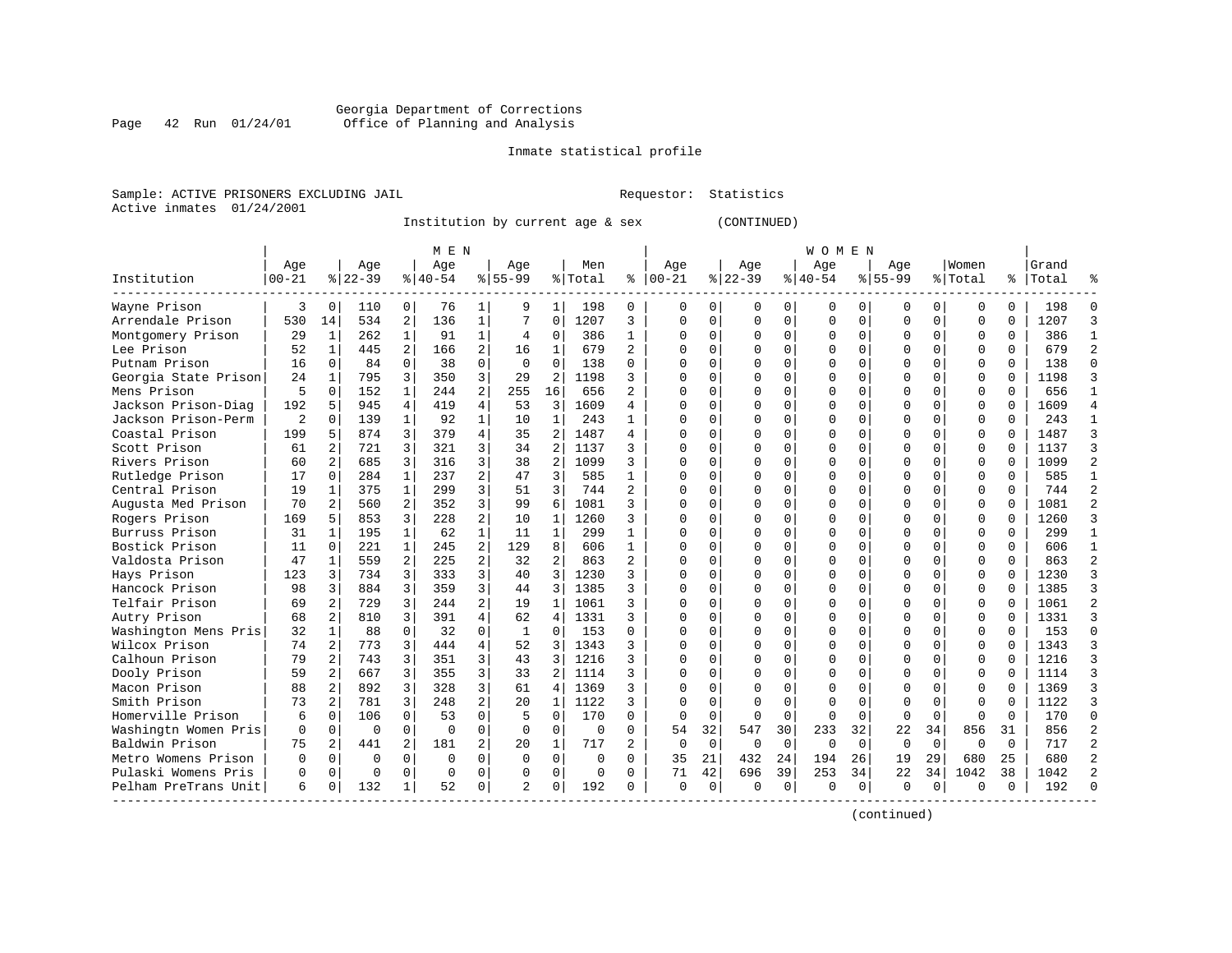# Georgia Department of Corrections Page 43 Run 01/24/01 Office of Planning and Analysis

# Inmate statistical profile

Sample: ACTIVE PRISONERS EXCLUDING JAIL **Requestor:** Statistics Active inmates 01/24/2001

Institution by current age & sex (CONTINUED)

|                      |          |   |           |          | M E N                                           |          |              |   |          |       |          |       |           |          | W O M E N |          |          |        |          |       |           |       |
|----------------------|----------|---|-----------|----------|-------------------------------------------------|----------|--------------|---|----------|-------|----------|-------|-----------|----------|-----------|----------|----------|--------|----------|-------|-----------|-------|
|                      | Age      |   | Age       |          | Age                                             |          | Age          |   | Men      |       | Age      |       | Age       |          | Age       |          | Age      |        | Women    |       | Grand     |       |
| Institution          | $ 00-21$ |   | $ 22-39 $ |          | $8 40-54$                                       |          | $ 55-99$     |   | % Total  | ႜ     | $ 00-21$ |       | $ 22-39 $ |          | $ 40-54 $ |          | $ 55-99$ |        | % Total  |       | %   Total | ႜ     |
| Milan Prison         | 55       |   | 157       |          | 48                                              |          |              | 0 | 261      |       |          |       |           |          | $\Omega$  |          | 0        |        |          | 0     | 261       |       |
| West Central Prison  | 16       | 0 | 129       |          | 35                                              | $\Omega$ |              | 0 | 184      | 0     |          |       |           | $\Omega$ | $\Omega$  | $\Omega$ | $\Omega$ |        |          | 0     | 184       |       |
| D Ray James Prison   | 123      |   | 991       | 4        | 383                                             |          | 39           | 3 | 1536     |       |          |       |           |          | 0         |          | $\Omega$ |        |          | 0     | 1536      |       |
| Coffee Corr Facility | 99       |   | 717       | 3        | 280                                             |          | 28           | 2 | 1124     |       |          |       |           |          | $\Omega$  |          |          |        |          | U     | 1124      |       |
| Wheeler Corr Facilty | 110      |   | 844       |          | 368                                             |          | 44           |   | 1366     |       |          |       |           |          | $\Omega$  |          |          |        |          | U     | 1366      |       |
| Transfer Inst Unkn   | $\Omega$ |   | 0         |          |                                                 |          | 0            |   |          |       |          |       |           |          |           |          |          |        |          |       |           |       |
| Montgomery BC        | 26       |   | 58        |          |                                                 |          |              |   | 84       |       |          |       |           |          |           |          | $\Omega$ |        |          |       | 84        |       |
| Scott BC             | 20       |   | 45        |          |                                                 |          |              |   | 65       |       |          |       |           |          |           |          |          |        |          |       | 65        |       |
| Burruss BC           | 44       |   | 94        |          |                                                 |          |              |   | 138      |       |          |       |           |          |           |          |          |        |          | 0     | 138       |       |
| Hays BC              | 63       |   | 146       |          |                                                 |          |              |   | 209      |       |          |       |           |          |           |          |          |        |          | 0     | 209       |       |
| Baldwin BC           | 61       |   | 152       |          |                                                 |          |              | 0 | 213      |       |          |       |           |          | 0         |          | $\Omega$ |        |          | 0     | 213       |       |
| Treutlen BC          | 16       | 0 | 33        | $\Omega$ |                                                 |          | <sup>0</sup> | 0 | 49       |       | ∩        | 0     |           | 0        | $\Omega$  | $\Omega$ | $\Omega$ |        |          |       | 50        |       |
| Total reported       |          |   |           |          | 3702 100 25691 100 10751 100 1555 100 41699 100 |          |              |   |          |       | 170 100  |       | 1803 100  |          | 735 100   |          |          | 65 100 | 2773 100 |       | 44472 100 |       |
| Percent reported     | 100.0    |   |           | 100.0    |                                                 | 100.0    | 100.0        |   |          | 100.0 |          | 100.0 |           | 100.0    |           | 100.0    |          | 100.0  |          | 100.0 |           | 100.0 |
| Not Reported         | 0        |   | U         |          | $\Omega$                                        |          | $\mathbf 0$  |   | $\Omega$ |       | $\Omega$ |       | $\Omega$  |          | $\Omega$  |          | $\Omega$ |        |          |       |           |       |
| Total                | 3702     |   | 25691     |          | 10751                                           |          | 1555         |   | 41699    |       | 170      |       | 1803      |          | 735       |          | 65       |        | 2773     |       | 44472     |       |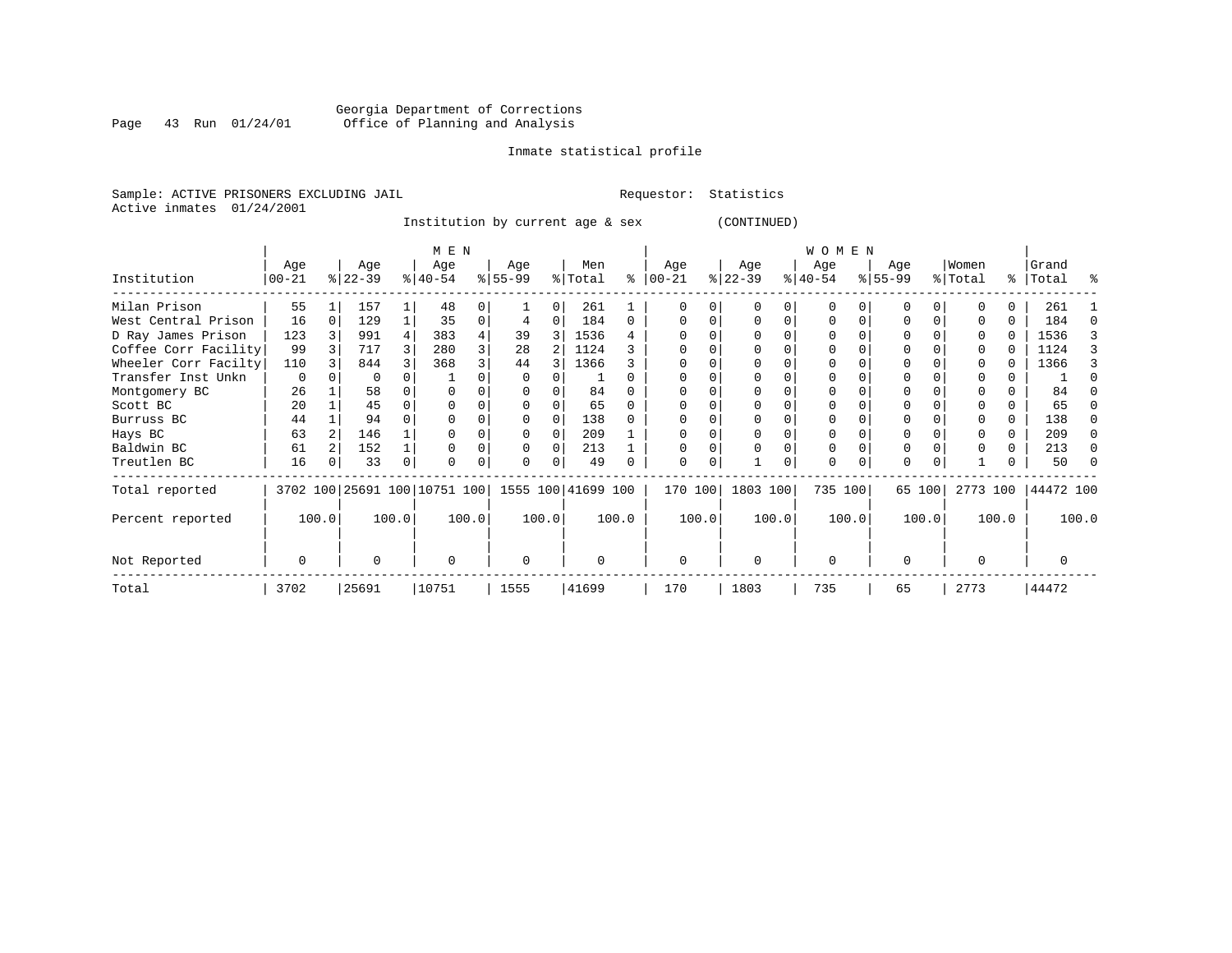# Georgia Department of Corrections Page 44 Run 01/24/01 Office of Planning and Analysis

# Inmate statistical profile

Sample: ACTIVE PRISONERS EXCLUDING JAIL **Requestor:** Statistics Active inmates 01/24/2001

Misdemeanors And Felonies by current age & sex

| Crime Type                   | Aqe<br>$ 00-21$ |                | Age<br>$8122 - 39$                                    |          | M E N<br>Aqe<br>$8140 - 54$ |                | Age<br>$8155 - 99$ |                | Men<br>% Total | ႜ              | Aqe<br>$ 00-21 $ |                           | Aqe<br>$8 22-39$ |              | <b>WOMEN</b><br>Aqe<br>$8 40-54$ |                           | Age<br>$8155 - 99$ |                    | Women<br>% Total |          | Grand<br>%   Total % |      |
|------------------------------|-----------------|----------------|-------------------------------------------------------|----------|-----------------------------|----------------|--------------------|----------------|----------------|----------------|------------------|---------------------------|------------------|--------------|----------------------------------|---------------------------|--------------------|--------------------|------------------|----------|----------------------|------|
| <b>MISDEMEANOR</b><br>FELONY | 10              | $\overline{0}$ | 44<br>3680 100 25605 100 10715 100 1548 100 41548 100 | $\Omega$ | 22                          | 0 <sup>1</sup> | 5                  | 0 <sup>1</sup> | 81             | $\overline{0}$ | 0                | $\overline{0}$<br>169 100 | 6<br>1788 100    | $\mathbf{0}$ | 3                                | $\overline{0}$<br>727 100 | 0                  | $\Omega$<br>64 100 | 9<br>2748 100    | $\Omega$ | 44296 100            | 90 0 |
| Total reported               |                 |                | 3690 100 25649 100 10737 100 1553 100 41629 100       |          |                             |                |                    |                |                |                | 169              | 1001                      | 1794 100         |              |                                  | 730 100                   |                    | 64 100             | 2757 100         |          | 44386 100            |      |
| Percent reported             |                 | 99.7           |                                                       | 99.8     |                             | 99.9           |                    | 99.9           |                | 99.8           |                  | 99.4                      |                  | 99.5         |                                  | 99.3                      |                    | 98.5               |                  | 99.4     |                      | 99.8 |
| NOT REPORTED                 | 12              |                | 42                                                    |          | 14                          |                | 2                  |                | 70             |                |                  |                           | 9                |              | 5                                |                           |                    |                    | 16               |          | 86                   |      |
| Total                        | 3702            |                | 25691                                                 |          | 10751                       |                | 1555               |                | 41699          |                | 170              |                           | 1803             |              | 735                              |                           | 65                 |                    | 2773             |          | 44472                |      |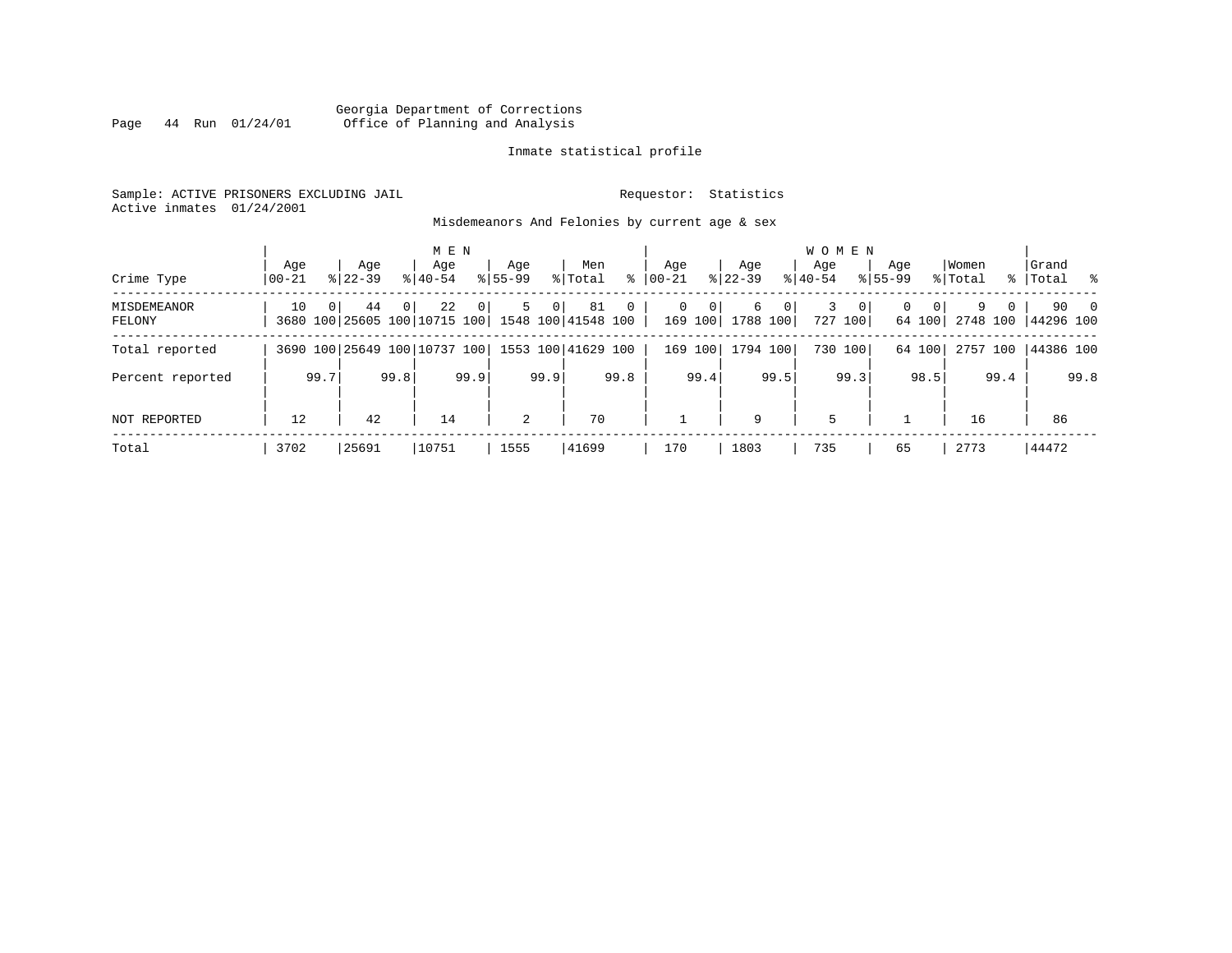# Georgia Department of Corrections Page 45 Run 01/24/01 Office of Planning and Analysis

# Inmate statistical profile

Sample: ACTIVE PRISONERS EXCLUDING JAIL **Requestor:** Statistics Active inmates 01/24/2001

Crimes By Group by current age & sex

|                      |           |             |                |              | M E N                        |             |             |              |                    |             |                |              |              |                | W O M E N   |             |             |                |              |          |           |                |
|----------------------|-----------|-------------|----------------|--------------|------------------------------|-------------|-------------|--------------|--------------------|-------------|----------------|--------------|--------------|----------------|-------------|-------------|-------------|----------------|--------------|----------|-----------|----------------|
|                      | Age       |             | Age            |              | Age                          |             | Age         |              | Men                |             | Age            |              | Age          |                | Age         |             | Aqe         |                | Women        |          | Grand     |                |
| Crimes By Group      | $00 - 21$ |             | $ 22-39$       |              | $8140 - 54$                  |             | $8155 - 99$ |              | % Total            | နွ          | $ 00 - 21$     |              | $8$   22-39  |                | $8140 - 54$ |             | $8155 - 99$ |                | % Total      | ి        | Total     |                |
| HOMICIDE             | 236       | 6           | 2959           | 12           | 1703                         | 16          | 420         | 27           | 5318               | 13          | 20             | 12           | 217          | 12             | 126         | 17          | 36          | 56             | 399          | 14       | 5717      | 13             |
| ABORTION             | $\Omega$  | $\mathbf 0$ | $\Omega$       | $\mathbf 0$  | $\Omega$                     | $\mathbf 0$ | $\Omega$    | $\mathbf 0$  | $\Omega$           | $\mathbf 0$ | $\Omega$       | $\mathbf 0$  | $\Omega$     | $\mathbf 0$    | $\Omega$    | $\mathbf 0$ | $\Omega$    | $\mathbf 0$    | $\Omega$     | $\Omega$ | O         | $\Omega$       |
| BODILY INJRY&REL OFF | 535       | 15          | 3799           | 15           | 1408                         | 13          | 186         | 12           | 5928               | 14          | 23             | 14           | 183          | 10             | 84          | 12          | 6           | 9              | 296          | 11       | 6224      | 14             |
| ARSON & REL OFF      | 18        | 0           | 189            | $\mathbf{1}$ | 64                           | 1           | 9           | $\mathbf{1}$ | 280                | 1           | $\overline{c}$ | 1            | 7            | O              | 12          | 2           | 1           | $\overline{c}$ | 22           | 1        | 302       | 1              |
| DAMAGE OF PROPERTY   | 13        | $\Omega$    | 61             | $\Omega$     | 24                           | $\Omega$    | 3           | $\Omega$     | 101                | $\Omega$    | -1             | $\mathbf{1}$ | 6            | O              | 1           | $\Omega$    | O           | $\Omega$       | 8            | $\Omega$ | 109       | $\Omega$       |
| BURGLARY & REL OFF   | 544       | 15          | 3110           | 12           | 1105                         | 10          | 46          | 3            | 4805               | 12          | 18             | 11           | 124          | 7              | 37          | .5          | 0           | $\Omega$       | 179          | 6        | 4984      | 11             |
| FORGERY & REL OFF    | 47        | 1           | 713            | 3            | 327                          | 3           | 11          | 1            | 1098               | 3           | 16             | 9            | 304          | 17             | 85          | 12          | 5           | 8              | 410          | 15       | 1508      | 3              |
| THEFT                | 268       | 7           | 1606           | 6            | 663                          | 6           | 64          | 4            | 2601               | 6           | 16             | 9            | 209          | 12             | 111         | 15          | 1           | $\overline{a}$ | 337          | 12       | 2938      | 7              |
| <b>ROBBERY</b>       | 1158      | 31          | 4409           | 17           | 1138                         | 11          | 71          | 5            | 6776               | 16          | 48             | 28           | 155          | 9              | 36          | 5           | $\Omega$    | $\Omega$       | 239          | 9        | 7015      | 16             |
| SEXUAL OFFENSES      | 274       |             | 2806           | 11           | 1948                         | 18          | 505         | 33           | 5533               | 13          | 4              | 2            | 44           | $\overline{2}$ | 27          | 4           | 0           | 0              | 75           | 3        | 5608      | 13             |
| OBSCENITY CRIMES     | $\Omega$  | $\Omega$    | $\Omega$       | $\Omega$     | 2                            | $\Omega$    | 1           | $\Omega$     | 3                  | $\Omega$    | <sup>0</sup>   | $\Omega$     | $\Omega$     | O              | $\Omega$    | $\Omega$    | $\Omega$    | O              | $\Omega$     | $\Omega$ | 3         | $\Omega$       |
| TREASON & REL OFF    | $\Omega$  | 0           | 1              | $\Omega$     | $\Omega$                     | O           | O           | 0            | 1                  | O           | <sup>0</sup>   | $\Omega$     | $\Omega$     | $\Omega$       | $\Omega$    | $\Omega$    | $\Omega$    | $\Omega$       | $\Omega$     | 0        | -1        | $\Omega$       |
| CRIMES INVOLVNG GOVT | 72        | 2           | 604            | 2            | 179                          | 2           |             | $\mathbf 0$  | 862                |             | 0              | 0            | 29           | 2              | 15          | 2           | 0           | $\Omega$       | 44           | 2        | 906       | $\mathfrak{D}$ |
| FALSIFICATIONS       | 1         | $\mathbf 0$ | 25             | $\Omega$     | 7                            | 0           | O           | 0            | 33                 | O           |                | 1            | 5            | O              | 1           | 0           | 0           | O              | 7            | 0        | 40        | $\Omega$       |
| OBSTRUCT LAW ENFORCE | 8         | 0           | 77             | 0            | 25                           | O           | 4           | 0            | 114                | 0           | <sup>0</sup>   | 0            |              | U              | 4           | 1           | 0           | 0              | 11           | O        | 125       | $\Omega$       |
| DISORDERLY CONDUCT   | 6         | 0           | 27             | U            |                              | 0           | 0           | 0            | 40                 | O           |                |              | -1           | O              | O           | 0           | 0           | O              | 2            | N        | 42        |                |
| GAMBLING & REL OFF   | $\Omega$  | $\Omega$    | $\overline{c}$ | U            | $\mathbf{1}$                 | O           | 1           | $\Omega$     | $\overline{4}$     | n           | $\cap$         | O            | $\mathbf{1}$ | O              | $\Omega$    | $\Omega$    | $\Omega$    | O              | $\mathbf{1}$ | $\Omega$ | 5         |                |
| CRUELTY TO CHILDREN  | 11        | $\Omega$    | 174            | $\mathbf{1}$ | 50                           | $\Omega$    | 11          | 1            | 246                | 1           | 5              | 3            | 65           | 4              | 12          | 2           | $\Omega$    | $\Omega$       | 82           | 3        | 328       | -1             |
| CRIMES WITH GUNS     | 4         | $\mathbf 0$ | 113            | $\Omega$     | 59                           | 1           | 5           | $\Omega$     | 181                | O           | $\Omega$       | $\Omega$     | 3            | O              | $\Omega$    | $\mathbf 0$ | $\Omega$    | $\Omega$       | 3            | $\Omega$ | 184       | $\Omega$       |
| INVASION PRIVACY     | 3         | 0           | 7              | $\Omega$     | 10                           | $\Omega$    | 1           | 0            | 21                 | $\Omega$    | $\Omega$       | $\Omega$     | $\Omega$     | U              | $\Omega$    | 0           | $\Omega$    | $\Omega$       | $\Omega$     | O        | 21        | $\Omega$       |
| RACKETEERING         | $\Omega$  | 0           | 8              | 0            | 11                           | $\Omega$    | 1           | 0            | 20                 | 0           | $\Omega$       | $\Omega$     | 3            | O              |             | 0           | O           | $\Omega$       | 4            | O        | 24        | $\Omega$       |
| DRUG ABUSE OFFENSES  | 426       | 12          | 3818           | 15           | 1492                         | 14          | 122         | 8            | 5858               | 14          | 11             | 7            | 346          | 19             | 140         | 19          | 12          | 19             | 509          | 18       | 6367      | 14             |
| DRUG TRAFFICKING     | 31        | 1           | 707            | 3            | 219                          | 2           | 31          | 2            | 988                | 2           | 1              | $\mathbf{1}$ | 47           | 3              | 21          | 3           | 3           | 5              | 72           | 3        | 1060      | 2              |
| <b>AUTO CRIMES</b>   | 4         | $\mathbf 0$ | 283            | 1            | 242                          | 2           | 43          | 3            | 572                | 1           | $\Omega$       | $\Omega$     | 11           | 1              | q           | 1           | $\Omega$    | $\Omega$       | 20           | 1        | 592       | $\mathbf{1}$   |
| REVENUE & CONTRABAND | 0         | $\mathbf 0$ | 0              | $\mathbf 0$  | $\mathbf 0$                  | $\mathbf 0$ | 0           | $\mathbf 0$  | 0                  | $\Omega$    | $\Omega$       | $\Omega$     | $\mathbf 0$  | $\mathbf 0$    | $\Omega$    | $\mathbf 0$ | $\Omega$    | 0              | $\mathbf 0$  | $\Omega$ | $\Omega$  | $\Omega$       |
| CRIMES OF OTH STATES | $\Omega$  | 0           | 1              | $\Omega$     | 1                            | $\Omega$    | O           | $\Omega$     | 2                  | $\Omega$    | $\Omega$       | $\Omega$     | $\Omega$     | $\Omega$       | $\Omega$    | $\Omega$    | 0           | $\Omega$       | $\Omega$     | $\Omega$ | 2         | $\Omega$       |
| MISC. FELONIES       | 20        | 1           | 97             | 0            | 26                           | 0           | 5           | $\mathbf 0$  | 148                | 0           | 2              |              | 20           | 1              | 5           | 1           | $\Omega$    | $\Omega$       | 27           |          | 175       | $\Omega$       |
| MISDEMEANORS         | 10        | 0           | 44             | 0            | 22                           | 0           | 5           | 0            | 81                 | 0           | $\Omega$       | 0            | 6            | 0              | 3           | 0           | 0           | 0              | q            | N        | 90        |                |
| Total reported       |           |             |                |              | 3689 100 25640 100 10733 100 |             |             |              | 1552 100 41614 100 |             | 169 100        |              | 1793 100     |                | 730 100     |             |             | 64 100         | 2756 100     |          | 44370 100 |                |
| Percent reported     |           | 99.6        |                | 99.8         |                              | 99.8        |             | 99.8         |                    | 99.8        |                | 99.4         |              | 99.4           |             | 99.3        |             | 98.5           |              | 99.4     |           | 99.8           |
| NOT REPORTED         | 13        |             | 51             |              | 18                           |             | 3           |              | 85                 |             | 1              |              | 10           |                | 5           |             | 1           |                | 17           |          | 102       |                |
| Total                | 3702      |             | 25691          |              | 10751                        |             | 1555        |              | 41699              |             | 170            |              | 1803         |                | 735         |             | 65          |                | 2773         |          | 44472     |                |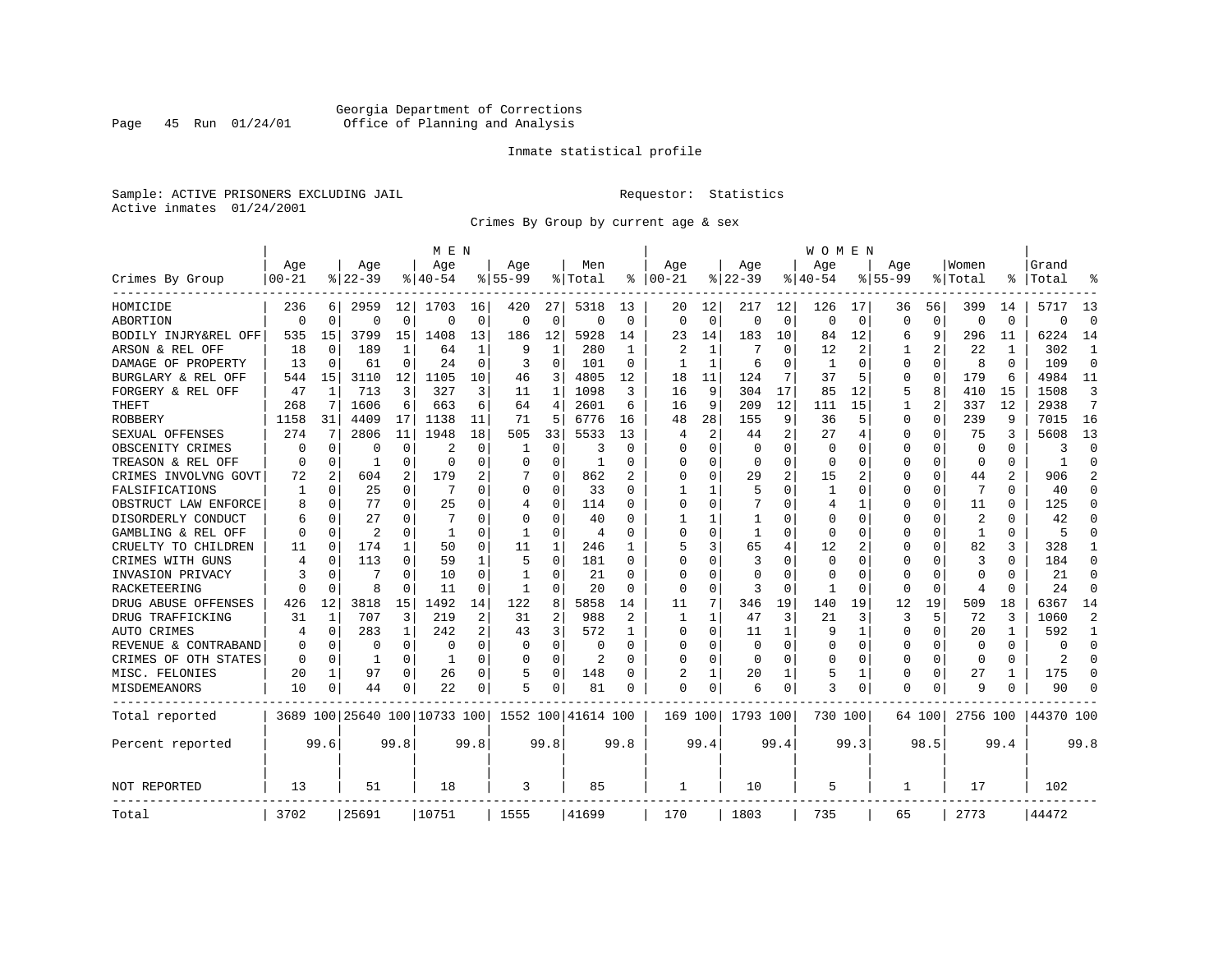# Georgia Department of Corrections Page 46 Run 01/24/01 Office of Planning and Analysis

# Inmate statistical profile

Sample: ACTIVE PRISONERS EXCLUDING JAIL **Requestor:** Statistics Active inmates 01/24/2001

Most Serious Offense by current age & sex

|                            |                |             |                |             | MEN            |             |                |             |                |             |               |                |                |                | <b>WOMEN</b> |             |             |                |              |          |           |          |
|----------------------------|----------------|-------------|----------------|-------------|----------------|-------------|----------------|-------------|----------------|-------------|---------------|----------------|----------------|----------------|--------------|-------------|-------------|----------------|--------------|----------|-----------|----------|
|                            | Age            |             | Age            |             | Age            |             | Age            |             | Men            |             | Age           |                | Age            |                | Age          |             | Age         |                | Women        |          | Grand     |          |
| Most Serious Offense 00-21 |                |             | $8 22-39$      |             | $8 40-54$      |             | $8155 - 99$    |             | % Total        |             | $8   00 - 21$ |                | $8 22-39$      |                | $ 40-54$     |             | $8 55-99$   |                | % Total      |          | %   Total | ዱ        |
| Misdemeanors               |                |             |                |             |                |             |                |             |                |             |               |                |                |                |              |             |             |                |              |          |           |          |
| abandonment                | $\Omega$       | $\mathbf 0$ | $\mathbf{1}$   | 0           | $\mathbf 0$    | 0           | $\mathbf 0$    | 0           | $\mathbf{1}$   | $\mathbf 0$ | $\Omega$      | $\overline{0}$ | $\mathbf 0$    | 0 <sup>1</sup> | $\mathbf 0$  | 0           | $\Omega$    | 0              | $\Omega$     | $\Omega$ |           | $\Omega$ |
| stalking                   | $\cap$         | $\Omega$    | $\overline{2}$ | $\mathbf 0$ | $\Omega$       | $\mathbf 0$ | $\Omega$       | $\mathbf 0$ | $\overline{a}$ | $\Omega$    | $\cap$        | $\Omega$       | $\Omega$       | $\Omega$       | $\cap$       | $\Omega$    | $\Omega$    | 0 <sup>1</sup> | $\Omega$     | $\Omega$ |           | $\Omega$ |
| aggravated assault         | $\Omega$       | $\mathbf 0$ | 1              | 0           | $\mathbf 0$    | $\mathbf 0$ | $\mathbf 0$    | $\mathbf 0$ | $\mathbf{1}$   | $\Omega$    | $\Omega$      | $\overline{0}$ | 0              | 0              | $\Omega$     | 0           | $\Omega$    | $\overline{0}$ | $\Omega$     | 0        |           | $\Omega$ |
| simple assault             | $\cap$         | $\Omega$    | $\overline{c}$ | $\Omega$    | 2              | 0           |                | $\Omega$    | 5              | $\Omega$    | $\Omega$      | $\Omega$       | -1             | $\Omega$       | ∩            | $\Omega$    | U           | $\Omega$       |              | $\Omega$ |           | $\Omega$ |
| simple battery             |                | $\Omega$    | 5              | 0           | 3              | $\mathbf 0$ | $\mathbf{1}$   | $\mathbf 0$ | 10             | $\Omega$    | ∩             | $\Omega$       | $\overline{2}$ | $\Omega$       | ∩            | $\Omega$    | U           | $\Omega$       |              | 0        | 12        | $\Omega$ |
| reckless conduct           | U              | $\Omega$    |                | $\Omega$    | $\cap$         | 0           | $\Omega$       | $\mathbf 0$ | 1              | $\Omega$    | U             | <sup>n</sup>   | <sup>0</sup>   | $\Omega$       |              | $\Omega$    | U           | $\Omega$       | ∩            | 0        |           | $\Omega$ |
| receiving stolen goo       |                | $\Omega$    | $\overline{c}$ | $\Omega$    |                | $\Omega$    | $\Omega$       | $\Omega$    | $\overline{4}$ | $\Omega$    | $\cap$        | $\cap$         | $\Omega$       | 0              |              | $\Omega$    | U           | $\Omega$       | $\cap$       | $\Omega$ |           | $\Omega$ |
| theft by taking            | n              | $\Omega$    |                | $\Omega$    |                | $\Omega$    | O              | $\Omega$    | $\overline{a}$ | $\Omega$    | O             | U              | U              | O              |              | $\Omega$    |             | $\Omega$       |              | $\Omega$ |           | $\Omega$ |
| robbery                    |                | $\Omega$    |                | $\Omega$    | $\Omega$       | $\Omega$    | U              | $\Omega$    |                | $\Omega$    | ∩             | <sup>n</sup>   | U              | U              |              | $\Omega$    |             | $\Omega$       | $\cap$       | $\Omega$ |           | $\Omega$ |
| bad checks                 |                | $\Omega$    | $\cap$         | $\Omega$    |                | $\Omega$    | $\cap$         | $\Omega$    |                | $\Omega$    | $\Omega$      | $\cap$         | $\mathbf{1}$   | U              |              | $\Omega$    | U           | 0              |              | $\Omega$ |           | $\Omega$ |
| poss of narcotics          |                | $\Omega$    |                | $\Omega$    | $\Omega$       | $\Omega$    | $\Omega$       | $\Omega$    |                | $\Omega$    | $\Omega$      | $\cap$         | $\Omega$       | 0              | ∩            | $\Omega$    | U           | $\Omega$       | $\cap$       | $\Omega$ |           | $\Omega$ |
| poss of marijuana          | n              | $\Omega$    |                | $\Omega$    |                | $\Omega$    | O              | $\Omega$    | $\overline{a}$ | $\Omega$    | ∩             | <sup>n</sup>   | $\Omega$       | 0              | ∩            | $\Omega$    | U           | 0              | $\cap$       | $\Omega$ |           | $\Omega$ |
| viol motor yeh law         | n              | $\Omega$    | $\overline{c}$ | $\Omega$    | $\overline{4}$ | $\Omega$    | $\Omega$       | $\Omega$    | 6              | $\cap$      | ∩             | $\cap$         | $\cap$         | 0              | $\Omega$     | $\Omega$    | ∩           | 0              | $\cap$       | $\Omega$ |           | $\cap$   |
| d.u.i.                     |                | $\Omega$    |                | $\Omega$    | 3              | $\Omega$    | $\mathfrak{D}$ | $\Omega$    | 13             | $\Omega$    | U             | $\cap$         | $\cap$         | U              | -1           | $\Omega$    | ∩           | $\Omega$       | $\mathbf{1}$ | $\Omega$ | 14        | $\Omega$ |
| obstr of law enf off       | $\overline{a}$ | $\Omega$    |                | $\cap$      | $\mathbf{1}$   | $\Omega$    | $\cap$         | $\Omega$    | 8              | $\cap$      | ∩             | $\cap$         | ∩              | U              | ∩            | $\Omega$    |             | 0              | $\cap$       | $\cap$   |           | $\Omega$ |
| impersonating anothe       | 1              | $\Omega$    | 1              | $\Omega$    | $\Omega$       | $\Omega$    | U              | $\Omega$    | $\overline{a}$ | $\cap$      | U             | $\cap$         | ∩              | U              | ∩            | $\Omega$    |             | $\Omega$       | $\cap$       | 0        |           | $\cap$   |
| criminal trespassing       | $\Omega$       | $\Omega$    | $\overline{c}$ | $\Omega$    |                | $\Omega$    | O              | $\Omega$    | 3              | $\Omega$    | U             | $\cap$         | $\Omega$       | 0              |              | $\Omega$    |             | 0              | $\Omega$     | $\Omega$ |           | $\Omega$ |
| prostitution               | O              | $\Omega$    | $\Omega$       | $\Omega$    | $\Omega$       | $\Omega$    | O              | $\Omega$    | $\Omega$       | $\Omega$    | O             | $\Omega$       |                | $\Omega$       |              | $\Omega$    |             | $\Omega$       |              | $\Omega$ |           | $\Omega$ |
| sexual battery             | O              | $\Omega$    | $\Omega$       | $\Omega$    | 1              | $\Omega$    |                | $\Omega$    | 1              | $\Omega$    | U             | $\cap$         | $\cap$         | 0              |              | $\Omega$    |             | $\Omega$       | $\cap$       | $\Omega$ |           | $\cap$   |
| escape                     |                | $\Omega$    |                | $\Omega$    | $\Omega$       | $\Omega$    | U              | $\Omega$    | $\overline{2}$ | $\Omega$    | O             | $\cap$         | $\Omega$       | $\Omega$       |              | $\Omega$    |             | $\Omega$       | $\Omega$     | $\Omega$ |           | $\Omega$ |
| cpwl & concealed wea       | 2              | $\mathbf 0$ |                | $\Omega$    | 1              | $\Omega$    | O              | $\Omega$    | $\overline{4}$ | $\Omega$    | O             | $\Omega$       | $\Omega$       | $\Omega$       | O            | $\Omega$    |             | $\Omega$       | $\Omega$     | $\Omega$ |           | $\Omega$ |
| shoplifting                | $\mathbf 0$    | $\mathbf 0$ | $\overline{4}$ | $\Omega$    | $\Omega$       | $\mathbf 0$ |                | $\mathbf 0$ | 5              | $\Omega$    | O             | $\Omega$       | $\mathbf 0$    | $\Omega$       | O            | $\mathbf 0$ | U           | $\Omega$       | $\Omega$     | $\Omega$ |           | $\Omega$ |
| pointing gun at anot       | $\Omega$       | $\mathbf 0$ |                | $\Omega$    | $\Omega$       | $\mathbf 0$ | $\Omega$       | $\mathbf 0$ |                | $\Omega$    | $\Omega$      | $\Omega$       | 0              | $\Omega$       | $\Omega$     | $\Omega$    | 0           | $\Omega$       | $\Omega$     | $\Omega$ |           | $\Omega$ |
| inciting to riot           | $\Omega$       | $\mathbf 0$ | $\Omega$       | $\Omega$    | $\Omega$       | 0           |                | $\mathbf 0$ | $\Omega$       | $\Omega$    |               | $\Omega$       | $\Omega$       | 0              |              | $\Omega$    | U           | $\Omega$       |              | $\Omega$ |           | $\Omega$ |
| theft/lost/property<       | 0              | $\mathbf 0$ | 1              | 0           | $\mathbf 0$    | 0           | $\Omega$       | $\mathbf 0$ |                | $\Omega$    | $\Omega$      | $\mathbf 0$    | $\Omega$       | 0              | $\mathbf 0$  | 0           | U           | 0              | $\Omega$     | O        |           | $\cap$   |
| FELONIES                   |                |             |                |             |                |             |                |             |                |             |               |                |                |                |              |             |             |                |              |          |           |          |
|                            |                |             |                |             |                |             |                |             |                |             |               |                |                |                |              |             | (continued) |                |              |          |           |          |
|                            |                |             |                |             |                |             |                |             |                |             |               |                |                |                |              |             |             |                |              |          |           |          |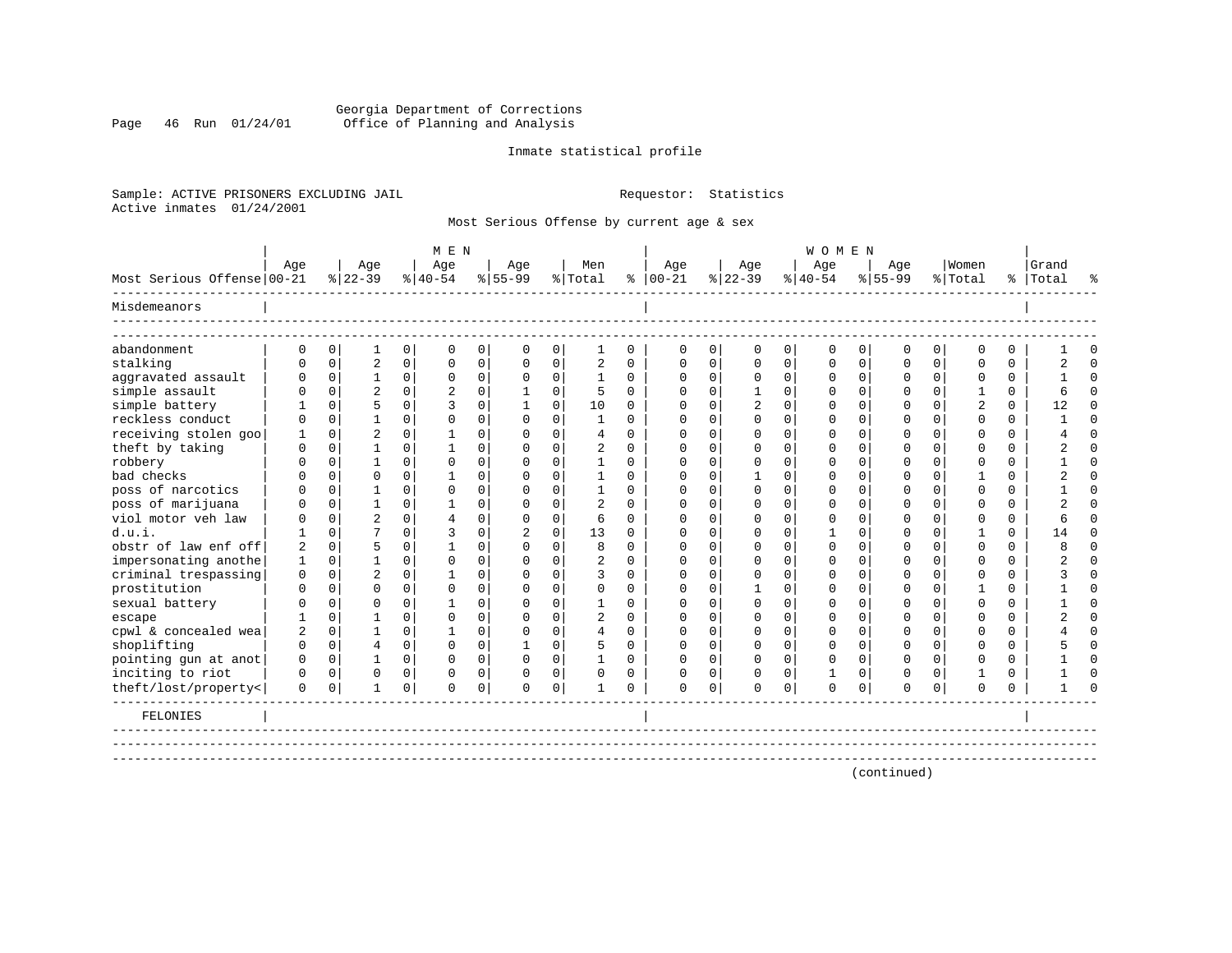Georgia Department of Corrections Page 47 Run 01/24/01 Office of Planning and Analysis

# Inmate statistical profile

| 01/24/2001<br>Active inmates |             |              |                  |          |                  |              |                |              | Most Serious Offense by current age & sex |          |                      |              |                  | (CONTINUED) |                  |             |                |             |                         |          |                    |  |
|------------------------------|-------------|--------------|------------------|----------|------------------|--------------|----------------|--------------|-------------------------------------------|----------|----------------------|--------------|------------------|-------------|------------------|-------------|----------------|-------------|-------------------------|----------|--------------------|--|
|                              |             |              |                  |          | M E N            |              |                |              |                                           |          |                      |              |                  |             | W O M E N        |             |                |             |                         |          |                    |  |
| Most Serious Offense   00-21 | Age         |              | Age<br>$ 22-39 $ |          | Age<br>$8 40-54$ |              | Age<br>% 55-99 |              | Men<br>% Total                            |          | Age<br>$8   00 - 21$ |              | Age<br>$ 22-39 $ |             | Age<br>$ 40-54 $ |             | Age<br>% 55-99 |             | Women<br>% Total        |          | Grand<br>%   Total |  |
| FELONIES                     |             |              |                  |          |                  |              |                |              |                                           |          |                      |              |                  |             |                  |             |                |             |                         |          |                    |  |
| veh homicide tit 40          | 0           | 0            | 1                | 0        | 0                | 0            | 0              | 0            | 1                                         | 0        | 0                    | 0            | 0                | 0           | 0                | 0           | 0              | 0           | 0                       | 0        |                    |  |
| misc misdemeanor             | 1           | 0            | 0                | 0        | 2                | 0            | $\Omega$       | 0            | 3                                         | 0        | 0                    | 0            | 1                | 0           | 1                | 0           | 0              | 0           | $\overline{\mathbf{c}}$ | 0        |                    |  |
| MISC. HOMICIDE OFFEN         | 1           | 0            | 3                | 0        | $\overline{2}$   | 0            | 0              | 0            | 6                                         | 0        | 0                    | 0            | $\Omega$         | 0           | 0                | 0           | 0              | 0           | $\Omega$                | 0        |                    |  |
| <b>MURDER</b>                | 140         | 4            | 2025             | 8        | 1332             | 12           | 321            | 21           | 3818                                      | 9        | 11                   | 7            | 111              | 6           | 67               | 9           | 26             | 41          | 215                     | 8        | 4033               |  |
| VOLUNTARY MANSLAUGHT         | 55          | 1            | 697              | 3        | 283              | 3            | 72             | 5            | 1107                                      | 3        | 9                    | 5            | 78               | 4           | 48               | 7           | 8              | 13          | 143                     | 5        | 1250               |  |
| INVOLUNTARY MANSLAUG         | 20          | 1            | 78               | $\Omega$ | 19               | 0            | 10             | 1            | 127                                       | 0        | 0                    | $\mathbf 0$  | 12               | 1           | 2                | $\mathbf 0$ | $\Omega$       | $\mathbf 0$ | 14                      | 1        | 141                |  |
| RECKLESS ABANDONMENT         | $\Omega$    | $\Omega$     | C                | $\Omega$ | $\Omega$         | $\Omega$     | $\Omega$       | $\Omega$     | $\Omega$                                  | $\Omega$ | 0                    | $\Omega$     | $\mathbf{1}$     | $\Omega$    | $\Omega$         | $\Omega$    | 0              | $\Omega$    | $\mathbf{1}$            | $\Omega$ | 1                  |  |
| FETICIDE                     | $\Omega$    | $\Omega$     | $\mathfrak{D}$   | $\Omega$ | 2                | $\Omega$     | $\Omega$       | $\Omega$     | 4                                         | 0        | O                    | $\Omega$     | $\Omega$         | $\Omega$    | $\Omega$         | $\Omega$    | U              | 0           | $\Omega$                | $\Omega$ | 4                  |  |
| VEHICULAR HOMICIDE           | 21          |              | 147              | 1        | 66               | $\mathbf 1$  | 14             |              | 248                                       | 1        | U                    | $\Omega$     | 15               |             |                  | 1           | 2              | 3           | 24                      | 1        | 272                |  |
| HOMICIDE BY PILOT, DU        | $\Omega$    | <sup>0</sup> | 6                | U        | $\Omega$         | $\Omega$     | $\Omega$       | O            | 6                                         | 0        | $\Omega$             | $\Omega$     | ∩                | 0           | $\mathbf{1}$     | $\Omega$    | U              | $\Omega$    |                         | 0        |                    |  |
| CONCEAL DEATH OF ANO         | 0           | $\Omega$     | $\overline{c}$   | 0        | $\Omega$         | 0            | 1              | 0            | 3                                         | 0        | 0                    | $\Omega$     | $\Omega$         | $\Omega$    | 0                | $\Omega$    | 0              | 0           | $\Omega$                | 0        | 3                  |  |
| CRIMINAL ATTEMPT MUR         | $\Omega$    | $\Omega$     | $\overline{2}$   | $\Omega$ |                  | $\Omega$     | $\overline{2}$ | $\Omega$     | 5                                         | 0        | 0                    | $\Omega$     | $\Omega$         | $\Omega$    | -1               | $\Omega$    | 0              | $\Omega$    | 1                       | 0        | 6                  |  |
| MISC. ASSAULT/BATTER         | 1           | O            | 26               | 0        | 9                | $\mathbf 0$  | $\mathbf{1}$   | 0            | 37                                        | 0        | Ω                    | $\Omega$     | $\Omega$         | $\Omega$    | $\Omega$         | $\Omega$    | 0              | 0           | 0                       | $\Omega$ | 37                 |  |
| AGGRAVATED ASSAULT           | 336         | 9            | 2349             | 9        | 849              | 8            | 122            | 8            | 3656                                      | 9        | 19                   | 11           | 130              |             | 57               | 8           | 4              | 6           | 210                     | 8        | 3866               |  |
| CRMNL ATTEMPT AGG AS         | $\mathbf 0$ | 0            | 3                | 0        | -1               | $\mathbf 0$  | 0              | 0            | 4                                         | 0        | $\mathbf 0$          | 0            | 0                | $\Omega$    | $\mathbf 0$      | 0           | 0              | $\mathbf 0$ | 0                       | 0        | 4                  |  |
| AGGRAVATED BATTERY           | 54          |              | 286              | 1        | 120              | 1            | 19             |              | 479                                       | 1        |                      | $\mathbf{1}$ | 18               |             | 12               | 2           |                | 2           | 33                      | 1        | 512                |  |
| TERRORIST THREATS &          | 20          | 1            | 157              | 1        | 59               | $\mathbf{1}$ | 7              | <sup>0</sup> | 243                                       | 1        | $\Omega$             | $\Omega$     |                  | 0           | 5                | 1           | U              | $\Omega$    | 12                      | $\Omega$ | 255                |  |
| FALSE IMPRISONMENT           | 8           | $\Omega$     | 66               | 0        | 22               | $\mathbf{0}$ | 3              | $\Omega$     | 99                                        | 0        | $\Omega$             | 0            | 2                | $\Omega$    | 1                | 0           | 0              | 0           | 3                       | 0        | 102                |  |
| KIDNAPPING                   | 93          | 3            | 650              | 3        | 252              | 2            | 25             | 2            | 1020                                      | 2        |                      | 1            | 13               | 1           |                  | 1           | 0              | $\mathbf 0$ | 21                      | 1        | 1041               |  |
| INTERFERENCE WITH CU         | 1           | $\Omega$     | 3                | $\Omega$ | $\Omega$         | $\Omega$     | $\Omega$       | $\Omega$     | 4                                         | $\Omega$ | O                    | $\Omega$     | $\Omega$         | 0           | $\Omega$         | $\Omega$    | U              | $\Omega$    | 0                       | $\Omega$ | 4                  |  |
| AGG ASSLT ON POLICE          | 15          | 0            | 170              | 1        | 56               | $\mathbf 1$  | 6              | 0            | 247                                       | 1        | U                    | 0            | 6                | 0           |                  | 0           | 0              | 0           | 8                       | $\Omega$ | 255                |  |
| AGG BATRY PEACE OFFI         | 0           | O            |                  | 0        |                  | $\Omega$     | O              | O            | 9                                         | 0        | U                    | $\Omega$     |                  | 0           | 0                | 0           | 0              | 0           |                         | 0        | 9                  |  |
| SIMPLE BATTERY MISD          | O           | 0            | 1                | 0        | 3                | 0            | 0              | 0            | 4                                         | 0        | U                    | $\Omega$     | $\Omega$         | 0           | $\Omega$         | O           | U              | $\Omega$    | <sup>0</sup>            | $\Omega$ | 4                  |  |
| RECK COND-HIV INFCTD         | 0           | $\Omega$     | 6                | $\Omega$ | $\overline{4}$   | $\Omega$     | $\Omega$       | $\Omega$     | 10                                        | 0        | 0                    | $\Omega$     | 6                | 0           | $\Omega$         | $\Omega$    | 1              | 2           |                         | $\Omega$ | 17                 |  |
| STALKING                     | O           | 0            | $\Omega$         | $\Omega$ | -1               | 0            | $\Omega$       | $\Omega$     | -1                                        | 0        | Ω                    | 0            | $\Omega$         | $\Omega$    | $\Omega$         | 0           | Ω              | 0           | <sup>0</sup>            | 0        | 1                  |  |
| AGGRAVATED STALKING          | 6           | 0            | 70               | 0        | 28               | $\mathbf 0$  | 3              | 0            | 107                                       | 0        |                      | 1            | 1                | $\Omega$    | 0                | $\Omega$    | U              | 0           |                         | $\Omega$ | 109                |  |
| CRIMINAL ATTEMPT KID         | 1           | $\Omega$     | 5                | 0        | 2                | $\mathbf 0$  | $\Omega$       | 0            | 8                                         | 0        | O                    | 0            | $\Omega$         | 0           | $\Omega$         | 0           | 0              | 0           | 0                       | $\Omega$ | 8                  |  |
| MISC. ARSON                  | $\Omega$    | 0            | -1               | $\Omega$ |                  | 0            | 1              | 0            | 3                                         | 0        | 0                    | $\Omega$     |                  | $\Omega$    | 1                | $\Omega$    | 0              | 0           |                         | 0        |                    |  |
| FIRST DEGREE ARSON           | 14          | 0            | 158              | 1        | 51               | $\Omega$     | 8              | 1            | 231                                       | 1        | 2                    | 1            |                  | $\Omega$    | 9                | 1           |                | 2           | 19                      | 1        | 250                |  |
| SECOND DEGREE ARSON          | 4           | 0            | 29               | 0        | 11               | 0            | O              | 0            | 44                                        | 0        | 0                    | 0            | $\Omega$         | 0           |                  | 0           | 0              | $\Omega$    | 2                       | 0        | 46                 |  |
| CRIMINAL POSS EXPLOS         | $\Omega$    | $\Omega$     | $\mathbf{1}$     | $\Omega$ |                  | $\Omega$     | $\Omega$       | $\Omega$     | $\mathfrak{D}$                            | $\Omega$ | O                    | $\Omega$     | $\Omega$         | $\Omega$    | $\Omega$         | $\Omega$    | O              | $\Omega$    | $\Omega$                | $\Omega$ | 2                  |  |

------------------------------------------------------------------------------------------------------------------------------------

(continued)

Sample: ACTIVE PRISONERS EXCLUDING JAIL **Requestor:** Statistics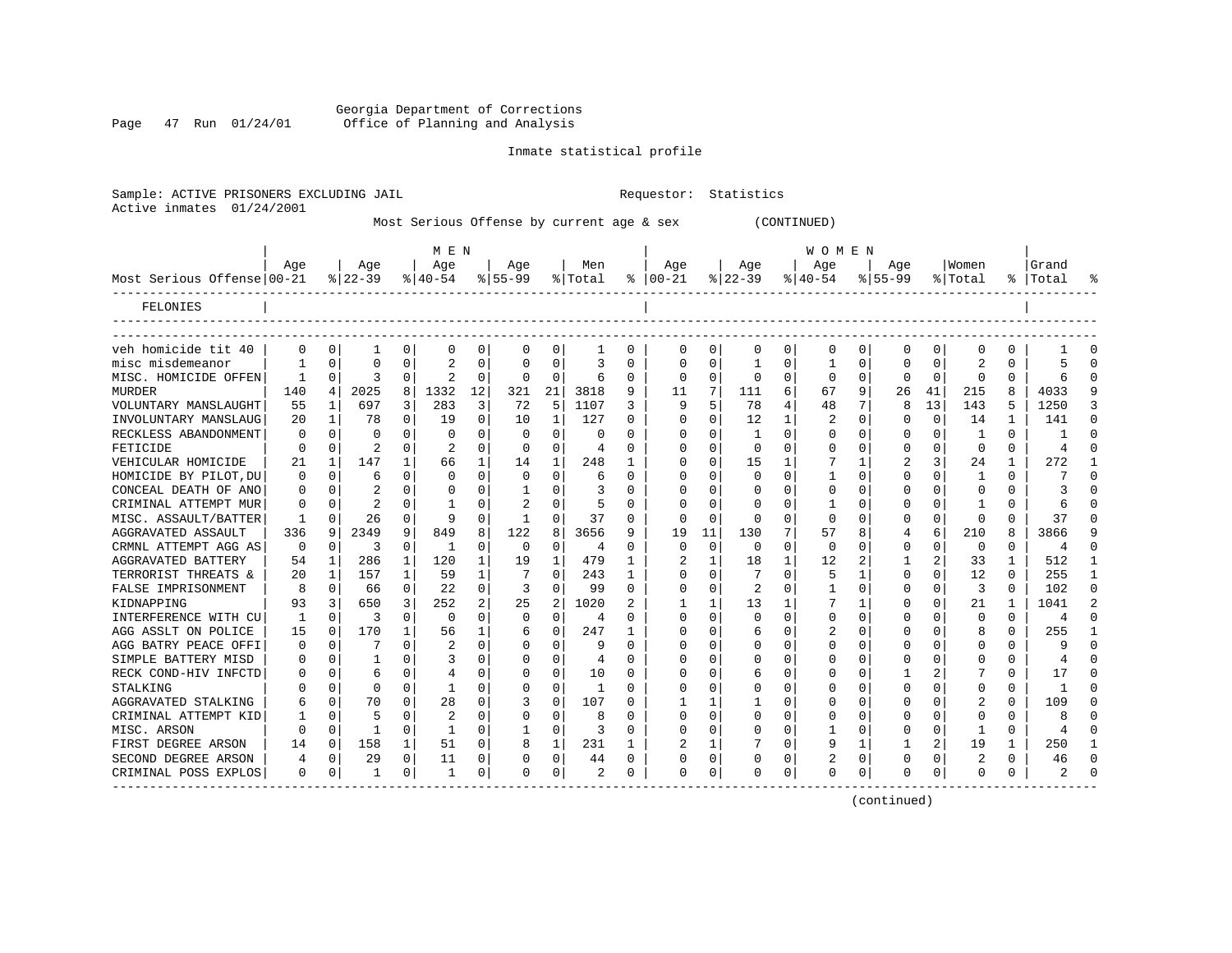# Georgia Department of Corrections Page 48 Run 01/24/01 Office of Planning and Analysis

# Inmate statistical profile

Sample: ACTIVE PRISONERS EXCLUDING JAIL **Requestor:** Statistics Active inmates 01/24/2001

Most Serious Offense by current age & sex (CONTINUED)

|                            |     |             |           |          | M E N     |          |              |          |         |    |          |          |                |          | W O M E N |             |             |          |          |          |           |          |
|----------------------------|-----|-------------|-----------|----------|-----------|----------|--------------|----------|---------|----|----------|----------|----------------|----------|-----------|-------------|-------------|----------|----------|----------|-----------|----------|
|                            | Age |             | Age       |          | Age       |          | Aqe          |          | Men     |    | Aqe      |          | Aqe            |          | Age       |             | Aqe         |          | Women    |          | Grand     |          |
| Most Serious Offense 00-21 |     |             | $8 22-39$ |          | $8 40-54$ |          | $8 55-99$    |          | % Total | ႜ  | $ 00-21$ |          | $ 22-39$       |          | $ 40-54$  |             | $8155 - 99$ |          | % Total  |          | %   Total |          |
| MISC. CRIMINAL DAMAG       | 0   | 0           | 1         | 0        | 0         | 0        | 0            | 0        | 1       | 0  | 0        | 0        | 1              | 0        | 0         | 0           | 0           | 0        | -1       | 0        | 2         | ∩        |
| CRIM. DAMAGE 1ST DEG       | 3   | 0           | 16        | 0        | 5         | 0        | 0            | 0        | 24      | 0  | O        | 0        | -1             | 0        | 0         | 0           | 0           | O        | -1       | 0        | 25        |          |
| CRIM. DAMAGE 2ND DEG       | 8   | $\Omega$    | 41        | 0        | 17        | 0        |              | 0        | 69      | 0  |          | 1        |                | 0        |           | $\Omega$    | 0           | O        |          | 0        | 74        |          |
| VANDALISM TO CHURCH        |     | $\Omega$    | O         | O        | 0         | 0        |              | 0        |         | 0  |          | $\Omega$ |                | 0        |           | $\Omega$    | 0           | 0        |          | O        |           |          |
| ALTER I.D.                 |     | n           | 3         | O        |           | 0        |              | 0        | б       | U  | O        | $\Omega$ | $\Omega$       | 0        | O         | 0           | O           | $\Omega$ | $\Omega$ | O        |           |          |
| <b>BURGLARY</b>            | 535 | 14          | 3091      | 12       | 1085      | 10       | 45           | 3        | 4756    | 11 | 18       | 11       | 123            | 7        | 37        | 5           | O           | $\Omega$ | 178      | 6        | 4934      | 11       |
| POSS BURGLAR TOOLS         |     | $\Omega$    | 9         | $\Omega$ | 7         | $\Omega$ | -1           | 0        | 24      | 0  | $\Omega$ | $\Omega$ | -1             | $\Omega$ | $\Omega$  | $\Omega$    | O           | O        | 1        | 0        | 25        | $\Omega$ |
| CRMNL ATMPT COMMIT B       |     | 0           | 10        | O        | 13        | 0        | O            | 0        | 25      | 0  | O        | 0        | O              | 0        | 0         | 0           | 0           | $\Omega$ | 0        | $\Omega$ | 25        | $\Omega$ |
| MISC. FORGERY              |     | 0           |           | 0        | 2         | 0        | $\left($     | 0        | 10      | 0  | 0        | 0        | -1             | $\Omega$ | 0         | 0           | 0           | $\Omega$ |          | O        | 11        | ∩        |
| FORGERY 1ST DEGREE         | 42  |             | 636       | 2        | 294       | 3        | 9            | 1        | 981     | 2  | 15       | 9        | 282            | 16       | 72        | 10          | 3           | 5        | 372      | 13       | 1353      | 3        |
| FORGERY 2ND DEGREE         |     | n           | 12        | O        | 8         | 0        |              | O        | 20      | U  | $\cap$   | 0        | 3              | O        | 3         | C           | O           | O        | 6        | O        | 26        |          |
| <b>BAD CHECKS</b>          |     | n           | 2         | 0        |           | 0        |              | O        | 5       | U  |          | 0        | O              | 0        | O         | 0           | O           | O        | O        | 0        |           |          |
| THEFT CREDIT CARD          |     | 0           | 15        | 0        | 5         | 0        |              | 0        | 21      | U  |          | $\Omega$ | 4              | 0        | 2         | 0           | O           | $\Omega$ | 6        | 0        | 27        |          |
| FRAUDULENT CREDIT CA       |     | 0           | 27        | 0        | 9         | 0        |              | 0        | 39      | 0  |          | 0        | 10             | 1        |           | 1           | 0           | 0        | 15       | 1        | 54        |          |
| TELECOMMUNICATIONS F       | O   | 0           | 3         | 0        | 0         | 0        |              | 0        | 3       | U  |          | 0        | $\Omega$       | 0        | O         | 0           | O           | O        | 0        | 0        |           |          |
| CRMNL ATMPT COMMIT F       |     | $\Omega$    | 1         | O        | C         | 0        |              | 0        | 1       | U  |          | $\Omega$ |                | 0        | $\Omega$  | $\Omega$    | 0           | O        | $\Omega$ | 0        |           |          |
| MISC. FRAUD                |     | $\Omega$    | 10        | 0        | 6         | 0        |              | 0        | 18      | 0  |          | 1        | 4              | $\Omega$ | 3         | $\Omega$    |             | 3        | 10       | 0        | 28        |          |
| THEFT BY TAKING            | 92  | 2           | 501       | 2        | 194       | 2        | 31           | 2        | 818     | 2  |          | 2        | 66             | 4        | 29        | 4           | 0           | O        | 99       | 4        | 917       |          |
| THEFT BY DECEPTION         |     | 0           | 21        |          | 14        | 0        |              | 0        | 40      | 0  |          | 1        | 4              | 0        |           | C           | 0           |          | 6        | 0        | 46        |          |
| THEFT BY EXTORTION         |     | $\Omega$    |           | O        |           | 0        |              | 0        |         | U  | C        | $\Omega$ | $\Omega$       | 0        |           | $\Omega$    | O           | O        | $\Omega$ | O        |           |          |
| THEFT OF LOST PROPER       | O   | $\Omega$    | $\Omega$  | 0        | 3         | U        | O            | $\Omega$ | ς       | U  | C        | $\Omega$ | $\Omega$       | O        |           | O           | O           | 0        | $\Omega$ | 0        | κ         |          |
| THEFT BY REC STOLEN        | 118 | 3           | 603       | 2        | 166       | 2        |              | $\Omega$ | 894     | 2  |          | 1        | 27             | 2        | 3         | $\Omega$    | O           | 0        | 32       | 1        | 926       |          |
| THEFT OF SERVICES          |     | $\Omega$    | 4         | 0        | -1        | 0        |              | 0        | 5       | U  |          | 1        |                | 0        |           | 0           | 0           | 0        | -1       | O        | 6         |          |
| THEFT BY CONVERSION        |     | $\Omega$    | 23        | O        | 13        | 0        |              | 0        | 37      | U  |          | 1        |                | 0        |           | 0           | O           | U        | 8        | 0        | 45        |          |
| CONVSN PAYMNTS REAL        | n   | $\Omega$    | -1        | 0        | 0         | 0        |              | 0        | 1       | U  |          | 0        |                | O        | O         | 0           | O           | U        | C        | 0        | -1        |          |
| THEFT OF MOTOR VEH,        | 21  | 1           | 114       | 0        | 30        | 0        | O            | 0        | 165     | 0  |          | 1        |                | 0        | $\left($  | 0           | 0           | 0        | 6        | 0        | 171       |          |
| THEFT BRING PROP IN        | 0   | 0           | 16        | O        | 3         | 0        | 2            | 0        | 21      | U  | O        | 0        |                | 0        | 0         | 0           | 0           | O        | O        | Ω        | 21        |          |
| THEFT RECV PROP OUT        | 0   | 0           |           | 0        | 0         | 0        |              | 0        | 4       | 0  |          | 0        | O              | 0        | 0         | 0           | 0           | 0        | -0       | U        |           |          |
| THEFT BY SHOPLIFTING       | 8   | $\Omega$    | 232       | 1        | 211       | 2        | 14           | 1        | 465     | 1  |          | 3        | 100            | 6        | 76        | 10          |             |          | 182      |          | 647       |          |
| ENTERING VEHICLE           | 29  | -1          | 88        | 0        | 27        | 0        | 2            | 0        | 146     | 0  | $\Omega$ | $\Omega$ | $\overline{2}$ | 0        | -1        | $\Omega$    | 0           | $\Omega$ | 3        | 0        | 149       | $\cap$   |
| <b>ROBBERY</b>             | 466 | 13          | 1740      | 7        | 431       | 4        | 22           | 1        | 2659    | 6  | 34       | 20       | 101            | 6        | 27        | 4           | 0           | $\Omega$ | 162      | 6        | 2821      |          |
| ARMED ROBBERY              | 626 | 17          | 2472      | 10       | 690       | 6        | 49           | 3        | 3837    | 9  | 13       | 8        | 45             | 3        | 9         | 1           | 0           | 0        | 67       | 2        | 3904      | 9        |
| HIJACKING MOTOR VEHI       | 12  | $\mathbf 0$ | 27        | 0        | $\Omega$  | 0        |              | 0        | 39      | U  |          | 1        | $\mathbf{1}$   | $\Omega$ |           | $\mathbf 0$ | 0           | $\Omega$ | 2        | $\Omega$ | 41        |          |
| CRIMINAL ATTEMPT ROB       | 10  | 0           | 30        | $\Omega$ | 11        | 0        |              | 0        | 51      | U  | C        | 0        |                | 0        | U         | 0           | O           | $\Omega$ | 2        | 0        | 53        | ∩        |
| CRMNL ATMPT ARMED RO       | 44  | 1           | 140       | 1        | 6         | 0        | <sup>0</sup> | 0        | 190     | 0  | $\Omega$ | 0        | 6              | 0        | $\Omega$  | 0           | O           | 0        | 6        | 0        | 196       |          |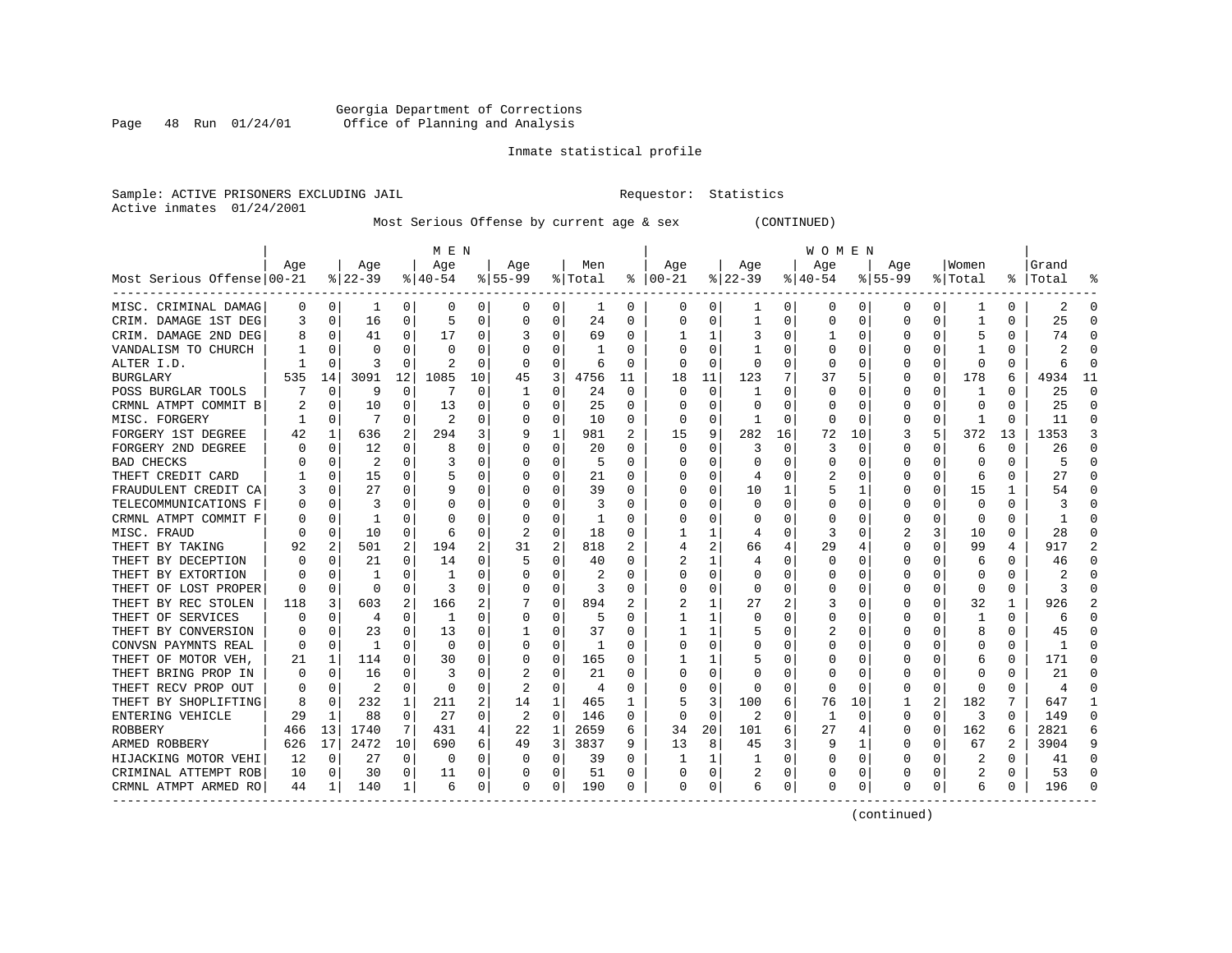#### Georgia Department of Corrections Page 49 Run 01/24/01 Office of Planning and Analysis

# Inmate statistical profile

| Sample: ACTIVE PRISONERS EXCLUDING JAIL | Requestor: Statistics |  |
|-----------------------------------------|-----------------------|--|
| Active inmates 01/24/2001               |                       |  |

# Most Serious Offense by current age & sex (CONTINUED)

|                            |     |             |              |                         | M E N       |                |           |                |                |          |          |          |              |   | W O M E N |          |             |          |                |          |              |                |
|----------------------------|-----|-------------|--------------|-------------------------|-------------|----------------|-----------|----------------|----------------|----------|----------|----------|--------------|---|-----------|----------|-------------|----------|----------------|----------|--------------|----------------|
|                            | Age |             | Age          |                         | Age         |                | Age       |                | Men            |          | Age      |          | Age          |   | Age       |          | Age         |          | Women          |          | Grand        |                |
| Most Serious Offense 00-21 |     |             | $ 22-39$     |                         | $8 40-54$   |                | $8 55-99$ |                | % Total        | ະ        | $ 00-21$ |          | $ 22-39$     |   | $ 40-54$  |          | $8155 - 99$ |          | % Total        |          | %   Total    | ႜ              |
| MISC. SEXUAL               | 0   | 0           | 11           | 0                       | 8           | $\overline{0}$ | 1         | 0              | 20             | 0        | 0        | 0        | 0            | 0 |           | 0        | 0           | 0        |                | 0        | 21           | 0              |
| RAPE                       | 58  | 2           | 852          | $\overline{\mathbf{3}}$ | 651         | 6              | 80        | 5              | 1641           | 4        | $\Omega$ | $\Omega$ | $\mathbf{1}$ | 0 | 3         | $\Omega$ | 0           | 0        | 4              | $\Omega$ | 1645         | 4              |
| SODOMY                     |     | $\Omega$    | 17           | 0                       | 15          | 0              | 5         | 0              | 41             | O        | $\Omega$ | $\Omega$ | $\Omega$     | 0 |           | $\Omega$ | Ω           | $\Omega$ | $\Omega$       | $\Omega$ | 41           | $\Omega$       |
| AGGRAVATED SODOMY          |     | $\Omega$    | 109          | 0                       | 87          | 1              | 31        | $\overline{a}$ | 234            | 1        |          | $\Omega$ |              | 0 |           | $\Omega$ | Ω           | $\Omega$ | 4              | $\Omega$ | 238          | $\mathbf{1}$   |
| INCEST                     |     | 0           | 24           | 0                       | 41          | 0              | 6         | 0              | 72             | 0        |          | $\Omega$ | 0            | 0 |           | 0        | C           | 0        | $\Omega$       | $\Omega$ | 72           | $\mathbf 0$    |
| <b>BIGAMY</b>              |     | 0           | $\mathbf{1}$ | 0                       | $\mathbf 0$ | 0              |           | 0              | $\mathbf{1}$   | $\Omega$ |          | $\Omega$ | 0            | 0 |           | $\Omega$ | C           | $\Omega$ | $\Omega$       | 0        | $\mathbf{1}$ | $\mathbf 0$    |
| AGGRAVATED SEXUAL BA       |     | 0           | 37           | 0                       | 28          | 0              | 9         | 1              | 77             | $\Omega$ | O        | $\Omega$ | 1            | 0 |           | $\Omega$ | C           | $\Omega$ | 1              | $\Omega$ | 78           | $\mathbf 0$    |
| STATUATORY RAPE            | 68  | 2           | 319          | 1                       | 37          | 0              | 10        | 1              | 434            | 1        |          |          | 5            | 0 | $\Omega$  | $\Omega$ | C           | $\Omega$ | 6              | $\Omega$ | 440          | $\mathbf{1}$   |
| CHILD MOLESTATION          | 104 | 3           | 906          | 4                       | 684         | 6              | 237       | 15             | 1931           | 5        | 3        | 2        | 19           | 1 | 14        | 2        | C           | $\Omega$ | 36             | 1        | 1967         | 4              |
| ENTICING CHILD-INDEC       | 1   | 0           | 22           | 0                       | 12          | 0              | 4         | 0              | 39             | 0        | $\Omega$ | $\Omega$ | 2            | 0 | $\Omega$  | $\Omega$ | C           | $\Omega$ | $\overline{2}$ | $\Omega$ | 41           | $\Omega$       |
| AGGRAV. CHILD MOLEST       | 25  | 1           | 463          | 2                       | 375         | 3              | 120       | 8              | 983            |          | $\Omega$ | $\Omega$ | 15           |   | 6         | 1        | C           | $\Omega$ | 21             |          | 1004         | $\overline{2}$ |
| SEXL/ASSLT/AGN/PERS/       | O   | $\Omega$    | 4            | 0                       | $\Omega$    | 0              | $\Omega$  | 0              | 4              | O        | $\Omega$ | $\Omega$ | $\Omega$     | 0 |           | $\Omega$ | Ω           | $\Omega$ | $\Omega$       | $\Omega$ | 4            | $\Omega$       |
| CRIMINAL ATTPT RAPE        | 2   | 0           | 39           | $\Omega$                | 8           | 0              |           | 0              | 51             | O        | O        | $\Omega$ | 0            | 0 |           | 0        | C           | $\Omega$ | $\Omega$       | 0        | 51           | $\Omega$       |
| CRIMINAL ATTPT SODOM       |     | 0           | 1            | 0                       | 0           | 0              |           | 0              |                | O        |          | 0        | 0            | 0 |           | 0        | C           | 0        | $\Omega$       | 0        |              | $\mathbf 0$    |
| CRIMINAL ATTPT AGG S       |     | 0           |              | U                       | 2           | 0              |           | 0              | 4              | U        | $\Omega$ | $\Omega$ | 0            | 0 |           | 0        | C           | 0        | $\Omega$       | $\Omega$ |              | $\Omega$       |
| MISC. OBSCENITY            |     | $\Omega$    | 0            | U                       | 2           | 0              | 1         | 0              | 3              | O        | $\Omega$ | $\Omega$ | 0            | 0 |           | $\Omega$ | Ω           | $\Omega$ | $\Omega$       | $\Omega$ |              | $\Omega$       |
| MISC. PUBLIC ORDER         |     | $\Omega$    |              | U                       | 0           | 0              | U         | 0              |                | 0        | $\Omega$ | $\Omega$ | 0            | 0 | O         | $\Omega$ | C           | $\Omega$ | $\Omega$       | $\Omega$ |              | $\Omega$       |
| BRIBERY GOVT OFFICER       |     | $\Omega$    | 2            | U                       | $\Omega$    | 0              | U         | 0              | 2              | 0        | $\Omega$ | $\Omega$ | 0            | 0 | O         | $\Omega$ | C           | $\Omega$ | $\Omega$       | $\Omega$ |              | $\Omega$       |
| DEFRAUDING STATE           |     | $\Omega$    | 0            | 0                       |             | 0              | 0         | 0              | 2              | 0        | $\Omega$ |          |              | 0 |           | $\Omega$ |             | $\Omega$ |                | $\Omega$ |              | $\Omega$       |
| FALSE CERTIFICATES         |     | $\Omega$    |              | U                       | $\Omega$    | 0              | 0         | 0              |                | U        | $\Omega$ | $\Omega$ | $\Omega$     | 0 | $\Omega$  | $\Omega$ | Ω           | $\Omega$ | $\Omega$       | $\Omega$ |              | O              |
| INFLUENCING WITNESS        |     | $\Omega$    | 4            | 0                       | -1          | 0              | 0         | 0              | 5              | O        |          | $\Omega$ | $\Omega$     | 0 | 0         | $\Omega$ | C           | $\Omega$ | $\Omega$       | 0        |              | $\Omega$       |
| OBSTR OF LAW ENF OFF       | 72  | 2           | 597          | 2                       | 176         | 2              |           | 0              | 852            | 2        |          | $\Omega$ | 28           | 2 | 14        | 2        | C           | $\Omega$ | 42             | 2        | 894          | $\overline{a}$ |
| PERJURY                    |     | $\Omega$    | 2            | 0                       | $\Omega$    | 0              | 0         | 0              | 2              | $\Omega$ |          |          |              | 0 | $\Omega$  | $\Omega$ | Ω           | $\Omega$ | $\overline{2}$ | $\Omega$ |              | $\Omega$       |
| <b>FALSE SWEARING</b>      |     | $\Omega$    | 0            | 0                       | 0           | 0              | U         | $\Omega$       | 0              | O        | $\Omega$ | $\Omega$ | $\mathbf{1}$ | 0 |           | $\Omega$ | Ω           | $\Omega$ | $\mathbf{1}$   | $\Omega$ |              | $\Omega$       |
| IMPERSONATION              |     | $\Omega$    |              | U                       | $\Omega$    | 0              | U         | 0              |                | O        | $\Omega$ | $\Omega$ | 0            | 0 |           | $\Omega$ | Ω           | $\Omega$ | $\Omega$       | $\Omega$ |              | $\Omega$       |
| IMPERSONATING OFFIC        |     | $\Omega$    | 0            | U                       | $\Omega$    | 0              | U         | 0              |                | O        | $\Omega$ | $\Omega$ | 0            | 0 |           | $\Omega$ | C           | $\Omega$ | $\Omega$       | $\Omega$ |              | $\Omega$       |
| FALSE STATEMENTS GOV       |     | 0           | 19           | 0                       |             | 0              | 0         | 0              | 26             |          |          |          | 3            | 0 |           | $\Omega$ |             | 0        |                | $\Omega$ | 30           | $\Omega$       |
| IMPRSNTNG ANTHR RBAL       |     | $\mathbf 0$ | 3            | O                       | $\Omega$    | $\Omega$       | U         | 0              | 3              | $\Omega$ |          |          | <sup>0</sup> | U |           | $\Omega$ |             | $\Omega$ | $\Omega$       | $\Omega$ |              | $\Omega$       |
| <b>ESCAPE</b>              |     | $\Omega$    | 68           | 0                       | 23          | 0              | 4         | $\Omega$       | 101            | U        | $\Omega$ | $\Omega$ | 4            | 0 |           | $\Omega$ | Λ           | $\Omega$ | 5              | $\Omega$ | 106          | O              |
| AIDING ESCAPE              |     | $\Omega$    | 1            | 0                       | $\Omega$    | $\Omega$       | 0         | $\Omega$       |                | O        |          | $\Omega$ | 0            | 0 | $\Omega$  | $\Omega$ | Ω           | $\Omega$ | $\Omega$       | $\Omega$ | ำ            | O              |
| HINDERING APPREH OR        |     | $\Omega$    | 3            | 0                       | 2           | $\Omega$       | 0         | $\Omega$       |                | O        | $\Omega$ | $\Omega$ |              | 0 | 2         | $\Omega$ | C           | $\Omega$ | 3              | $\Omega$ | 10           | $\Omega$       |
| MUTINY IN PENAL INST       |     | 0           | 2            | 0                       | 0           | 0              |           | 0              | 2              | 0        |          | $\Omega$ | 0            | 0 |           | 0        |             | $\Omega$ | $\Omega$       | $\Omega$ |              | $\Omega$       |
| <b>BAIL JUMPING</b>        |     | $\Omega$    | 3            | 0                       | $\Omega$    | 0              |           | 0              | 3              | $\Omega$ |          | $\Omega$ |              | 0 |           | 0        | Λ           | $\Omega$ | 3              | $\Omega$ | 6            | $\Omega$       |
| FALSE PUBLIC ALARM         |     | $\Omega$    | 1            | U                       | 1           | 0              |           | 0              | $\overline{2}$ | O        | $\Omega$ | $\Omega$ | <sup>0</sup> | 0 | $\Omega$  | 0        | Ω           | $\Omega$ | $\Omega$       | $\Omega$ |              | $\Omega$       |
| CRIM INTER WITH GOVT       | 6   | 0           | 26           | 0                       | 6           | 0              | O         | 0              | 38             | 0        | 1        |          |              | 0 | $\Omega$  | 0        | U           | 0        | $\mathfrak{D}$ | $\Omega$ | 40           | $\Omega$       |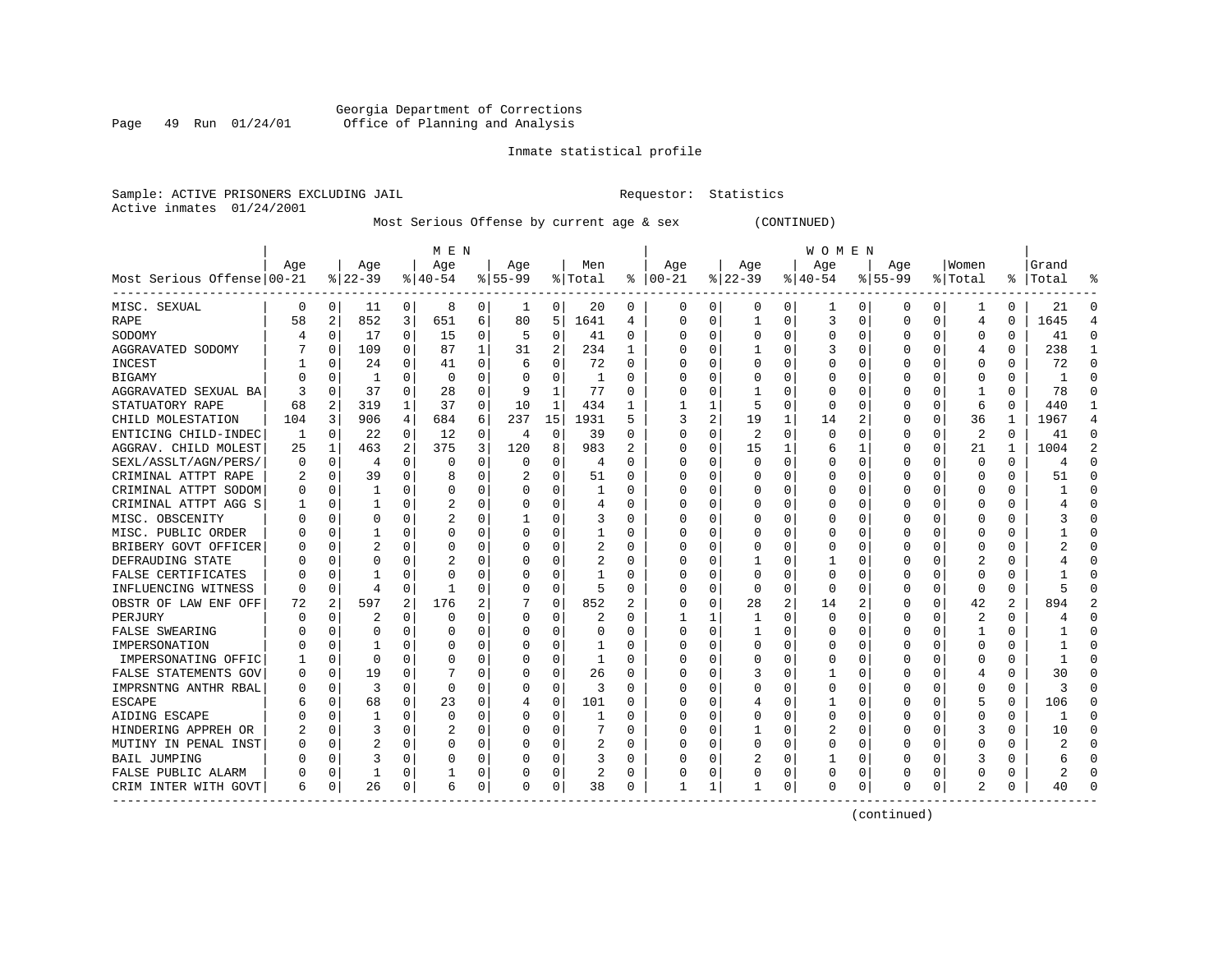# Georgia Department of Corrections<br>Page 50 Run 01/24/01 office of Planning and Analysis Page 50 Run 01/24/01 Office of Planning and Analysis

# Inmate statistical profile

Sample: ACTIVE PRISONERS EXCLUDING JAIL **Requestor:** Statistics Active inmates 01/24/2001

Most Serious Offense by current age & sex (CONTINUED)

|                            |     |             |          |              | M E N     |          |           |             |                |          |          |          |              |          | W O M E N |             |             |          |              |              |                |          |
|----------------------------|-----|-------------|----------|--------------|-----------|----------|-----------|-------------|----------------|----------|----------|----------|--------------|----------|-----------|-------------|-------------|----------|--------------|--------------|----------------|----------|
|                            | Age |             | Age      |              | Age       |          | Age       |             | Men            |          | Age      |          | Age          |          | Age       |             | Aqe         |          | Women        |              | Grand          |          |
| Most Serious Offense 00-21 |     |             | $ 22-39$ |              | $8 40-54$ |          | $8 55-99$ |             | % Total        | ႜ        | $ 00-21$ |          | $ 22-39$     |          | $ 40-54$  |             | $8155 - 99$ |          | % Total      |              | %   Total      |          |
| MISC. GAMBLING/RELAT       | 0   | 0           | 0        | 0            | -1        | 0        | 0         | 0           | 1              | 0        | 0        | 0        | 0            | 0        | 0         | 0           | 0           | 0        | 0            | 0            |                |          |
| COMMERICAL GAMBLING        |     | $\Omega$    | U        | 0            | $\Omega$  | 0        | 1         | 0           | 1              | $\Omega$ | $\Omega$ | 0        | 0            | 0        | U         | 0           | 0           | $\Omega$ | 0            | $\Omega$     |                |          |
| SOLICIT/ACCEPTING BR       |     | $\Omega$    |          | 0            | $\Omega$  | 0        | $\Omega$  | $\Omega$    | 1              | $\Omega$ | $\Omega$ | 0        |              | 0        |           | $\Omega$    | 0           | $\Omega$ |              | $\Omega$     |                |          |
| <b>BUS HIJACKING</b>       |     | $\Omega$    | 1        | 0            | $\Omega$  | $\Omega$ | 0         | 0           | 1              | $\Omega$ |          | 0        | $\Omega$     | $\Omega$ |           | $\Omega$    | 0           | $\Omega$ | $\Omega$     | $\Omega$     |                |          |
| CRUELTY TO CHILDREN        | 10  | 0           | 171      | $\mathbf{1}$ | 43        | 0        |           | $\mathbf 1$ | 232            | 1        |          | 3        | 64           | 4        | 11        | 2           | O           | 0        | 80           | 3            | 312            |          |
| SEX EXPLOITATION CHI       |     | $\Omega$    | 3        | 0            | 6         | 0        |           | 0           | 12             | $\Omega$ |          | $\Omega$ | U            | O        |           | $\Omega$    | U           | O        | $\Omega$     | $\Omega$     | 12             | ∩        |
| ABANDONMENT OF CHILD       |     | $\Omega$    | U        | 0            |           | 0        | U         | 0           | 1              | $\Omega$ | $\Omega$ | 0        | O            | U        |           | $\Omega$    | U           | 0        | $\Omega$     | $\Omega$     |                | $\Omega$ |
| CNTRBTNG DELINOENCY        |     | $\Omega$    | O        | 0            | O         | 0        | U         | 0           | 1              | 0        |          | 0        |              | U        |           | 0           | O           | 0        |              | 0            |                | ∩        |
| MISC WEAPON/EXPLOSIV       |     | $\Omega$    | 3        | U            |           | 0        | U         | 0           | 4              | 0        |          |          | O            | U        |           | 0           | O           | 0        | O            | 0            |                |          |
| CARRY CONCEALED WEAP       |     | $\Omega$    |          |              |           | 0        |           | 0           | 4              |          |          |          |              | U        |           | 0           |             | O        |              | O            |                |          |
| POSS OF FIREARM DUR        |     | $\Omega$    |          | U            | 6         | 0        |           | O           | 15             | $\Omega$ |          |          |              | U        |           | $\Omega$    |             |          |              | 0            | 16             |          |
| POSS OF CERTAIN WEAP       |     | $\Omega$    | 15       | 0            | 7         | 0        |           | 0           | 24             | $\Omega$ | O        | 0        | O            | U        |           | $\Omega$    | O           | 0        | $\Omega$     | 0            | 24             |          |
| POSS FIREARM CONVCT        |     | $\Omega$    | 81       | $\Omega$     | 44        | 0        |           | $\mathbf 0$ | 129            | $\Omega$ |          | 0        |              | 0        |           | $\Omega$    | O           | 0        | 1            | 0            | 130            |          |
| CARRYING WEAPON AT S       |     | 0           | 4        | 0            | $\Omega$  | 0        |           | 0           | 4              | 0        |          |          |              | 0        |           | 0           |             | 0        |              | 0            |                |          |
| DESTROY/INJUR POLICE       |     | $\Omega$    |          | 0            | O         | 0        | U         | 0           | 1              | $\Omega$ |          |          |              | U        |           | 0           | U           | 0        | $\Omega$     | $\Omega$     |                |          |
| MISC INVASION OF PRI       |     | $\Omega$    | 0        | 0            | 2         | 0        |           | $\Omega$    | 2              | $\Omega$ |          | O        |              | U        |           | $\Omega$    | U           | 0        | $\Omega$     | $\Omega$     |                |          |
| PEEPING TOM                |     | 0           |          | U            | 8         | 0        | -1        | 0           | 19             | $\Omega$ |          | 0        | 0            | 0        | Ω         | $\Omega$    | 0           | 0        | C            | $\Omega$     | 19             | ∩        |
| RACKETEERING               |     | $\Omega$    | 8        | 0            | 11        | 0        | 1         | 0           | 20             | $\Omega$ |          |          | 3            | 0        |           | $\Omega$    |             | U        |              | O            | 24             |          |
| S/D NARCOTICS, OPIAT       |     | $\Omega$    | 77       | 0            | 49        | 0        | 5         | 0           | 133            | $\Omega$ |          |          |              | 0        |           | 0           |             |          | 6            | 0            | 139            |          |
| S/D DEP, STIM, CNTRF D     | 6   | $\Omega$    | 57       | 0            | 19        | 0        |           | $\Omega$    | 84             | $\Omega$ |          | 1        |              | 0        |           | 1           | U           | U        | q            | $\Omega$     | 93             |          |
| SALE-DIST OF LSD           |     | $\Omega$    | 2        | U            | $\Omega$  | 0        | $\Omega$  | 0           | $\overline{c}$ | $\Omega$ | $\Omega$ | $\Omega$ | U            | U        |           | $\Omega$    | O           | 0        | $\Omega$     | $\Omega$     | $\mathfrak{D}$ |          |
| SALE/DIST OF MARIJUA       | 26  | 1           | 181      | $\mathbf{1}$ | 81        | 1        | 10        | 1           | 298            | 1        |          | 1        | 11           | 1        |           | 1           |             | 2        | 18           | 1            | 316            |          |
| POSS NARCOTICS, OPIA       | 10  | $\mathbf 0$ | 124      | 0            | 67        | 1        | 5         | $\mathbf 0$ | 206            | 0        | 0        | $\Omega$ | 22           | 1        |           | 1           | 0           | 0        | 31           | $\mathbf{1}$ | 237            | -1       |
| POSS DEP, STIM, CNTRF      |     | 0           | 78       | 0            | 44        | 0        |           | $\mathbf 0$ | 130            | $\Omega$ |          | 1        | 9            | 1        |           | $\mathbf 0$ | 1           | 2        | 14           | $\mathbf{1}$ | 144            | $\Omega$ |
| POSS OF L.S.D.             |     | $\Omega$    | 7        | 0            | $\Omega$  | 0        | U         | 0           | 7              | $\Omega$ | $\Omega$ | $\Omega$ | $\Omega$     | U        |           | $\Omega$    | U           | U        | $\mathbf{1}$ | $\Omega$     | 8              | $\Omega$ |
| POSS OF MARIJUANA          | 27  | 1           | 180      | 1            | 48        | 0        | 5         | 0           | 260            | 1        |          | 1        | 17           | 1        |           | 0           | 3           | 5        | 22           | 1            | 282            | -1       |
| ILLEGAL ATTM TO OBT        |     | 0           | 4        | 0            | 3         | 0        | 2         | 0           | 9              | $\Omega$ |          | 0        | 10           | 1        |           |             | 0           | 0        | 14           | 1            | 23             | ∩        |
| VIOLATE GA CNTRL SBS       |     | 0           | 60       | 0            | 21        | 0        | 0         | 0           | 83             | 0        |          |          | 2            | 0        |           | 0           | C           |          |              | 0            | 87             | ∩        |
| VIOLATE DNGROUS DRGS       |     | $\Omega$    |          | U            | $\Omega$  | 0        |           | U           |                | $\Omega$ |          |          | U            | U        |           | $\Omega$    | U           |          | $\cap$       | 0            |                |          |
| UNLWFL MFG/DEL/DIST        |     | $\Omega$    | 24       | 0            | 11        | 0        | 0         | 0           | 36             | $\Omega$ | O        |          |              | U        |           | $\Omega$    | U           | 0        |              | $\Omega$     | 37             | $\cap$   |
| POSS DRUG RELATED MA       | 0   | $\Omega$    | 2        | 0            | 3         | $\Omega$ |           | $\Omega$    | 5              | $\Omega$ |          | 0        |              | 0        |           | $\Omega$    |             | 0        |              | 0            | 6              |          |
| SALE/DIST CONT SUB P       | 12  | 0           | 38       | 0            | 12        | 0        | 0         | 0           | 62             | $\Omega$ |          | O        | 2            | 0        |           | 0           |             | $\Omega$ |              | O            | 65             |          |
| SALE/DIST CONT SUB S       | 5   | $\Omega$    | 22       | 0            | 4         | 0        | 1         | 0           | 32             | $\Omega$ |          | $\Omega$ | $\mathbf{1}$ | O        | $\Omega$  | 0           | $\Omega$    | $\Omega$ | $\mathbf{1}$ | O            | 33             |          |
| SALE/DISTRIBUTION CO       | 134 | 4           | 1440     | 6            | 538       | 5        | 40        | 3           | 2152           | 5        |          | 2        | 105          | 6        | 46        | 6           | 3           | 5        | 157          | 6            | 2309           |          |
| POSSESSION OF COCAIN       | 194 | 5 I         | 1505     | 6            | 585       | 5        | 49        | 3           | 2333           | 6        | 4        | 2        | 158          | 9        | 61        | 8           | ζ           | 5        | 226          | 8            | 2559           |          |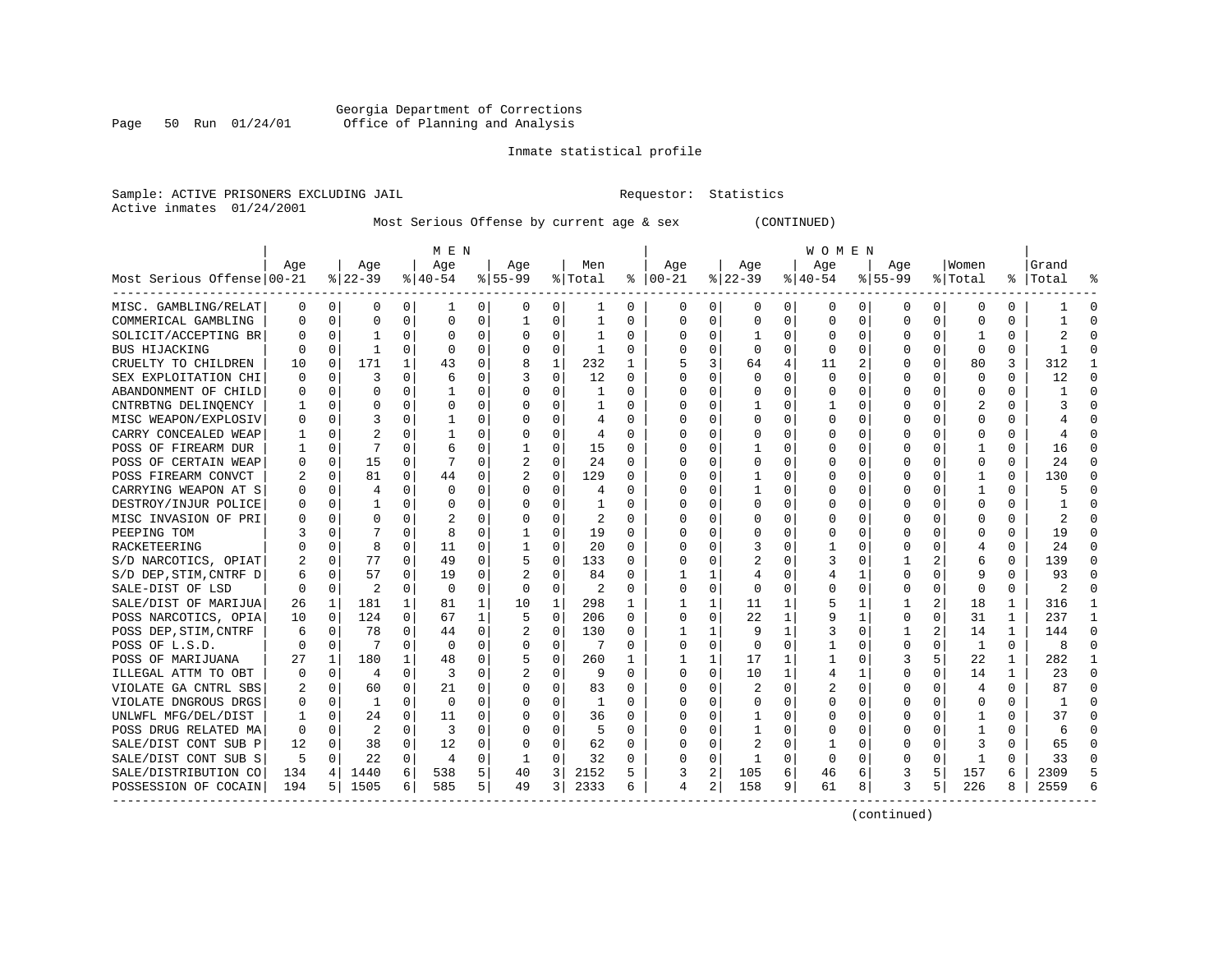# Georgia Department of Corrections Page 51 Run 01/24/01 Office of Planning and Analysis

# Inmate statistical profile

Sample: ACTIVE PRISONERS EXCLUDING JAIL **Requestor:** Statistics Active inmates 01/24/2001

Most Serious Offense by current age & sex (CONTINUED)

|                            |     |          |          |              | M E N          |             |          |                |         |              |               |          |          |              | W O M E N |                |           |          |             |              |           |          |
|----------------------------|-----|----------|----------|--------------|----------------|-------------|----------|----------------|---------|--------------|---------------|----------|----------|--------------|-----------|----------------|-----------|----------|-------------|--------------|-----------|----------|
|                            | Age |          | Age      |              | Aqe            |             | Age      |                | Men     |              | Age           |          | Aqe      |              | Aqe       |                | Aqe       |          | Women       |              | Grand     |          |
| Most Serious Offense 00-21 |     |          | $ 22-39$ |              | $ 40-54 $      |             | $ 55-99$ |                | % Total |              | $8   00 - 21$ |          | $ 22-39$ |              | $ 40-54$  |                | $8 55-99$ |          | % Total     |              | %   Total |          |
| CRMNL ATPT VIOL SUBS       | 1   | $\Omega$ | 16       | 0            |                | 0           | 1        | $\Omega$       | 25      | $\Omega$     | n             | 0        | -1       | 0            | $\Omega$  | $\Omega$       | 0         | $\Omega$ | -1          | $\Omega$     | 26        | ∩        |
| MISC. DRUGS TRAFFICK       | 17  | $\Omega$ | 175      | 1            | 48             | 0           | 4        | 0              | 244     | $\mathbf{1}$ | $\Omega$      | $\Omega$ | 15       | 1            | 7         | 1              | 1         | 2        | 23          | $\mathbf{1}$ | 267       | -1       |
| COCAINE LESS 200 GRA       |     | $\Omega$ | 330      | $\mathbf{1}$ | 105            | $\mathbf 1$ | 19       | 1              | 463     | $\mathbf{1}$ |               | $\Omega$ | 16       | $\mathbf{1}$ | 9         | 1              | 0         | 0        | 25          | 1            | 488       | -1       |
| COCAINE 201-400 GRAM       |     | $\Omega$ | 50       | $\Omega$     | 16             | 0           |          | $\Omega$       | 69      | $\Omega$     | ∩             |          | 5        | O            |           | $\Omega$       | $\Omega$  | 0        | 8           | $\Omega$     | 77        | $\cap$   |
| COCAINE 401 OR MORE        |     | $\Omega$ | 90       | 0            | 23             | 0           | 4        | 0              | 118     | $\Omega$     |               |          |          | 0            |           | $\Omega$       | 2         | 3        | 11          | $\Omega$     | 129       | $\cap$   |
| NARCOTICS LESS 14 GR       |     | $\Omega$ |          | U            |                | 0           | U        | 0              | 3       | $\Omega$     | $\Omega$      | $\Omega$ | U        | O            |           | 0              | $\Omega$  | 0        | $\Omega$    | 0            |           |          |
| NARCOTICS 15-28 GRAM       |     | $\Omega$ |          | 0            | $\mathbf 0$    | 0           | U        | 0              |         | <sup>0</sup> | $\Omega$      | 0        | U        | 0            |           | 0              | $\Omega$  | 0        | 0           | $\Omega$     |           |          |
| NARCOTICS 29 MORE GR       |     | $\Omega$ | 5        | 0            |                | 0           | 0        | 0              | 6       | $\Omega$     |               |          | 0        | U            |           | $\Omega$       | 0         | 0        | $\Omega$    | 0            |           |          |
| MARIJUANA 101-2000 P       |     | $\Omega$ | 13       | 0            |                | 0           | -1       | 0              | 20      | 0            |               |          |          | U            |           | 0              | 0         | 0        |             |              | 21        |          |
| MARIJUANA 2001-10000       |     | $\Omega$ | -1       | U            | O              | 0           | U        | O              | 1       | 0            |               |          | O        | O            |           | 0              |           | 0        | 0           | O            |           |          |
| TRFFKNG MTHAOUALONE>       |     | 0        |          | U            | $\Omega$       | $\Omega$    | U        | 0              | 1       | 0            |               |          |          | U            |           | 0              |           | 0        | 0           | 0            |           |          |
| AMPHETAMINE 28-199 G       |     | $\Omega$ | 9        | 0            | 12             | 0           | U        | 0              | 21      | 0            |               |          | O        | U            |           | 0              |           | 0        |             | 0            | 22        |          |
| AMPHETAMINE 200-399        |     | 0        | 3        | U            | $\Omega$       | O           | O        | 0              | 3       | 0            |               |          |          | U            |           | $\Omega$       |           | 0        |             | 0            |           |          |
| AMPHETAMINE 400+ GRA       |     | $\Omega$ |          | U            |                | 0           | U        | 0              | 8       | 0            |               |          |          | U            |           | $\Omega$       | 0         | 0        |             | 0            |           |          |
| USE COMM FACLTY VIO        |     | $\Omega$ | 1        |              |                | 0           | U        | 0              | 2       | $\Omega$     |               | 0        | O        | U            |           | $\Omega$       | U         | 0        | $\Omega$    | 0            |           | ∩        |
| ATT/CONSPRCY COMMT C       |     | $\Omega$ | 19       | 0            | 5              | 0           | -1       | 0              | 27      | $\Omega$     | ∩             | 0        | O        | U            |           | 0              | 0         | 0        |             | 0            | 28        | ∩        |
| ILLGL DIST CONTRLLD        |     | $\Omega$ | 0        | 0            | -1             | 0           | $\Omega$ | $\Omega$       | 1       | $\Omega$     | ∩             | 0        | U        | U            |           | $\Omega$       | U         | $\Omega$ | $\Omega$    | $\Omega$     | -1        | ∩        |
| VIOL MOTOR VEHICLE L       |     | $\Omega$ | 64       | 0            | 36             | 0           | 8        | $\mathbf{1}$   | 112     | $\Omega$     | ∩             | 0        |          | U            |           | $\Omega$       | 0         | $\Omega$ | 6           | $\Omega$     | 118       | ∩        |
| DRVNG HABTL VIOLATOR       | O   | $\Omega$ | 215      | $\mathbf{1}$ | 196            | 2           | 33       | $\overline{2}$ | 444     | -1           | ∩             | $\Omega$ |          | O            |           | 1              | U         | $\Omega$ | 14          | 1            | 458       | -1       |
| HABIT TRAF VOIL/IMPA       |     | $\Omega$ | 2        | 0            | 10             | 0           | 2        | $\Omega$       | 14      | $\Omega$     | $\Omega$      | 0        | O        | 0            | O         | 0              | U         | $\Omega$ | $\mathbf 0$ | $\Omega$     | 14        | $\Omega$ |
| HABIT TRAF VIOL/OTHE       |     | $\Omega$ | 2        | 0            | $\Omega$       | 0           | 0        | 0              | 2       | $\Omega$     | n             | 0        | O        | U            | n         | 0              | O         | $\Omega$ | $\Omega$    | 0            |           | $\Omega$ |
| MISC. MRALS/PBLIC H/       |     | $\Omega$ |          | 0            |                | 0           | U        | $\Omega$       | 2       | $\Omega$     |               | 0        |          | U            |           | $\Omega$       | 0         | 0        | $\Omega$    | $\Omega$     |           | $\cap$   |
| VIOLATN GAME AND FIS       |     | $\Omega$ | U        | 0            | $\Omega$       | 0           | 1        | $\Omega$       |         | $\Omega$     |               | 0        |          | U            |           | $\Omega$       | U         | 0        | $\Omega$    | $\Omega$     |           |          |
| MISC CORRECTIONL INS       |     | $\Omega$ | 5        | 0            |                | 0           | U        | $\Omega$       | 6       | $\Omega$     |               | 0        |          | U            |           | $\Omega$       | U         | 0        | -1          | $\Omega$     |           |          |
| VIOLATION OTHR STATE       |     | $\Omega$ | 1        | U            |                | 0           |          | 0              | 2       | $\Omega$     |               | $\Omega$ | $\Omega$ | U            |           | 0              | 0         | $\Omega$ | $\Omega$    | $\Omega$     |           |          |
| CONSPIRACY                 | 16  | $\Omega$ | 57       | 0            | 9              | $\Omega$    |          | 0              | 85      | $\Omega$     |               | $\Omega$ | 14       | 1            |           | 0              | 0         | 0        | 17          | 1            | 102       |          |
| CRIMINAL ATTEMPT           |     | $\Omega$ | 24       | $\Omega$     | 12             | 0           |          | 0              | 40      | $\Omega$     |               | 0        | 5        | 0            |           | 0              | 0         | 0        |             | $\Omega$     | 47        | ∩        |
| AIRCRAFT HIJACKING         |     | 0        |          | $\Omega$     | $\mathbf 0$    | 0           | U        | 0              | 1       | $\Omega$     |               | $\Omega$ | 0        | U            |           | $\mathbf 0$    | 0         | $\Omega$ | 0           | O            |           | $\Omega$ |
| CRIMINAL SOLICITATIO       |     | $\Omega$ | 9        | $\Omega$     | $\overline{2}$ | 0           | 0        | $\mathbf 0$    | 11      | 0            |               | $\Omega$ |          | 0            |           | $\mathbf 0$    | 0         | $\Omega$ | 0           | 0            | 11        |          |
| PARTY TO A CRIME           |     | $\Omega$ | 6        | 0            | $\overline{2}$ | 0           | 0        | $\Omega$       | 9       | $\Omega$     | 2             | 1        |          | 0            |           | 0              | 0         | 0        | 3           | $\Omega$     | 12        | $\Omega$ |
| CRIMINAL TRESPASSING       |     | $\Omega$ | 0        | 0            |                | 0           | 0        | 0              | 1       | 0            | 0             | $\Omega$ | 0        | 0            |           | 0              | 0         | 0        | $\Omega$    | 0            |           | $\Omega$ |
| GANG PARTICIPATION         | 1   | 0        | U        | 0            | $\Omega$       | 0           | U        | 0              |         | $\Omega$     | $\Omega$      | 0        | U        | 0            |           | $\overline{0}$ | U         | 0        | $\Omega$    | N            |           |          |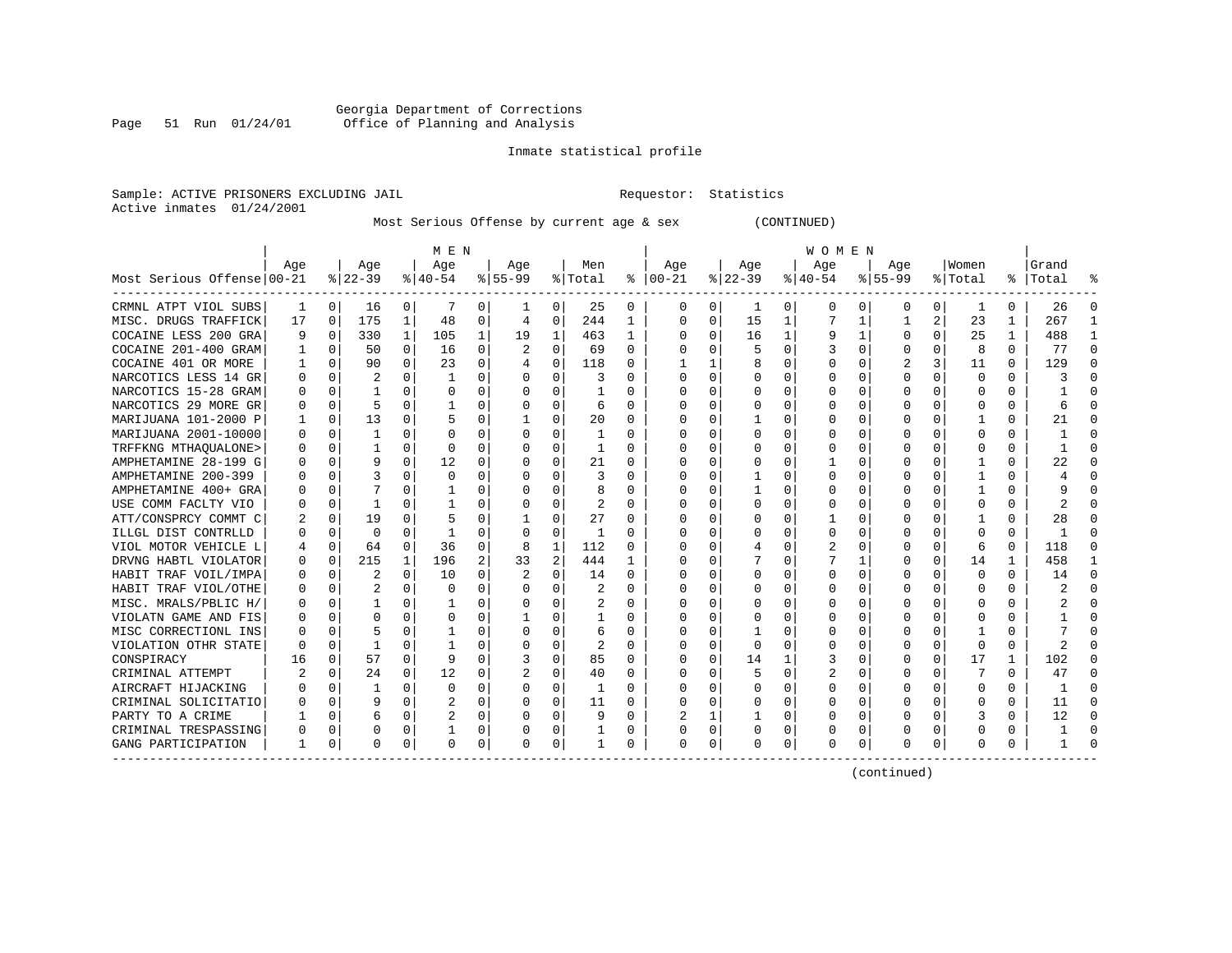|      |  |                 |  | Georgia Department of Corrections |  |  |
|------|--|-----------------|--|-----------------------------------|--|--|
| Page |  | 52 Run 01/24/01 |  | Office of Planning and Analysis   |  |  |

| Sample: ACTIVE PRISONERS EXCLUDING JAIL<br>01/24/2001<br>Active inmates |      |           |              |                |                                                 | Requestor:    | Statistics  |                  |             |          |                         |
|-------------------------------------------------------------------------|------|-----------|--------------|----------------|-------------------------------------------------|---------------|-------------|------------------|-------------|----------|-------------------------|
|                                                                         |      |           |              |                | Most Serious Offense by current age & sex       |               | (CONTINUED) |                  |             |          |                         |
|                                                                         | Age  | Age       | M E N<br>Age | Age            | Men                                             | Age           | Age         | W O M E N<br>Age | Age         | Women    | Grand                   |
| Most Serious Offense 00-21                                              |      | $8 22-39$ | $8140 - 54$  | $8155 - 99$    | % Total                                         | $8   00 - 21$ | $ 22-39 $   | $8 40-54$        | $8155 - 99$ | % Total  | $^{\circ}$<br>%   Total |
| Total reported                                                          |      |           |              |                | 3690 100 25649 100 10737 100 1553 100 41629 100 | 169 100       | 1794 100    | 730 100          | 64 100      | 2757 100 | 44386 100               |
| Percent reported                                                        | 99.7 | 99.8      | 99.9         | 99.9           | 99.8                                            | 99.4          | 99.5        | 99.3             | 98.5        | 99.4     | 99.8                    |
| NOT REPORTED                                                            | 12   | 42        | 14           | $\overline{a}$ | 70                                              |               | 9           | 5                |             | 16       | 86                      |
| Total                                                                   | 3702 | 25691     | 10751        | 1555           | 41699                                           | 170           | 1803        | 735              | 65          | 2773     | 44472                   |